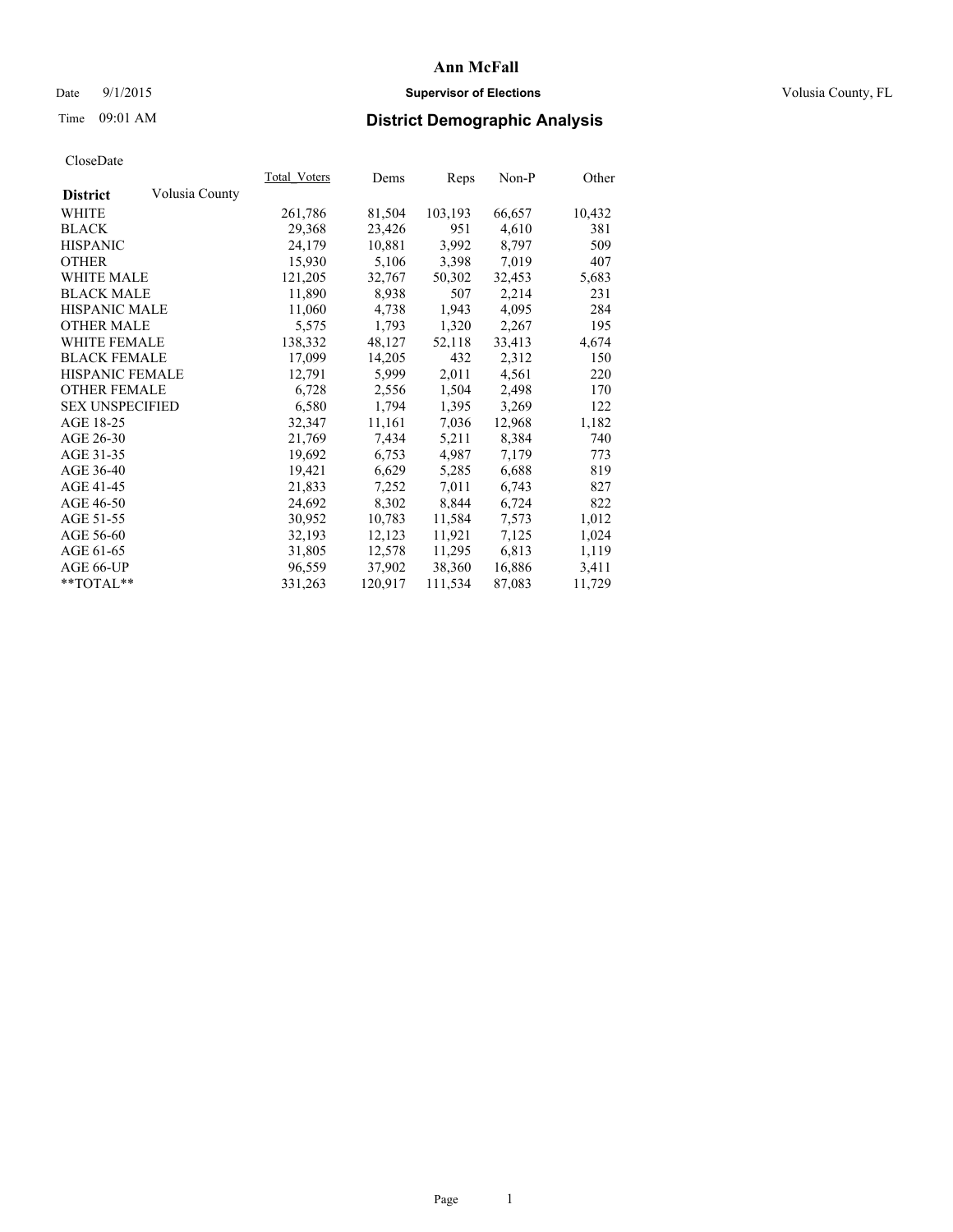### Date 9/1/2015 **Supervisor of Elections Supervisor of Elections** Volusia County, FL

|                                              | <b>Total Voters</b> | Dems   | Reps   | Non-P  | Other |
|----------------------------------------------|---------------------|--------|--------|--------|-------|
| County Council District 1<br><b>District</b> |                     |        |        |        |       |
| <b>WHITE</b>                                 | 51,643              | 15,554 | 21,759 | 12,121 | 2,209 |
| <b>BLACK</b>                                 | 4,689               | 3,774  | 152    | 694    | 69    |
| <b>HISPANIC</b>                              | 4,709               | 1,974  | 824    | 1,811  | 100   |
| <b>OTHER</b>                                 | 3,042               | 902    | 753    | 1,305  | 82    |
| <b>WHITE MALE</b>                            | 23,605              | 6,125  | 10,428 | 5,865  | 1,187 |
| <b>BLACK MALE</b>                            | 1,856               | 1,430  | 67     | 314    | 45    |
| <b>HISPANIC MALE</b>                         | 2,029               | 818    | 389    | 778    | 44    |
| <b>OTHER MALE</b>                            | 1,044               | 322    | 277    | 406    | 39    |
| WHITE FEMALE                                 | 27,608              | 9,326  | 11,164 | 6,109  | 1,009 |
| <b>BLACK FEMALE</b>                          | 2,774               | 2,304  | 81     | 365    | 24    |
| HISPANIC FEMALE                              | 2,602               | 1,117  | 425    | 1,005  | 55    |
| <b>OTHER FEMALE</b>                          | 1,218               | 426    | 313    | 450    | 29    |
| <b>SEX UNSPECIFIED</b>                       | 1,346               | 336    | 343    | 639    | 28    |
| AGE 18-25                                    | 6,278               | 1,796  | 1,543  | 2,663  | 276   |
| AGE 26-30                                    | 3,971               | 1,202  | 1,077  | 1,562  | 130   |
| AGE 31-35                                    | 3,815               | 1,204  | 1,125  | 1,335  | 151   |
| AGE 36-40                                    | 3,798               | 1,186  | 1,187  | 1,252  | 173   |
| AGE 41-45                                    | 4,258               | 1,325  | 1,477  | 1,270  | 186   |
| AGE 46-50                                    | 4,702               | 1,534  | 1,854  | 1,153  | 161   |
| AGE 51-55                                    | 5,934               | 1,953  | 2,432  | 1,335  | 214   |
| AGE 56-60                                    | 6,019               | 2,166  | 2,423  | 1,221  | 209   |
| AGE 61-65                                    | 6,099               | 2,368  | 2,331  | 1,158  | 242   |
| AGE 66-UP                                    | 19,209              | 7,470  | 8,039  | 2,982  | 718   |
| **TOTAL**                                    | 64,083              | 22,204 | 23,488 | 15,931 | 2,460 |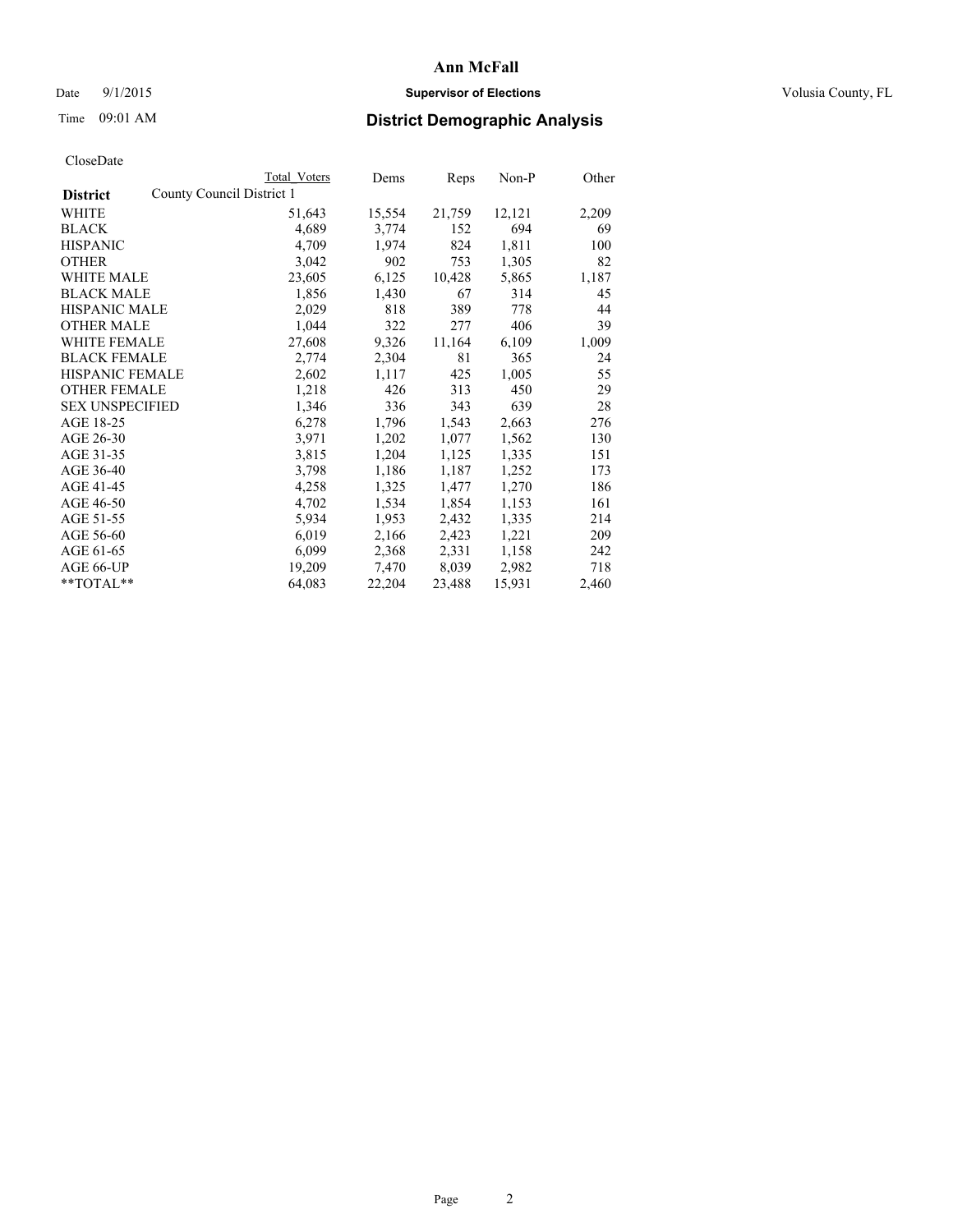### Date 9/1/2015 **Supervisor of Elections Supervisor of Elections** Volusia County, FL

|                        | Total Voters              | Dems   | Reps   | Non-P  | Other |
|------------------------|---------------------------|--------|--------|--------|-------|
| <b>District</b>        | County Council District 2 |        |        |        |       |
| WHITE                  | 50,228                    | 16,485 | 18,639 | 13,057 | 2,047 |
| <b>BLACK</b>           | 11,020                    | 9,048  | 295    | 1,565  | 112   |
| <b>HISPANIC</b>        | 1,952                     | 809    | 388    | 698    | 57    |
| <b>OTHER</b>           | 3,431                     | 1,246  | 608    | 1,495  | 82    |
| WHITE MALE             | 23,452                    | 6,709  | 9,210  | 6,373  | 1,160 |
| <b>BLACK MALE</b>      | 4,314                     | 3,385  | 153    | 715    | 61    |
| <b>HISPANIC MALE</b>   | 910                       | 351    | 188    | 338    | 33    |
| <b>OTHER MALE</b>      | 1,211                     | 425    | 236    | 513    | 37    |
| <b>WHITE FEMALE</b>    | 26,349                    | 9,643  | 9,296  | 6,543  | 867   |
| <b>BLACK FEMALE</b>    | 6,539                     | 5,532  | 138    | 818    | 51    |
| HISPANIC FEMALE        | 1,009                     | 447    | 195    | 343    | 24    |
| <b>OTHER FEMALE</b>    | 1,522                     | 637    | 283    | 565    | 37    |
| <b>SEX UNSPECIFIED</b> | 1,325                     | 459    | 231    | 607    | 28    |
| AGE 18-25              | 7,543                     | 3,704  | 1,167  | 2,447  | 225   |
| AGE 26-30              | 4,828                     | 1,998  | 1,002  | 1,674  | 154   |
| AGE 31-35              | 3,902                     | 1,567  | 839    | 1,343  | 153   |
| AGE 36-40              | 3,396                     | 1,400  | 771    | 1,098  | 127   |
| AGE 41-45              | 3,729                     | 1,444  | 1,018  | 1,137  | 130   |
| AGE 46-50              | 4,470                     | 1,719  | 1,364  | 1,239  | 148   |
| AGE 51-55              | 5,747                     | 2,317  | 1,879  | 1,373  | 178   |
| AGE 56-60              | 6,228                     | 2,573  | 2,103  | 1,363  | 189   |
| AGE 61-65              | 6,377                     | 2,620  | 2,090  | 1,457  | 210   |
| AGE 66-UP              | 20,411                    | 8,246  | 7,697  | 3,684  | 784   |
| $*$ TOTAL $*$          | 66,631                    | 27,588 | 19,930 | 16,815 | 2,298 |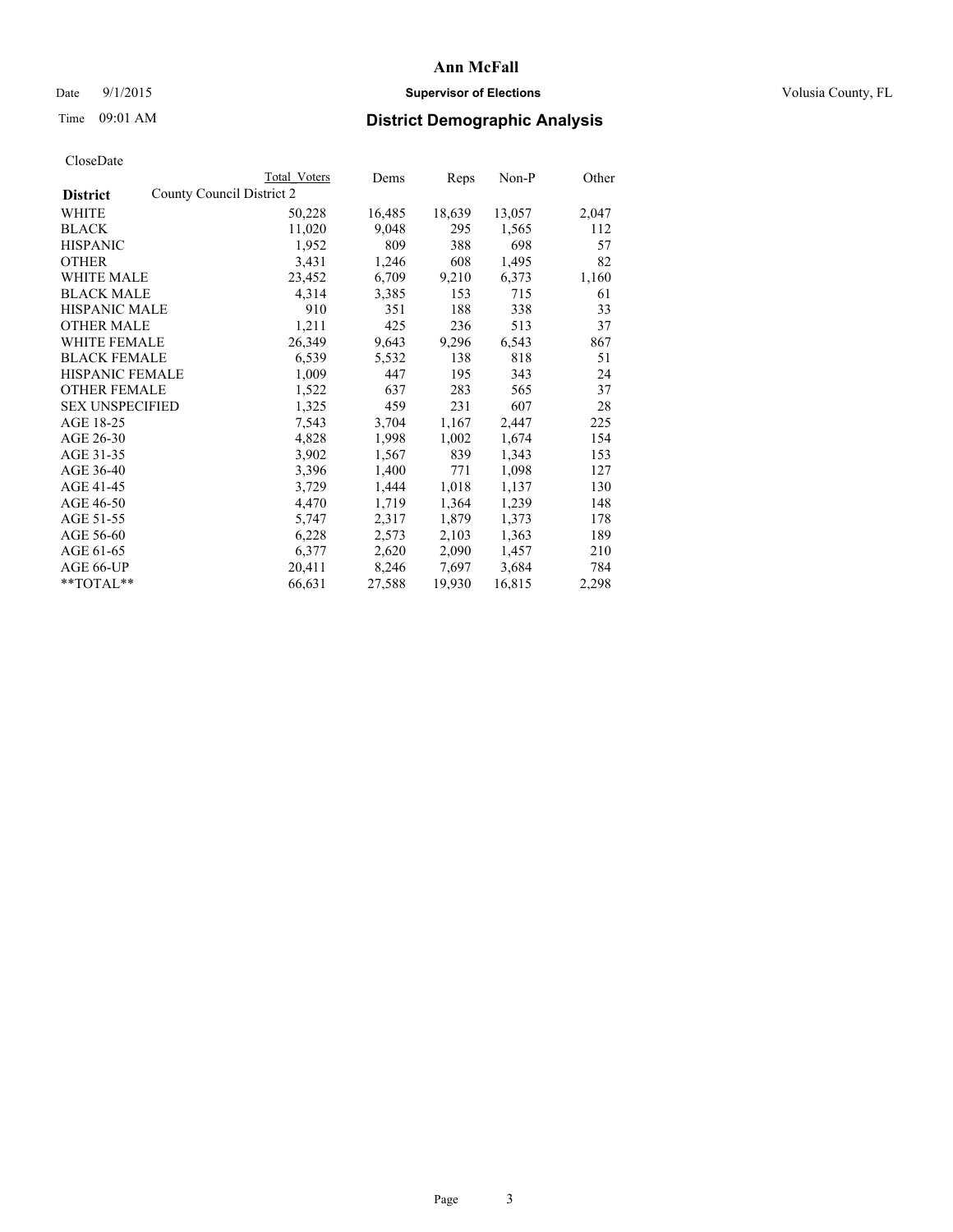### Date 9/1/2015 **Supervisor of Elections Supervisor of Elections** Volusia County, FL

|                        |                           | Total Voters | Dems   | Reps   | $Non-P$ | Other |
|------------------------|---------------------------|--------------|--------|--------|---------|-------|
| <b>District</b>        | County Council District 3 |              |        |        |         |       |
| WHITE                  |                           | 65,279       | 20,226 | 25,694 | 17,017  | 2,342 |
| <b>BLACK</b>           |                           | 1,968        | 1,530  | 72     | 342     | 24    |
| <b>HISPANIC</b>        |                           | 1,310        | 480    | 321    | 470     | 39    |
| <b>OTHER</b>           |                           | 2,594        | 730    | 608    | 1,183   | 73    |
| <b>WHITE MALE</b>      |                           | 30,373       | 8,191  | 12,651 | 8,274   | 1,257 |
| <b>BLACK MALE</b>      |                           | 869          | 625    | 39     | 186     | 19    |
| <b>HISPANIC MALE</b>   |                           | 581          | 190    | 149    | 222     | 20    |
| <b>OTHER MALE</b>      |                           | 921          | 260    | 255    | 372     | 34    |
| <b>WHITE FEMALE</b>    |                           | 34,365       | 11,866 | 12,860 | 8,565   | 1,074 |
| <b>BLACK FEMALE</b>    |                           | 1,080        | 892    | 33     | 150     | 5     |
| HISPANIC FEMALE        |                           | 711          | 282    | 168    | 243     | 18    |
| <b>OTHER FEMALE</b>    |                           | 1,084        | 378    | 267    | 407     | 32    |
| <b>SEX UNSPECIFIED</b> |                           | 1,166        | 282    | 273    | 592     | 19    |
| AGE 18-25              |                           | 5,380        | 1,354  | 1,459  | 2,336   | 231   |
| AGE 26-30              |                           | 3,932        | 1,124  | 1,050  | 1,624   | 134   |
| AGE 31-35              |                           | 3,620        | 1,037  | 1,033  | 1,405   | 145   |
| AGE 36-40              |                           | 3,778        | 1,025  | 1,192  | 1,397   | 164   |
| AGE 41-45              |                           | 4,570        | 1,311  | 1,655  | 1,449   | 155   |
| AGE 46-50              |                           | 5,054        | 1,419  | 2,024  | 1,472   | 139   |
| AGE 51-55              |                           | 6,657        | 2,010  | 2,755  | 1,675   | 217   |
| AGE 56-60              |                           | 7,331        | 2,510  | 2,894  | 1,700   | 227   |
| AGE 61-65              |                           | 7,555        | 2,810  | 2,875  | 1,606   | 264   |
| AGE 66-UP              |                           | 23,274       | 8,366  | 9,758  | 4,348   | 802   |
| $*$ TOTAL $*$          |                           | 71,151       | 22,966 | 26,695 | 19,012  | 2,478 |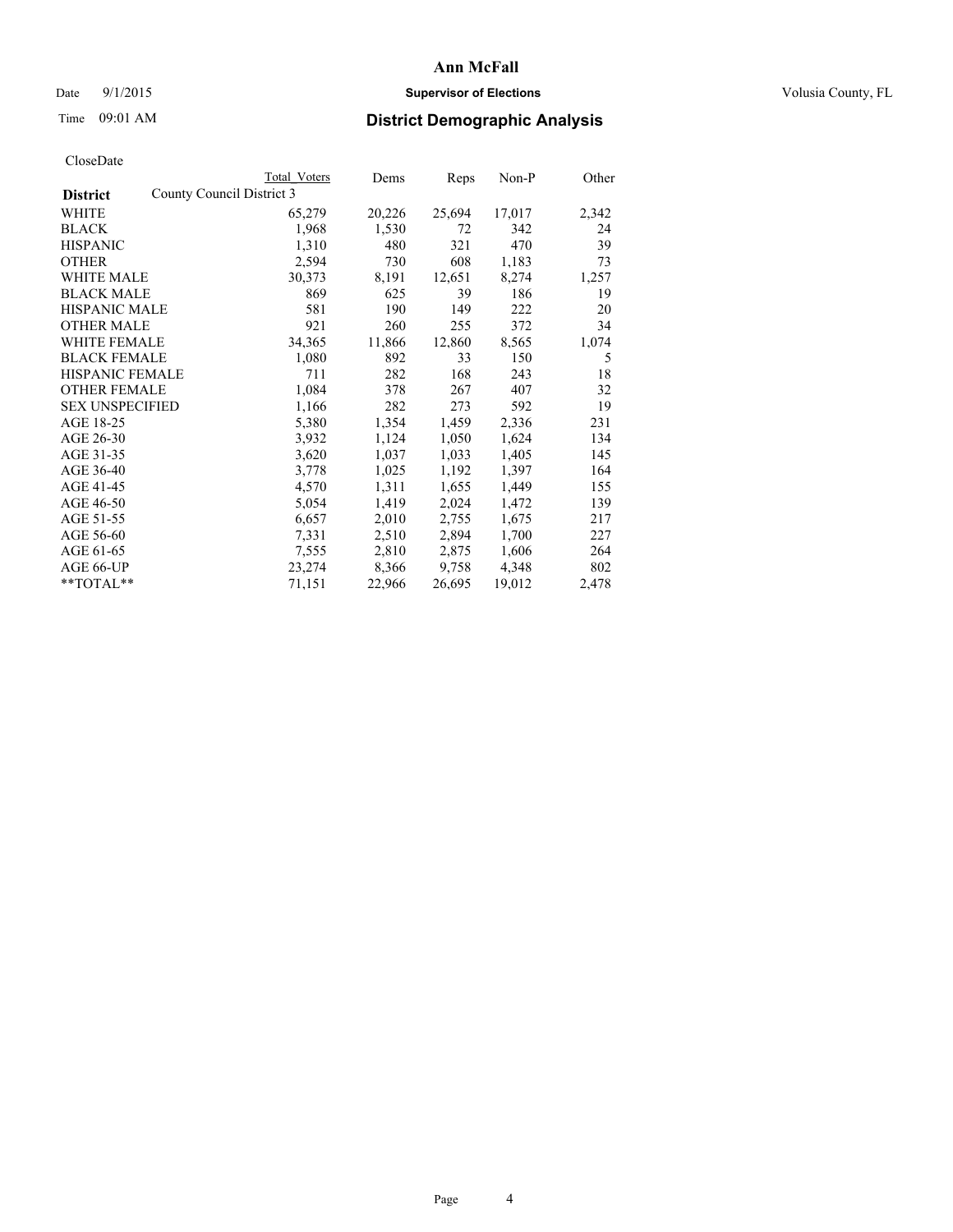### Date 9/1/2015 **Supervisor of Elections Supervisor of Elections** Volusia County, FL

|                        |                           | Total Voters | Dems   | Reps   | $Non-P$ | Other |
|------------------------|---------------------------|--------------|--------|--------|---------|-------|
| <b>District</b>        | County Council District 4 |              |        |        |         |       |
| WHITE                  |                           | 54,556       | 17,345 | 21,488 | 13,674  | 2,049 |
| <b>BLACK</b>           |                           | 6,228        | 4,968  | 179    | 1,006   | 75    |
| <b>HISPANIC</b>        |                           | 1,670        | 687    | 358    | 589     | 36    |
| <b>OTHER</b>           |                           | 3,271        | 1,053  | 747    | 1,382   | 89    |
| <b>WHITE MALE</b>      |                           | 25,131       | 6,922  | 10,400 | 6,712   | 1,097 |
| <b>BLACK MALE</b>      |                           | 2,433        | 1,800  | 98     | 494     | 41    |
| <b>HISPANIC MALE</b>   |                           | 739          | 270    | 174    | 270     | 25    |
| <b>OTHER MALE</b>      |                           | 1,164        | 360    | 292    | 465     | 47    |
| WHITE FEMALE           |                           | 28,980       | 10,322 | 10,933 | 6,791   | 934   |
| <b>BLACK FEMALE</b>    |                           | 3,729        | 3,117  | 80     | 498     | 34    |
| HISPANIC FEMALE        |                           | 914          | 412    | 178    | 313     | 11    |
| <b>OTHER FEMALE</b>    |                           | 1,408        | 527    | 353    | 491     | 37    |
| <b>SEX UNSPECIFIED</b> |                           | 1,226        | 323    | 263    | 617     | 23    |
| AGE 18-25              |                           | 6,010        | 2,038  | 1,472  | 2,304   | 196   |
| AGE 26-30              |                           | 4,127        | 1,510  | 1,005  | 1,481   | 131   |
| AGE 31-35              |                           | 3,572        | 1,300  | 908    | 1,243   | 121   |
| AGE 36-40              |                           | 3,472        | 1,221  | 967    | 1,143   | 141   |
| AGE 41-45              |                           | 4,016        | 1,329  | 1,304  | 1,225   | 158   |
| AGE 46-50              |                           | 4,841        | 1,626  | 1,769  | 1,279   | 167   |
| AGE 51-55              |                           | 6,119        | 2,136  | 2,286  | 1,496   | 201   |
| AGE 56-60              |                           | 6,511        | 2,467  | 2,383  | 1,458   | 203   |
| AGE 61-65              |                           | 6,589        | 2,557  | 2,343  | 1,448   | 241   |
| AGE 66-UP              |                           | 20,468       | 7,869  | 8,335  | 3,574   | 690   |
| **TOTAL**              |                           | 65,725       | 24,053 | 22,772 | 16,651  | 2,249 |
|                        |                           |              |        |        |         |       |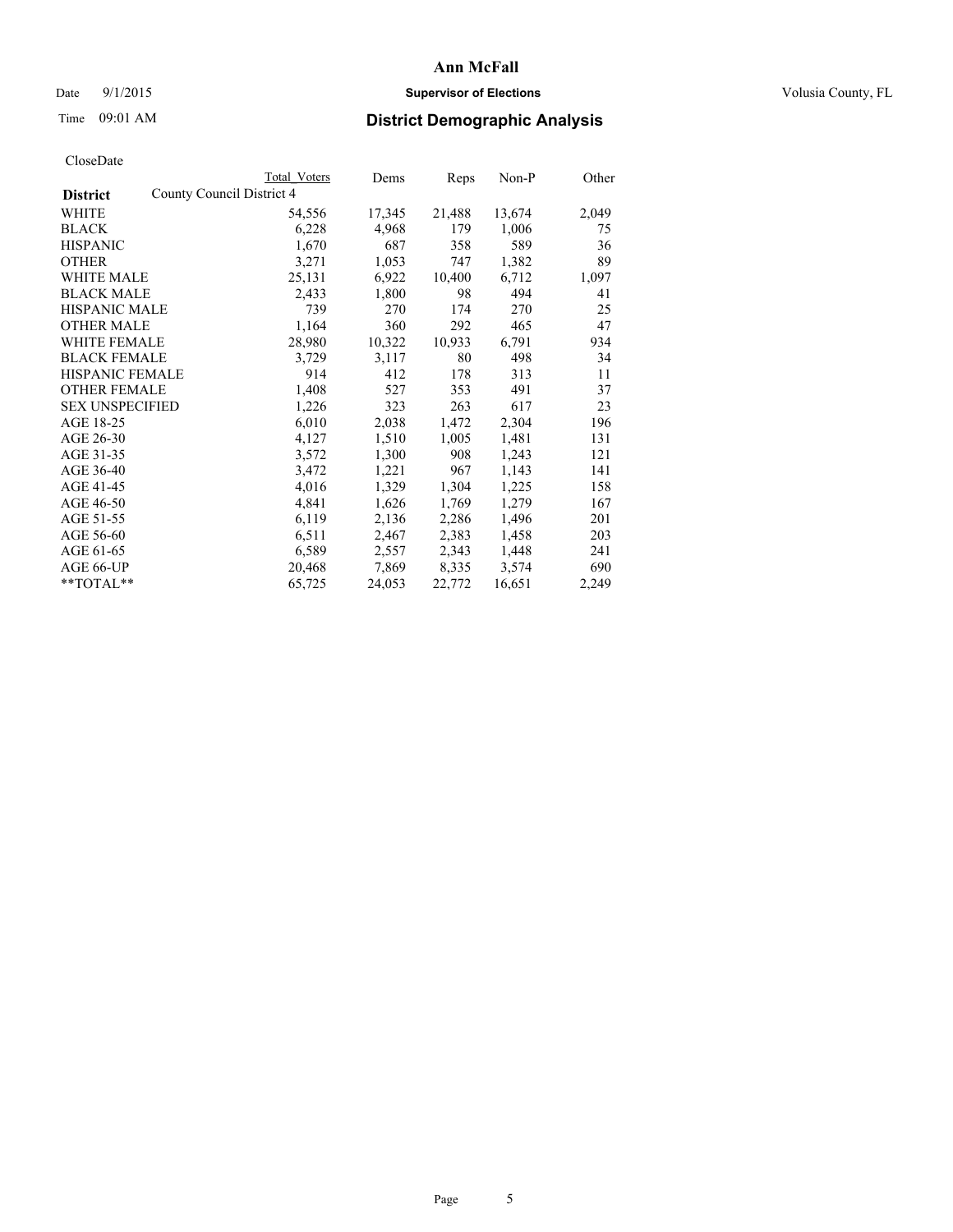### Date 9/1/2015 **Supervisor of Elections Supervisor of Elections** Volusia County, FL

|                                              | Total Voters | Dems   | Reps   | Non-P  | Other |
|----------------------------------------------|--------------|--------|--------|--------|-------|
| County Council District 5<br><b>District</b> |              |        |        |        |       |
| WHITE                                        | 40,080       | 11,894 | 15,613 | 10,788 | 1,785 |
| <b>BLACK</b>                                 | 5,463        | 4,106  | 253    | 1,003  | 101   |
| <b>HISPANIC</b>                              | 14,538       | 6,931  | 2,101  | 5,229  | 277   |
| <b>OTHER</b>                                 | 3,592        | 1,175  | 682    | 1,654  | 81    |
| WHITE MALE                                   | 18,644       | 4,820  | 7,613  | 5,229  | 982   |
| <b>BLACK MALE</b>                            | 2,418        | 1,698  | 150    | 505    | 65    |
| <b>HISPANIC MALE</b>                         | 6,801        | 3,109  | 1,043  | 2,487  | 162   |
| <b>OTHER MALE</b>                            | 1,235        | 426    | 260    | 511    | 38    |
| <b>WHITE FEMALE</b>                          | 21,030       | 6,970  | 7,865  | 5,405  | 790   |
| <b>BLACK FEMALE</b>                          | 2,977        | 2,360  | 100    | 481    | 36    |
| HISPANIC FEMALE                              | 7,555        | 3,741  | 1,045  | 2,657  | 112   |
| <b>OTHER FEMALE</b>                          | 1,496        | 588    | 288    | 585    | 35    |
| <b>SEX UNSPECIFIED</b>                       | 1,517        | 394    | 285    | 814    | 24    |
| AGE 18-25                                    | 7,136        | 2,269  | 1,395  | 3,218  | 254   |
| AGE 26-30                                    | 4,911        | 1,600  | 1,077  | 2,043  | 191   |
| AGE 31-35                                    | 4,783        | 1,645  | 1,082  | 1,853  | 203   |
| AGE 36-40                                    | 4,977        | 1,797  | 1,168  | 1,798  | 214   |
| AGE 41-45                                    | 5,260        | 1,843  | 1,557  | 1,662  | 198   |
| AGE 46-50                                    | 5,625        | 2,004  | 1,833  | 1,581  | 207   |
| AGE 51-55                                    | 6,495        | 2,367  | 2,232  | 1,694  | 202   |
| AGE 56-60                                    | 6,104        | 2,407  | 2,118  | 1,383  | 196   |
| AGE 61-65                                    | 5,185        | 2,223  | 1,656  | 1,144  | 162   |
| AGE 66-UP                                    | 13,197       | 5,951  | 4,531  | 2,298  | 417   |
| $*$ TOTAL $*$                                | 63,673       | 24,106 | 18,649 | 18,674 | 2,244 |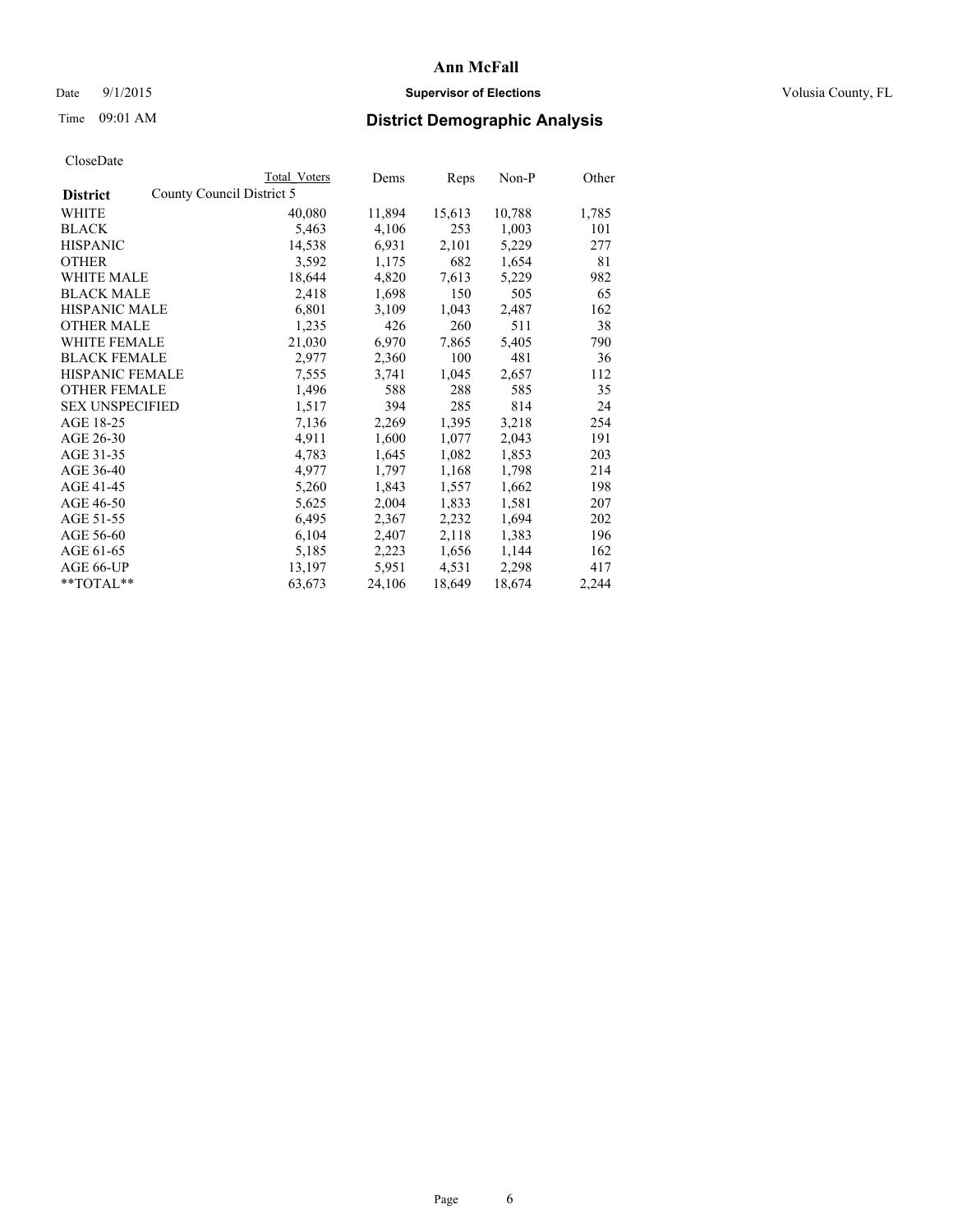### Date 9/1/2015 **Supervisor of Elections Supervisor of Elections** Volusia County, FL

# Time 09:01 AM **District Demographic Analysis**

|                        |                              | Total Voters | Dems           | Reps           | Non-P | Other          |
|------------------------|------------------------------|--------------|----------------|----------------|-------|----------------|
| <b>District</b>        | Indigo Community Development |              |                |                |       |                |
| WHITE                  |                              | 1,041        | 242            | 514            | 243   | 42             |
| <b>BLACK</b>           |                              | 123          | 86             | 11             | 25    | 1              |
| <b>HISPANIC</b>        |                              | 64           | 25             | 9              | 28    | 2              |
| <b>OTHER</b>           |                              | 92           | 22             | 27             | 41    | $\overline{2}$ |
| WHITE MALE             |                              | 509          | 100            | 262            | 122   | 25             |
| <b>BLACK MALE</b>      |                              | 58           | 35             | 8              | 15    | $\mathbf{0}$   |
| <b>HISPANIC MALE</b>   |                              | 24           | 8              | $\overline{4}$ | 11    | 1              |
| <b>OTHER MALE</b>      |                              | 28           | $\overline{4}$ | 11             | 12    | 1              |
| WHITE FEMALE           |                              | 525          | 142            | 248            | 119   | 16             |
| <b>BLACK FEMALE</b>    |                              | 64           | 50             | 3              | 10    |                |
| <b>HISPANIC FEMALE</b> |                              | 40           | 17             | 5              | 17    |                |
| <b>OTHER FEMALE</b>    |                              | 49           | 13             | 14             | 21    |                |
| <b>SEX UNSPECIFIED</b> |                              | 22           | 6              | 5              | 10    |                |
| AGE 18-25              |                              | 92           | 20             | 39             | 30    | 3              |
| AGE 26-30              |                              | 96           | 21             | 35             | 32    | 8              |
| AGE 31-35              |                              | 102          | 29             | 34             | 37    | $\overline{c}$ |
| AGE 36-40              |                              | 102          | 34             | 37             | 31    | $\mathbf{0}$   |
| AGE 41-45              |                              | 103          | 28             | 49             | 23    | 3              |
| AGE 46-50              |                              | 92           | 26             | 37             | 24    | 5              |
| AGE 51-55              |                              | 120          | 35             | 55             | 29    | 1              |
| AGE 56-60              |                              | 135          | 40             | 59             | 34    | $\overline{c}$ |
| AGE 61-65              |                              | 144          | 48             | 58             | 31    | 7              |
| AGE 66-UP              |                              | 334          | 94             | 158            | 66    | 16             |
| **TOTAL**              |                              | 1,320        | 375            | 561            | 337   | 47             |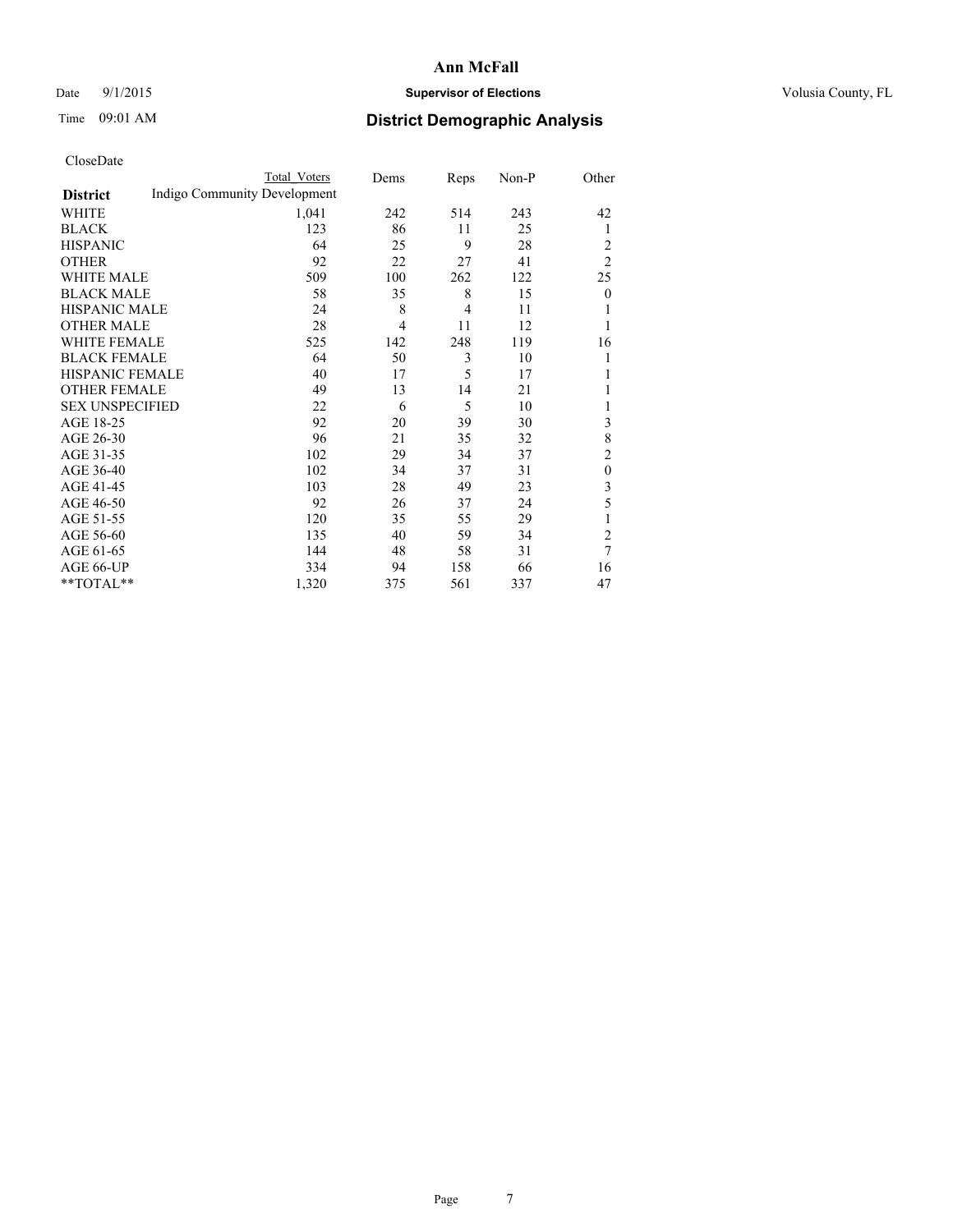### Date 9/1/2015 **Supervisor of Elections Supervisor of Elections** Volusia County, FL

# Time 09:01 AM **District Demographic Analysis**

|                        |                          | Total Voters | Dems   | Reps   | Non-P  | Other |
|------------------------|--------------------------|--------------|--------|--------|--------|-------|
| <b>District</b>        | Congressional District 6 |              |        |        |        |       |
| WHITE                  |                          | 204,291      | 64,741 | 80,148 | 51,550 | 7,852 |
| <b>BLACK</b>           |                          | 23,048       | 18,649 | 670    | 3,467  | 262   |
| <b>HISPANIC</b>        |                          | 7.468        | 2,997  | 1,507  | 2,766  | 198   |
| <b>OTHER</b>           |                          | 11,250       | 3,615  | 2,446  | 4,889  | 300   |
| <b>WHITE MALE</b>      |                          | 94,632       | 26,060 | 39,146 | 25,146 | 4,280 |
| <b>BLACK MALE</b>      |                          | 9,117        | 6,990  | 348    | 1,625  | 154   |
| <b>HISPANIC MALE</b>   |                          | 3,335        | 1,253  | 702    | 1,269  | 111   |
| <b>OTHER MALE</b>      |                          | 3.947        | 1,244  | 956    | 1,603  | 144   |
| <b>WHITE FEMALE</b>    |                          | 107,983      | 38,209 | 40,429 | 25,829 | 3,516 |
| <b>BLACK FEMALE</b>    |                          | 13,632       | 11,433 | 313    | 1,778  | 108   |
| <b>HISPANIC FEMALE</b> |                          | 4,023        | 1,702  | 783    | 1,453  | 85    |
| <b>OTHER FEMALE</b>    |                          | 4,809        | 1,820  | 1,106  | 1,757  | 126   |
| <b>SEX UNSPECIFIED</b> |                          | 4,577        | 1,291  | 987    | 2,211  | 88    |
| AGE 18-25              |                          | 23,271       | 8,405  | 5,152  | 8,889  | 825   |
| AGE 26-30              |                          | 15,533       | 5,478  | 3,749  | 5,801  | 505   |
| AGE 31-35              |                          | 13,636       | 4,759  | 3,520  | 4,842  | 515   |
| AGE 36-40              |                          | 13,169       | 4,438  | 3,726  | 4,450  | 555   |
| AGE 41-45              |                          | 15,113       | 4,979  | 4,941  | 4,627  | 566   |
| AGE 46-50              |                          | 17,438       | 5,805  | 6,375  | 4,705  | 553   |
| AGE 51-55              |                          | 22,449       | 7,843  | 8,519  | 5,358  | 729   |
| AGE 56-60              |                          | 24,109       | 9,070  | 8,986  | 5,298  | 755   |
| AGE 61-65              |                          | 24,628       | 9,637  | 8,858  | 5,255  | 878   |
| AGE 66-UP              |                          | 76,711       | 29,588 | 30,945 | 13,447 | 2,731 |
| $*$ TOTAL $*$          |                          | 246,057      | 90,002 | 84,771 | 62,672 | 8,612 |
|                        |                          |              |        |        |        |       |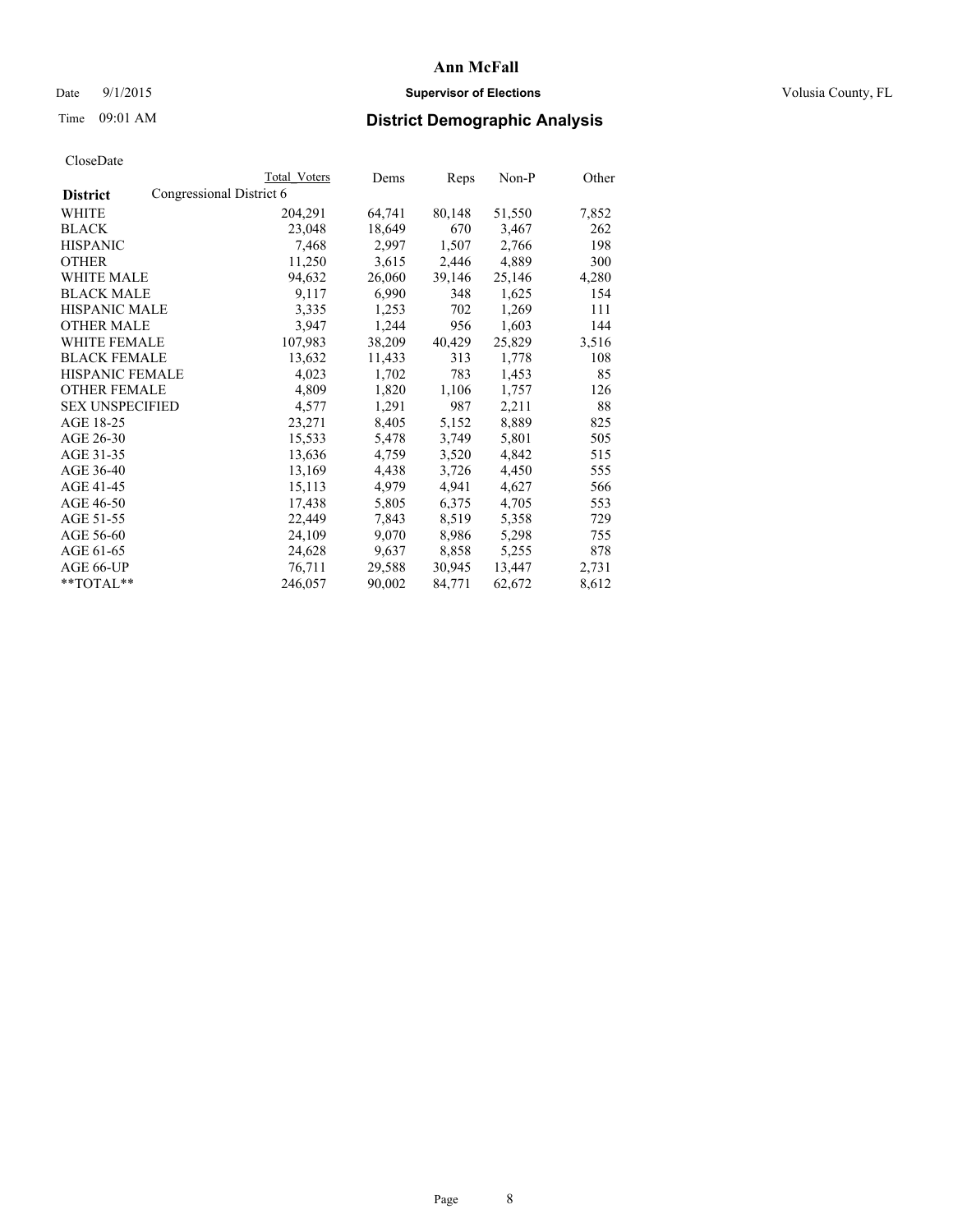### Date 9/1/2015 **Supervisor of Elections Supervisor of Elections** Volusia County, FL

|                        |                          | Total Voters | Dems   | Reps   | $Non-P$ | Other |
|------------------------|--------------------------|--------------|--------|--------|---------|-------|
| <b>District</b>        | Congressional District 7 |              |        |        |         |       |
| WHITE                  |                          | 57,495       | 16,763 | 23,045 | 15,107  | 2,580 |
| <b>BLACK</b>           |                          | 6,320        | 4,777  | 281    | 1,143   | 119   |
| <b>HISPANIC</b>        |                          | 16,711       | 7,884  | 2,485  | 6,031   | 311   |
| <b>OTHER</b>           |                          | 4,680        | 1,491  | 952    | 2,130   | 107   |
| WHITE MALE             |                          | 26,573       | 6,707  | 11,156 | 7,307   | 1,403 |
| <b>BLACK MALE</b>      |                          | 2,773        | 1,948  | 159    | 589     | 77    |
| <b>HISPANIC MALE</b>   |                          | 7,725        | 3,485  | 1,241  | 2,826   | 173   |
| <b>OTHER MALE</b>      |                          | 1,628        | 549    | 364    | 664     | 51    |
| WHITE FEMALE           |                          | 30,349       | 9,918  | 11,689 | 7,584   | 1,158 |
| <b>BLACK FEMALE</b>    |                          | 3,467        | 2,772  | 119    | 534     | 42    |
| <b>HISPANIC FEMALE</b> |                          | 8,768        | 4,297  | 1,228  | 3,108   | 135   |
| <b>OTHER FEMALE</b>    |                          | 1,919        | 736    | 398    | 741     | 44    |
| <b>SEX UNSPECIFIED</b> |                          | 2,003        | 503    | 408    | 1,058   | 34    |
| AGE 18-25              |                          | 9,076        | 2,756  | 1,884  | 4,079   | 357   |
| AGE 26-30              |                          | 6,236        | 1,956  | 1,462  | 2,583   | 235   |
| AGE 31-35              |                          | 6,056        | 1,994  | 1,467  | 2,337   | 258   |
| AGE 36-40              |                          | 6,252        | 2,191  | 1,559  | 2,238   | 264   |
| AGE 41-45              |                          | 6,720        | 2,273  | 2,070  | 2,116   | 261   |
| AGE 46-50              |                          | 7,254        | 2,497  | 2,469  | 2,019   | 269   |
| AGE 51-55              |                          | 8,503        | 2,940  | 3,065  | 2,215   | 283   |
| AGE 56-60              |                          | 8,084        | 3,053  | 2,935  | 1,827   | 269   |
| AGE 61-65              |                          | 7,177        | 2,941  | 2,437  | 1,558   | 241   |
| AGE 66-UP              |                          | 19,848       | 8,314  | 7.415  | 3,439   | 680   |
| **TOTAL**              |                          | 85,206       | 30,915 | 26,763 | 24,411  | 3,117 |
|                        |                          |              |        |        |         |       |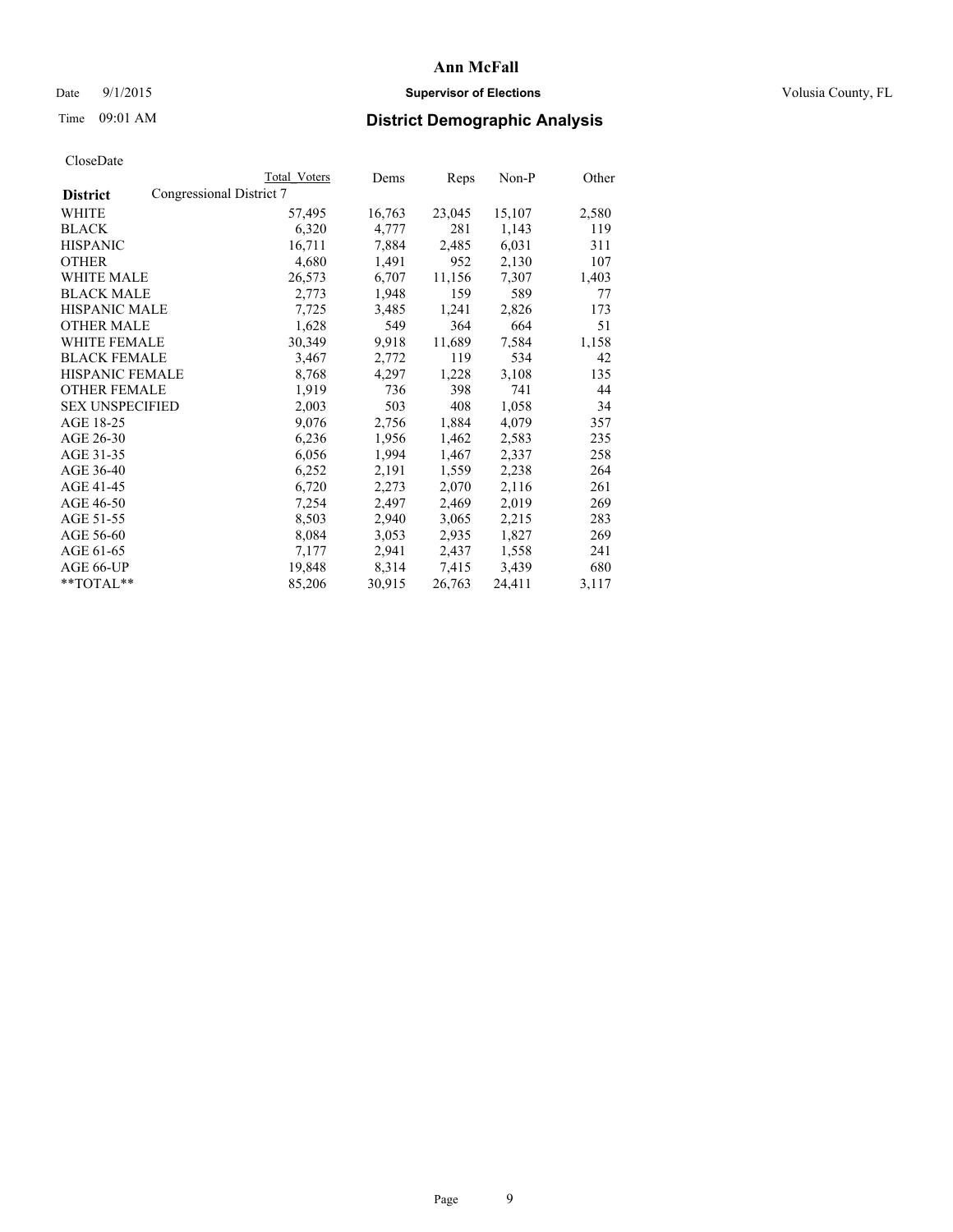Date 9/1/2015 **Supervisor of Elections Supervisor of Elections** Volusia County, FL

# Time 09:01 AM **District Demographic Analysis**

|                                        | Total Voters | Dems   | <b>Reps</b> | Non-P  | Other |
|----------------------------------------|--------------|--------|-------------|--------|-------|
| Unincorporated Area<br><b>District</b> |              |        |             |        |       |
| WHITE                                  | 65,319       | 19,790 | 26,963      | 15,955 | 2,611 |
| <b>BLACK</b>                           | 2,521        | 2,006  | 91          | 397    | 27    |
| <b>HISPANIC</b>                        | 2,915        | 1,140  | 588         | 1,121  | 66    |
| <b>OTHER</b>                           | 3,108        | 819    | 837         | 1,366  | 86    |
| <b>WHITE MALE</b>                      | 30,824       | 8,092  | 13,453      | 7,846  | 1,433 |
| <b>BLACK MALE</b>                      | 1,087        | 816    | 48          | 206    | 17    |
| <b>HISPANIC MALE</b>                   | 1,338        | 498    | 279         | 526    | 35    |
| <b>OTHER MALE</b>                      | 1,094        | 281    | 332         | 438    | 43    |
| WHITE FEMALE                           | 33,924       | 11,571 | 13,282      | 7,907  | 1,164 |
| <b>BLACK FEMALE</b>                    | 1,410        | 1,172  | 43          | 185    | 10    |
| HISPANIC FEMALE                        | 1,524        | 615    | 301         | 578    | 30    |
| <b>OTHER FEMALE</b>                    | 1,218        | 406    | 345         | 438    | 29    |
| <b>SEX UNSPECIFIED</b>                 | 1,443        | 304    | 396         | 714    | 29    |
| AGE 18-25                              | 6,151        | 1,498  | 1,793       | 2,595  | 265   |
| AGE 26-30                              | 4,241        | 1,152  | 1,217       | 1,706  | 166   |
| AGE 31-35                              | 3,848        | 1,118  | 1,136       | 1,434  | 160   |
| AGE 36-40                              | 3,832        | 1,089  | 1,206       | 1,354  | 183   |
| AGE 41-45                              | 4,613        | 1,243  | 1,745       | 1,436  | 189   |
| AGE 46-50                              | 5,579        | 1,579  | 2,314       | 1,490  | 196   |
| AGE 51-55                              | 7,500        | 2,204  | 3,227       | 1,815  | 254   |
| AGE 56-60                              | 7,803        | 2,664  | 3,203       | 1,648  | 288   |
| AGE 61-65                              | 7,775        | 2,806  | 3,069       | 1,591  | 309   |
| AGE 66-UP                              | 22,521       | 8,402  | 9,569       | 3,770  | 780   |
| $*$ $TOTAI.**$                         | 73,863       | 23,755 | 28,479      | 18,839 | 2,790 |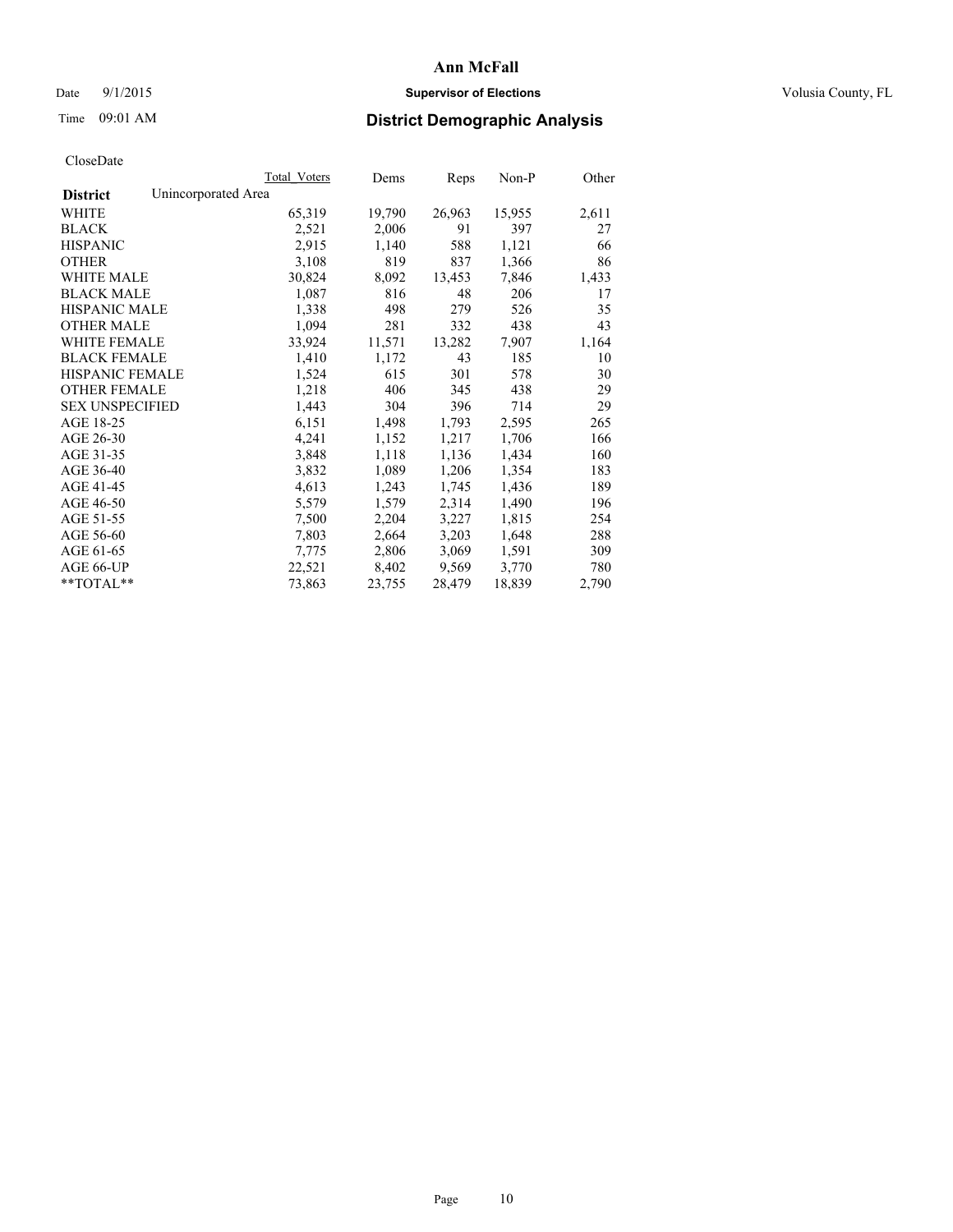### Date 9/1/2015 **Supervisor of Elections Supervisor of Elections** Volusia County, FL

# Time 09:01 AM **District Demographic Analysis**

|                                  | Total Voters | Dems   | Reps  | $Non-P$ | Other |
|----------------------------------|--------------|--------|-------|---------|-------|
| Daytona Beach<br><b>District</b> |              |        |       |         |       |
| WHITE                            | 21,787       | 7,335  | 7,726 | 5,839   | 887   |
| <b>BLACK</b>                     | 13,283       | 11,003 | 306   | 1,855   | 119   |
| <b>HISPANIC</b>                  | 1,303        | 595    | 203   | 471     | 34    |
| <b>OTHER</b>                     | 2,355        | 963    | 318   | 1,016   | 58    |
| WHITE MALE                       | 10,494       | 3,063  | 3,947 | 2,953   | 531   |
| <b>BLACK MALE</b>                | 5,133        | 4,052  | 166   | 851     | 64    |
| <b>HISPANIC MALE</b>             | 610          | 257    | 97    | 232     | 24    |
| <b>OTHER MALE</b>                | 793          | 312    | 129   | 328     | 24    |
| <b>WHITE FEMALE</b>              | 11,129       | 4,219  | 3,738 | 2,823   | 349   |
| <b>BLACK FEMALE</b>              | 7,961        | 6,802  | 138   | 966     | 55    |
| HISPANIC FEMALE                  | 679          | 333    | 105   | 231     | 10    |
| <b>OTHER FEMALE</b>              | 1,063        | 493    | 152   | 390     | 28    |
| <b>SEX UNSPECIFIED</b>           | 865          | 365    | 80    | 407     | 13    |
| AGE 18-25                        | 6,231        | 3,642  | 650   | 1,808   | 131   |
| AGE 26-30                        | 3,467        | 1,749  | 517   | 1,104   | 97    |
| AGE 31-35                        | 2,615        | 1,294  | 422   | 816     | 83    |
| AGE 36-40                        | 2,153        | 1,110  | 364   | 626     | 53    |
| AGE 41-45                        | 2,295        | 1,113  | 480   | 641     | 61    |
| AGE 46-50                        | 2,635        | 1,285  | 585   | 677     | 88    |
| AGE 51-55                        | 3,223        | 1,602  | 803   | 724     | 94    |
| AGE 56-60                        | 3,374        | 1,760  | 864   | 667     | 83    |
| AGE 61-65                        | 3.333        | 1,648  | 894   | 683     | 108   |
| AGE 66-UP                        | 9,402        | 4,693  | 2,974 | 1,435   | 300   |
| $*$ TOTAL $*$                    | 38,728       | 19,896 | 8,553 | 9,181   | 1,098 |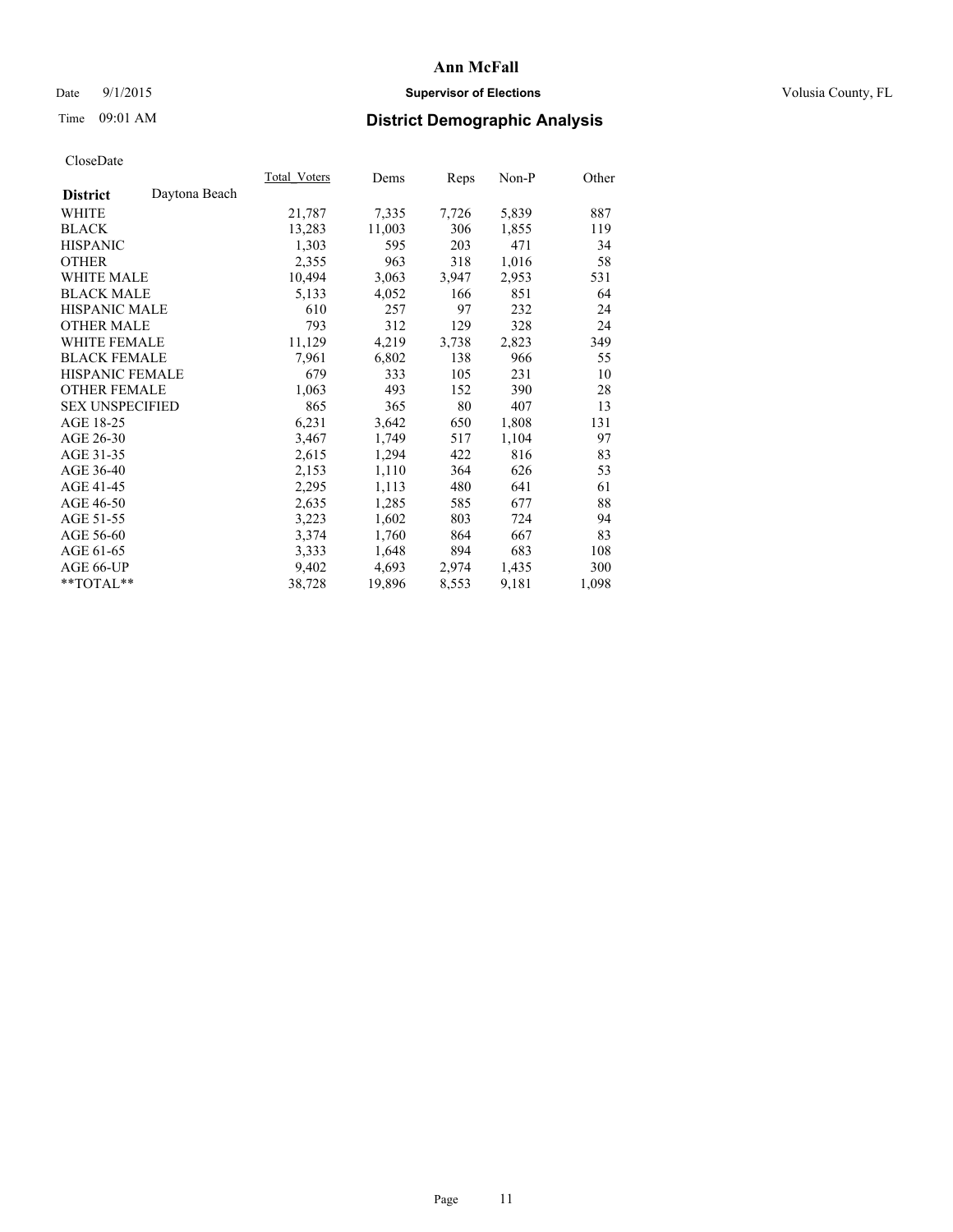### Date 9/1/2015 **Supervisor of Elections Supervisor of Elections** Volusia County, FL

|                        | Total Voters         | Dems | Reps  | Non-P | Other            |
|------------------------|----------------------|------|-------|-------|------------------|
| <b>District</b>        | Daytona Beach Shores |      |       |       |                  |
| WHITE                  | 3,535                | 889  | 1,677 | 820   | 149              |
| <b>BLACK</b>           | 52                   | 30   | 4     | 14    | 4                |
| <b>HISPANIC</b>        | 83                   | 16   | 38    | 27    | 2                |
| <b>OTHER</b>           | 189                  | 57   | 59    | 65    | 8                |
| WHITE MALE             | 1,713                | 381  | 821   | 424   | 87               |
| <b>BLACK MALE</b>      | 25                   | 15   | 1     | 7     | 2                |
| <b>HISPANIC MALE</b>   | 35                   | 3    | 18    | 14    | $\boldsymbol{0}$ |
| <b>OTHER MALE</b>      | 75                   | 25   | 23    | 24    | 3                |
| <b>WHITE FEMALE</b>    | 1,797                | 500  | 842   | 394   | 61               |
| <b>BLACK FEMALE</b>    | 26                   | 15   | 3     | 6     | 2                |
| <b>HISPANIC FEMALE</b> | 47                   | 13   | 19    | 13    | $\overline{c}$   |
| <b>OTHER FEMALE</b>    | 91                   | 29   | 28    | 29    | 5                |
| <b>SEX UNSPECIFIED</b> | 50                   | 11   | 23    | 15    | 1                |
| AGE 18-25              | 119                  | 17   | 46    | 46    | 10               |
| AGE 26-30              | 112                  | 25   | 46    | 35    | 6                |
| AGE 31-35              | 95                   | 24   | 21    | 43    | 7                |
| AGE 36-40              | 94                   | 30   | 32    | 24    | 8                |
| AGE 41-45              | 98                   | 18   | 29    | 45    | 6                |
| AGE 46-50              | 188                  | 43   | 78    | 61    | 6                |
| AGE 51-55              | 269                  | 72   | 117   | 65    | 15               |
| AGE 56-60              | 355                  | 83   | 185   | 79    | 8                |
| AGE 61-65              | 455                  | 113  | 202   | 121   | 19               |
| AGE 66-UP              | 2,074                | 567  | 1,022 | 407   | 78               |
| **TOTAL**              | 3,859                | 992  | 1,778 | 926   | 163              |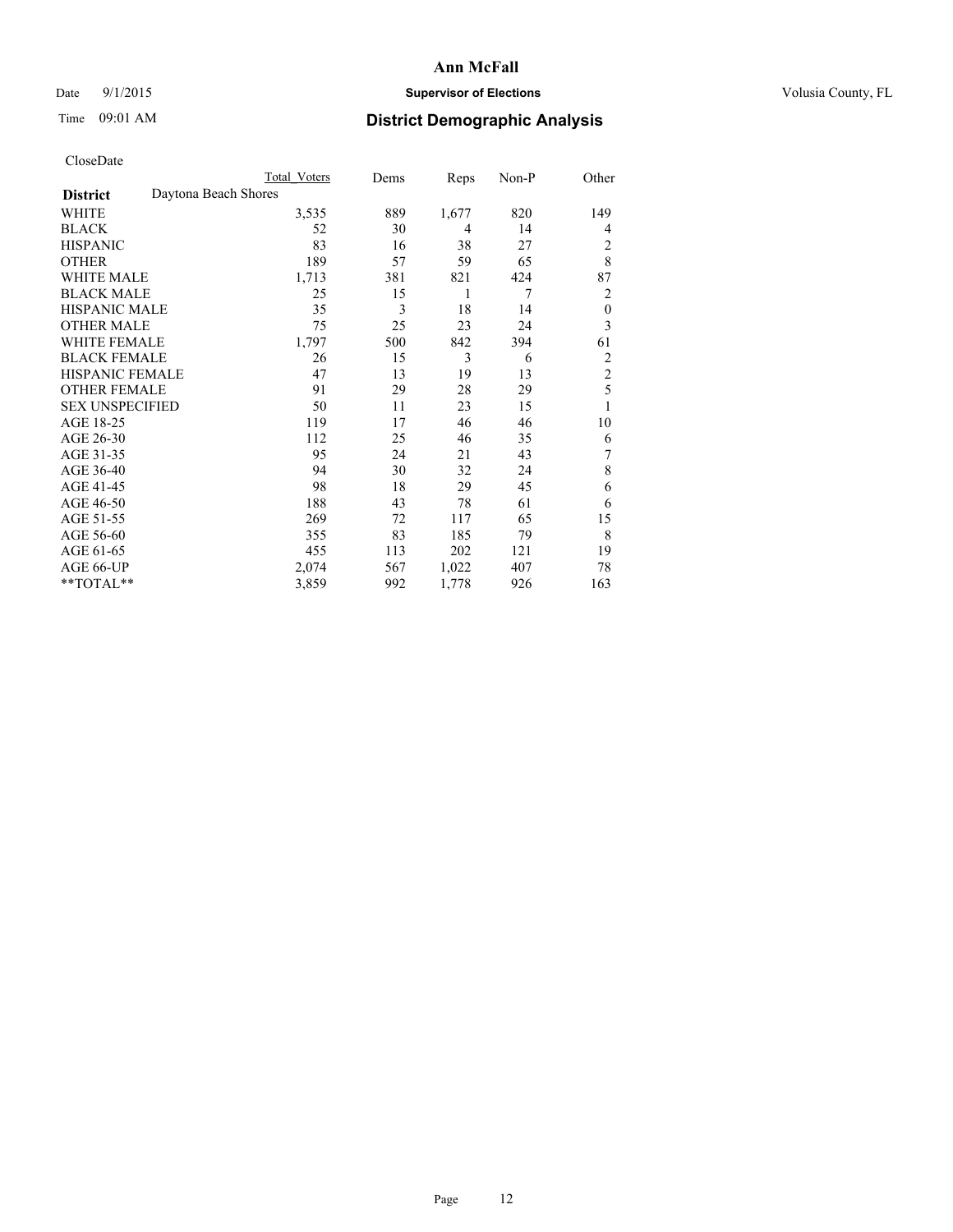### Date 9/1/2015 **Supervisor of Elections Supervisor of Elections** Volusia County, FL

| CloseDate |
|-----------|
|-----------|

|                        |        | Total Voters | Dems  | Reps  | Non-P | Other |
|------------------------|--------|--------------|-------|-------|-------|-------|
| <b>District</b>        | DeBary |              |       |       |       |       |
| WHITE                  |        | 11,537       | 2,954 | 5,334 | 2,761 | 488   |
| <b>BLACK</b>           |        | 480          | 372   | 19    | 77    | 12    |
| <b>HISPANIC</b>        |        | 982          | 402   | 242   | 321   | 17    |
| <b>OTHER</b>           |        | 744          | 219   | 191   | 316   | 18    |
| <b>WHITE MALE</b>      |        | 5,445        | 1,184 | 2,622 | 1,370 | 269   |
| <b>BLACK MALE</b>      |        | 215          | 151   | 5     | 51    | 8     |
| <b>HISPANIC MALE</b>   |        | 423          | 159   | 114   | 141   | 9     |
| <b>OTHER MALE</b>      |        | 252          | 74    | 75    | 94    | 9     |
| <b>WHITE FEMALE</b>    |        | 5,973        | 1,748 | 2,665 | 1,347 | 213   |
| <b>BLACK FEMALE</b>    |        | 256          | 214   | 14    | 24    | 4     |
| HISPANIC FEMALE        |        | 541          | 231   | 128   | 174   | 8     |
| <b>OTHER FEMALE</b>    |        | 321          | 108   | 87    | 118   | 8     |
| <b>SEX UNSPECIFIED</b> |        | 317          | 78    | 76    | 156   | 7     |
| AGE 18-25              |        | 1,135        | 264   | 343   | 477   | 51    |
| AGE 26-30              |        | 707          | 170   | 229   | 286   | 22    |
| AGE 31-35              |        | 754          | 186   | 275   | 260   | 33    |
| AGE 36-40              |        | 806          | 216   | 293   | 268   | 29    |
| AGE 41-45              |        | 957          | 249   | 372   | 282   | 54    |
| AGE 46-50              |        | 1,107        | 291   | 486   | 288   | 42    |
| AGE 51-55              |        | 1,353        | 344   | 633   | 325   | 51    |
| AGE 56-60              |        | 1,375        | 404   | 618   | 310   | 43    |
| AGE 61-65              |        | 1,435        | 487   | 616   | 284   | 48    |
| AGE 66-UP              |        | 4,114        | 1,336 | 1,921 | 695   | 162   |
| **TOTAL**              |        | 13,743       | 3,947 | 5,786 | 3,475 | 535   |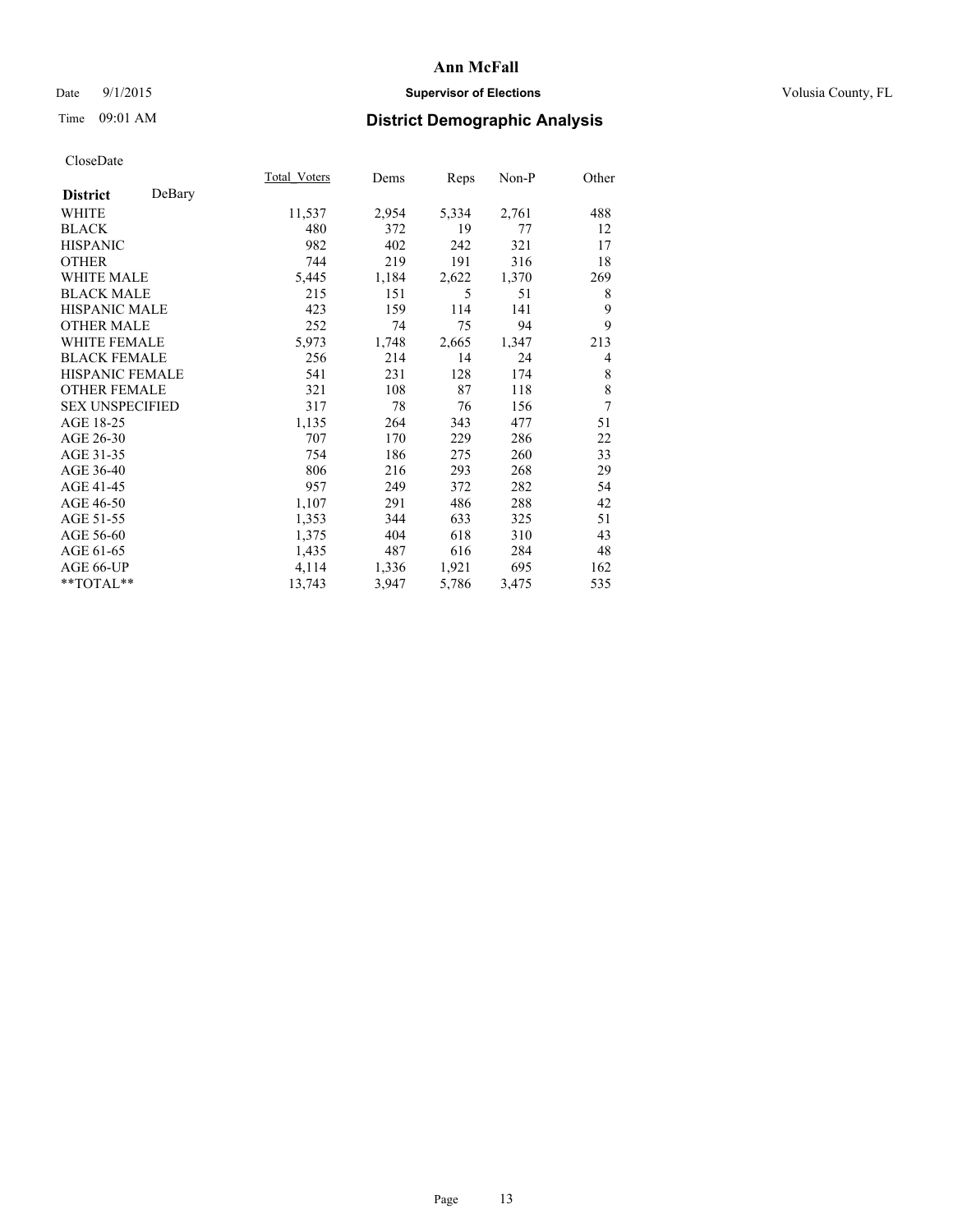### Date 9/1/2015 **Supervisor of Elections Supervisor of Elections** Volusia County, FL

# Time 09:01 AM **District Demographic Analysis**

|                        |        | <b>Total Voters</b> | Dems  | Reps  | Non-P | Other |
|------------------------|--------|---------------------|-------|-------|-------|-------|
| <b>District</b>        | DeLand |                     |       |       |       |       |
| <b>WHITE</b>           |        | 12,760              | 4,022 | 5,135 | 3,050 | 553   |
| <b>BLACK</b>           |        | 2,483               | 1,984 | 84    | 377   | 38    |
| <b>HISPANIC</b>        |        | 1,254               | 511   | 220   | 489   | 34    |
| <b>OTHER</b>           |        | 899                 | 296   | 179   | 396   | 28    |
| WHITE MALE             |        | 5,624               | 1,517 | 2,354 | 1,469 | 284   |
| <b>BLACK MALE</b>      |        | 941                 | 718   | 37    | 159   | 27    |
| <b>HISPANIC MALE</b>   |        | 516                 | 208   | 93    | 199   | 16    |
| <b>OTHER MALE</b>      |        | 300                 | 106   | 64    | 118   | 12    |
| <b>WHITE FEMALE</b>    |        | 7,044               | 2,478 | 2,751 | 1,548 | 267   |
| <b>BLACK FEMALE</b>    |        | 1,511               | 1,246 | 44    | 210   | 11    |
| HISPANIC FEMALE        |        | 720                 | 297   | 123   | 283   | 17    |
| <b>OTHER FEMALE</b>    |        | 376                 | 135   | 76    | 153   | 12    |
| <b>SEX UNSPECIFIED</b> |        | 364                 | 108   | 76    | 173   | 7     |
| AGE 18-25              |        | 2,040               | 706   | 411   | 847   | 76    |
| AGE 26-30              |        | 1,189               | 442   | 267   | 445   | 35    |
| AGE 31-35              |        | 1,086               | 403   | 294   | 346   | 43    |
| AGE 36-40              |        | 1,131               | 415   | 315   | 355   | 46    |
| AGE 41-45              |        | 1,272               | 473   | 380   | 367   | 52    |
| AGE 46-50              |        | 1,216               | 487   | 415   | 279   | 35    |
| AGE 51-55              |        | 1,387               | 569   | 492   | 275   | 51    |
| AGE 56-60              |        | 1,456               | 609   | 493   | 300   | 54    |
| AGE 61-65              |        | 1,506               | 643   | 516   | 287   | 60    |
| AGE 66-UP              |        | 5,113               | 2,066 | 2,035 | 811   | 201   |
| $*$ TOTAL $*$          |        | 17,396              | 6,813 | 5,618 | 4,312 | 653   |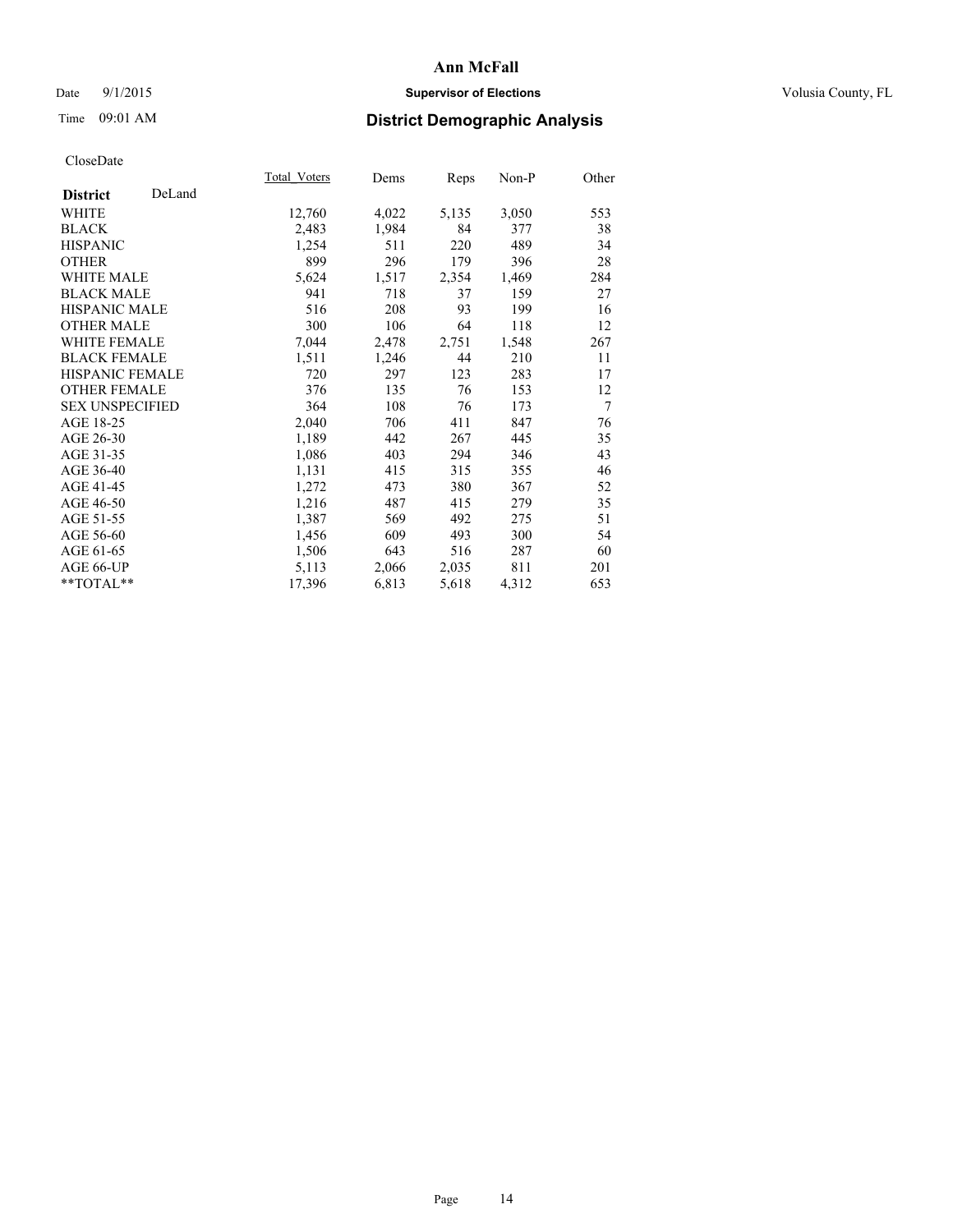### Date 9/1/2015 **Supervisor of Elections Supervisor of Elections** Volusia County, FL

# Time 09:01 AM **District Demographic Analysis**

| <b>Total Voters</b> | Dems   |        | $Non-P$ | Other |
|---------------------|--------|--------|---------|-------|
|                     |        |        |         |       |
| 31,583              | 9,648  | 11,845 | 8,661   | 1,429 |
| 5,087               | 3,824  | 228    | 939     | 96    |
| 13,808              | 6,662  | 1,925  | 4,964   | 257   |
| 3,077               | 1,032  | 551    | 1,426   | 68    |
| 14,572              | 3,915  | 5,733  | 4,157   | 767   |
| 2,248               | 1,582  | 140    | 464     | 62    |
| 6,451               | 2,985  | 959    | 2,358   | 149   |
| 1,068               | 379    | 207    | 449     | 33    |
| 16,701              | 5,649  | 6,012  | 4,389   | 651   |
| 2,774               | 2,196  | 85     | 459     | 34    |
| 7,183               | 3,601  | 953    | 2,524   | 105   |
| 1,277               | 516    | 231    | 502     | 28    |
| 1,281               | 343    | 229    | 688     | 21    |
| 6,179               | 2,060  | 1,092  | 2,813   | 214   |
| 4,295               | 1,456  | 881    | 1,794   | 164   |
| 4,126               | 1,473  | 864    | 1,614   | 175   |
| 4,303               | 1,614  | 929    | 1,576   | 184   |
| 4,440               | 1,625  | 1,254  | 1,406   | 155   |
| 4,727               | 1,781  | 1,434  | 1,343   | 169   |
| 5,368               | 2,072  | 1,715  | 1,425   | 156   |
| 5,025               | 2,069  | 1,644  | 1,154   | 158   |
| 4,239               | 1,897  | 1,267  | 938     | 137   |
| 10,853              | 5,119  | 3,469  | 1,927   | 338   |
| 53,555              | 21,166 | 14,549 | 15,990  | 1,850 |
|                     |        |        | Reps    |       |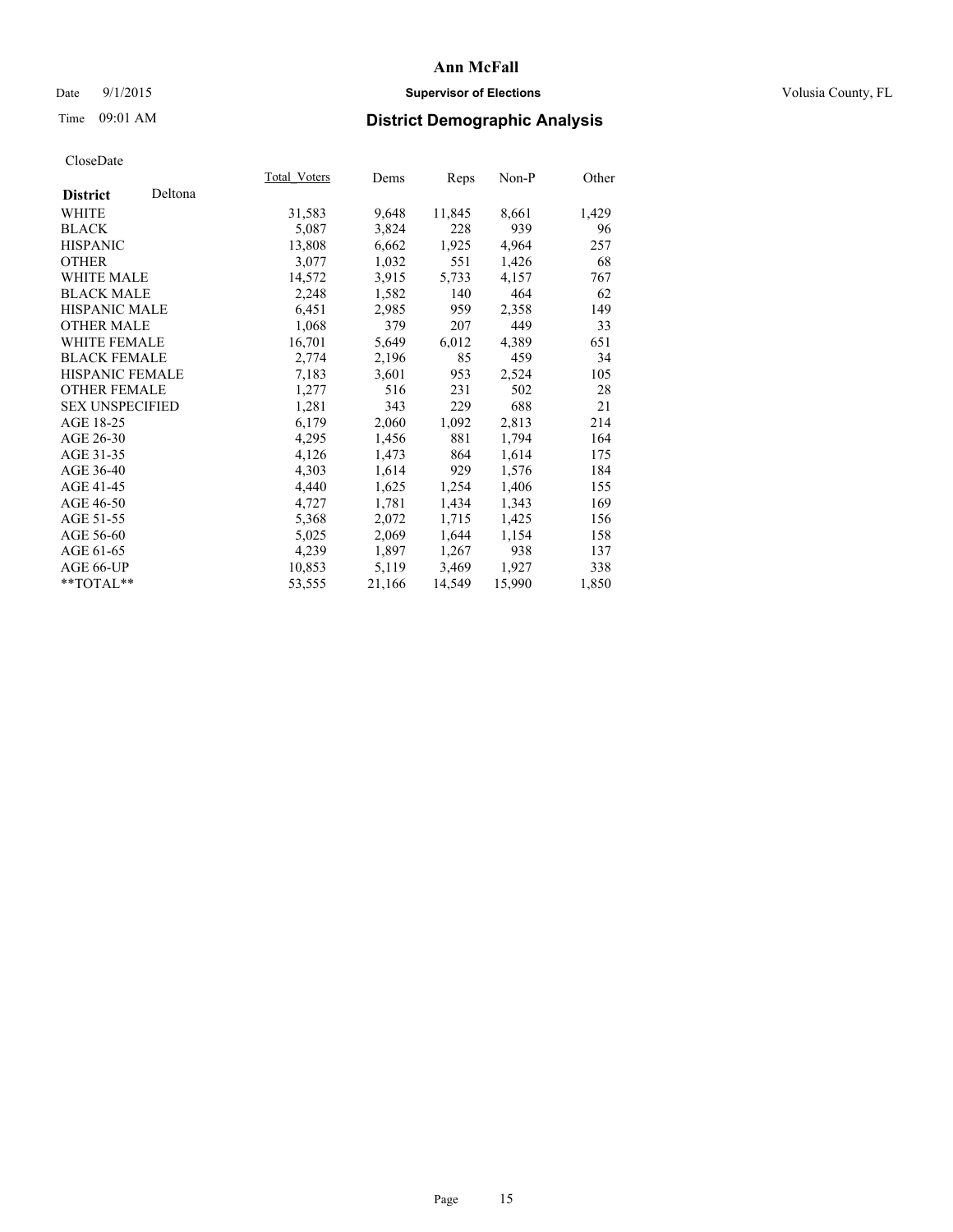### Date 9/1/2015 **Supervisor of Elections Supervisor of Elections** Volusia County, FL

# Time 09:01 AM **District Demographic Analysis**

|                        |           | Total Voters | Dems  | <b>Reps</b>    | Non-P | Other            |
|------------------------|-----------|--------------|-------|----------------|-------|------------------|
| <b>District</b>        | Edgewater |              |       |                |       |                  |
| WHITE                  |           | 13,097       | 4,494 | 4,367          | 3,787 | 449              |
| <b>BLACK</b>           |           | 311          | 227   | 13             | 68    | 3                |
| <b>HISPANIC</b>        |           | 218          | 85    | 48             | 81    | 4                |
| <b>OTHER</b>           |           | 443          | 128   | 86             | 223   | 6                |
| <b>WHITE MALE</b>      |           | 5,908        | 1,781 | 2,116          | 1,768 | 243              |
| <b>BLACK MALE</b>      |           | 149          | 98    | 9              | 39    | 3                |
| <b>HISPANIC MALE</b>   |           | 84           | 30    | 21             | 31    | $\overline{2}$   |
| <b>OTHER MALE</b>      |           | 148          | 46    | 34             | 65    | 3                |
| <b>WHITE FEMALE</b>    |           | 7,099        | 2,681 | 2,221          | 1,992 | 205              |
| <b>BLACK FEMALE</b>    |           | 159          | 127   | $\overline{4}$ | 28    | $\boldsymbol{0}$ |
| <b>HISPANIC FEMALE</b> |           | 130          | 52    | 27             | 49    | 2                |
| <b>OTHER FEMALE</b>    |           | 183          | 64    | 41             | 75    | 3                |
| <b>SEX UNSPECIFIED</b> |           | 209          | 55    | 41             | 112   | 1                |
| AGE 18-25              |           | 1,168        | 327   | 253            | 549   | 39               |
| AGE 26-30              |           | 853          | 238   | 198            | 392   | 25               |
| AGE 31-35              |           | 818          | 231   | 220            | 343   | 24               |
| AGE 36-40              |           | 866          | 247   | 249            | 332   | 38               |
| AGE 41-45              |           | 961          | 306   | 282            | 338   | 35               |
| AGE 46-50              |           | 1,011        | 337   | 342            | 305   | 27               |
| AGE 51-55              |           | 1,305        | 462   | 438            | 362   | 43               |
| AGE 56-60              |           | 1,406        | 491   | 509            | 366   | 40               |
| AGE 61-65              |           | 1,395        | 572   | 450            | 326   | 47               |
| AGE 66-UP              |           | 4,286        | 1,723 | 1,573          | 846   | 144              |
| **TOTAL**              |           | 14,069       | 4,934 | 4,514          | 4,159 | 462              |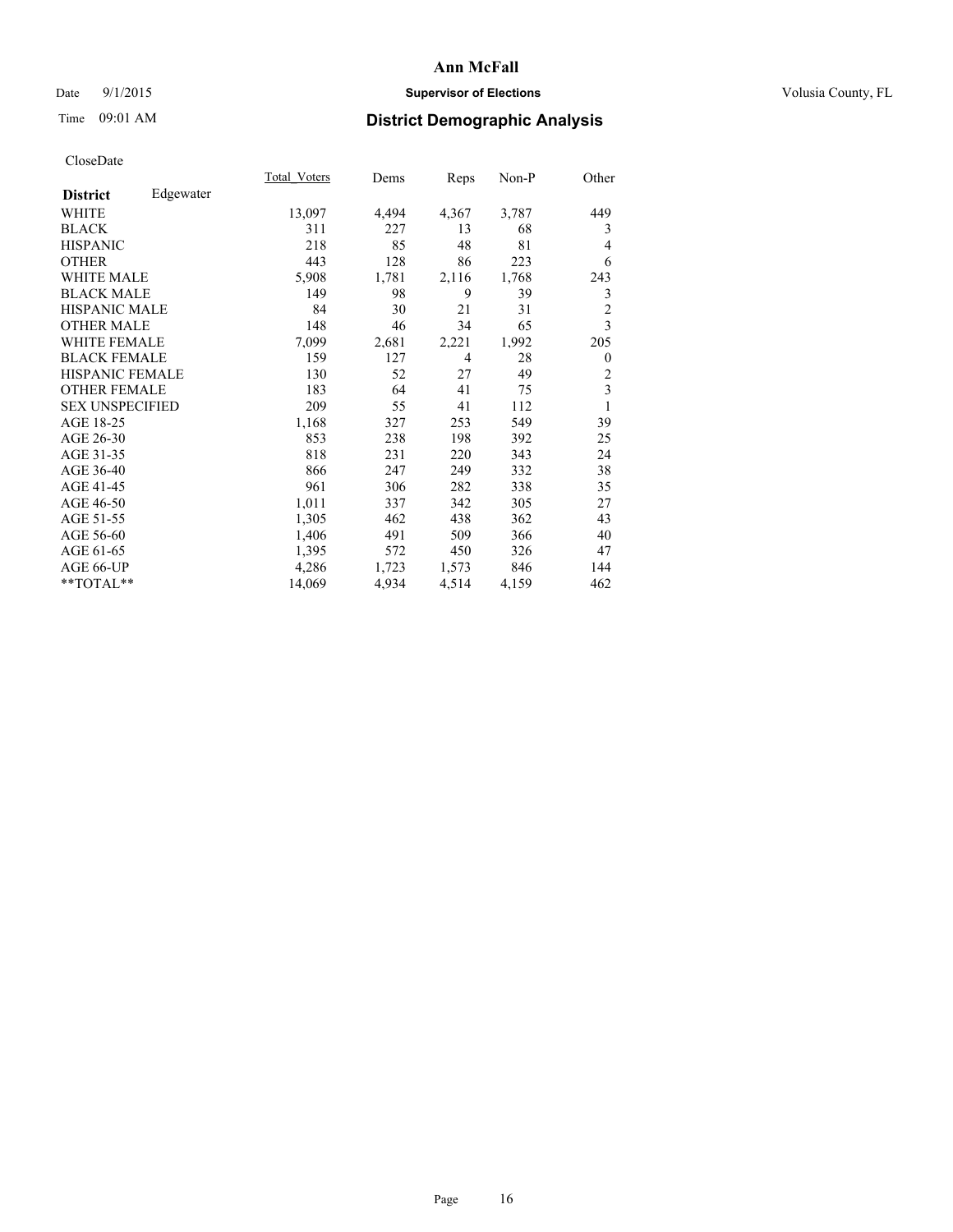### Date 9/1/2015 **Supervisor of Elections Supervisor of Elections** Volusia County, FL

# Time 09:01 AM **District Demographic Analysis**

|                        |            | Total Voters | Dems  | <b>Reps</b> | Non-P | Other          |
|------------------------|------------|--------------|-------|-------------|-------|----------------|
| <b>District</b>        | Holly Hill |              |       |             |       |                |
| WHITE                  |            | 5,638        | 2,093 | 1,746       | 1,571 | 228            |
| <b>BLACK</b>           |            | 861          | 655   | 29          | 166   | 11             |
| <b>HISPANIC</b>        |            | 213          | 104   | 25          | 82    | $\overline{2}$ |
| <b>OTHER</b>           |            | 306          | 119   | 44          | 134   | 9              |
| <b>WHITE MALE</b>      |            | 2,522        | 829   | 810         | 769   | 114            |
| <b>BLACK MALE</b>      |            | 316          | 212   | 16          | 80    | 8              |
| <b>HISPANIC MALE</b>   |            | 96           | 43    | 13          | 38    | $\overline{c}$ |
| <b>OTHER MALE</b>      |            | 99           | 37    | 14          | 42    | 6              |
| WHITE FEMALE           |            | 3,068        | 1,251 | 922         | 784   | 111            |
| <b>BLACK FEMALE</b>    |            | 537          | 436   | 13          | 85    | 3              |
| <b>HISPANIC FEMALE</b> |            | 117          | 61    | 12          | 44    | $\mathbf{0}$   |
| <b>OTHER FEMALE</b>    |            | 128          | 59    | 29          | 38    | $\overline{2}$ |
| <b>SEX UNSPECIFIED</b> |            | 135          | 43    | 15          | 73    | $\overline{4}$ |
| AGE 18-25              |            | 700          | 250   | 131         | 302   | 17             |
| AGE 26-30              |            | 501          | 204   | 91          | 188   | 18             |
| AGE 31-35              |            | 458          | 210   | 84          | 150   | 14             |
| AGE 36-40              |            | 391          | 156   | 73          | 147   | 15             |
| AGE 41-45              |            | 454          | 181   | 94          | 160   | 19             |
| AGE 46-50              |            | 565          | 224   | 154         | 169   | 18             |
| AGE 51-55              |            | 732          | 303   | 198         | 196   | 35             |
| AGE 56-60              |            | 700          | 291   | 192         | 187   | 30             |
| AGE 61-65              |            | 642          | 292   | 172         | 157   | 21             |
| AGE 66-UP              |            | 1,875        | 860   | 655         | 297   | 63             |
| **TOTAL**              |            | 7,018        | 2,971 | 1,844       | 1,953 | 250            |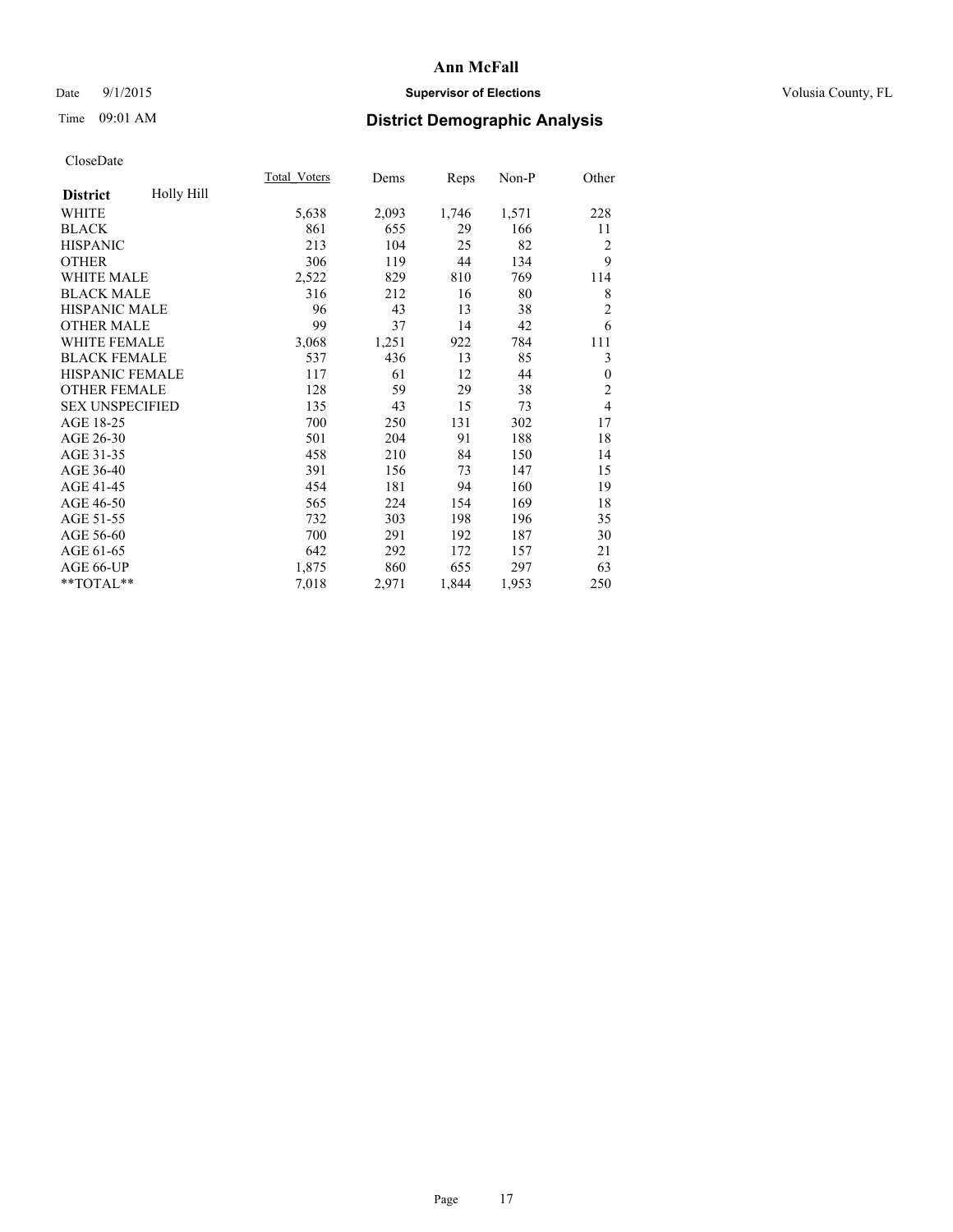### Date 9/1/2015 **Supervisor of Elections Supervisor of Elections** Volusia County, FL

# Time 09:01 AM **District Demographic Analysis**

|                        |            | Total Voters | Dems | Reps           | Non-P | Other          |
|------------------------|------------|--------------|------|----------------|-------|----------------|
| <b>District</b>        | Lake Helen |              |      |                |       |                |
| WHITE                  |            | 1,659        | 551  | 622            | 421   | 65             |
| <b>BLACK</b>           |            | 172          | 152  | $\overline{4}$ | 13    | 3              |
| <b>HISPANIC</b>        |            | 47           | 12   | 17             | 14    | $\overline{4}$ |
| <b>OTHER</b>           |            | 52           | 18   | 14             | 19    |                |
| WHITE MALE             |            | 749          | 218  | 306            | 192   | 33             |
| <b>BLACK MALE</b>      |            | 75           | 68   | 2              | 4     | 1              |
| <b>HISPANIC MALE</b>   |            | 19           | 4    | 7              | 6     | $\overline{2}$ |
| <b>OTHER MALE</b>      |            | 16           | 9    |                | 5     | 1              |
| <b>WHITE FEMALE</b>    |            | 893          | 329  | 311            | 221   | 32             |
| <b>BLACK FEMALE</b>    |            | 93           | 82   | 1              | 8     | $\overline{2}$ |
| HISPANIC FEMALE        |            | 28           | 8    | 10             | 8     | $\overline{2}$ |
| <b>OTHER FEMALE</b>    |            | 23           | 8    | 5              | 10    | $\theta$       |
| <b>SEX UNSPECIFIED</b> |            | 34           | 7    | 14             | 13    | $\theta$       |
| AGE 18-25              |            | 168          | 46   | 43             | 68    | 11             |
| AGE 26-30              |            | 120          | 39   | 33             | 45    | 3              |
| AGE 31-35              |            | 121          | 36   | 31             | 52    | $\overline{c}$ |
| AGE 36-40              |            | 103          | 25   | 31             | 38    | 9              |
| AGE 41-45              |            | 126          | 39   | 37             | 41    | 9              |
| AGE 46-50              |            | 139          | 53   | 53             | 27    | 6              |
| AGE 51-55              |            | 204          | 76   | 74             | 45    | 9              |
| AGE 56-60              |            | 218          | 80   | 90             | 38    | 10             |
| AGE 61-65              |            | 209          | 94   | 66             | 43    | 6              |
| AGE 66-UP              |            | 522          | 245  | 199            | 70    | 8              |
| **TOTAL**              |            | 1,930        | 733  | 657            | 467   | 73             |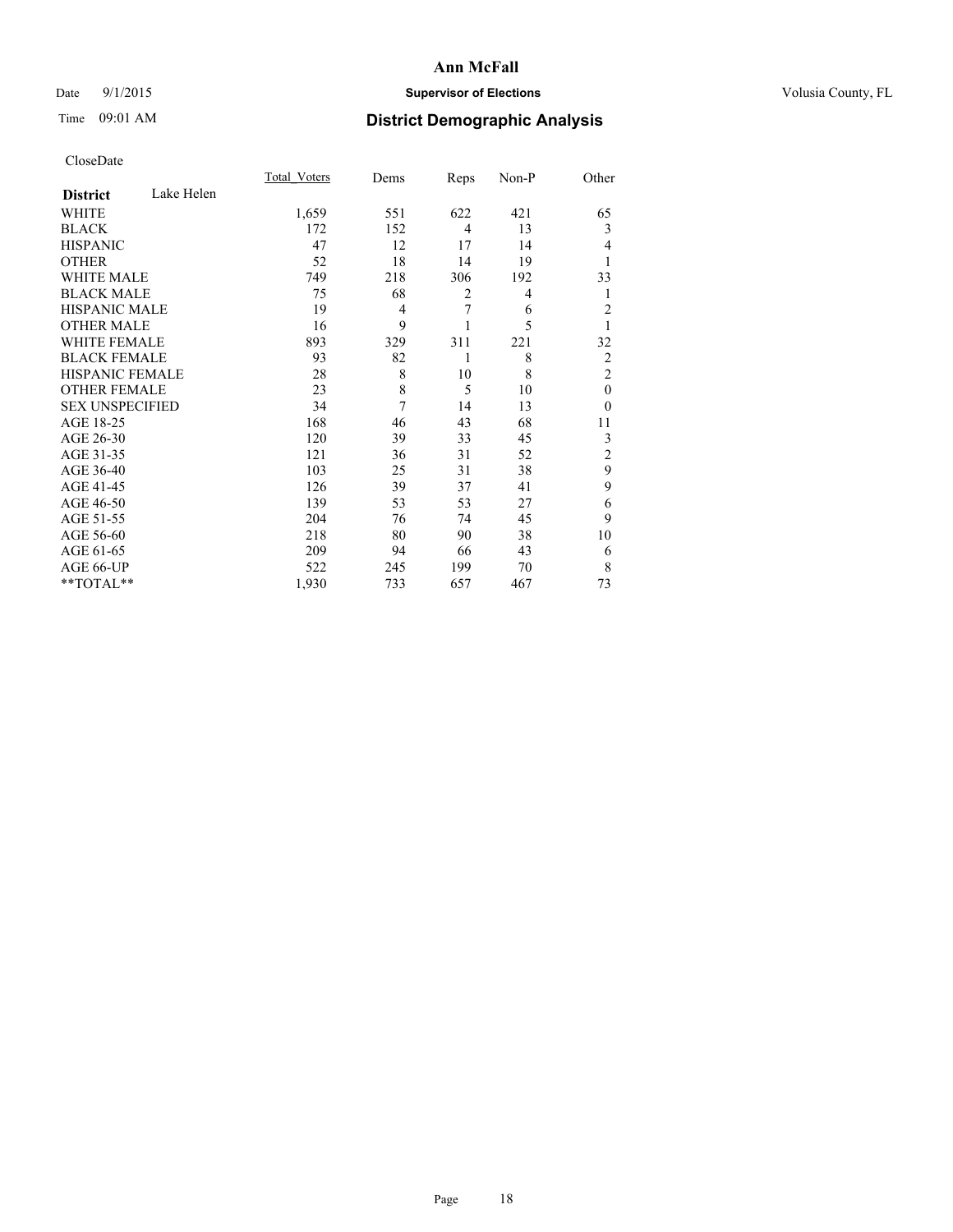### Date 9/1/2015 **Supervisor of Elections Supervisor of Elections** Volusia County, FL

# Time 09:01 AM **District Demographic Analysis**

|                        |                  | Total Voters | Dems  | Reps  | $Non-P$ | Other |
|------------------------|------------------|--------------|-------|-------|---------|-------|
| <b>District</b>        | New Smyrna Beach |              |       |       |         |       |
| WHITE                  |                  | 17,175       | 5,195 | 7,025 | 4,339   | 616   |
| <b>BLACK</b>           |                  | 709          | 577   | 20    | 104     | 8     |
| <b>HISPANIC</b>        |                  | 277          | 89    | 78    | 104     | 6     |
| <b>OTHER</b>           |                  | 593          | 159   | 151   | 269     | 14    |
| WHITE MALE             |                  | 7,949        | 2,072 | 3,416 | 2,130   | 331   |
| <b>BLACK MALE</b>      |                  | 291          | 224   | 6     | 54      | 7     |
| <b>HISPANIC MALE</b>   |                  | 131          | 34    | 35    | 61      | 1     |
| <b>OTHER MALE</b>      |                  | 196          | 51    | 59    | 83      | 3     |
| WHITE FEMALE           |                  | 9,100        | 3,077 | 3,566 | 2,174   | 283   |
| <b>BLACK FEMALE</b>    |                  | 412          | 348   | 14    | 49      | 1     |
| HISPANIC FEMALE        |                  | 143          | 54    | 43    | 41      | 5     |
| <b>OTHER FEMALE</b>    |                  | 254          | 90    | 73    | 81      | 10    |
| <b>SEX UNSPECIFIED</b> |                  | 278          | 70    | 62    | 143     | 3     |
| AGE 18-25              |                  | 1,137        | 309   | 299   | 482     | 47    |
| AGE 26-30              |                  | 895          | 264   | 241   | 362     | 28    |
| AGE 31-35              |                  | 897          | 281   | 234   | 344     | 38    |
| AGE 36-40              |                  | 859          | 238   | 265   | 319     | 37    |
| AGE 41-45              |                  | 999          | 298   | 348   | 318     | 35    |
| AGE 46-50              |                  | 1,099        | 298   | 459   | 313     | 29    |
| AGE 51-55              |                  | 1,546        | 446   | 678   | 373     | 49    |
| AGE 56-60              |                  | 1,972        | 680   | 755   | 471     | 66    |
| AGE 61-65              |                  | 2,150        | 762   | 826   | 492     | 70    |
| AGE 66-UP              |                  | 7,200        | 2,444 | 3,169 | 1,342   | 245   |
| $*$ TOTAL $*$          |                  | 18,754       | 6,020 | 7,274 | 4,816   | 644   |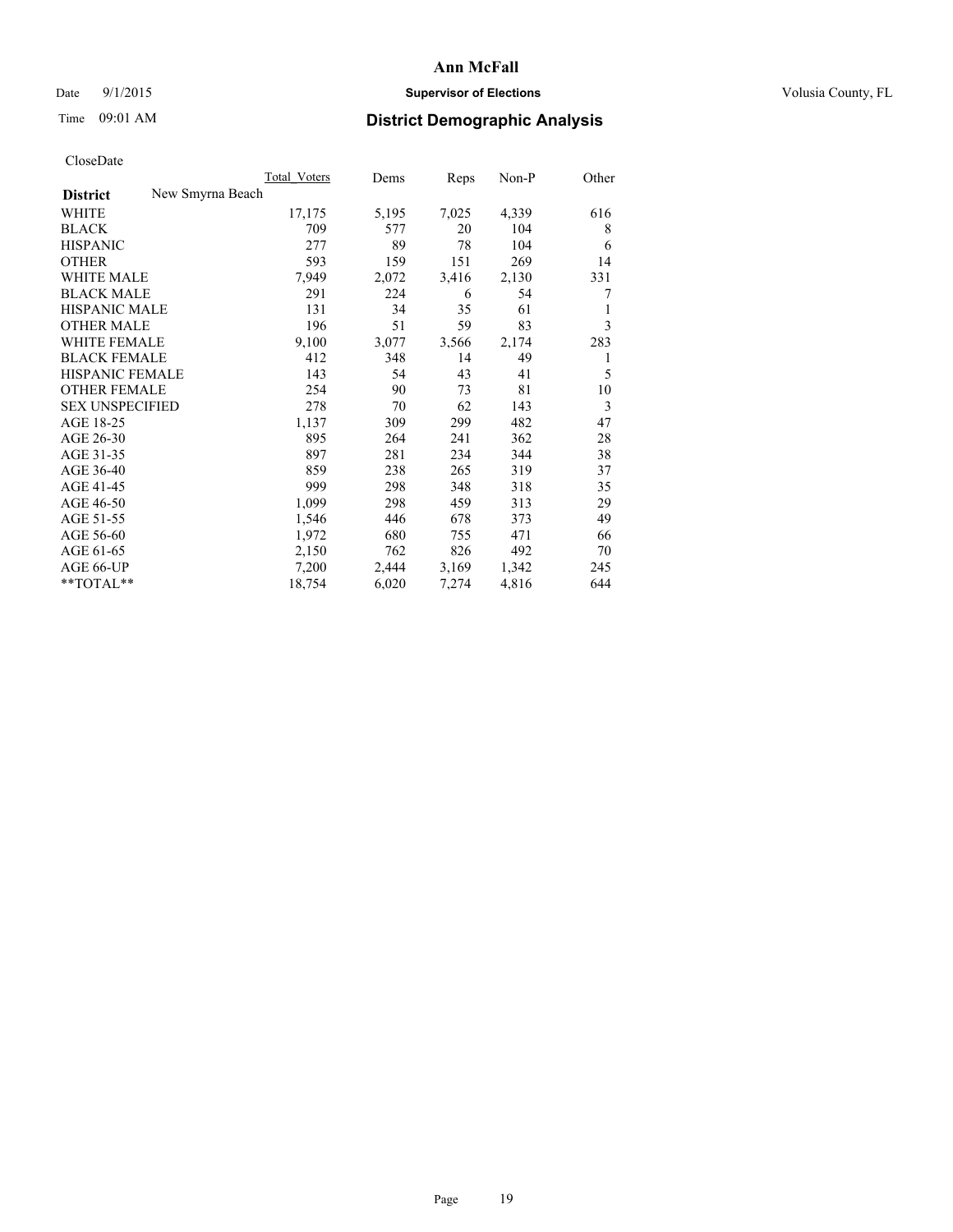### Date 9/1/2015 **Supervisor of Elections Supervisor of Elections** Volusia County, FL

# Time 09:01 AM **District Demographic Analysis**

|                             | Total Voters | Dems           | Reps                    | Non-P          | Other          |
|-----------------------------|--------------|----------------|-------------------------|----------------|----------------|
| Oak Hill<br><b>District</b> |              |                |                         |                |                |
| WHITE                       | 1,159        | 371            | 459                     | 295            | 34             |
| <b>BLACK</b>                | 157          | 135            | $\overline{2}$          | 19             | 1              |
| <b>HISPANIC</b>             | 11           | 7              | $\overline{\mathbf{3}}$ | 1              | $\theta$       |
| <b>OTHER</b>                | 31           | 7              | 9                       | 13             | $\overline{c}$ |
| <b>WHITE MALE</b>           | 584          | 170            | 233                     | 160            | 21             |
| <b>BLACK MALE</b>           | 64           | 52             | 1                       | 10             | 1              |
| <b>HISPANIC MALE</b>        | 4            | 1              | 3                       | $\theta$       | $\theta$       |
| <b>OTHER MALE</b>           | 12           | $\overline{2}$ | 5                       | 4              | 1              |
| <b>WHITE FEMALE</b>         | 562          | 198            | 220                     | 131            | 13             |
| <b>BLACK FEMALE</b>         | 92           | 82             | 1                       | 9              | $\theta$       |
| <b>HISPANIC FEMALE</b>      | 7            | 6              | $\theta$                | 1              | $\theta$       |
| <b>OTHER FEMALE</b>         | 11           | 5              | 3                       | $\overline{2}$ | 1              |
| <b>SEX UNSPECIFIED</b>      | 22           | $\overline{4}$ | 7                       | 11             | $\theta$       |
| AGE 18-25                   | 79           | 29             | 17                      | 31             | $\overline{c}$ |
| AGE 26-30                   | 72           | 27             | 15                      | 29             | 1              |
| AGE 31-35                   | 69           | 28             | 19                      | 21             |                |
| AGE 36-40                   | 53           | 16             | 16                      | 20             |                |
| AGE 41-45                   | 70           | 25             | 22                      | 20             | 3              |
| AGE 46-50                   | 81           | 30             | 29                      | 20             | $\overline{c}$ |
| AGE 51-55                   | 123          | 46             | 45                      | 30             | $\overline{2}$ |
| AGE 56-60                   | 176          | 76             | 66                      | 30             | $\overline{4}$ |
| AGE 61-65                   | 154          | 60             | 52                      | 36             | 6              |
| AGE 66-UP                   | 481          | 183            | 192                     | 91             | 15             |
| **TOTAL**                   | 1,358        | 520            | 473                     | 328            | 37             |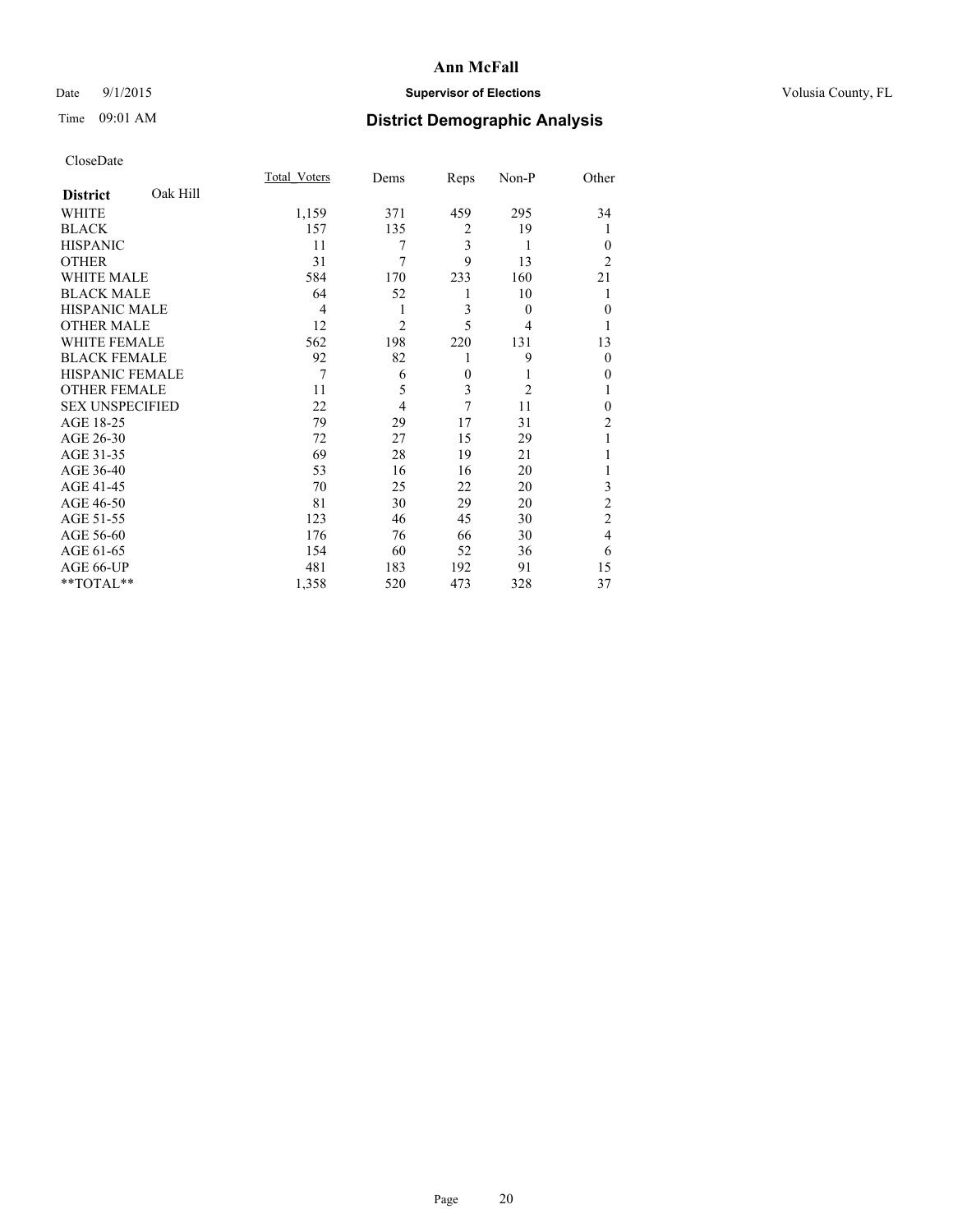### Date 9/1/2015 **Supervisor of Elections Supervisor of Elections** Volusia County, FL

# Time 09:01 AM **District Demographic Analysis**

|                        |             | Total Voters | Dems  | Reps  | $Non-P$ | Other          |
|------------------------|-------------|--------------|-------|-------|---------|----------------|
| <b>District</b>        | Orange City |              |       |       |         |                |
| WHITE                  |             | 5,085        | 1,545 | 2,013 | 1,266   | 261            |
| <b>BLACK</b>           |             | 386          | 296   | 15    | 70      | 5              |
| <b>HISPANIC</b>        |             | 901          | 409   | 133   | 346     | 13             |
| <b>OTHER</b>           |             | 312          | 93    | 72    | 139     | 8              |
| WHITE MALE             |             | 2,165        | 570   | 872   | 586     | 137            |
| <b>BLACK MALE</b>      |             | 146          | 102   | 7     | 33      | 4              |
| <b>HISPANIC MALE</b>   |             | 374          | 166   | 66    | 138     | 4              |
| <b>OTHER MALE</b>      |             | 107          | 35    | 28    | 43      | 1              |
| WHITE FEMALE           |             | 2,886        | 964   | 1,130 | 668     | 124            |
| <b>BLACK FEMALE</b>    |             | 236          | 191   | 8     | 36      | 1              |
| <b>HISPANIC FEMALE</b> |             | 516          | 238   | 65    | 204     | 9              |
| <b>OTHER FEMALE</b>    |             | 129          | 45    | 28    | 51      | 5              |
| <b>SEX UNSPECIFIED</b> |             | 124          | 32    | 28    | 62      | $\overline{2}$ |
| AGE 18-25              |             | 581          | 168   | 106   | 267     | 40             |
| AGE 26-30              |             | 390          | 129   | 100   | 148     | 13             |
| AGE 31-35              |             | 388          | 130   | 88    | 152     | 18             |
| AGE 36-40              |             | 381          | 133   | 109   | 131     | 8              |
| AGE 41-45              |             | 407          | 129   | 120   | 141     | 17             |
| AGE 46-50              |             | 411          | 136   | 120   | 138     | 17             |
| AGE 51-55              |             | 541          | 195   | 165   | 153     | 28             |
| AGE 56-60              |             | 514          | 182   | 187   | 130     | 15             |
| AGE 61-65              |             | 563          | 239   | 174   | 132     | 18             |
| AGE 66-UP              |             | 2,508        | 902   | 1,064 | 429     | 113            |
| **TOTAL**              |             | 6,684        | 2,343 | 2,233 | 1,821   | 287            |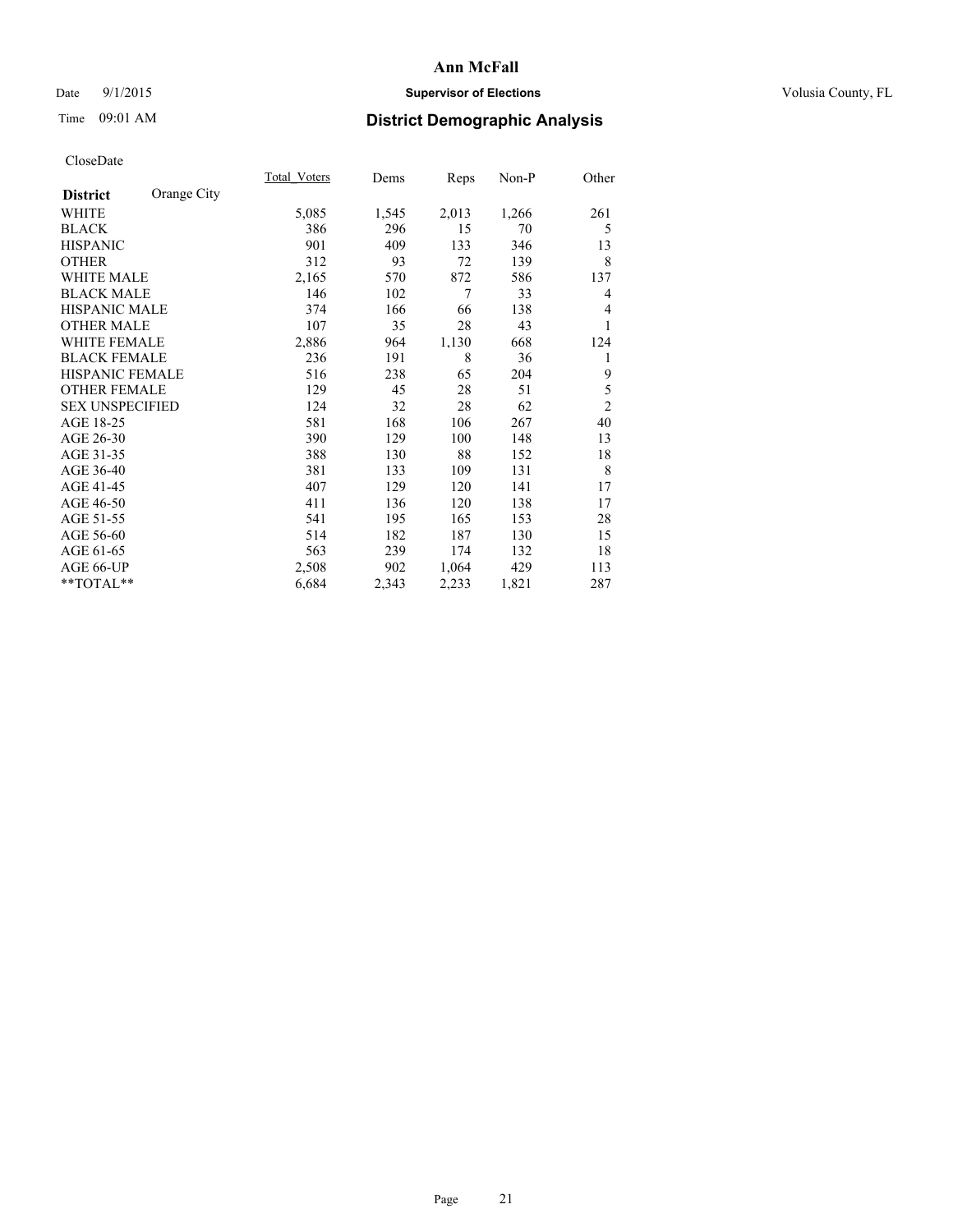### Date 9/1/2015 **Supervisor of Elections Supervisor of Elections** Volusia County, FL

# Time 09:01 AM **District Demographic Analysis**

|                                 | <b>Total Voters</b> | Dems  | Reps   | Non-P | Other |
|---------------------------------|---------------------|-------|--------|-------|-------|
| Ormond Beach<br><b>District</b> |                     |       |        |       |       |
| WHITE                           | 26,512              | 8,305 | 11,087 | 6,175 | 945   |
| <b>BLACK</b>                    | 988                 | 748   | 46     | 170   | 24    |
| <b>HISPANIC</b>                 | 631                 | 245   | 160    | 210   | 16    |
| <b>OTHER</b>                    | 1,510               | 473   | 385    | 612   | 40    |
| WHITE MALE                      | 12,050              | 3,281 | 5,242  | 3,028 | 499   |
| <b>BLACK MALE</b>               | 415                 | 289   | 22     | 92    | 12    |
| <b>HISPANIC MALE</b>            | 280                 | 88    | 86     | 95    | 11    |
| <b>OTHER MALE</b>               | 569                 | 174   | 152    | 221   | 22    |
| <b>WHITE FEMALE</b>             | 14,246              | 4,968 | 5,783  | 3,059 | 436   |
| <b>BLACK FEMALE</b>             | 561                 | 452   | 23     | 74    | 12    |
| <b>HISPANIC FEMALE</b>          | 343                 | 154   | 71     | 113   | 5     |
| <b>OTHER FEMALE</b>             | 654                 | 233   | 178    | 227   | 16    |
| <b>SEX UNSPECIFIED</b>          | 523                 | 132   | 121    | 258   | 12    |
| AGE 18-25                       | 2,371               | 627   | 760    | 890   | 94    |
| AGE 26-30                       | 1,657               | 528   | 496    | 584   | 49    |
| AGE 31-35                       | 1,445               | 410   | 467    | 522   | 46    |
| AGE 36-40                       | 1,541               | 436   | 541    | 489   | 75    |
| AGE 41-45                       | 1,812               | 530   | 677    | 527   | 78    |
| AGE 46-50                       | 2,213               | 620   | 967    | 553   | 73    |
| AGE 51-55                       | 2,703               | 833   | 1,159  | 636   | 75    |
| AGE 56-60                       | 2,910               | 1,025 | 1,197  | 613   | 75    |
| AGE 61-65                       | 3,006               | 1,096 | 1,173  | 634   | 103   |
| AGE 66-UP                       | 9,983               | 3,666 | 4,241  | 1,719 | 357   |
| $*$ TOTAL $*$                   | 29,641              | 9,771 | 11,678 | 7,167 | 1,025 |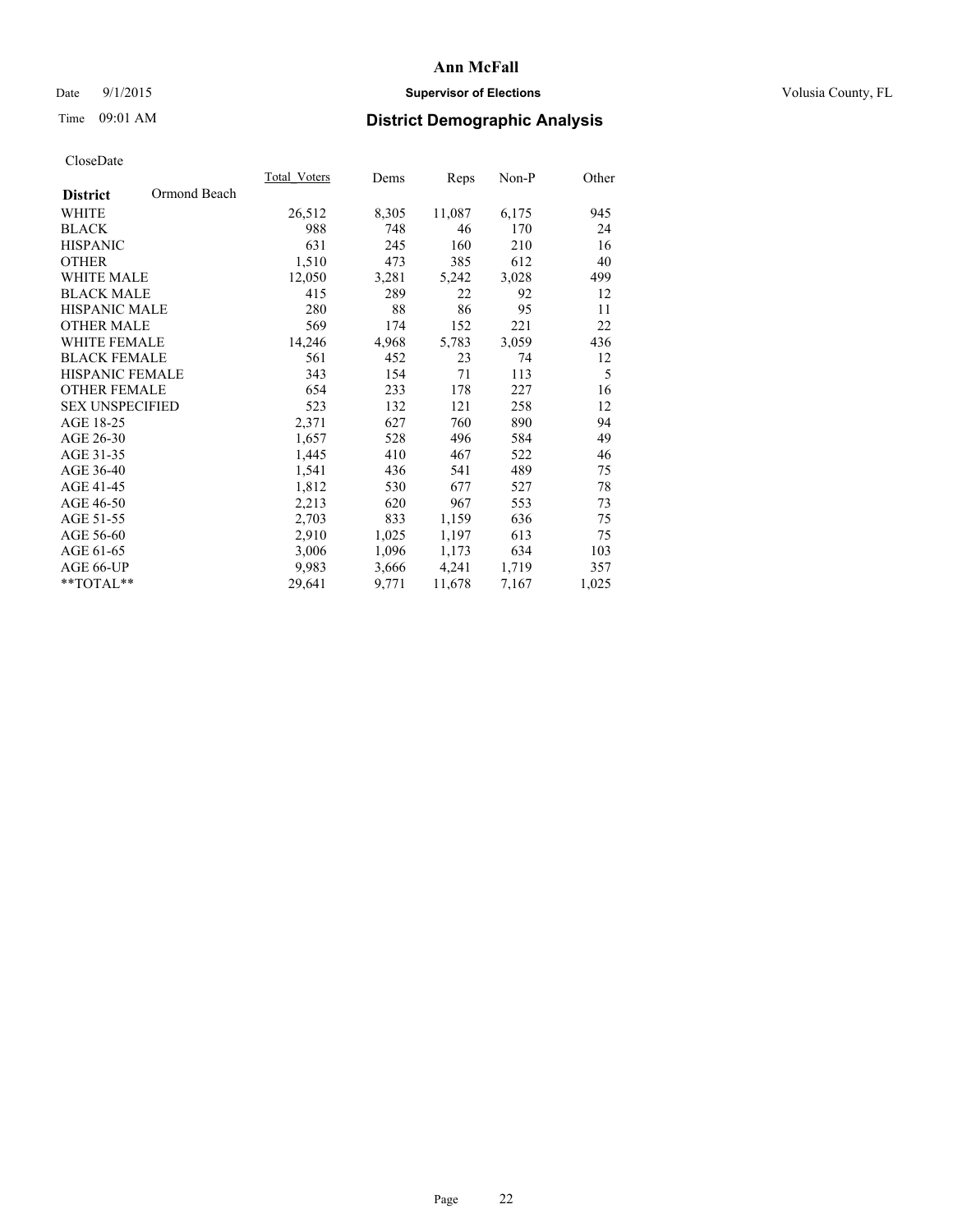### Date 9/1/2015 **Supervisor of Elections Supervisor of Elections** Volusia County, FL

# Time 09:01 AM **District Demographic Analysis**

|                        |         | Total Voters | Dems           | Reps           | Non-P | Other          |
|------------------------|---------|--------------|----------------|----------------|-------|----------------|
| <b>District</b>        | Pierson |              |                |                |       |                |
| WHITE                  |         | 549          | 185            | 240            | 110   | 14             |
| <b>BLACK</b>           |         | 47           | 39             | $\overline{2}$ | 6     | $\Omega$       |
| <b>HISPANIC</b>        |         | 141          | 63             | 8              | 66    | 4              |
| <b>OTHER</b>           |         | 20           | 5              | 3              | 12    | $\Omega$       |
| WHITE MALE             |         | 261          | 83             | 119            | 49    | 10             |
| <b>BLACK MALE</b>      |         | 22           | 18             | 1              | 3     | $\mathbf{0}$   |
| <b>HISPANIC MALE</b>   |         | 66           | 32             | 3              | 30    | 1              |
| <b>OTHER MALE</b>      |         | 8            | 3              | $\overline{2}$ | 3     | $\Omega$       |
| <b>WHITE FEMALE</b>    |         | 283          | 101            | 118            | 60    | 4              |
| <b>BLACK FEMALE</b>    |         | 25           | 21             | 1              | 3     | $\mathbf{0}$   |
| <b>HISPANIC FEMALE</b> |         | 74           | 31             | 5              | 35    | 3              |
| <b>OTHER FEMALE</b>    |         | 6            | $\overline{c}$ | 1              | 3     | $\theta$       |
| <b>SEX UNSPECIFIED</b> |         | 12           | $\mathbf{1}$   | 3              | 8     | $\theta$       |
| AGE 18-25              |         | 110          | 38             | 21             | 51    | $\Omega$       |
| AGE 26-30              |         | 51           | 13             | 11             | 27    | $\mathbf{0}$   |
| AGE 31-35              |         | 58           | 13             | 23             | 20    | $\overline{2}$ |
| AGE 36-40              |         | 51           | 15             | 14             | 18    | $\overline{4}$ |
| AGE 41-45              |         | 59           | 18             | 18             | 21    | $\overline{c}$ |
| AGE 46-50              |         | 42           | 18             | 14             | 9     | 1              |
| AGE 51-55              |         | 73           | 35             | 23             | 11    | 4              |
| AGE 56-60              |         | 84           | 35             | 35             | 14    | $\theta$       |
| AGE 61-65              |         | 63           | 25             | 28             | 9     |                |
| AGE 66-UP              |         | 166          | 82             | 66             | 14    | 4              |
| **TOTAL**              |         | 757          | 292            | 253            | 194   | 18             |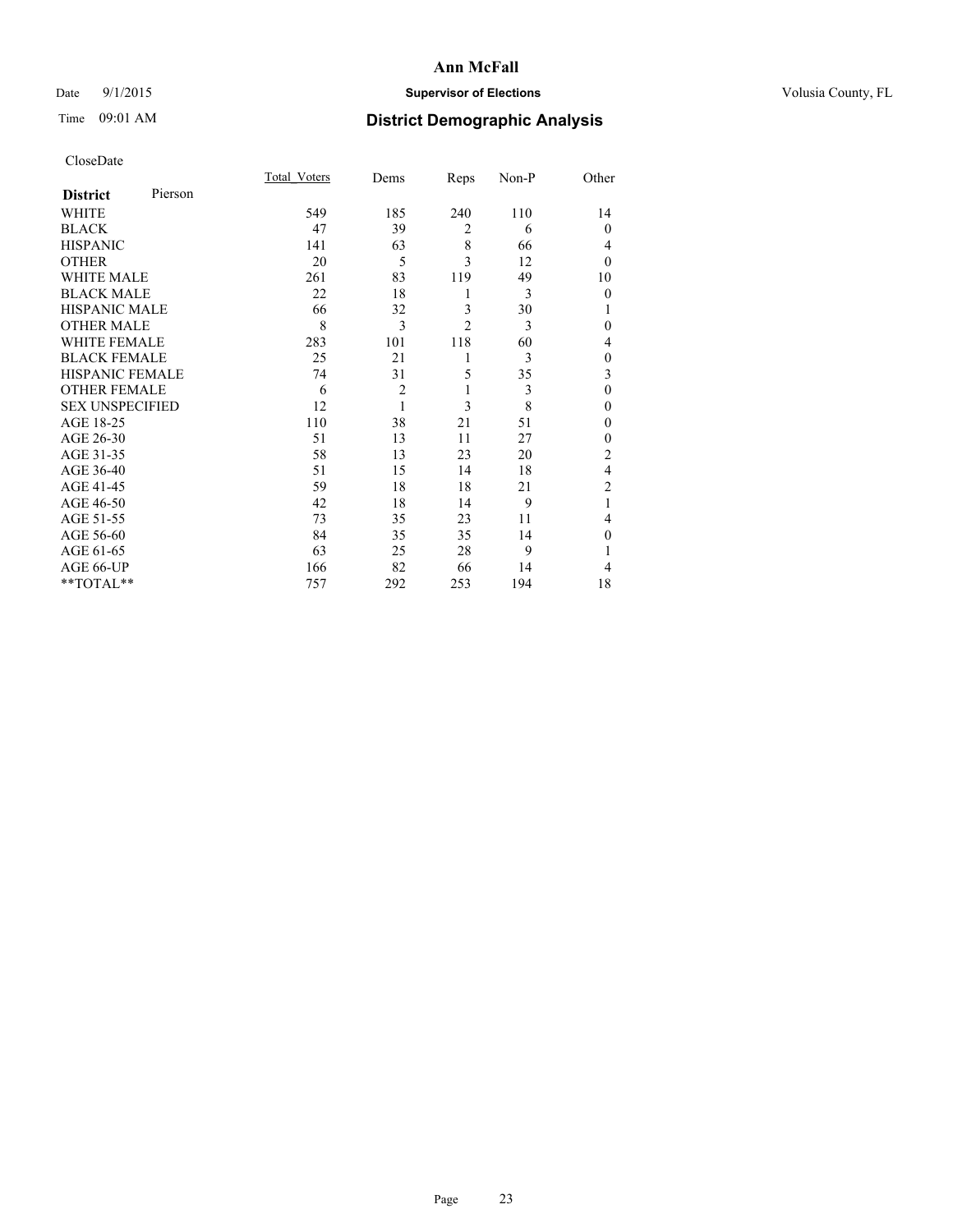### Date 9/1/2015 **Supervisor of Elections Supervisor of Elections** Volusia County, FL

# Time 09:01 AM **District Demographic Analysis**

|                        |             | <b>Total Voters</b> | Dems           | Reps  | Non-P          | Other          |
|------------------------|-------------|---------------------|----------------|-------|----------------|----------------|
| <b>District</b>        | Ponce Inlet |                     |                |       |                |                |
| WHITE                  |             | 2,746               | 647            | 1,408 | 606            | 85             |
| <b>BLACK</b>           |             | 9                   | 4              | 2     | 3              | $\overline{0}$ |
| <b>HISPANIC</b>        |             | 48                  | 14             | 22    | 9              | 3              |
| <b>OTHER</b>           |             | 93                  | 23             | 32    | 34             | 4              |
| WHITE MALE             |             | 1,301               | 255            | 691   | 309            | 46             |
| <b>BLACK MALE</b>      |             | 4                   | $\overline{c}$ | 1     |                | $\theta$       |
| <b>HISPANIC MALE</b>   |             | 19                  | 5              | 9     | 5              | $\theta$       |
| <b>OTHER MALE</b>      |             | 35                  | 7              | 14    | 11             | 3              |
| WHITE FEMALE           |             | 1,424               | 387            | 712   | 287            | 38             |
| <b>BLACK FEMALE</b>    |             | 5                   | $\overline{2}$ | 1     | $\overline{2}$ | $\overline{0}$ |
| <b>HISPANIC FEMALE</b> |             | 29                  | 9              | 13    | $\overline{4}$ | 3              |
| <b>OTHER FEMALE</b>    |             | 43                  | 13             | 13    | 16             |                |
| <b>SEX UNSPECIFIED</b> |             | 36                  | 8              | 10    | 17             |                |
| AGE 18-25              |             | 148                 | 34             | 46    | 59             | 9              |
| AGE 26-30              |             | 82                  | 20             | 32    | 29             | 1              |
| AGE 31-35              |             | 76                  | 15             | 32    | 22             | 7              |
| AGE 36-40              |             | 77                  | 10             | 32    | 32             | 3              |
| AGE 41-45              |             | 118                 | 27             | 49    | 38             | 4              |
| AGE 46-50              |             | 145                 | 26             | 83    | 32             | 4              |
| AGE 51-55              |             | 246                 | 61             | 128   | 54             | 3              |
| AGE 56-60              |             | 307                 | 69             | 173   | 60             | 5              |
| AGE 61-65              |             | 388                 | 95             | 185   | 93             | 15             |
| AGE 66-UP              |             | 1,309               | 331            | 704   | 233            | 41             |
| **TOTAL**              |             | 2,896               | 688            | 1,464 | 652            | 92             |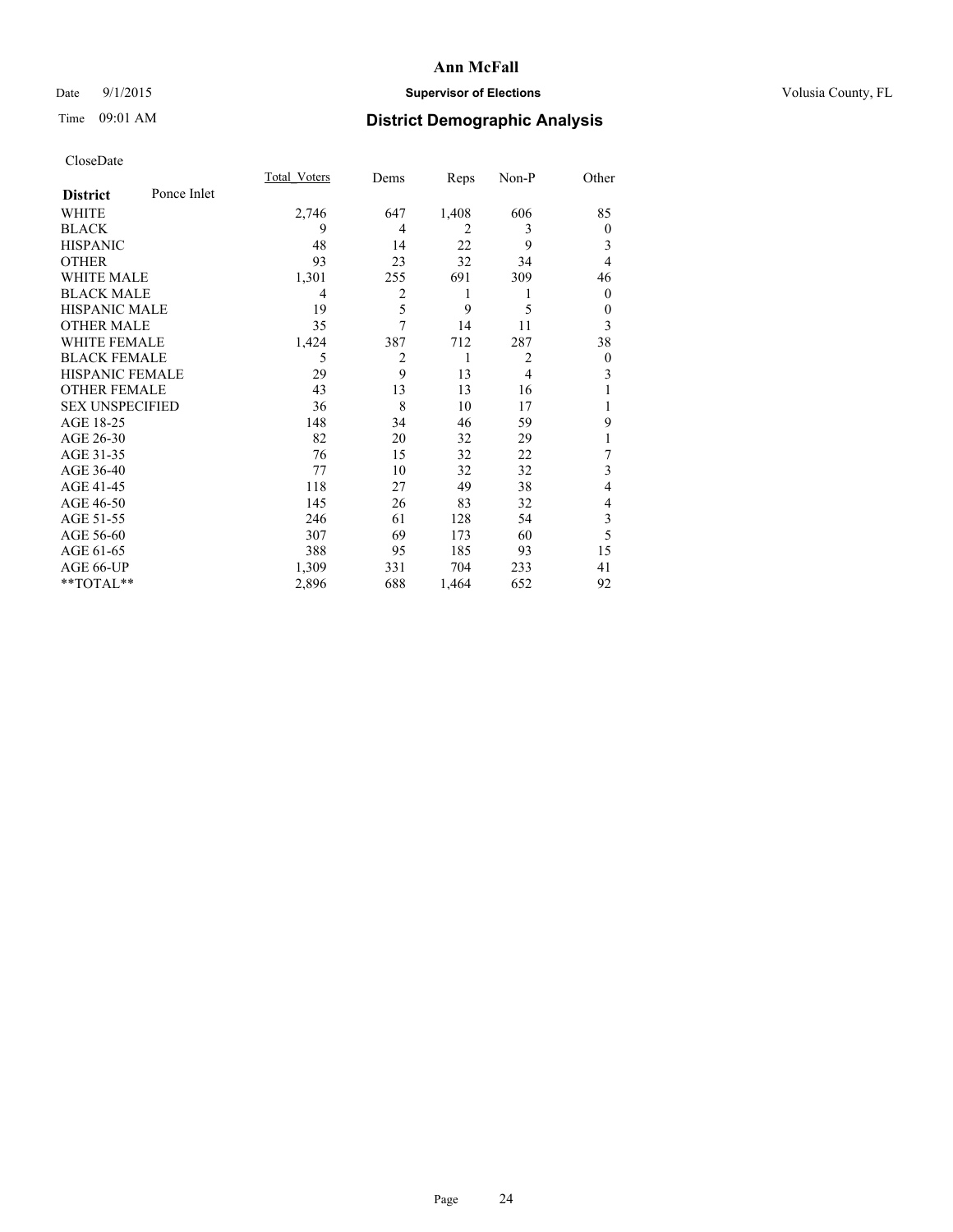### Date 9/1/2015 **Supervisor of Elections Supervisor of Elections** Volusia County, FL

# Time 09:01 AM **District Demographic Analysis**

|                        |             | <b>Total Voters</b> | Dems   | Reps   | $Non-P$ | Other |
|------------------------|-------------|---------------------|--------|--------|---------|-------|
| <b>District</b>        | Port Orange |                     |        |        |         |       |
| WHITE                  |             | 34,983              | 11,047 | 13,278 | 9,289   | 1,369 |
| <b>BLACK</b>           |             | 1,179               | 878    | 60     | 217     | 24    |
| <b>HISPANIC</b>        |             | 1,147               | 435    | 248    | 426     | 38    |
| <b>OTHER</b>           |             | 1,859               | 575    | 406    | 827     | 51    |
| WHITE MALE             |             | 15,986              | 4,387  | 6,448  | 4,422   | 729   |
| <b>BLACK MALE</b>      |             | 507                 | 353    | 34     | 109     | 11    |
| <b>HISPANIC MALE</b>   |             | 518                 | 186    | 120    | 189     | 23    |
| <b>OTHER MALE</b>      |             | 702                 | 215    | 162    | 296     | 29    |
| <b>WHITE FEMALE</b>    |             | 18,642              | 6,558  | 6,707  | 4,754   | 623   |
| <b>BLACK FEMALE</b>    |             | 659                 | 516    | 25     | 105     | 13    |
| HISPANIC FEMALE        |             | 609                 | 245    | 122    | 227     | 15    |
| <b>OTHER FEMALE</b>    |             | 803                 | 285    | 184    | 316     | 18    |
| <b>SEX UNSPECIFIED</b> |             | 742                 | 190    | 190    | 341     | 21    |
| AGE 18-25              |             | 3,336               | 893    | 869    | 1,423   | 151   |
| AGE 26-30              |             | 2,542               | 768    | 687    | 997     | 90    |
| AGE 31-35              |             | 2,354               | 712    | 664    | 872     | 106   |
| AGE 36-40              |             | 2,333               | 708    | 707    | 813     | 105   |
| AGE 41-45              |             | 2,657               | 795    | 958    | 815     | 89    |
| AGE 46-50              |             | 2,904               | 862    | 1,096  | 853     | 93    |
| AGE 51-55              |             | 3,591               | 1,156  | 1,429  | 890     | 116   |
| AGE 56-60              |             | 3,703               | 1,283  | 1,432  | 866     | 122   |
| AGE 61-65              |             | 3,724               | 1,405  | 1,361  | 835     | 123   |
| AGE 66-UP              |             | 12,024              | 4,353  | 4,789  | 2,395   | 487   |
| $*$ $TOTAL**$          |             | 39,168              | 12,935 | 13,992 | 10,759  | 1,482 |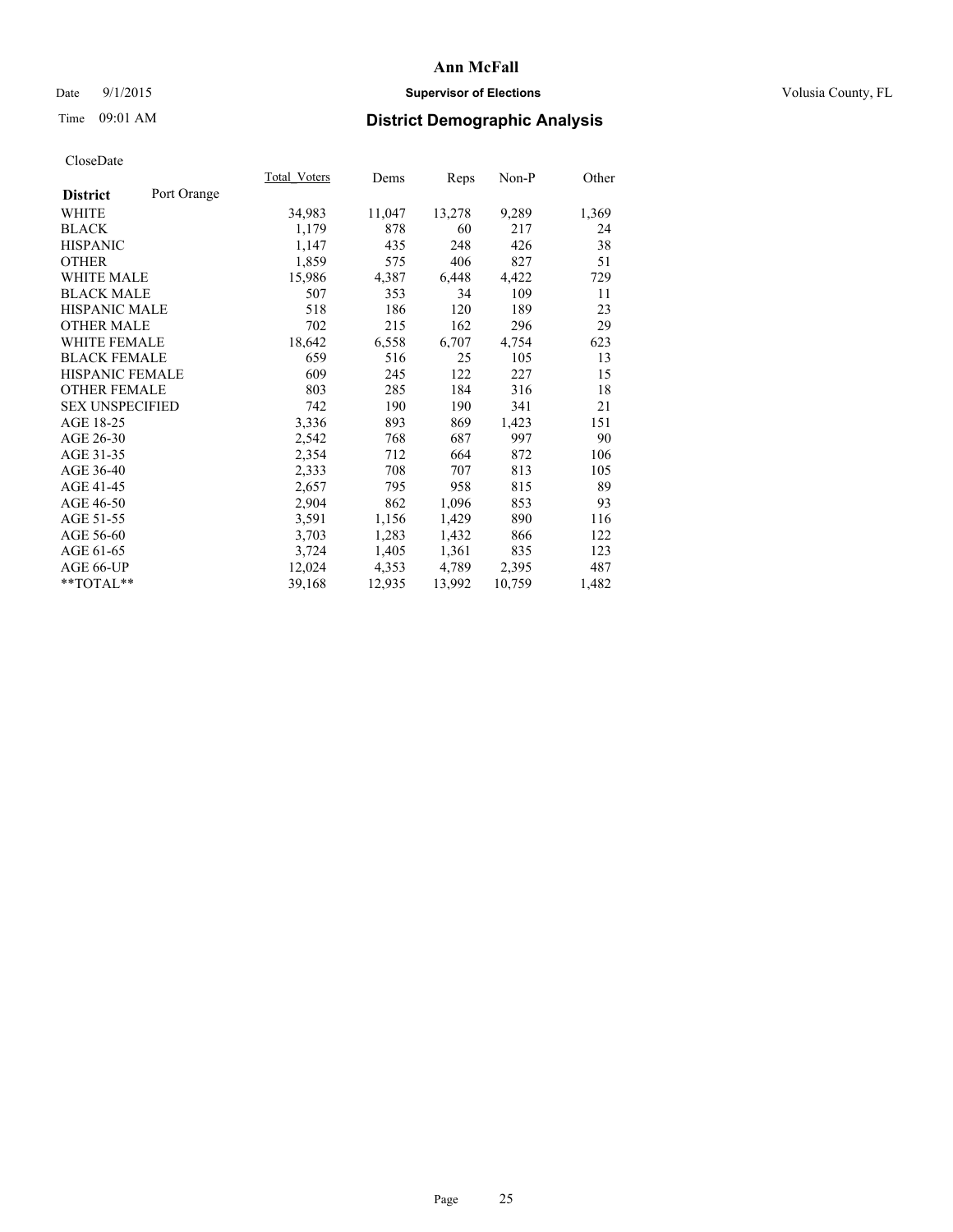### Date 9/1/2015 **Supervisor of Elections Supervisor of Elections** Volusia County, FL

# Time 09:01 AM **District Demographic Analysis**

|                        |               | Total Voters | Dems  | Reps  | Non-P | Other            |
|------------------------|---------------|--------------|-------|-------|-------|------------------|
| <b>District</b>        | South Daytona |              |       |       |       |                  |
| WHITE                  |               | 6,607        | 2,412 | 2,252 | 1,696 | 247              |
| <b>BLACK</b>           |               | 643          | 496   | 26    | 115   | 6                |
| <b>HISPANIC</b>        |               | 200          | 92    | 34    | 65    | 9                |
| <b>OTHER</b>           |               | 336          | 119   | 59    | 152   | 6                |
| <b>WHITE MALE</b>      |               | 3,035        | 963   | 1,112 | 812   | 148              |
| <b>BLACK MALE</b>      |               | 252          | 186   | 11    | 51    | 4                |
| <b>HISPANIC MALE</b>   |               | 96           | 39    | 20    | 32    | 5                |
| <b>OTHER MALE</b>      |               | 99           | 36    | 18    | 43    | $\overline{c}$   |
| <b>WHITE FEMALE</b>    |               | 3,529        | 1,433 | 1,129 | 868   | 99               |
| <b>BLACK FEMALE</b>    |               | 382          | 303   | 14    | 63    | $\overline{2}$   |
| <b>HISPANIC FEMALE</b> |               | 101          | 51    | 14    | 32    | $\overline{4}$   |
| <b>OTHER FEMALE</b>    |               | 147          | 65    | 29    | 49    | 4                |
| <b>SEX UNSPECIFIED</b> |               | 145          | 43    | 24    | 78    | $\boldsymbol{0}$ |
| AGE 18-25              |               | 694          | 253   | 156   | 260   | 25               |
| AGE 26-30              |               | 593          | 209   | 150   | 212   | 22               |
| AGE 31-35              |               | 484          | 189   | 113   | 168   | 14               |
| AGE 36-40              |               | 447          | 171   | 109   | 146   | 21               |
| AGE 41-45              |               | 495          | 183   | 146   | 147   | 19               |
| AGE 46-50              |               | 629          | 231   | 215   | 167   | 16               |
| AGE 51-55              |               | 785          | 306   | 259   | 193   | 27               |
| AGE 56-60              |               | 813          | 322   | 277   | 191   | 23               |
| AGE 61-65              |               | 764          | 344   | 241   | 151   | 28               |
| AGE 66-UP              |               | 2,082        | 911   | 705   | 393   | 73               |
| **TOTAL**              |               | 7,786        | 3,119 | 2,371 | 2,028 | 268              |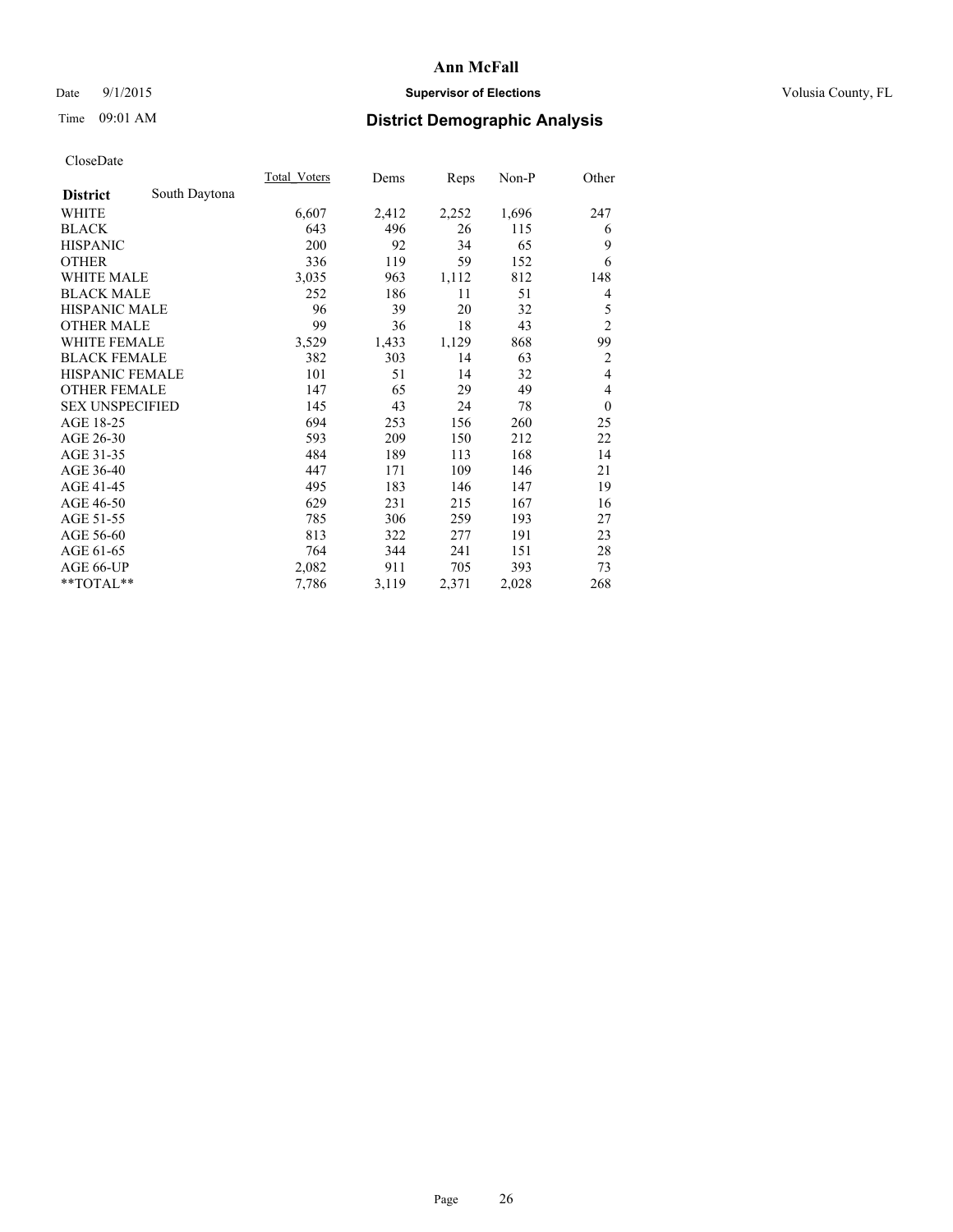### Date 9/1/2015 **Supervisor of Elections Supervisor of Elections** Volusia County, FL

# Time 09:01 AM **District Demographic Analysis**

|                        |               | Total Voters | Dems     | Reps | Non-P | Other    |
|------------------------|---------------|--------------|----------|------|-------|----------|
| <b>District</b>        | Flagler Beach |              |          |      |       |          |
| <b>WHITE</b>           |               | 55           | 21       | 16   | 16    | 2        |
| <b>BLACK</b>           |               | 0            | $\Omega$ | 0    | 0     | $\Omega$ |
| <b>HISPANIC</b>        |               | $\theta$     | $\theta$ | 0    | 0     | 0        |
| <b>OTHER</b>           |               | 3            |          | 2    |       | 0        |
| <b>WHITE MALE</b>      |               | 23           | 6        |      | 9     |          |
| <b>BLACK MALE</b>      |               | 0            | 0        | 0    | 0     | 0        |
| <b>HISPANIC MALE</b>   |               |              | 0        |      |       | 0        |
| <b>OTHER MALE</b>      |               | 2            |          |      |       | 0        |
| <b>WHITE FEMALE</b>    |               | 32           | 15       | 9    |       |          |
| <b>BLACK FEMALE</b>    |               | $\Omega$     | $\theta$ | 0    | 0     | 0        |
| HISPANIC FEMALE        |               |              | 0        |      |       | 0        |
| <b>OTHER FEMALE</b>    |               |              | 0        |      |       | 0        |
| <b>SEX UNSPECIFIED</b> |               |              | 0        | 0    |       | 0        |
| AGE 18-25              |               |              | 0        |      |       | 0        |
| AGE 26-30              |               |              |          | 0    |       | 0        |
| AGE 31-35              |               | 0            | 0        | 0    |       | 0        |
| AGE 36-40              |               | 0            | 0        | 0    | 0     | 0        |
| AGE 41-45              |               |              |          |      |       | 0        |
| AGE 46-50              |               |              |          |      |       | 0        |
| AGE 51-55              |               |              |          |      |       | 0        |
| AGE 56-60              |               |              | 0        |      |       | 0        |
| AGE 61-65              |               |              | 0        | 3    |       | 0        |
| AGE 66-UP              |               | 46           | 19       | 13   | 12    | 2        |
| **TOTAL**              |               | 58           | 22       | 18   | 16    | 2        |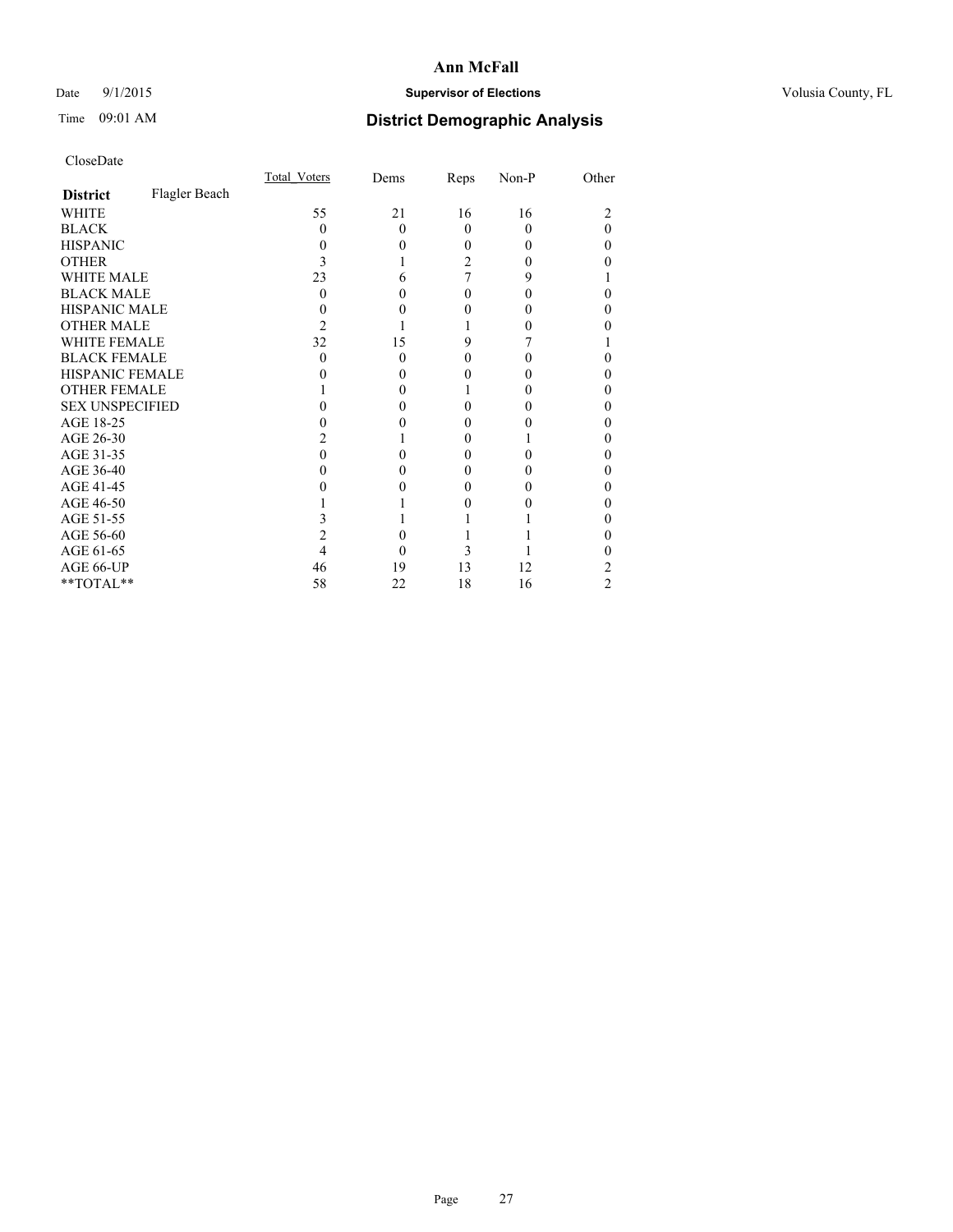### Date 9/1/2015 **Supervisor of Elections Supervisor of Elections** Volusia County, FL

# Time 09:01 AM **District Demographic Analysis**

|                        |                           | Total Voters | Dems   | Reps   | Non-P  | Other |
|------------------------|---------------------------|--------------|--------|--------|--------|-------|
| <b>District</b>        | <b>Hospital Authority</b> |              |        |        |        |       |
| WHITE                  |                           | 96,431       | 28,731 | 39,374 | 24,119 | 4,207 |
| <b>BLACK</b>           |                           | 10,274       | 7,970  | 408    | 1,725  | 171   |
| <b>HISPANIC</b>        |                           | 19,451       | 8,984  | 2,966  | 7,116  | 385   |
| <b>OTHER</b>           |                           | 6,884        | 2,137  | 1,499  | 3,079  | 169   |
| <b>WHITE MALE</b>      |                           | 44,505       | 11,471 | 19,070 | 11,684 | 2,280 |
| <b>BLACK MALE</b>      |                           | 4,330        | 3,166  | 219    | 834    | 111   |
| <b>HISPANIC MALE</b>   |                           | 8,926        | 3,965  | 1,452  | 3,300  | 209   |
| <b>OTHER MALE</b>      |                           | 2,365        | 769    | 561    | 953    | 82    |
| <b>WHITE FEMALE</b>    |                           | 51,058       | 17,047 | 19,992 | 12,119 | 1,900 |
| <b>BLACK FEMALE</b>    |                           | 5,816        | 4,716  | 182    | 858    | 60    |
| HISPANIC FEMALE        |                           | 10,262       | 4,897  | 1,491  | 3,703  | 171   |
| <b>OTHER FEMALE</b>    |                           | 2,819        | 1,045  | 631    | 1,078  | 65    |
| <b>SEX UNSPECIFIED</b> |                           | 2,958        | 746    | 648    | 1,510  | 54    |
| AGE 18-25              |                           | 13,922       | 4,166  | 3,118  | 6,083  | 555   |
| AGE 26-30              |                           | 9,286        | 2,898  | 2,281  | 3,766  | 341   |
| AGE 31-35              |                           | 8,927        | 2,927  | 2,310  | 3,320  | 370   |
| AGE 36-40              |                           | 9,101        | 3,068  | 2,448  | 3,177  | 408   |
| AGE 41-45              |                           | 9,955        | 3,265  | 3,216  | 3,072  | 402   |
| AGE 46-50              |                           | 10,869       | 3,674  | 3,944  | 2,859  | 392   |
| AGE 51-55              |                           | 13,068       | 4,487  | 4,958  | 3,180  | 443   |
| AGE 56-60              |                           | 12,728       | 4,783  | 4,786  | 2,732  | 427   |
| AGE 61-65              |                           | 11,791       | 4,773  | 4,201  | 2,395  | 422   |
| AGE 66-UP              |                           | 33,393       | 13,781 | 12,985 | 5,455  | 1,172 |
| $*$ $TOTAL**$          |                           | 133,040      | 47,822 | 44,247 | 36,039 | 4,932 |
|                        |                           |              |        |        |        |       |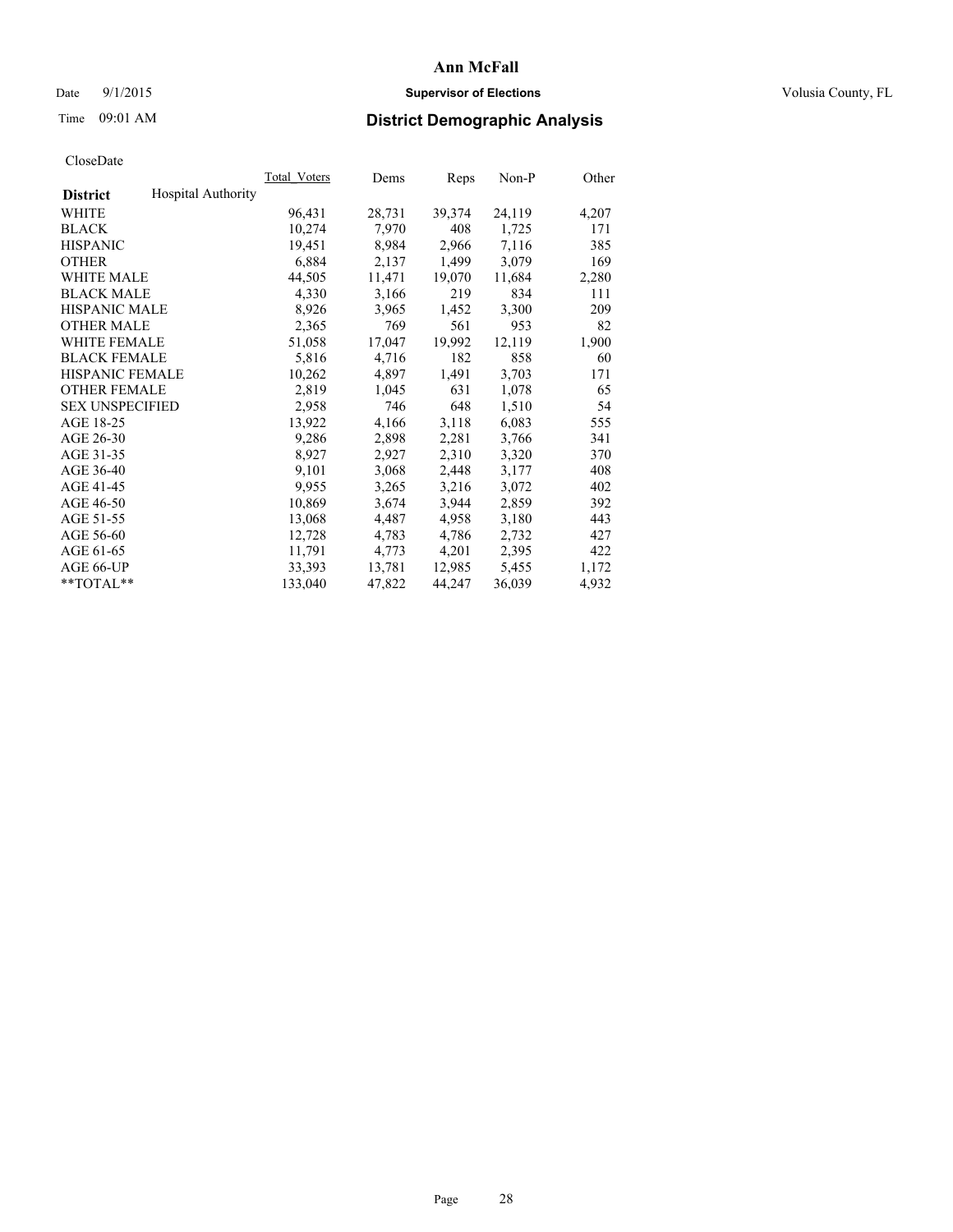### Date 9/1/2015 **Supervisor of Elections Supervisor of Elections** Volusia County, FL

# Time 09:01 AM **District Demographic Analysis**

|                                          | <b>Total Voters</b> | Dems  | Reps  | Non-P | Other |
|------------------------------------------|---------------------|-------|-------|-------|-------|
| Florida House Seat 24<br><b>District</b> |                     |       |       |       |       |
| WHITE                                    | 17,534              | 5,082 | 7,609 | 4,112 | 731   |
| <b>BLACK</b>                             | 423                 | 330   | 20    | 65    | 8     |
| <b>HISPANIC</b>                          | 958                 | 382   | 171   | 387   | 18    |
| <b>OTHER</b>                             | 813                 | 204   | 257   | 328   | 24    |
| WHITE MALE                               | 8,169               | 2,058 | 3,709 | 2,009 | 393   |
| <b>BLACK MALE</b>                        | 198                 | 147   | 13    | 33    | 5     |
| <b>HISPANIC MALE</b>                     | 422                 | 170   | 67    | 175   | 10    |
| <b>OTHER MALE</b>                        | 281                 | 69    | 97    | 104   | 11    |
| <b>WHITE FEMALE</b>                      | 9,220               | 3,000 | 3,830 | 2,055 | 335   |
| <b>BLACK FEMALE</b>                      | 222                 | 180   | 7     | 32    | 3     |
| <b>HISPANIC FEMALE</b>                   | 517                 | 204   | 103   | 202   | 8     |
| <b>OTHER FEMALE</b>                      | 321                 | 99    | 111   | 102   | 9     |
| <b>SEX UNSPECIFIED</b>                   | 378                 | 71    | 120   | 180   | 7     |
| AGE 18-25                                | 1,457               | 353   | 440   | 615   | 49    |
| AGE 26-30                                | 886                 | 221   | 270   | 363   | 32    |
| AGE 31-35                                | 814                 | 220   | 262   | 288   | 44    |
| AGE 36-40                                | 827                 | 218   | 286   | 283   | 40    |
| AGE 41-45                                | 994                 | 235   | 410   | 314   | 35    |
| AGE 46-50                                | 1,222               | 308   | 556   | 316   | 42    |
| AGE 51-55                                | 1,815               | 525   | 800   | 422   | 68    |
| AGE 56-60                                | 2,086               | 656   | 894   | 456   | 80    |
| AGE 61-65                                | 2,249               | 760   | 904   | 480   | 105   |
| AGE 66-UP                                | 7,378               | 2,502 | 3,235 | 1,355 | 286   |
| $*$ TOTAL $*$                            | 19,728              | 5,998 | 8,057 | 4,892 | 781   |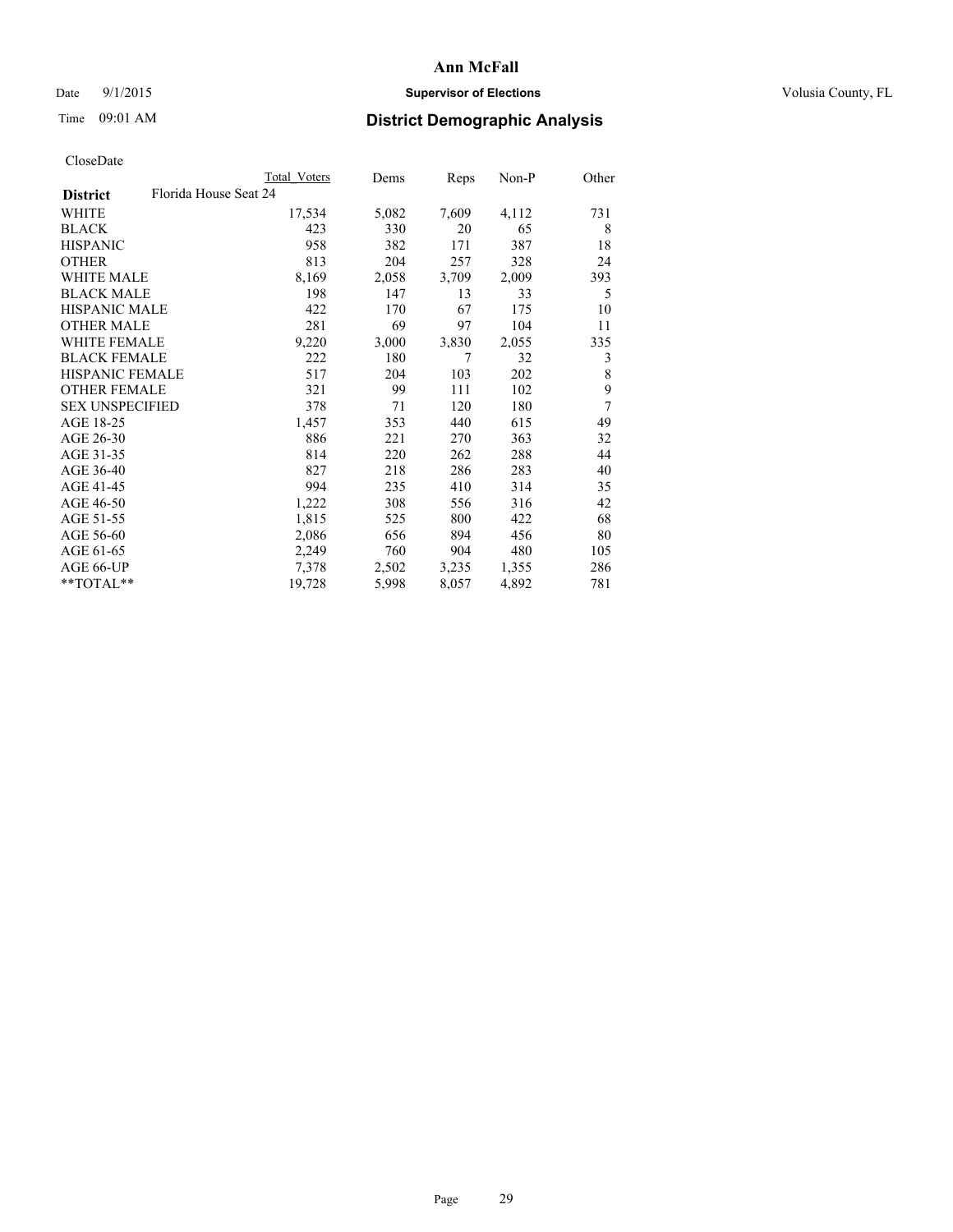### Date 9/1/2015 **Supervisor of Elections Supervisor of Elections** Volusia County, FL

# Time 09:01 AM **District Demographic Analysis**

|                        |                       | Total Voters | Dems   | Reps   | Non-P  | Other |
|------------------------|-----------------------|--------------|--------|--------|--------|-------|
| <b>District</b>        | Florida House Seat 25 |              |        |        |        |       |
| WHITE                  |                       | 104,170      | 32,238 | 42,012 | 26,087 | 3,833 |
| <b>BLACK</b>           |                       | 3,157        | 2,378  | 147    | 559    | 73    |
| <b>HISPANIC</b>        |                       | 2,578        | 963    | 643    | 901    | 71    |
| <b>OTHER</b>           |                       | 5,073        | 1,500  | 1,239  | 2,192  | 142   |
| WHITE MALE             |                       | 48,363       | 13,040 | 20,458 | 12,796 | 2,069 |
| <b>BLACK MALE</b>      |                       | 1,367        | 951    | 77     | 300    | 39    |
| <b>HISPANIC MALE</b>   |                       | 1,177        | 393    | 315    | 428    | 41    |
| <b>OTHER MALE</b>      |                       | 1,904        | 558    | 497    | 782    | 67    |
| <b>WHITE FEMALE</b>    |                       | 54,885       | 18,929 | 21,247 | 12,981 | 1,728 |
| <b>BLACK FEMALE</b>    |                       | 1,758        | 1,405  | 68     | 251    | 34    |
| HISPANIC FEMALE        |                       | 1,364        | 560    | 315    | 459    | 30    |
| <b>OTHER FEMALE</b>    |                       | 2,191        | 757    | 562    | 812    | 60    |
| <b>SEX UNSPECIFIED</b> |                       | 1,969        | 486    | 502    | 930    | 51    |
| AGE 18-25              |                       | 8,627        | 2,243  | 2,488  | 3,528  | 368   |
| AGE 26-30              |                       | 6,420        | 1,914  | 1,817  | 2,472  | 217   |
| AGE 31-35              |                       | 5,868        | 1,718  | 1,712  | 2,203  | 235   |
| AGE 36-40              |                       | 5,835        | 1,664  | 1,886  | 2,020  | 265   |
| AGE 41-45              |                       | 6,883        | 2,010  | 2,453  | 2,165  | 255   |
| AGE 46-50              |                       | 8,193        | 2,293  | 3,301  | 2,338  | 261   |
| AGE 51-55              |                       | 10,491       | 3,187  | 4,437  | 2,548  | 319   |
| AGE 56-60              |                       | 11,523       | 3,924  | 4,634  | 2,608  | 357   |
| AGE 61-65              |                       | 12,054       | 4,314  | 4,637  | 2,703  | 400   |
| AGE 66-UP              |                       | 39,084       | 13,812 | 16,676 | 7,154  | 1,442 |
| $*$ $TOTAL**$          |                       | 114,978      | 37,079 | 44,041 | 29,739 | 4,119 |
|                        |                       |              |        |        |        |       |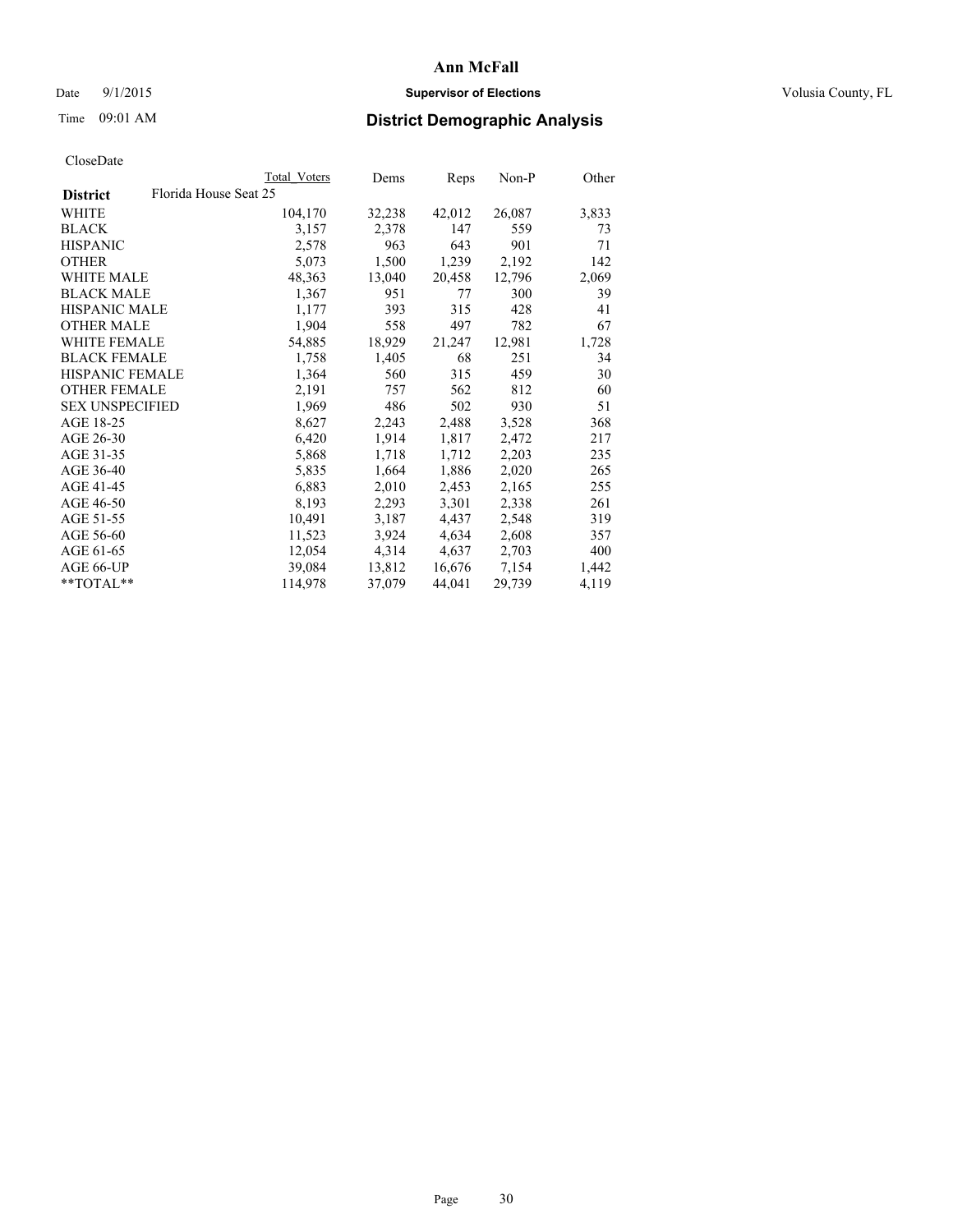### Date 9/1/2015 **Supervisor of Elections Supervisor of Elections** Volusia County, FL

# Time 09:01 AM **District Demographic Analysis**

|                        |                       | <b>Total Voters</b> | Dems   | Reps   | Non-P  | Other |
|------------------------|-----------------------|---------------------|--------|--------|--------|-------|
| <b>District</b>        | Florida House Seat 26 |                     |        |        |        |       |
| WHITE                  |                       | 66,680              | 22,012 | 24,833 | 17,054 | 2,781 |
| <b>BLACK</b>           |                       | 19,163              | 15,710 | 497    | 2,776  | 180   |
| <b>HISPANIC</b>        |                       | 4,157               | 1,762  | 689    | 1,596  | 110   |
| <b>OTHER</b>           |                       | 4,983               | 1,810  | 873    | 2,182  | 118   |
| WHITE MALE             |                       | 30,741              | 8,712  | 12,162 | 8,323  | 1,544 |
| <b>BLACK MALE</b>      |                       | 7,409               | 5,785  | 254    | 1,261  | 109   |
| <b>HISPANIC MALE</b>   |                       | 1,851               | 744    | 324    | 726    | 57    |
| <b>OTHER MALE</b>      |                       | 1,631               | 588    | 326    | 659    | 58    |
| <b>WHITE FEMALE</b>    |                       | 35,434              | 13,160 | 12,506 | 8,546  | 1,222 |
| <b>BLACK FEMALE</b>    |                       | 11,492              | 9,726  | 236    | 1,459  | 71    |
| HISPANIC FEMALE        |                       | 2,246               | 992    | 355    | 848    | 51    |
| <b>OTHER FEMALE</b>    |                       | 2,113               | 904    | 394    | 767    | 48    |
| <b>SEX UNSPECIFIED</b> |                       | 2,064               | 683    | 333    | 1,019  | 29    |
| AGE 18-25              |                       | 12,105              | 5,515  | 1,953  | 4,269  | 368   |
| AGE 26-30              |                       | 7.518               | 3,141  | 1,505  | 2,638  | 234   |
| AGE 31-35              |                       | 6,334               | 2,650  | 1,385  | 2,075  | 224   |
| AGE 36-40              |                       | 5,770               | 2,387  | 1,331  | 1,842  | 210   |
| AGE 41-45              |                       | 6,295               | 2,457  | 1,750  | 1,846  | 242   |
| AGE 46-50              |                       | 7,005               | 2,883  | 2,110  | 1,779  | 233   |
| AGE 51-55              |                       | 8,673               | 3,613  | 2,761  | 1,993  | 306   |
| AGE 56-60              |                       | 8,759               | 3,877  | 2,803  | 1,808  | 271   |
| AGE 61-65              |                       | 8,466               | 3,841  | 2,683  | 1,643  | 299   |
| AGE 66-UP              |                       | 24,058              | 10,930 | 8,611  | 3,715  | 802   |
| $*$ $TOTAL**$          |                       | 94,983              | 41,294 | 26,892 | 23,608 | 3,189 |
|                        |                       |                     |        |        |        |       |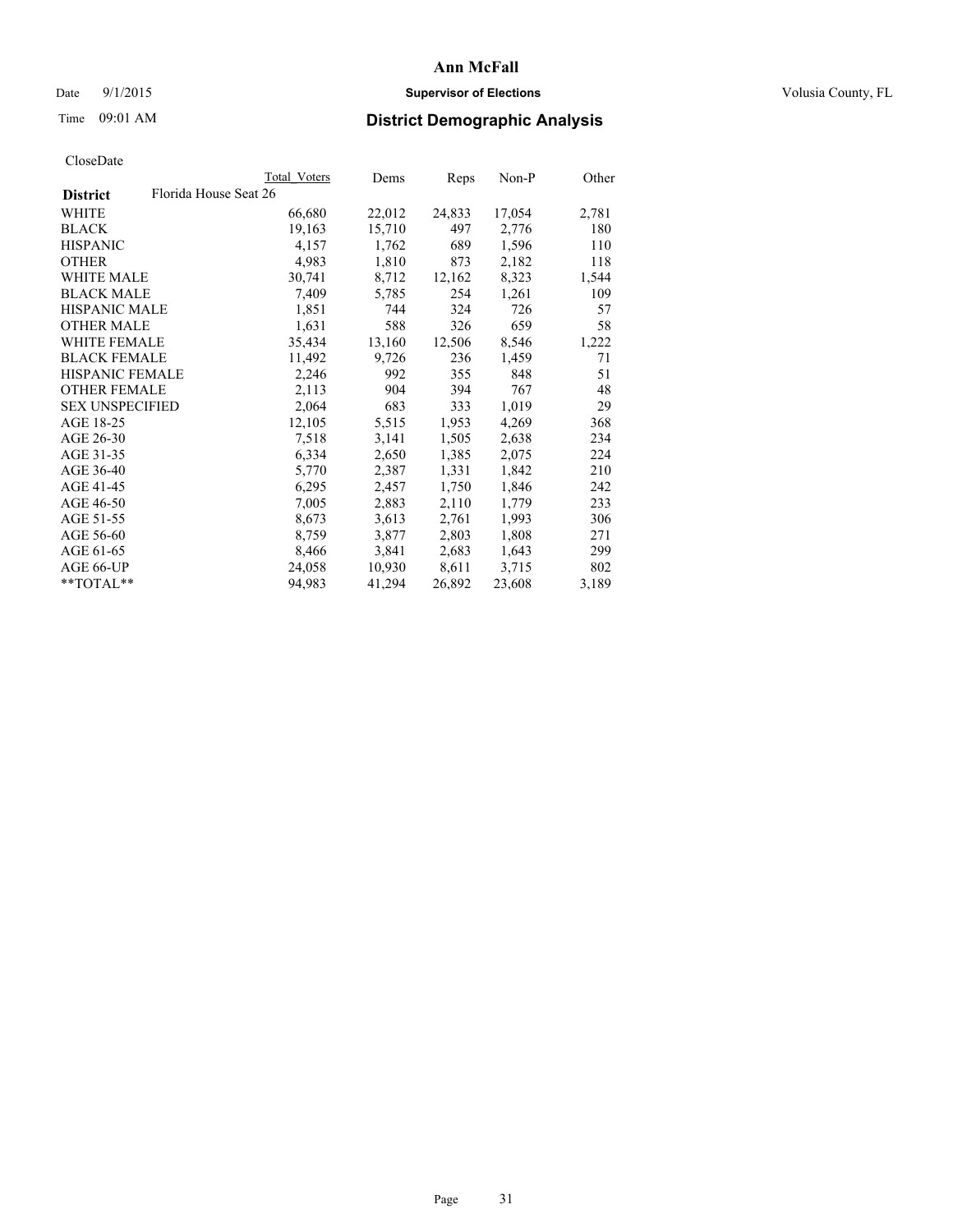### Date 9/1/2015 **Supervisor of Elections Supervisor of Elections** Volusia County, FL

# Time 09:01 AM **District Demographic Analysis**

|                        |                       | Total Voters | Dems   | Reps   | Non-P  | Other |
|------------------------|-----------------------|--------------|--------|--------|--------|-------|
| <b>District</b>        | Florida House Seat 27 |              |        |        |        |       |
| WHITE                  |                       | 73,402       | 22,172 | 28,739 | 19,404 | 3,087 |
| <b>BLACK</b>           |                       | 6,625        | 5,008  | 287    | 1,210  | 120   |
| <b>HISPANIC</b>        |                       | 16,486       | 7,774  | 2,489  | 5,913  | 310   |
| <b>OTHER</b>           |                       | 5,061        | 1,592  | 1,029  | 2,317  | 123   |
| WHITE MALE             |                       | 33,932       | 8,957  | 13,973 | 9,325  | 1,677 |
| <b>BLACK MALE</b>      |                       | 2,916        | 2,055  | 163    | 620    | 78    |
| <b>HISPANIC MALE</b>   |                       | 7,610        | 3,431  | 1,237  | 2,766  | 176   |
| OTHER MALE             |                       | 1,759        | 578    | 400    | 722    | 59    |
| <b>WHITE FEMALE</b>    |                       | 38,793       | 13,038 | 14,535 | 9,831  | 1,389 |
| <b>BLACK FEMALE</b>    |                       | 3,627        | 2,894  | 121    | 570    | 42    |
| <b>HISPANIC FEMALE</b> |                       | 8,664        | 4,243  | 1,238  | 3,052  | 131   |
| <b>OTHER FEMALE</b>    |                       | 2,103        | 796    | 437    | 817    | 53    |
| <b>SEX UNSPECIFIED</b> |                       | 2,169        | 554    | 440    | 1,140  | 35    |
| AGE 18-25              |                       | 10,158       | 3,050  | 2,155  | 4,556  | 397   |
| AGE 26-30              |                       | 6,945        | 2,158  | 1,619  | 2,911  | 257   |
| AGE 31-35              |                       | 6,676        | 2,165  | 1,628  | 2,613  | 270   |
| AGE 36-40              |                       | 6,989        | 2,360  | 1,782  | 2,543  | 304   |
| AGE 41-45              |                       | 7,661        | 2,550  | 2,398  | 2,418  | 295   |
| AGE 46-50              |                       | 8,272        | 2,818  | 2,877  | 2,291  | 286   |
| AGE 51-55              |                       | 9,973        | 3,458  | 3,586  | 2,610  | 319   |
| AGE 56-60              |                       | 9,825        | 3,666  | 3,590  | 2,253  | 316   |
| AGE 61-65              |                       | 9,036        | 3,663  | 3,071  | 1,987  | 315   |
| AGE 66-UP              |                       | 26,039       | 10,658 | 9,838  | 4,662  | 881   |
| $*$ $TOTAL**$          |                       | 101,574      | 36,546 | 32,544 | 28,844 | 3,640 |
|                        |                       |              |        |        |        |       |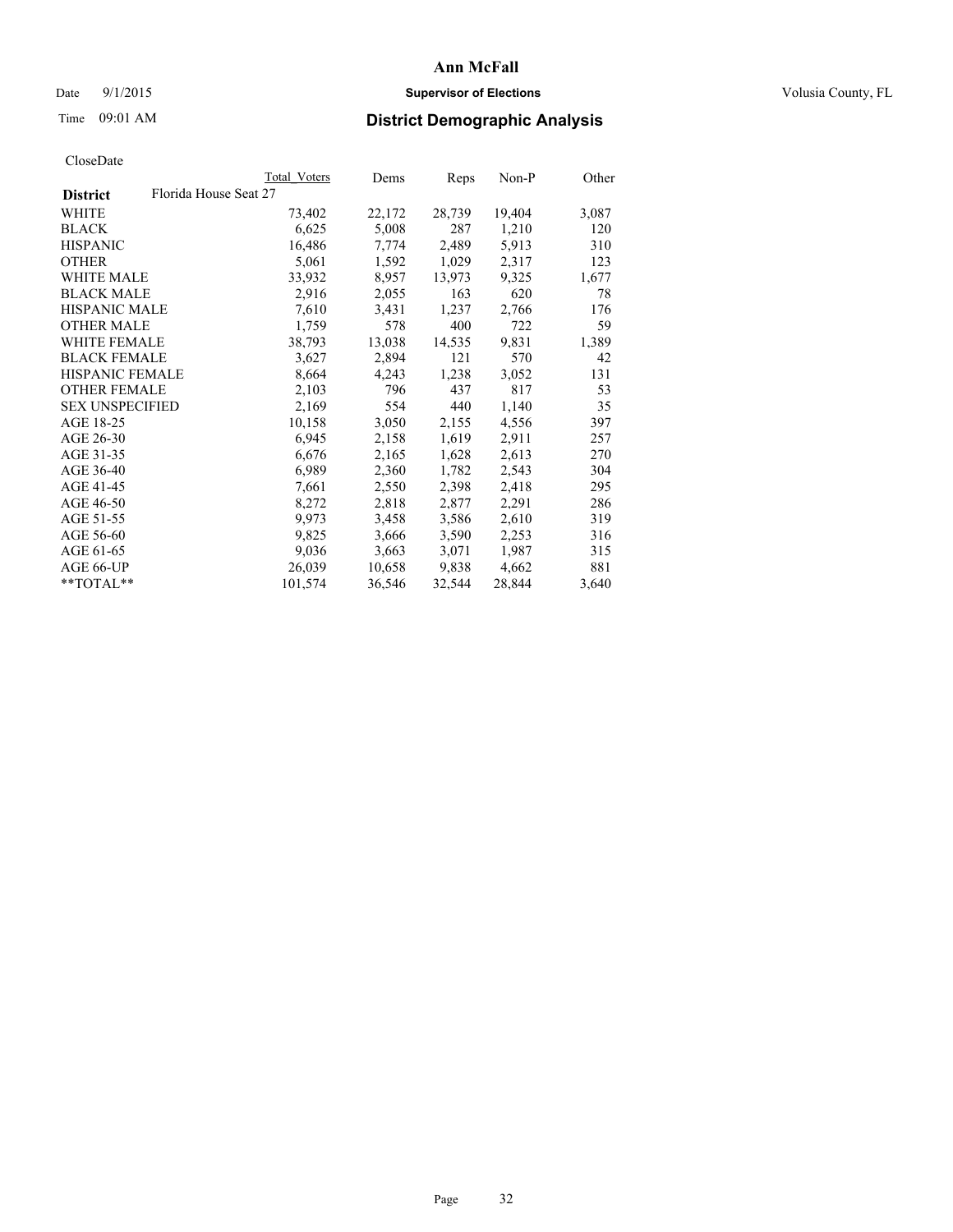### Date 9/1/2015 **Supervisor of Elections Supervisor of Elections** Volusia County, FL

# Time 09:01 AM **District Demographic Analysis**

|                                            | Total Voters | Dems   | Reps   | $Non-P$ | Other |
|--------------------------------------------|--------------|--------|--------|---------|-------|
| School Board District 1<br><b>District</b> |              |        |        |         |       |
| WHITE                                      | 54,073       | 16,011 | 22,927 | 12,822  | 2,313 |
| <b>BLACK</b>                               | 4,782        | 3,839  | 160    | 714     | 69    |
| <b>HISPANIC</b>                            | 4,854        | 2,002  | 899    | 1,846   | 107   |
| <b>OTHER</b>                               | 3,239        | 971    | 793    | 1,390   | 85    |
| <b>WHITE MALE</b>                          | 24,801       | 6,292  | 11,040 | 6,216   | 1,253 |
| <b>BLACK MALE</b>                          | 1,896        | 1,457  | 67     | 327     | 45    |
| <b>HISPANIC MALE</b>                       | 2,112        | 829    | 427    | 809     | 47    |
| <b>OTHER MALE</b>                          | 1,100        | 348    | 293    | 421     | 38    |
| WHITE FEMALE                               | 28,810       | 9,612  | 11,709 | 6,443   | 1,046 |
| <b>BLACK FEMALE</b>                        | 2,824        | 2,340  | 89     | 371     | 24    |
| <b>HISPANIC FEMALE</b>                     | 2,665        | 1,134  | 462    | 1,010   | 59    |
| <b>OTHER FEMALE</b>                        | 1,315        | 456    | 338    | 488     | 33    |
| <b>SEX UNSPECIFIED</b>                     | 1,424        | 355    | 353    | 687     | 29    |
| AGE 18-25                                  | 6,552        | 1,844  | 1,626  | 2,793   | 289   |
| AGE 26-30                                  | 4,154        | 1,237  | 1,137  | 1,639   | 141   |
| AGE 31-35                                  | 4,080        | 1,284  | 1,218  | 1,414   | 164   |
| AGE 36-40                                  | 4,101        | 1,267  | 1,298  | 1,355   | 181   |
| AGE 41-45                                  | 4,630        | 1,422  | 1,608  | 1,392   | 208   |
| AGE 46-50                                  | 5,042        | 1,608  | 2,011  | 1,249   | 174   |
| AGE 51-55                                  | 6,266        | 2,029  | 2,584  | 1,421   | 232   |
| AGE 56-60                                  | 6,341        | 2,248  | 2,568  | 1,302   | 223   |
| AGE 61-65                                  | 6,348        | 2,436  | 2,456  | 1,214   | 242   |
| AGE 66-UP                                  | 19,434       | 7,448  | 8,273  | 2,993   | 720   |
| **TOTAL**                                  | 66,948       | 22,823 | 24,779 | 16,772  | 2,574 |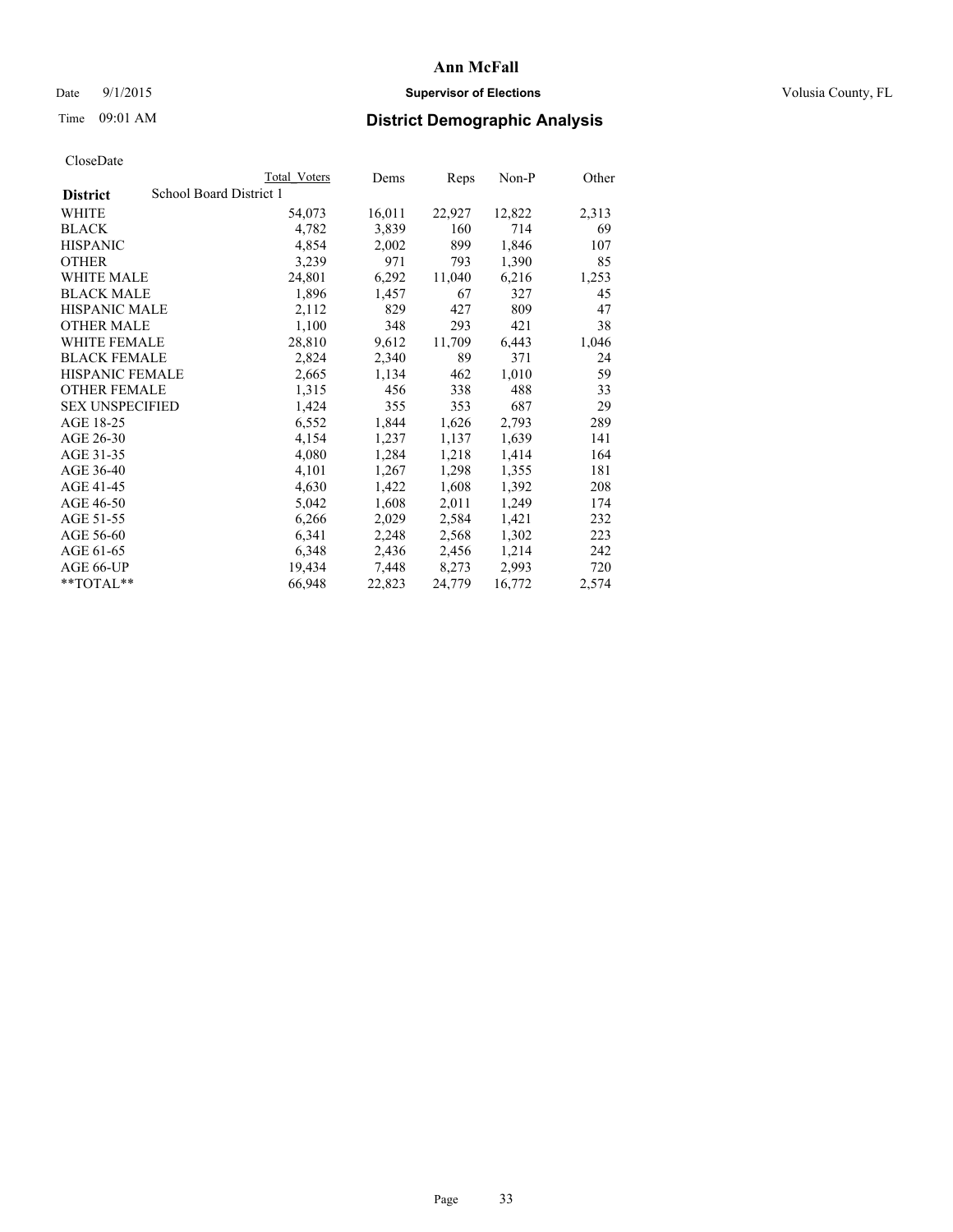### Date 9/1/2015 **Supervisor of Elections Supervisor of Elections** Volusia County, FL

# Time 09:01 AM **District Demographic Analysis**

|                                            | <b>Total Voters</b> | Dems   | Reps   | Non-P  | Other |
|--------------------------------------------|---------------------|--------|--------|--------|-------|
| School Board District 2<br><b>District</b> |                     |        |        |        |       |
| WHITE                                      | 46,896              | 15,542 | 17,137 | 12,337 | 1,880 |
| <b>BLACK</b>                               | 12,307              | 10,091 | 317    | 1,782  | 117   |
| <b>HISPANIC</b>                            | 1,948               | 820    | 378    | 695    | 55    |
| <b>OTHER</b>                               | 3,389               | 1,276  | 565    | 1,464  | 84    |
| WHITE MALE                                 | 22,025              | 6,349  | 8,554  | 6,060  | 1,062 |
| <b>BLACK MALE</b>                          | 4,752               | 3,727  | 163    | 799    | 63    |
| <b>HISPANIC MALE</b>                       | 919                 | 350    | 186    | 350    | 33    |
| <b>OTHER MALE</b>                          | 1,186               | 431    | 218    | 498    | 39    |
| WHITE FEMALE                               | 24,470              | 9,063  | 8,465  | 6,141  | 801   |
| <b>BLACK FEMALE</b>                        | 7,374               | 6,224  | 150    | 946    | 54    |
| <b>HISPANIC FEMALE</b>                     | 998                 | 459    | 188    | 329    | 22    |
| <b>OTHER FEMALE</b>                        | 1,497               | 651    | 259    | 552    | 35    |
| <b>SEX UNSPECIFIED</b>                     | 1,319               | 475    | 214    | 603    | 27    |
| AGE 18-25                                  | 7,987               | 4,003  | 1,165  | 2,589  | 230   |
| AGE 26-30                                  | 4,970               | 2,142  | 957    | 1,717  | 154   |
| AGE 31-35                                  | 3,839               | 1,612  | 762    | 1,316  | 149   |
| AGE 36-40                                  | 3,269               | 1,408  | 697    | 1,046  | 118   |
| AGE 41-45                                  | 3,611               | 1,453  | 928    | 1,104  | 126   |
| AGE 46-50                                  | 4,356               | 1,743  | 1,284  | 1,194  | 135   |
| AGE 51-55                                  | 5,667               | 2,363  | 1,772  | 1,359  | 173   |
| AGE 56-60                                  | 6,042               | 2,577  | 1,991  | 1,291  | 183   |
| AGE 61-65                                  | 6,060               | 2,565  | 1,934  | 1,368  | 193   |
| AGE 66-UP                                  | 18,739              | 7,863  | 6,907  | 3,294  | 675   |
| $*$ TOTAL $*$                              | 64,540              | 27,729 | 18,397 | 16,278 | 2,136 |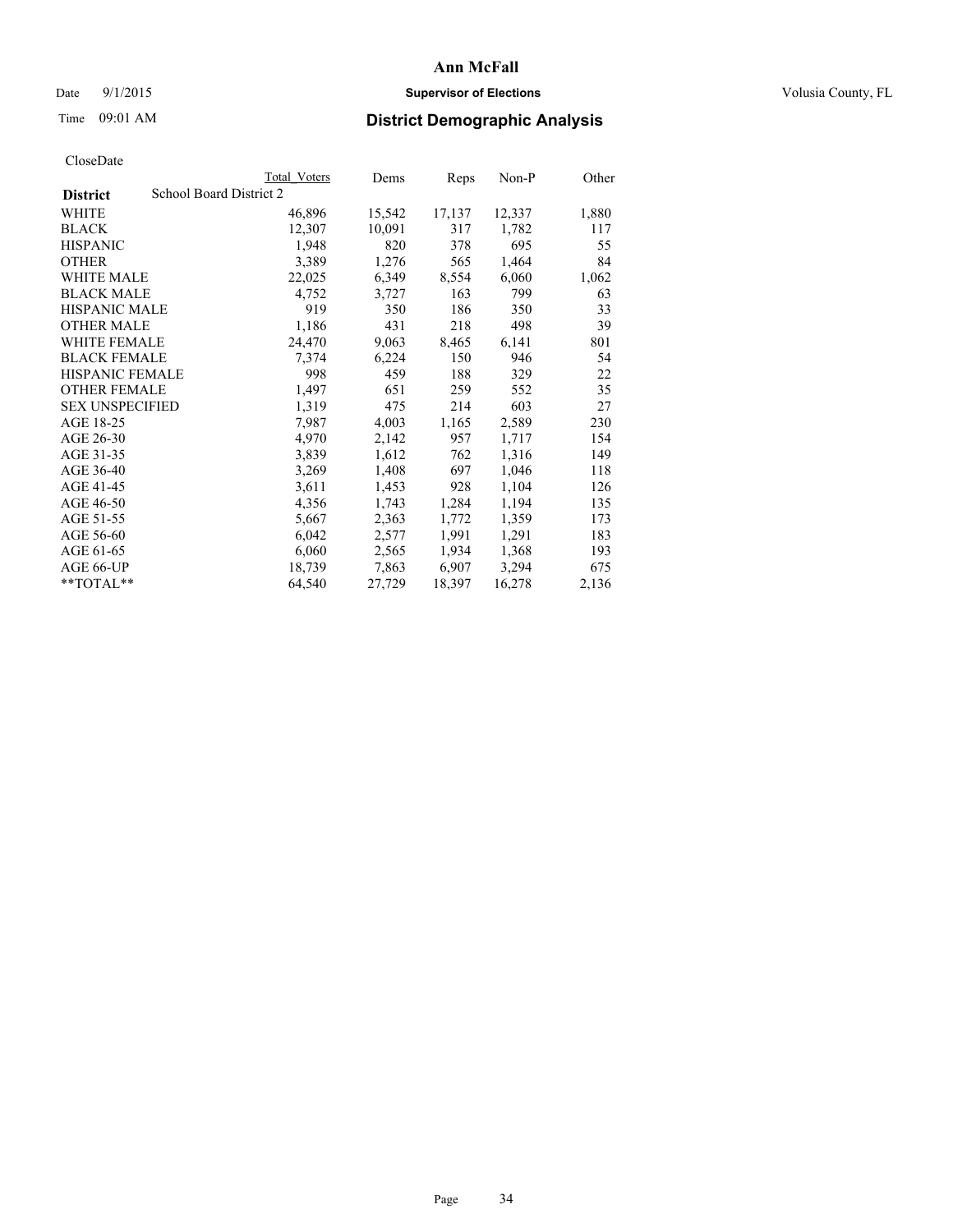### Date 9/1/2015 **Supervisor of Elections Supervisor of Elections** Volusia County, FL

# Time 09:01 AM **District Demographic Analysis**

|                        | <b>Total Voters</b>     | Dems   | <b>Reps</b> | $Non-P$ | Other |
|------------------------|-------------------------|--------|-------------|---------|-------|
| <b>District</b>        | School Board District 3 |        |             |         |       |
| WHITE                  | 66,356                  | 20,638 | 26,118      | 17,214  | 2,386 |
| <b>BLACK</b>           | 1,996                   | 1,555  | 75          | 337     | 29    |
| <b>HISPANIC</b>        | 1,309                   | 478    | 321         | 469     | 41    |
| <b>OTHER</b>           | 2,655                   | 742    | 627         | 1,213   | 73    |
| <b>WHITE MALE</b>      | 30,758                  | 8,346  | 12,786      | 8,330   | 1,296 |
| <b>BLACK MALE</b>      | 888                     | 641    | 41          | 185     | 21    |
| <b>HISPANIC MALE</b>   | 579                     | 193    | 150         | 214     | 22    |
| <b>OTHER MALE</b>      | 948                     | 269    | 260         | 387     | 32    |
| WHITE FEMALE           | 35,047                  | 12,125 | 13,142      | 8,704   | 1,076 |
| <b>BLACK FEMALE</b>    | 1,088                   | 899    | 34          | 147     | 8     |
| <b>HISPANIC FEMALE</b> | 711                     | 278    | 166         | 248     | 19    |
| <b>OTHER FEMALE</b>    | 1,119                   | 379    | 284         | 422     | 34    |
| <b>SEX UNSPECIFIED</b> | 1,177                   | 283    | 278         | 595     | 21    |
| AGE 18-25              | 5,301                   | 1,361  | 1,418       | 2,298   | 224   |
| AGE 26-30              | 3,897                   | 1,129  | 1,042       | 1,596   | 130   |
| AGE 31-35              | 3,688                   | 1,072  | 1,067       | 1,407   | 142   |
| AGE 36-40              | 3,818                   | 1,058  | 1,209       | 1,387   | 164   |
| AGE 41-45              | 4,538                   | 1,335  | 1,633       | 1,424   | 146   |
| AGE 46-50              | 4,972                   | 1,413  | 1,958       | 1,462   | 139   |
| AGE 51-55              | 6,504                   | 1,988  | 2,689       | 1,621   | 206   |
| AGE 56-60              | 7,287                   | 2,487  | 2,867       | 1,716   | 217   |
| AGE 61-65              | 7,682                   | 2,838  | 2,913       | 1,659   | 272   |
| AGE 66-UP              | 24,629                  | 8,732  | 10,345      | 4,663   | 889   |
| $*$ $TOTAI.**$         | 72,316                  | 23,413 | 27,141      | 19,233  | 2,529 |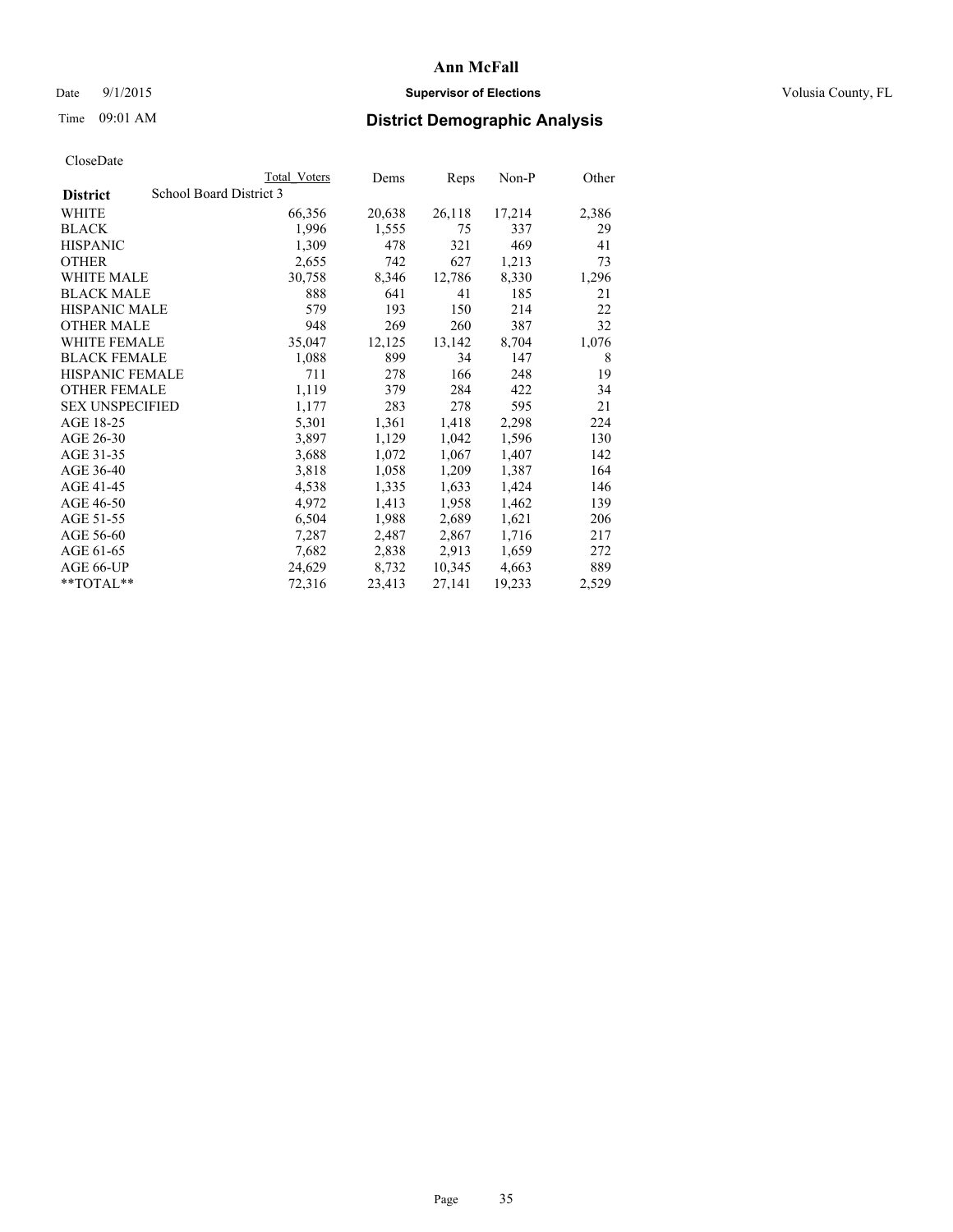### Date 9/1/2015 **Supervisor of Elections Supervisor of Elections** Volusia County, FL

# Time 09:01 AM **District Demographic Analysis**

|                                            | <b>Total Voters</b> | Dems   | Reps   | Non-P  | Other |
|--------------------------------------------|---------------------|--------|--------|--------|-------|
| School Board District 4<br><b>District</b> |                     |        |        |        |       |
| WHITE                                      | 56,152              | 17,869 | 22,210 | 13,946 | 2,127 |
| <b>BLACK</b>                               | 4,915               | 3,907  | 157    | 783    | 68    |
| <b>HISPANIC</b>                            | 1,781               | 736    | 369    | 645    | 31    |
| <b>OTHER</b>                               | 3,220               | 998    | 766    | 1,369  | 87    |
| WHITE MALE                                 | 25,817              | 7,136  | 10,695 | 6,846  | 1,140 |
| <b>BLACK MALE</b>                          | 1,971               | 1,441  | 89     | 402    | 39    |
| <b>HISPANIC MALE</b>                       | 777                 | 295    | 173    | 288    | 21    |
| <b>OTHER MALE</b>                          | 1,150               | 336    | 301    | 465    | 48    |
| <b>WHITE FEMALE</b>                        | 29,880              | 10,627 | 11,354 | 6,930  | 969   |
| <b>BLACK FEMALE</b>                        | 2,894               | 2,426  | 67     | 372    | 29    |
| <b>HISPANIC FEMALE</b>                     | 983                 | 433    | 190    | 350    | 10    |
| <b>OTHER FEMALE</b>                        | 1,380               | 508    | 355    | 481    | 36    |
| <b>SEX UNSPECIFIED</b>                     | 1,215               | 308    | 277    | 609    | 21    |
| AGE 18-25                                  | 5,563               | 1,743  | 1,460  | 2,170  | 190   |
| AGE 26-30                                  | 3,902               | 1,335  | 1,023  | 1,421  | 123   |
| AGE 31-35                                  | 3,471               | 1,195  | 919    | 1,238  | 119   |
| AGE 36-40                                  | 3,442               | 1,155  | 994    | 1,150  | 143   |
| AGE 41-45                                  | 3,996               | 1,263  | 1,348  | 1,219  | 166   |
| AGE 46-50                                  | 4,856               | 1,576  | 1,813  | 1,293  | 174   |
| AGE 51-55                                  | 6,209               | 2,090  | 2,385  | 1,528  | 206   |
| AGE 56-60                                  | 6,632               | 2,451  | 2,482  | 1,496  | 203   |
| AGE 61-65                                  | 6,751               | 2,594  | 2,418  | 1,487  | 252   |
| AGE 66-UP                                  | 21,246              | 8,108  | 8,660  | 3,741  | 737   |
| $*$ $TOTAL**$                              | 66,068              | 23,510 | 23,502 | 16,743 | 2,313 |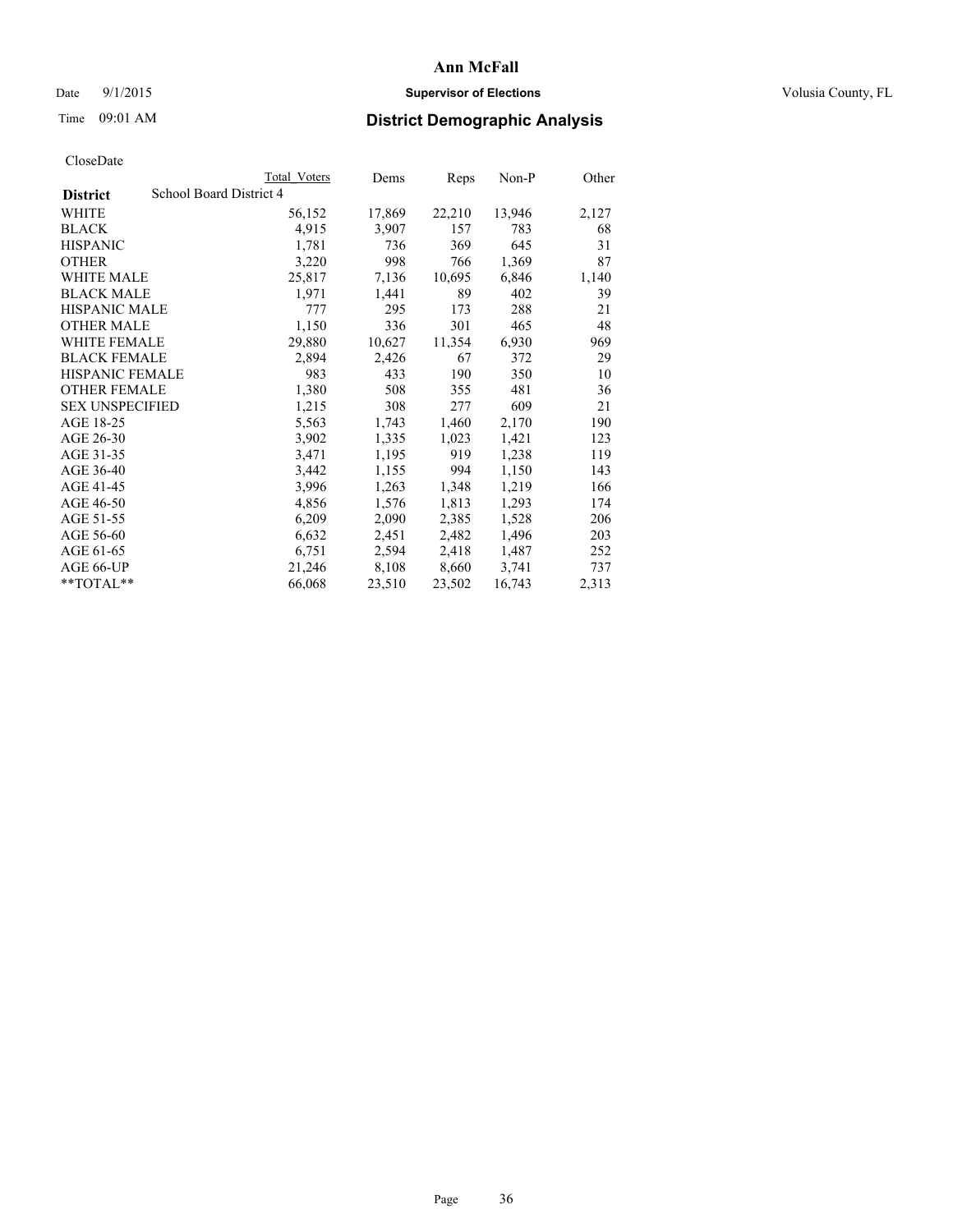## Date 9/1/2015 **Supervisor of Elections Supervisor of Elections** Volusia County, FL

## Time 09:01 AM **District Demographic Analysis**

|                                            | Total Voters | Dems   | Reps   | $Non-P$ | Other |
|--------------------------------------------|--------------|--------|--------|---------|-------|
| School Board District 5<br><b>District</b> |              |        |        |         |       |
| <b>WHITE</b>                               | 38,309       | 11,444 | 14,801 | 10,338  | 1,726 |
| <b>BLACK</b>                               | 5,368        | 4,034  | 242    | 994     | 98    |
| <b>HISPANIC</b>                            | 14,287       | 6,845  | 2,025  | 5,142   | 275   |
| <b>OTHER</b>                               | 3,427        | 1,119  | 647    | 1,583   | 78    |
| <b>WHITE MALE</b>                          | 17,804       | 4,644  | 7,227  | 5,001   | 932   |
| <b>BLACK MALE</b>                          | 2,383        | 1,672  | 147    | 501     | 63    |
| <b>HISPANIC MALE</b>                       | 6,673        | 3,071  | 1,007  | 2,434   | 161   |
| <b>OTHER MALE</b>                          | 1,191        | 409    | 248    | 496     | 38    |
| <b>WHITE FEMALE</b>                        | 20,125       | 6,700  | 7,448  | 5,195   | 782   |
| <b>BLACK FEMALE</b>                        | 2,919        | 2,316  | 92     | 476     | 35    |
| HISPANIC FEMALE                            | 7,434        | 3,695  | 1,005  | 2,624   | 110   |
| <b>OTHER FEMALE</b>                        | 1,417        | 562    | 268    | 555     | 32    |
| <b>SEX UNSPECIFIED</b>                     | 1,445        | 373    | 273    | 775     | 24    |
| AGE 18-25                                  | 6,944        | 2,210  | 1,367  | 3,118   | 249   |
| AGE 26-30                                  | 4,846        | 1,591  | 1,052  | 2,011   | 192   |
| AGE 31-35                                  | 4,614        | 1,590  | 1,021  | 1,804   | 199   |
| AGE 36-40                                  | 4,791        | 1,741  | 1,087  | 1,750   | 213   |
| AGE 41-45                                  | 5,058        | 1,779  | 1,494  | 1,604   | 181   |
| AGE 46-50                                  | 5,466        | 1,962  | 1,778  | 1,526   | 200   |
| AGE 51-55                                  | 6,306        | 2,313  | 2,154  | 1,644   | 195   |
| AGE 56-60                                  | 5,891        | 2,360  | 2,013  | 1,320   | 198   |
| AGE 61-65                                  | 4,964        | 2,145  | 1,574  | 1,085   | 160   |
| AGE 66-UP                                  | 12,511       | 5,751  | 4,175  | 2,195   | 390   |
| $*$ TOTAL $*$                              | 61,391       | 23,442 | 17,715 | 18,057  | 2,177 |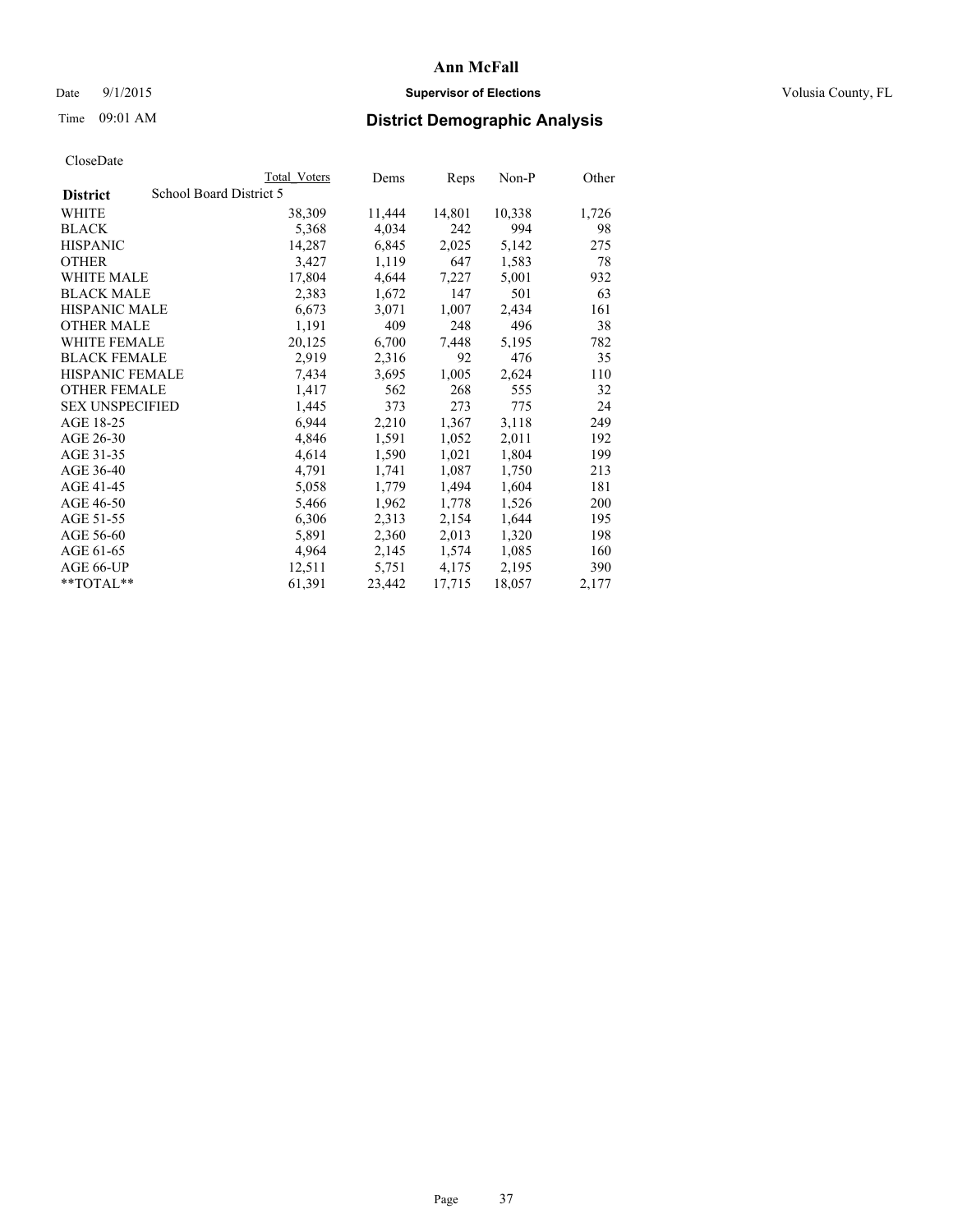## Date 9/1/2015 **Supervisor of Elections Supervisor of Elections** Volusia County, FL

## Time 09:01 AM **District Demographic Analysis**

|                                          | Total Voters | Dems   | Reps   | $Non-P$ | Other |
|------------------------------------------|--------------|--------|--------|---------|-------|
| Florida Senate Seat 6<br><b>District</b> |              |        |        |         |       |
| WHITE                                    | 57,777       | 18,662 | 22,456 | 14,496  | 2,163 |
| <b>BLACK</b>                             | 11,307       | 9,242  | 292    | 1,663   | 110   |
| <b>HISPANIC</b>                          | 1,865        | 785    | 387    | 653     | 40    |
| <b>OTHER</b>                             | 3,910        | 1,373  | 793    | 1,653   | 91    |
| WHITE MALE                               | 26,698       | 7,504  | 10,885 | 7,139   | 1,170 |
| <b>BLACK MALE</b>                        | 4,431        | 3,424  | 152    | 798     | 57    |
| <b>HISPANIC MALE</b>                     | 836          | 312    | 182    | 312     | 30    |
| <b>OTHER MALE</b>                        | 1,337        | 456    | 311    | 524     | 46    |
| <b>WHITE FEMALE</b>                      | 30,604       | 11,042 | 11,405 | 7,182   | 975   |
| <b>BLACK FEMALE</b>                      | 6,709        | 5,686  | 139    | 831     | 53    |
| <b>HISPANIC FEMALE</b>                   | 1,012        | 467    | 199    | 336     | 10    |
| <b>OTHER FEMALE</b>                      | 1,709        | 697    | 378    | 593     | 41    |
| <b>SEX UNSPECIFIED</b>                   | 1,522        | 474    | 276    | 750     | 22    |
| AGE 18-25                                | 8,419        | 3,849  | 1,535  | 2,817   | 218   |
| AGE 26-30                                | 4,848        | 1,999  | 1,045  | 1,666   | 138   |
| AGE 31-35                                | 4,059        | 1,597  | 955    | 1,373   | 134   |
| AGE 36-40                                | 3,913        | 1,490  | 1,018  | 1,256   | 149   |
| AGE 41-45                                | 4,487        | 1,621  | 1,356  | 1,345   | 165   |
| AGE 46-50                                | 5,413        | 1,965  | 1,854  | 1,414   | 180   |
| AGE 51-55                                | 6,833        | 2,563  | 2,411  | 1,638   | 221   |
| AGE 56-60                                | 7,218        | 2,920  | 2,504  | 1,577   | 217   |
| AGE 61-65                                | 7,287        | 2,987  | 2,458  | 1,594   | 248   |
| AGE 66-UP                                | 22,382       | 9,071  | 8,792  | 3,785   | 734   |
| **TOTAL**                                | 74,859       | 30,062 | 23,928 | 18,465  | 2,404 |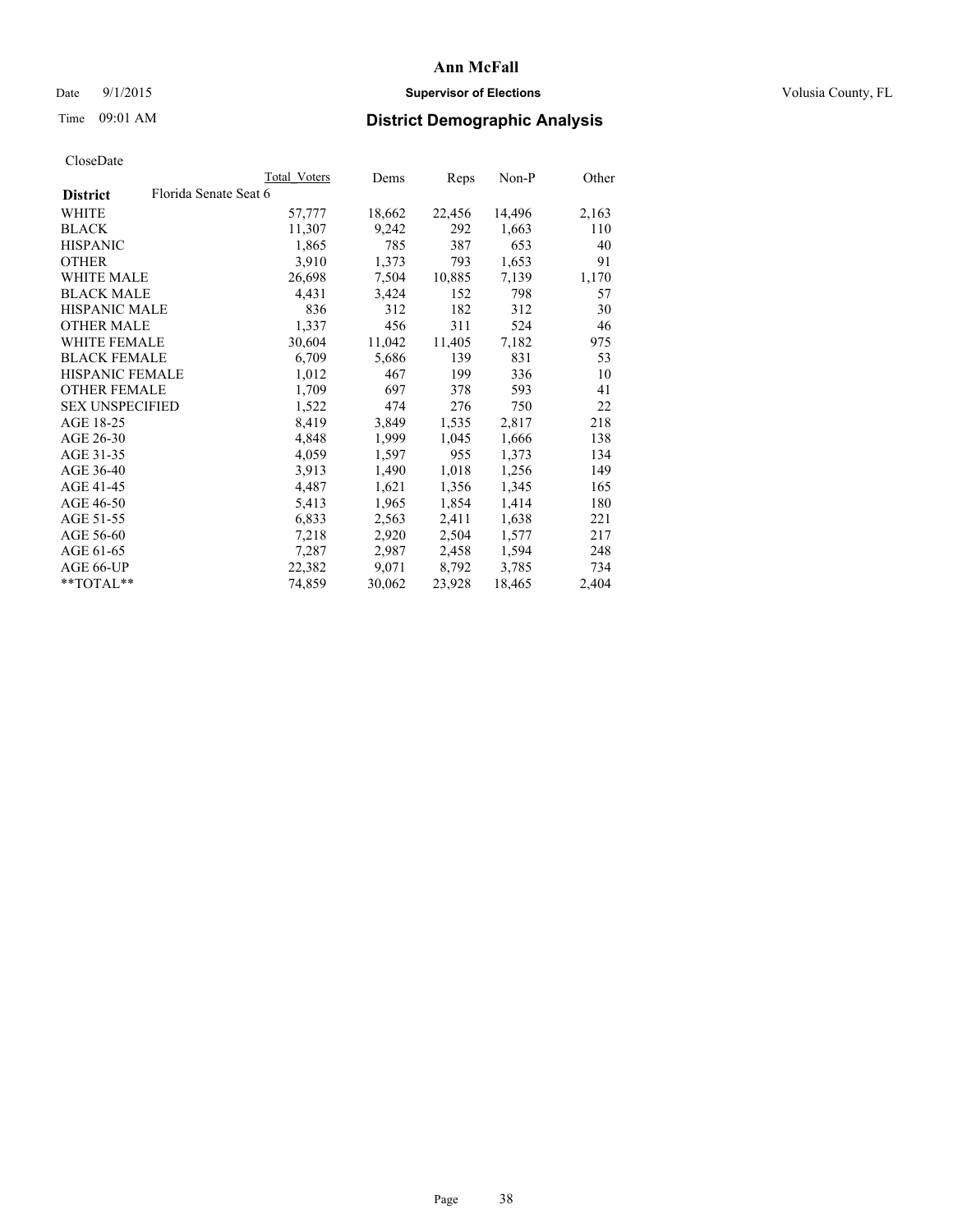## Date 9/1/2015 **Supervisor of Elections Supervisor of Elections** Volusia County, FL

# Time 09:01 AM **District Demographic Analysis**

|                        | Total Voters          | Dems   | Reps   | $Non-P$ | Other |
|------------------------|-----------------------|--------|--------|---------|-------|
| <b>District</b>        | Florida Senate Seat 8 |        |        |         |       |
| WHITE                  | 181,096               | 56,679 | 70,671 | 46,437  | 7,309 |
| <b>BLACK</b>           | 16,214                | 12,771 | 573    | 2,631   | 239   |
| <b>HISPANIC</b>        | 17,662                | 7,947  | 2,883  | 6,470   | 362   |
| <b>OTHER</b>           | 10,301                | 3,196  | 2,192  | 4,628   | 285   |
| WHITE MALE             | 83,694                | 22,786 | 34,443 | 22,472  | 3,993 |
| <b>BLACK MALE</b>      | 6,640                 | 4,930  | 315    | 1,242   | 153   |
| <b>HISPANIC MALE</b>   | 8,104                 | 3,495  | 1,400  | 3,007   | 202   |
| <b>OTHER MALE</b>      | 3,633                 | 1,141  | 848    | 1,511   | 133   |
| <b>WHITE FEMALE</b>    | 95,879                | 33,455 | 35,715 | 23,440  | 3,269 |
| <b>BLACK FEMALE</b>    | 9.388                 | 7.711  | 247    | 1,344   | 86    |
| HISPANIC FEMALE        | 9,318                 | 4,351  | 1,454  | 3,358   | 155   |
| <b>OTHER FEMALE</b>    | 4,309                 | 1,596  | 949    | 1,648   | 116   |
| <b>SEX UNSPECIFIED</b> | 4,306                 | 1,128  | 947    | 2,143   | 88    |
| AGE 18-25              | 20,912                | 6,471  | 4,746  | 8,847   | 848   |
| AGE 26-30              | 14,898                | 4,848  | 3,609  | 5,920   | 521   |
| AGE 31-35              | 13,606                | 4,560  | 3,443  | 5,044   | 559   |
| AGE 36-40              | 13,458                | 4,503  | 3,670  | 4,695   | 590   |
| AGE 41-45              | 14,990                | 4,903  | 4,852  | 4,676   | 559   |
| AGE 46-50              | 16,664                | 5,536  | 5,995  | 4,596   | 537   |
| AGE 51-55              | 20,905                | 7,253  | 7,830  | 5,138   | 684   |
| AGE 56-60              | 21,900                | 8,143  | 8,181  | 4,878   | 698   |
| AGE 61-65              | 21,673                | 8,520  | 7.735  | 4,634   | 784   |
| AGE 66-UP              | 66,267                | 25,856 | 26,258 | 11,738  | 2,415 |
| $*$ TOTAL $*$          | 225,273               | 80,593 | 76,319 | 60,166  | 8,195 |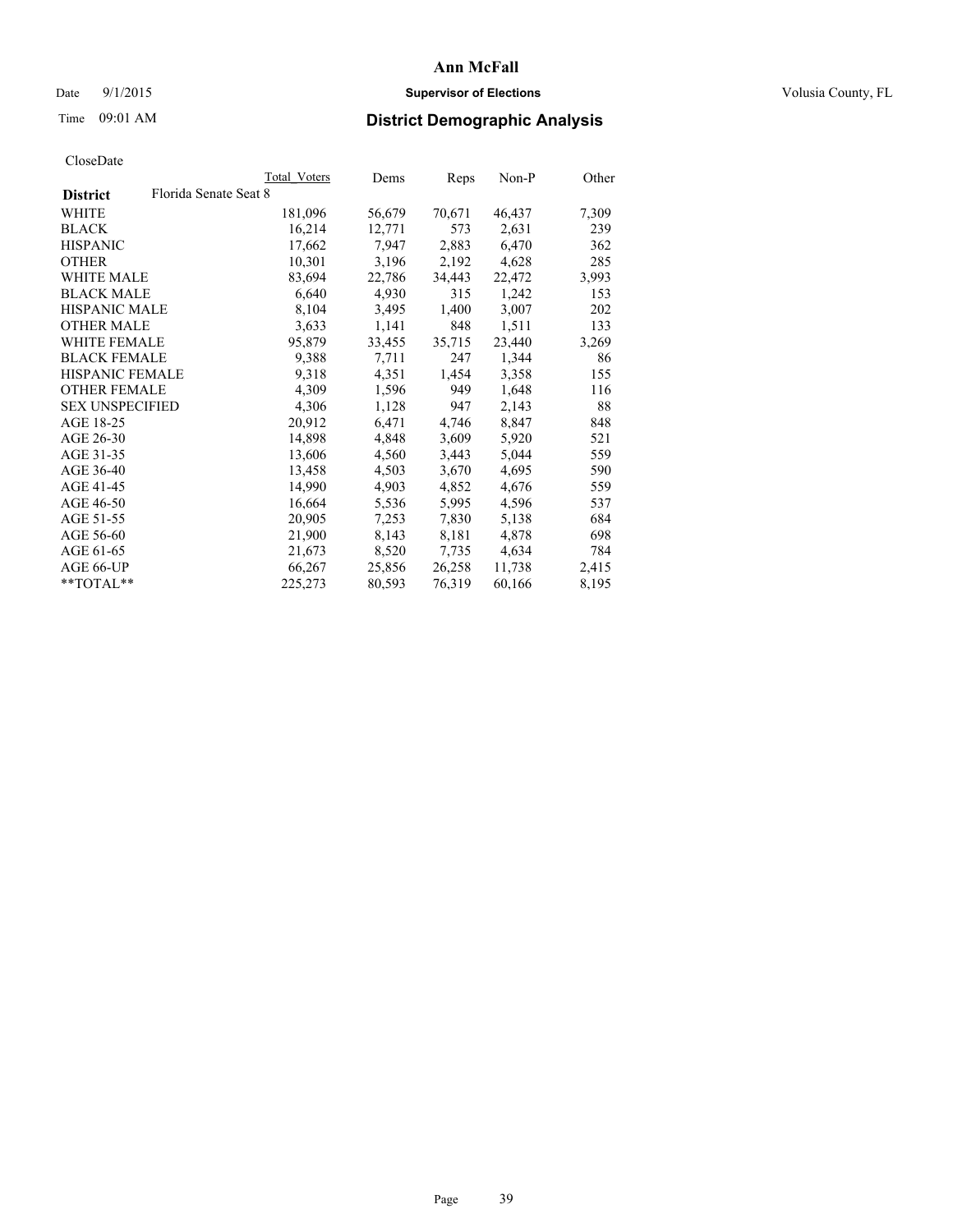## Date 9/1/2015 **Supervisor of Elections Supervisor of Elections** Volusia County, FL

## Time 09:01 AM **District Demographic Analysis**

|                        |                        | Total Voters | Dems   | Reps   | Non-P | Other |
|------------------------|------------------------|--------------|--------|--------|-------|-------|
| <b>District</b>        | Florida Senate Seat 10 |              |        |        |       |       |
| WHITE                  |                        | 22,913       | 6,163  | 10,066 | 5,724 | 960   |
| <b>BLACK</b>           |                        | 1,847        | 1,413  | 86     | 316   | 32    |
| <b>HISPANIC</b>        |                        | 4,652        | 2,149  | 722    | 1,674 | 107   |
| <b>OTHER</b>           |                        | 1,719        | 537    | 413    | 738   | 31    |
| WHITE MALE             |                        | 10,813       | 2,477  | 4,974  | 2,842 | 520   |
| <b>BLACK MALE</b>      |                        | 819          | 584    | 40     | 174   | 21    |
| <b>HISPANIC MALE</b>   |                        | 2,120        | 931    | 361    | 776   | 52    |
| <b>OTHER MALE</b>      |                        | 605          | 196    | 161    | 232   | 16    |
| <b>WHITE FEMALE</b>    |                        | 11,849       | 3,630  | 4,998  | 2,791 | 430   |
| <b>BLACK FEMALE</b>    |                        | 1,002        | 808    | 46     | 137   | 11    |
| <b>HISPANIC FEMALE</b> |                        | 2,461        | 1,181  | 358    | 867   | 55    |
| <b>OTHER FEMALE</b>    |                        | 710          | 263    | 177    | 257   | 13    |
| <b>SEX UNSPECIFIED</b> |                        | 752          | 192    | 172    | 376   | 12    |
| AGE 18-25              |                        | 3,016        | 841    | 755    | 1,304 | 116   |
| AGE 26-30              |                        | 2,023        | 587    | 557    | 798   | 81    |
| AGE 31-35              |                        | 2,027        | 596    | 589    | 762   | 80    |
| AGE 36-40              |                        | 2,050        | 636    | 597    | 737   | 80    |
| AGE 41-45              |                        | 2,356        | 728    | 803    | 722   | 103   |
| AGE 46-50              |                        | 2,615        | 801    | 995    | 714   | 105   |
| AGE 51-55              |                        | 3,214        | 967    | 1,343  | 797   | 107   |
| AGE 56-60              |                        | 3,075        | 1,060  | 1,236  | 670   | 109   |
| AGE 61-65              |                        | 2,845        | 1,071  | 1,102  | 585   | 87    |
| AGE 66-UP              |                        | 7,910        | 2,975  | 3,310  | 1,363 | 262   |
| **TOTAL**              |                        | 31,131       | 10,262 | 11,287 | 8,452 | 1,130 |
|                        |                        |              |        |        |       |       |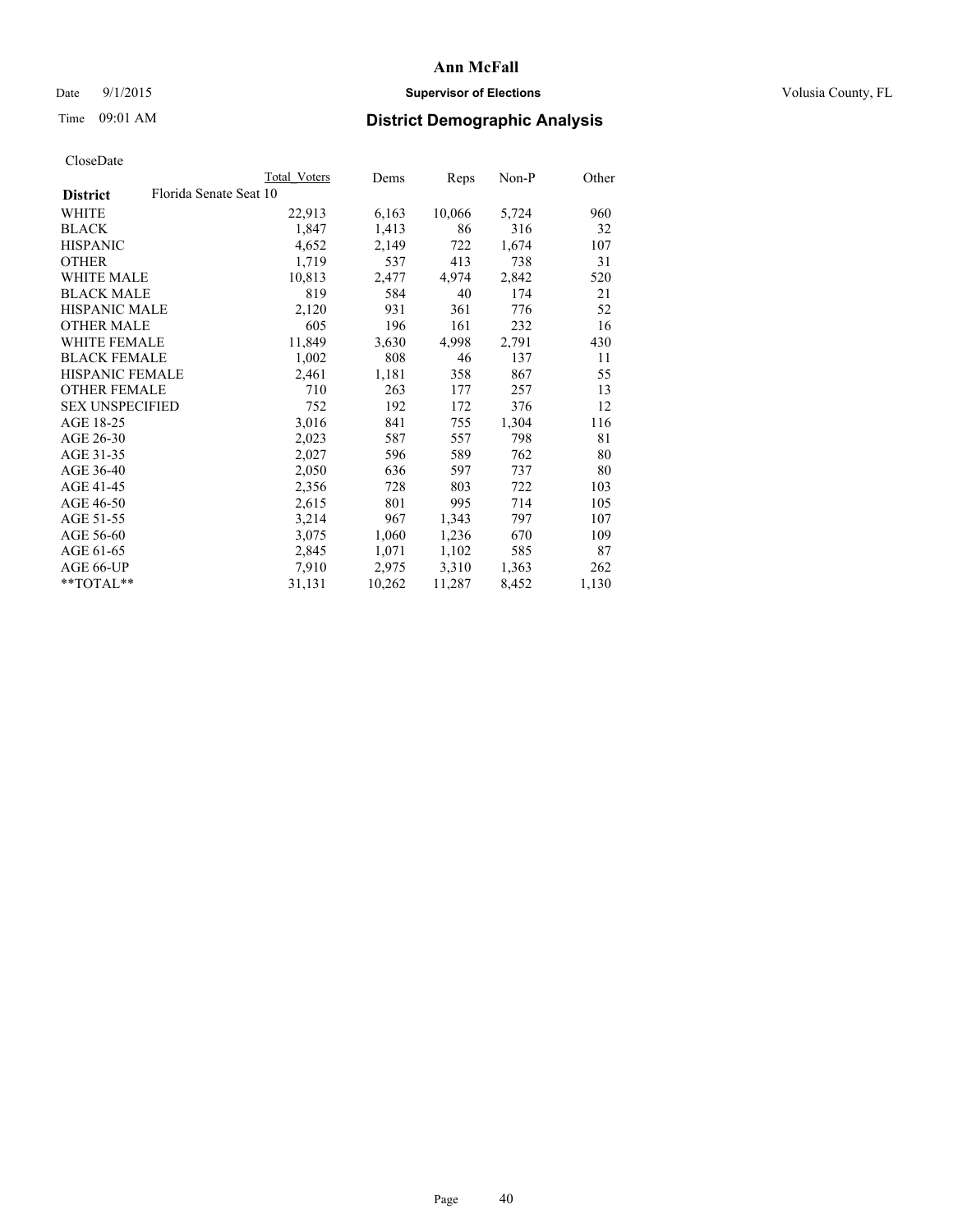## Date 9/1/2015 **Supervisor of Elections Supervisor of Elections** Volusia County, FL

# Time 09:01 AM **District Demographic Analysis**

|                        | <b>Total Voters</b>  | Dems  | Reps  | Non-P | Other          |
|------------------------|----------------------|-------|-------|-------|----------------|
| <b>District</b>        | Daytona Beach Zone 1 |       |       |       |                |
| WHITE                  | 4,586                | 1,586 | 1,581 | 1,225 | 194            |
| <b>BLACK</b>           | 1,190                | 958   | 24    | 185   | 23             |
| <b>HISPANIC</b>        | 220                  | 95    | 43    | 74    | 8              |
| <b>OTHER</b>           | 355                  | 126   | 68    | 148   | 13             |
| <b>WHITE MALE</b>      | 2,189                | 659   | 795   | 619   | 116            |
| <b>BLACK MALE</b>      | 477                  | 353   | 15    | 90    | 19             |
| <b>HISPANIC MALE</b>   | 104                  | 41    | 21    | 37    | 5              |
| <b>OTHER MALE</b>      | 138                  | 42    | 28    | 60    | 8              |
| <b>WHITE FEMALE</b>    | 2,361                | 916   | 778   | 590   | 77             |
| <b>BLACK FEMALE</b>    | 708                  | 601   | 9     | 94    | 4              |
| HISPANIC FEMALE        | 113                  | 53    | 21    | 36    | $\mathfrak{Z}$ |
| <b>OTHER FEMALE</b>    | 156                  | 72    | 30    | 50    | 4              |
| <b>SEX UNSPECIFIED</b> | 105                  | 28    | 19    | 56    | $\overline{2}$ |
| AGE 18-25              | 720                  | 342   | 113   | 239   | 26             |
| AGE 26-30              | 550                  | 228   | 105   | 201   | 16             |
| AGE 31-35              | 376                  | 173   | 63    | 124   | 16             |
| AGE 36-40              | 307                  | 139   | 61    | 96    | 11             |
| AGE 41-45              | 394                  | 151   | 99    | 128   | 16             |
| AGE 46-50              | 454                  | 175   | 130   | 129   | 20             |
| AGE 51-55              | 556                  | 237   | 167   | 127   | 25             |
| AGE 56-60              | 622                  | 262   | 182   | 150   | 28             |
| AGE 61-65              | 592                  | 255   | 180   | 140   | 17             |
| AGE 66-UP              | 1,780                | 803   | 616   | 298   | 63             |
| **TOTAL**              | 6,351                | 2,765 | 1,716 | 1,632 | 238            |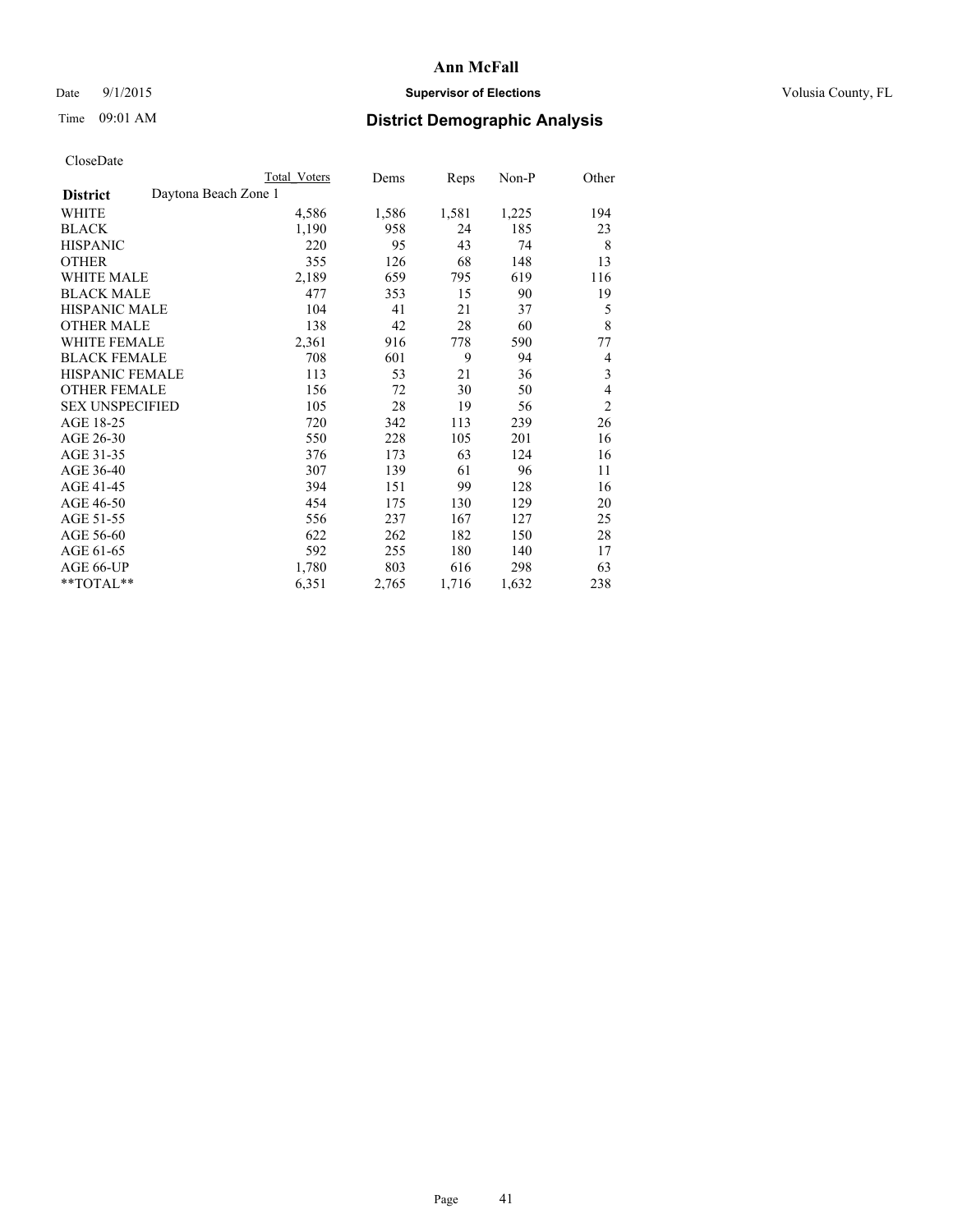## Date 9/1/2015 **Supervisor of Elections Supervisor of Elections** Volusia County, FL

## Time 09:01 AM **District Demographic Analysis**

|                                         | Total Voters | Dems  | Reps  | Non-P | Other            |
|-----------------------------------------|--------------|-------|-------|-------|------------------|
| Daytona Beach Zone 2<br><b>District</b> |              |       |       |       |                  |
| WHITE                                   | 4,158        | 1,526 | 1,423 | 1,058 | 151              |
| <b>BLACK</b>                            | 1,421        | 1,144 | 44    | 219   | 14               |
| <b>HISPANIC</b>                         | 171          | 71    | 29    | 68    | 3                |
| <b>OTHER</b>                            | 320          | 119   | 55    | 139   | 7                |
| WHITE MALE                              | 2,018        | 682   | 716   | 532   | 88               |
| <b>BLACK MALE</b>                       | 558          | 421   | 20    | 111   | 6                |
| HISPANIC MALE                           | 88           | 38    | 14    | 33    | 3                |
| <b>OTHER MALE</b>                       | 113          | 40    | 20    | 51    | $\overline{2}$   |
| WHITE FEMALE                            | 2,098        | 828   | 693   | 515   | 62               |
| <b>BLACK FEMALE</b>                     | 851          | 714   | 24    | 105   | 8                |
| <b>HISPANIC FEMALE</b>                  | 82           | 32    | 15    | 35    | $\boldsymbol{0}$ |
| <b>OTHER FEMALE</b>                     | 152          | 65    | 32    | 50    | 5                |
| <b>SEX UNSPECIFIED</b>                  | 110          | 40    | 17    | 52    | 1                |
| AGE 18-25                               | 604          | 289   | 95    | 203   | 17               |
| AGE 26-30                               | 425          | 199   | 71    | 143   | 12               |
| AGE 31-35                               | 355          | 157   | 66    | 122   | 10               |
| AGE 36-40                               | 321          | 153   | 63    | 94    | 11               |
| AGE 41-45                               | 363          | 162   | 75    | 117   | 9                |
| AGE 46-50                               | 478          | 192   | 125   | 144   | 17               |
| AGE 51-55                               | 614          | 257   | 189   | 144   | 24               |
| AGE 56-60                               | 645          | 333   | 167   | 129   | 16               |
| AGE 61-65                               | 625          | 305   | 160   | 149   | 11               |
| AGE 66-UP                               | 1,640        | 813   | 540   | 239   | 48               |
| **TOTAL**                               | 6,070        | 2,860 | 1,551 | 1,484 | 175              |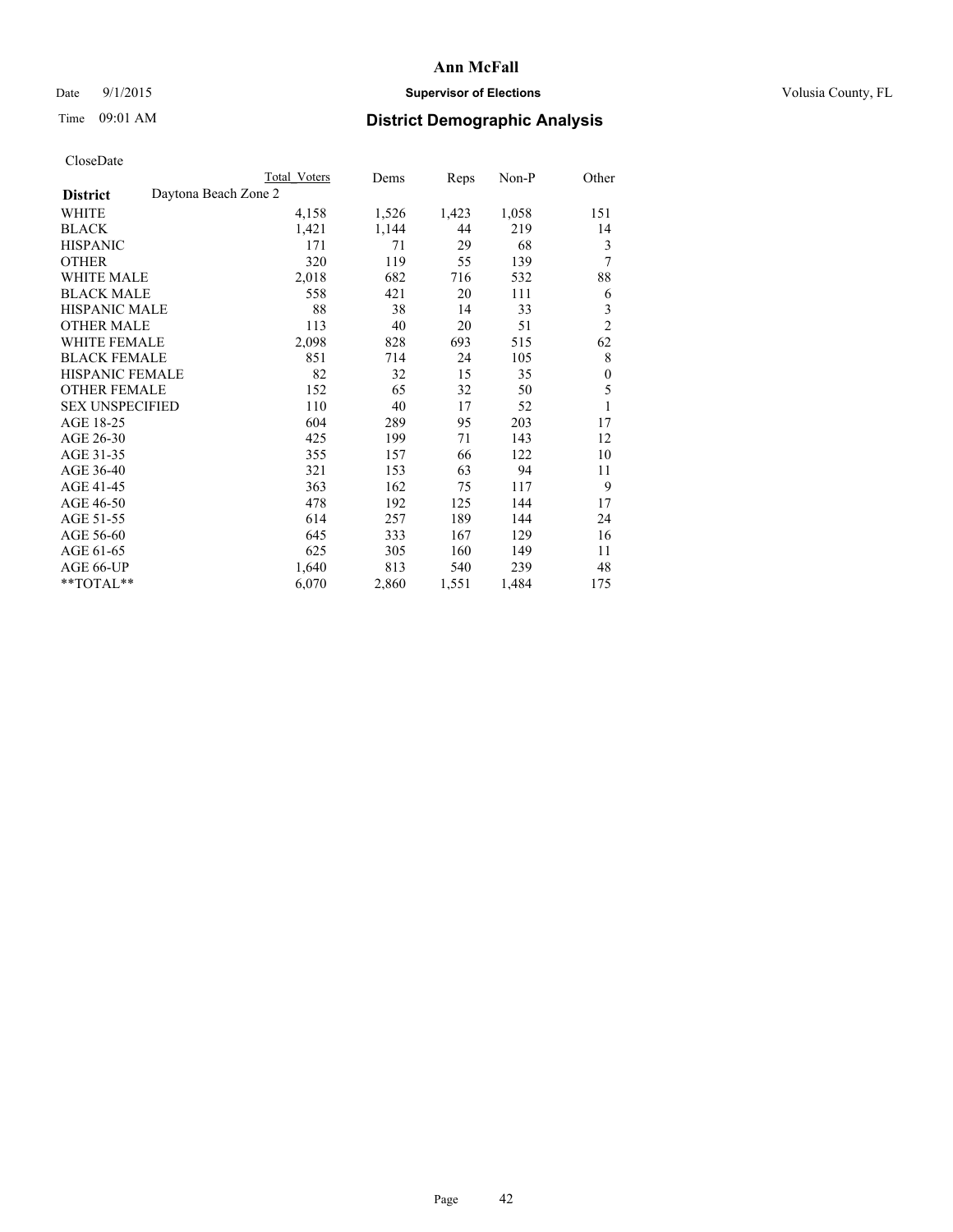## Date 9/1/2015 **Supervisor of Elections Supervisor of Elections** Volusia County, FL

## Time 09:01 AM **District Demographic Analysis**

|                                         | Total Voters | Dems  | Reps  | Non-P | Other          |
|-----------------------------------------|--------------|-------|-------|-------|----------------|
| Daytona Beach Zone 3<br><b>District</b> |              |       |       |       |                |
| WHITE                                   | 3,589        | 1,298 | 1,053 | 1,086 | 152            |
| <b>BLACK</b>                            | 1,996        | 1,680 | 41    | 260   | 15             |
| <b>HISPANIC</b>                         | 206          | 105   | 27    | 68    | 6              |
| OTHER                                   | 489          | 207   | 39    | 230   | 13             |
| <b>WHITE MALE</b>                       | 1,831        | 564   | 573   | 594   | 100            |
| <b>BLACK MALE</b>                       | 581          | 477   | 19    | 80    | 5              |
| <b>HISPANIC MALE</b>                    | 101          | 51    | 15    | 31    | 4              |
| <b>OTHER MALE</b>                       | 127          | 57    | 18    | 49    | 3              |
| <b>WHITE FEMALE</b>                     | 1,727        | 722   | 474   | 479   | 52             |
| <b>BLACK FEMALE</b>                     | 1,362        | 1,164 | 22    | 166   | 10             |
| <b>HISPANIC FEMALE</b>                  | 101          | 53    | 12    | 34    | $\overline{2}$ |
| <b>OTHER FEMALE</b>                     | 223          | 113   | 13    | 90    | 7              |
| <b>SEX UNSPECIFIED</b>                  | 227          | 89    | 14    | 121   | 3              |
| AGE 18-25                               | 1,727        | 1,205 | 82    | 419   | 21             |
| AGE 26-30                               | 520          | 281   | 61    | 158   | 20             |
| AGE 31-35                               | 334          | 143   | 52    | 124   | 15             |
| AGE 36-40                               | 275          | 117   | 43    | 108   | 7              |
| AGE 41-45                               | 253          | 99    | 50    | 97    | 7              |
| AGE 46-50                               | 360          | 153   | 83    | 109   | 15             |
| AGE 51-55                               | 445          | 187   | 114   | 133   | 11             |
| AGE 56-60                               | 522          | 234   | 148   | 125   | 15             |
| AGE 61-65                               | 534          | 249   | 148   | 118   | 19             |
| AGE 66-UP                               | 1,310        | 622   | 379   | 253   | 56             |
| **TOTAL**                               | 6,280        | 3,290 | 1,160 | 1,644 | 186            |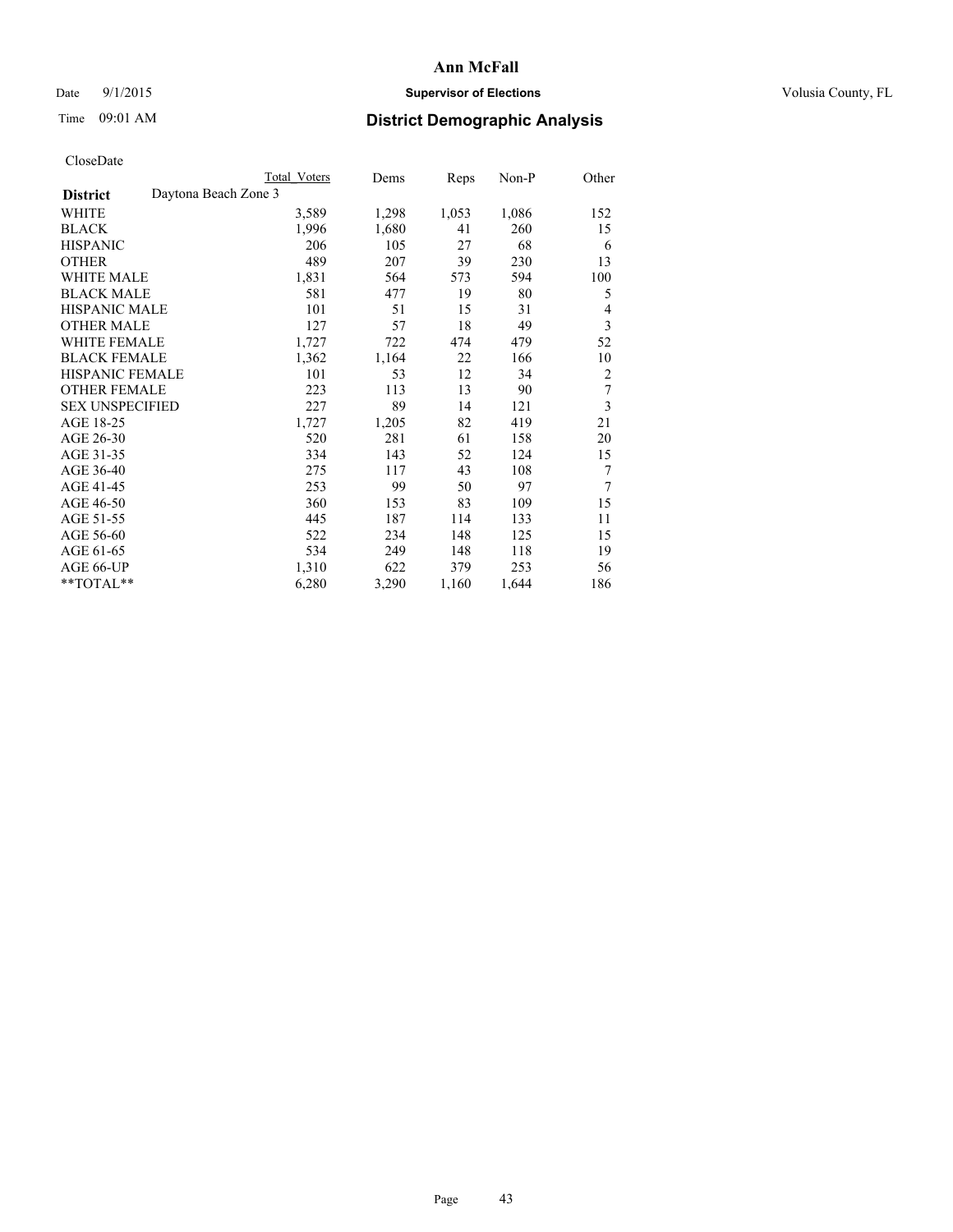## Date 9/1/2015 **Supervisor of Elections Supervisor of Elections** Volusia County, FL

|                        | <b>Total Voters</b>  | Dems  | Reps  | Non-P | Other          |
|------------------------|----------------------|-------|-------|-------|----------------|
| <b>District</b>        | Daytona Beach Zone 4 |       |       |       |                |
| WHITE                  | 6,013                | 1,718 | 2,607 | 1,446 | 242            |
| <b>BLACK</b>           | 967                  | 744   | 34    | 177   | 12             |
| <b>HISPANIC</b>        | 285                  | 115   | 52    | 113   | 5              |
| <b>OTHER</b>           | 430                  | 106   | 100   | 211   | 13             |
| <b>WHITE MALE</b>      | 2,819                | 683   | 1,281 | 717   | 138            |
| <b>BLACK MALE</b>      | 412                  | 297   | 26    | 85    | 4              |
| <b>HISPANIC MALE</b>   | 115                  | 41    | 24    | 47    | $\mathfrak{Z}$ |
| <b>OTHER MALE</b>      | 155                  | 28    | 44    | 78    | 5              |
| <b>WHITE FEMALE</b>    | 3,163                | 1,028 | 1,317 | 718   | 100            |
| <b>BLACK FEMALE</b>    | 547                  | 441   | 8     | 90    | 8              |
| HISPANIC FEMALE        | 168                  | 73    | 28    | 65    | $\overline{c}$ |
| <b>OTHER FEMALE</b>    | 220                  | 66    | 47    | 99    | 8              |
| <b>SEX UNSPECIFIED</b> | 95                   | 26    | 17    | 48    | $\overline{4}$ |
| AGE 18-25              | 780                  | 301   | 179   | 276   | 24             |
| AGE 26-30              | 635                  | 221   | 167   | 223   | 24             |
| AGE 31-35              | 538                  | 197   | 139   | 185   | 17             |
| AGE 36-40              | 430                  | 170   | 128   | 123   | 9              |
| AGE 41-45              | 457                  | 146   | 172   | 126   | 13             |
| AGE 46-50              | 445                  | 145   | 149   | 135   | 16             |
| AGE 51-55              | 578                  | 200   | 219   | 143   | 16             |
| AGE 56-60              | 635                  | 240   | 240   | 144   | 11             |
| AGE 61-65              | 706                  | 241   | 272   | 156   | 37             |
| AGE 66-UP              | 2,491                | 822   | 1,128 | 436   | 105            |
| **TOTAL**              | 7,695                | 2,683 | 2,793 | 1,947 | 272            |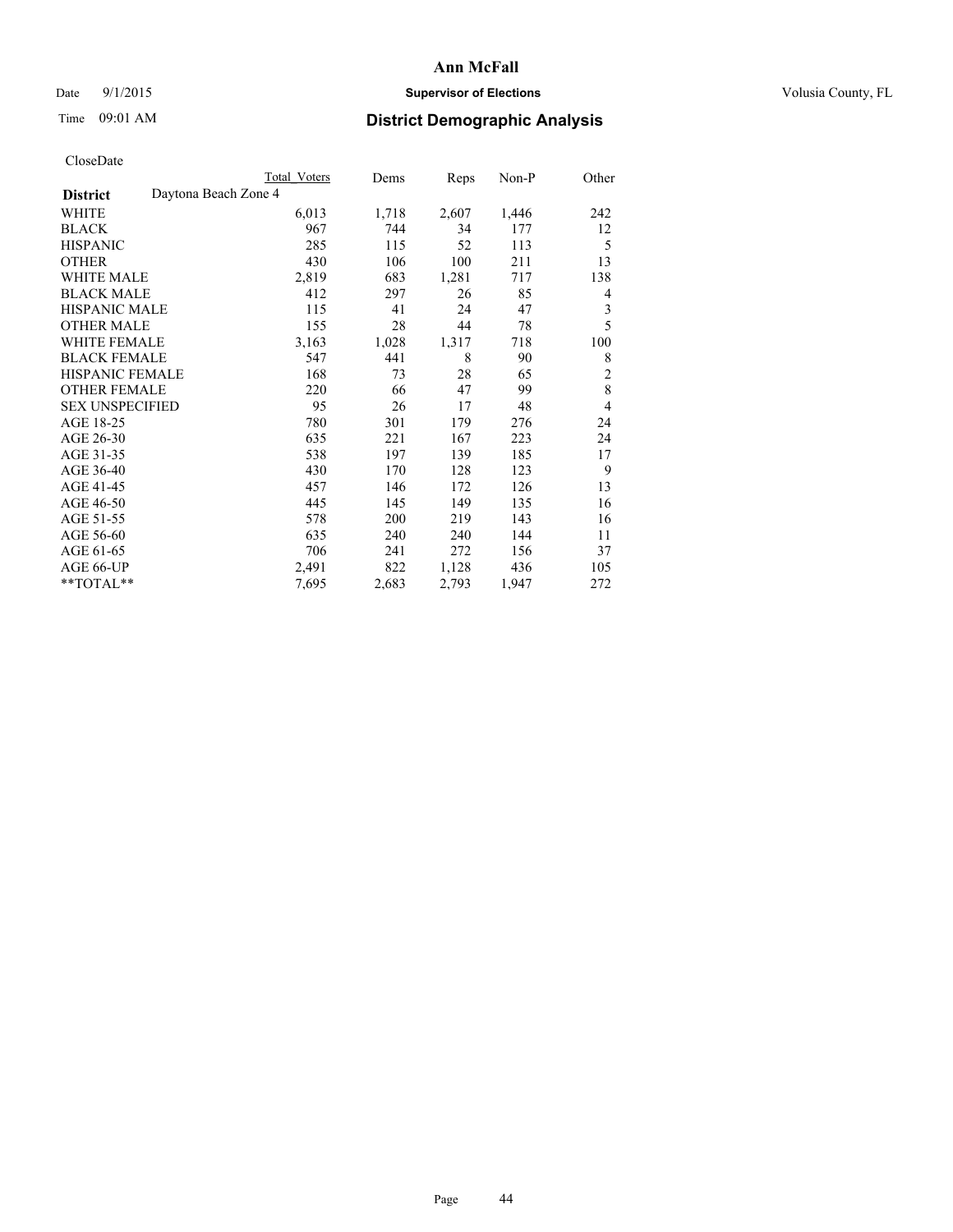## Date 9/1/2015 **Supervisor of Elections Supervisor of Elections** Volusia County, FL

## Time 09:01 AM **District Demographic Analysis**

|                                         | <b>Total Voters</b> | Dems  | Reps | Non-P | Other |
|-----------------------------------------|---------------------|-------|------|-------|-------|
| Daytona Beach Zone 5<br><b>District</b> |                     |       |      |       |       |
| WHITE                                   | 2,180               | 756   | 687  | 648   | 89    |
| <b>BLACK</b>                            | 3,836               | 3,226 | 75   | 506   | 29    |
| <b>HISPANIC</b>                         | 217                 | 107   | 31   | 71    | 8     |
| <b>OTHER</b>                            | 400                 | 207   | 34   | 151   | 8     |
| <b>WHITE MALE</b>                       | 1,012               | 301   | 366  | 294   | 51    |
| <b>BLACK MALE</b>                       | 1,435               | 1,156 | 38   | 225   | 16    |
| HISPANIC MALE                           | 100                 | 42    | 14   | 37    | 7     |
| <b>OTHER MALE</b>                       | 116                 | 64    | 6    | 42    | 4     |
| <b>WHITE FEMALE</b>                     | 1,155               | 453   | 319  | 345   | 38    |
| <b>BLACK FEMALE</b>                     | 2,357               | 2,034 | 37   | 273   | 13    |
| <b>HISPANIC FEMALE</b>                  | 117                 | 65    | 17   | 34    | 1     |
| <b>OTHER FEMALE</b>                     | 185                 | 97    | 23   | 62    | 3     |
| <b>SEX UNSPECIFIED</b>                  | 156                 | 84    | 7    | 64    | 1     |
| AGE 18-25                               | 1,082               | 636   | 97   | 327   | 22    |
| AGE 26-30                               | 714                 | 417   | 64   | 217   | 16    |
| AGE 31-35                               | 570                 | 351   | 58   | 146   | 15    |
| AGE 36-40                               | 448                 | 285   | 45   | 107   | 11    |
| AGE 41-45                               | 496                 | 314   | 54   | 118   | 10    |
| AGE 46-50                               | 510                 | 344   | 65   | 90    | 11    |
| AGE 51-55                               | 578                 | 397   | 71   | 99    | 11    |
| AGE 56-60                               | 523                 | 375   | 72   | 68    | 8     |
| AGE 61-65                               | 489                 | 332   | 85   | 59    | 13    |
| AGE 66-UP                               | 1,223               | 845   | 216  | 145   | 17    |
| **TOTAL**                               | 6,633               | 4,296 | 827  | 1,376 | 134   |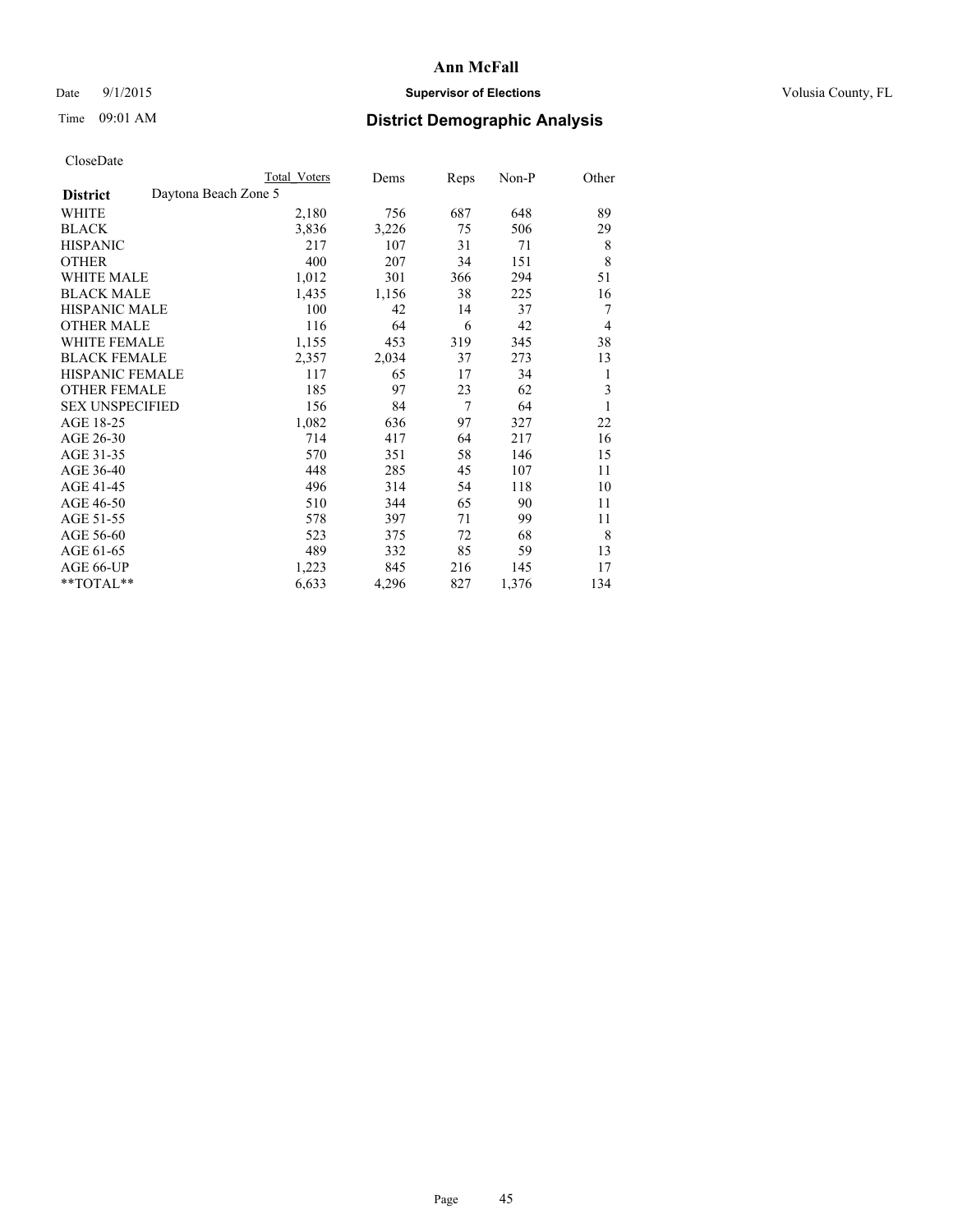## Date 9/1/2015 **Supervisor of Elections Supervisor of Elections** Volusia County, FL

|                        | Total Voters         | Dems  | <b>Reps</b> | $Non-P$ | Other          |
|------------------------|----------------------|-------|-------------|---------|----------------|
| <b>District</b>        | Daytona Beach Zone 6 |       |             |         |                |
| WHITE                  | 1,261                | 451   | 375         | 376     | 59             |
| <b>BLACK</b>           | 3,873                | 3,251 | 88          | 508     | 26             |
| <b>HISPANIC</b>        | 204                  | 102   | 21          | 77      | $\overline{4}$ |
| <b>OTHER</b>           | 361                  | 198   | 22          | 137     | $\overline{4}$ |
| <b>WHITE MALE</b>      | 625                  | 174   | 216         | 197     | 38             |
| <b>BLACK MALE</b>      | 1,670                | 1,348 | 48          | 260     | 14             |
| <b>HISPANIC MALE</b>   | 102                  | 44    | 9           | 47      | $\overline{2}$ |
| <b>OTHER MALE</b>      | 144                  | 81    | 13          | 48      | $\overline{2}$ |
| <b>WHITE FEMALE</b>    | 625                  | 272   | 157         | 176     | 20             |
| <b>BLACK FEMALE</b>    | 2,136                | 1,848 | 38          | 238     | 12             |
| HISPANIC FEMALE        | 98                   | 57    | 12          | 27      | 2              |
| <b>OTHER FEMALE</b>    | 127                  | 80    | 7           | 39      | 1              |
| <b>SEX UNSPECIFIED</b> | 172                  | 98    | 6           | 66      | $\overline{2}$ |
| AGE 18-25              | 1,318                | 869   | 84          | 344     | 21             |
| AGE 26-30              | 623                  | 403   | 49          | 162     | 9              |
| AGE 31-35              | 442                  | 273   | 44          | 115     | 10             |
| AGE 36-40              | 372                  | 246   | 24          | 98      | 4              |
| AGE 41-45              | 332                  | 241   | 30          | 55      | 6              |
| AGE 46-50              | 388                  | 276   | 33          | 70      | 9              |
| AGE 51-55              | 452                  | 324   | 43          | 78      | 7              |
| AGE 56-60              | 427                  | 316   | 55          | 51      | 5              |
| AGE 61-65              | 387                  | 266   | 49          | 61      | 11             |
| AGE 66-UP              | 958                  | 788   | 95          | 64      | 11             |
| **TOTAL**              | 5,699                | 4,002 | 506         | 1,098   | 93             |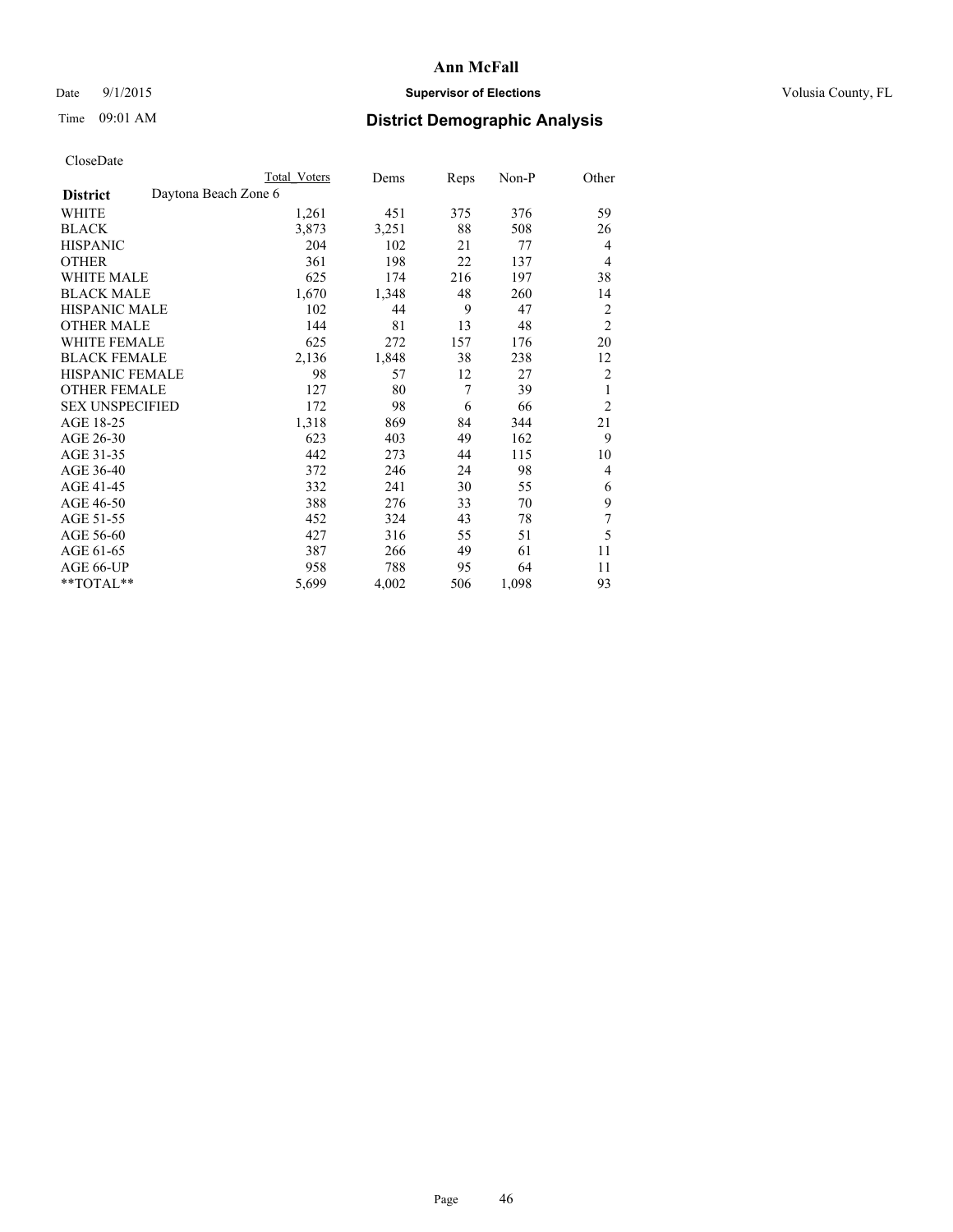## Date 9/1/2015 **Supervisor of Elections Supervisor of Elections** Volusia County, FL

|                        | Total Voters         | Dems | Reps  | Non-P | Other            |
|------------------------|----------------------|------|-------|-------|------------------|
| <b>District</b>        | Daytona Beach Shores |      |       |       |                  |
| WHITE                  | 3,535                | 889  | 1,677 | 820   | 149              |
| <b>BLACK</b>           | 52                   | 30   | 4     | 14    | 4                |
| <b>HISPANIC</b>        | 83                   | 16   | 38    | 27    | 2                |
| <b>OTHER</b>           | 189                  | 57   | 59    | 65    | 8                |
| WHITE MALE             | 1,713                | 381  | 821   | 424   | 87               |
| <b>BLACK MALE</b>      | 25                   | 15   | 1     | 7     | 2                |
| <b>HISPANIC MALE</b>   | 35                   | 3    | 18    | 14    | $\boldsymbol{0}$ |
| <b>OTHER MALE</b>      | 75                   | 25   | 23    | 24    | 3                |
| <b>WHITE FEMALE</b>    | 1,797                | 500  | 842   | 394   | 61               |
| <b>BLACK FEMALE</b>    | 26                   | 15   | 3     | 6     | 2                |
| <b>HISPANIC FEMALE</b> | 47                   | 13   | 19    | 13    | $\overline{c}$   |
| <b>OTHER FEMALE</b>    | 91                   | 29   | 28    | 29    | 5                |
| <b>SEX UNSPECIFIED</b> | 50                   | 11   | 23    | 15    | 1                |
| AGE 18-25              | 119                  | 17   | 46    | 46    | 10               |
| AGE 26-30              | 112                  | 25   | 46    | 35    | 6                |
| AGE 31-35              | 95                   | 24   | 21    | 43    | 7                |
| AGE 36-40              | 94                   | 30   | 32    | 24    | 8                |
| AGE 41-45              | 98                   | 18   | 29    | 45    | 6                |
| AGE 46-50              | 188                  | 43   | 78    | 61    | 6                |
| AGE 51-55              | 269                  | 72   | 117   | 65    | 15               |
| AGE 56-60              | 355                  | 83   | 185   | 79    | 8                |
| AGE 61-65              | 455                  | 113  | 202   | 121   | 19               |
| AGE 66-UP              | 2,074                | 567  | 1,022 | 407   | 78               |
| **TOTAL**              | 3,859                | 992  | 1,778 | 926   | 163              |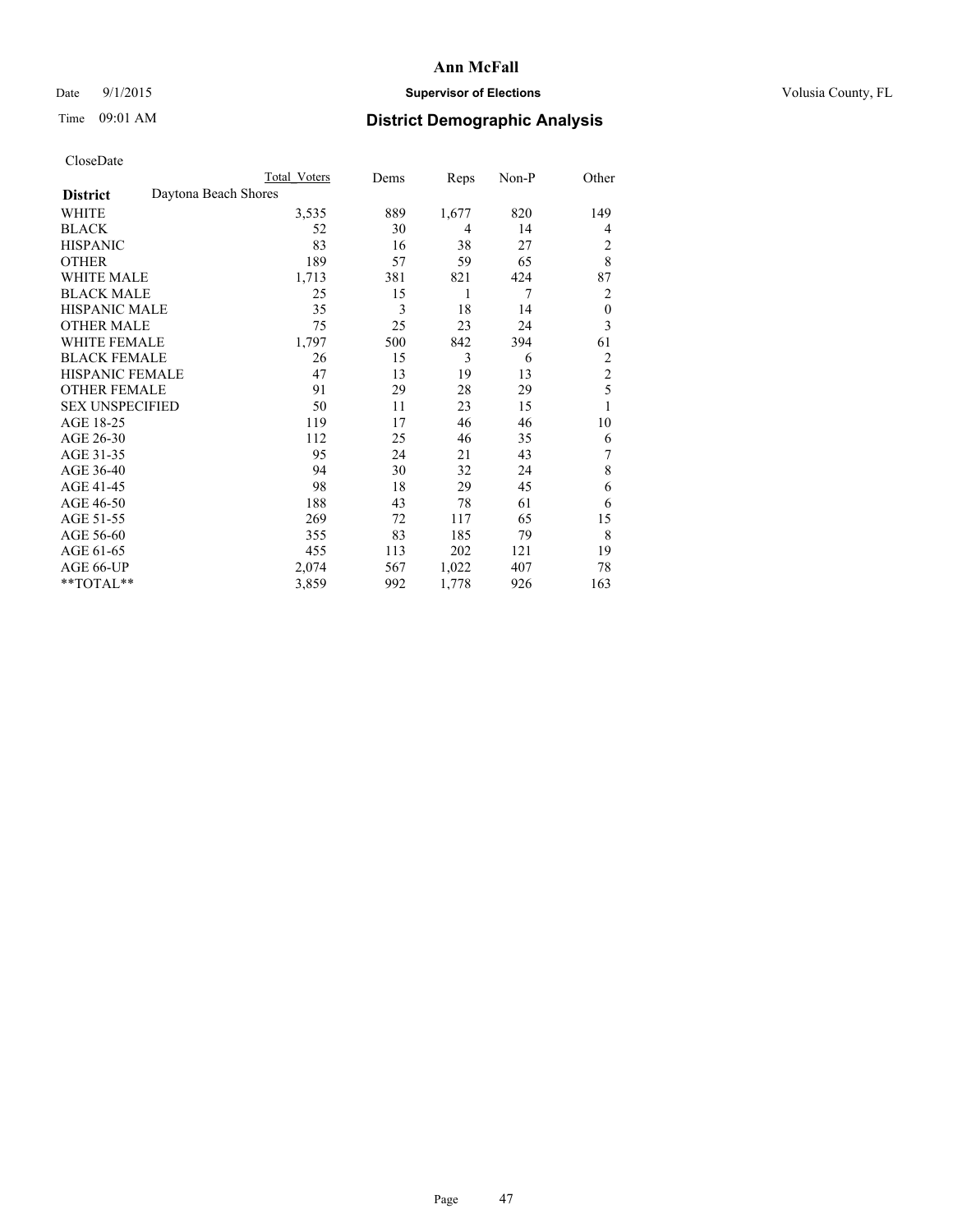## Date 9/1/2015 **Supervisor of Elections Supervisor of Elections** Volusia County, FL

| CloseDate |
|-----------|
|-----------|

|                        |        | Total Voters | Dems  | <b>Reps</b> | Non-P | Other          |
|------------------------|--------|--------------|-------|-------------|-------|----------------|
| <b>District</b>        | DeBary |              |       |             |       |                |
| WHITE                  |        | 11,537       | 2,954 | 5,334       | 2,761 | 488            |
| <b>BLACK</b>           |        | 480          | 372   | 19          | 77    | 12             |
| <b>HISPANIC</b>        |        | 982          | 402   | 242         | 321   | 17             |
| <b>OTHER</b>           |        | 744          | 219   | 191         | 316   | 18             |
| <b>WHITE MALE</b>      |        | 5,445        | 1,184 | 2,622       | 1,370 | 269            |
| <b>BLACK MALE</b>      |        | 215          | 151   | 5           | 51    | 8              |
| <b>HISPANIC MALE</b>   |        | 423          | 159   | 114         | 141   | 9              |
| <b>OTHER MALE</b>      |        | 252          | 74    | 75          | 94    | 9              |
| <b>WHITE FEMALE</b>    |        | 5,973        | 1,748 | 2,665       | 1,347 | 213            |
| <b>BLACK FEMALE</b>    |        | 256          | 214   | 14          | 24    | $\overline{4}$ |
| HISPANIC FEMALE        |        | 541          | 231   | 128         | 174   | 8              |
| <b>OTHER FEMALE</b>    |        | 321          | 108   | 87          | 118   | 8              |
| <b>SEX UNSPECIFIED</b> |        | 317          | 78    | 76          | 156   | 7              |
| AGE 18-25              |        | 1,135        | 264   | 343         | 477   | 51             |
| AGE 26-30              |        | 707          | 170   | 229         | 286   | 22             |
| AGE 31-35              |        | 754          | 186   | 275         | 260   | 33             |
| AGE 36-40              |        | 806          | 216   | 293         | 268   | 29             |
| AGE 41-45              |        | 957          | 249   | 372         | 282   | 54             |
| AGE 46-50              |        | 1,107        | 291   | 486         | 288   | 42             |
| AGE 51-55              |        | 1,353        | 344   | 633         | 325   | 51             |
| AGE 56-60              |        | 1,375        | 404   | 618         | 310   | 43             |
| AGE 61-65              |        | 1,435        | 487   | 616         | 284   | 48             |
| AGE 66-UP              |        | 4,114        | 1,336 | 1,921       | 695   | 162            |
| **TOTAL**              |        | 13,743       | 3,947 | 5,786       | 3,475 | 535            |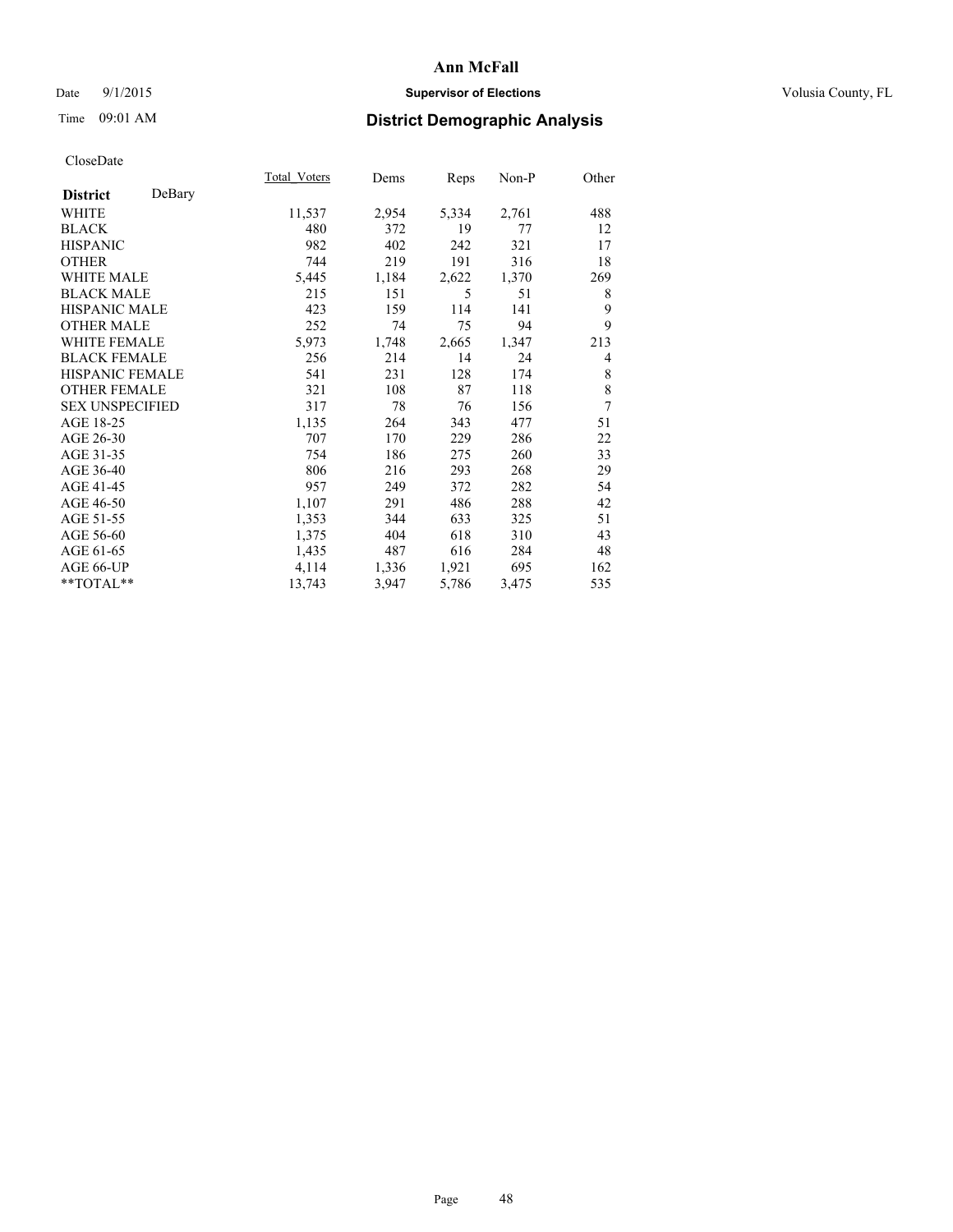## Date 9/1/2015 **Supervisor of Elections Supervisor of Elections** Volusia County, FL

## Time 09:01 AM **District Demographic Analysis**

|                           | Total Voters | Dems  | <u>Reps</u> | Non-P | Other |
|---------------------------|--------------|-------|-------------|-------|-------|
| DeLand<br><b>District</b> |              |       |             |       |       |
| WHITE                     | 12,760       | 4,022 | 5,135       | 3,050 | 553   |
| <b>BLACK</b>              | 2,483        | 1,984 | 84          | 377   | 38    |
| <b>HISPANIC</b>           | 1,254        | 511   | 220         | 489   | 34    |
| <b>OTHER</b>              | 899          | 296   | 179         | 396   | 28    |
| <b>WHITE MALE</b>         | 5,624        | 1,517 | 2,354       | 1,469 | 284   |
| <b>BLACK MALE</b>         | 941          | 718   | 37          | 159   | 27    |
| <b>HISPANIC MALE</b>      | 516          | 208   | 93          | 199   | 16    |
| <b>OTHER MALE</b>         | 300          | 106   | 64          | 118   | 12    |
| <b>WHITE FEMALE</b>       | 7,044        | 2,478 | 2,751       | 1,548 | 267   |
| <b>BLACK FEMALE</b>       | 1,511        | 1,246 | 44          | 210   | 11    |
| <b>HISPANIC FEMALE</b>    | 720          | 297   | 123         | 283   | 17    |
| <b>OTHER FEMALE</b>       | 376          | 135   | 76          | 153   | 12    |
| <b>SEX UNSPECIFIED</b>    | 364          | 108   | 76          | 173   | 7     |
| AGE 18-25                 | 2,040        | 706   | 411         | 847   | 76    |
| AGE 26-30                 | 1,189        | 442   | 267         | 445   | 35    |
| AGE 31-35                 | 1,086        | 403   | 294         | 346   | 43    |
| AGE 36-40                 | 1,131        | 415   | 315         | 355   | 46    |
| AGE 41-45                 | 1,272        | 473   | 380         | 367   | 52    |
| AGE 46-50                 | 1,216        | 487   | 415         | 279   | 35    |
| AGE 51-55                 | 1,387        | 569   | 492         | 275   | 51    |
| AGE 56-60                 | 1,456        | 609   | 493         | 300   | 54    |
| AGE 61-65                 | 1,506        | 643   | 516         | 287   | 60    |
| AGE 66-UP                 | 5,113        | 2,066 | 2,035       | 811   | 201   |
| **TOTAL**                 | 17,396       | 6,813 | 5,618       | 4,312 | 653   |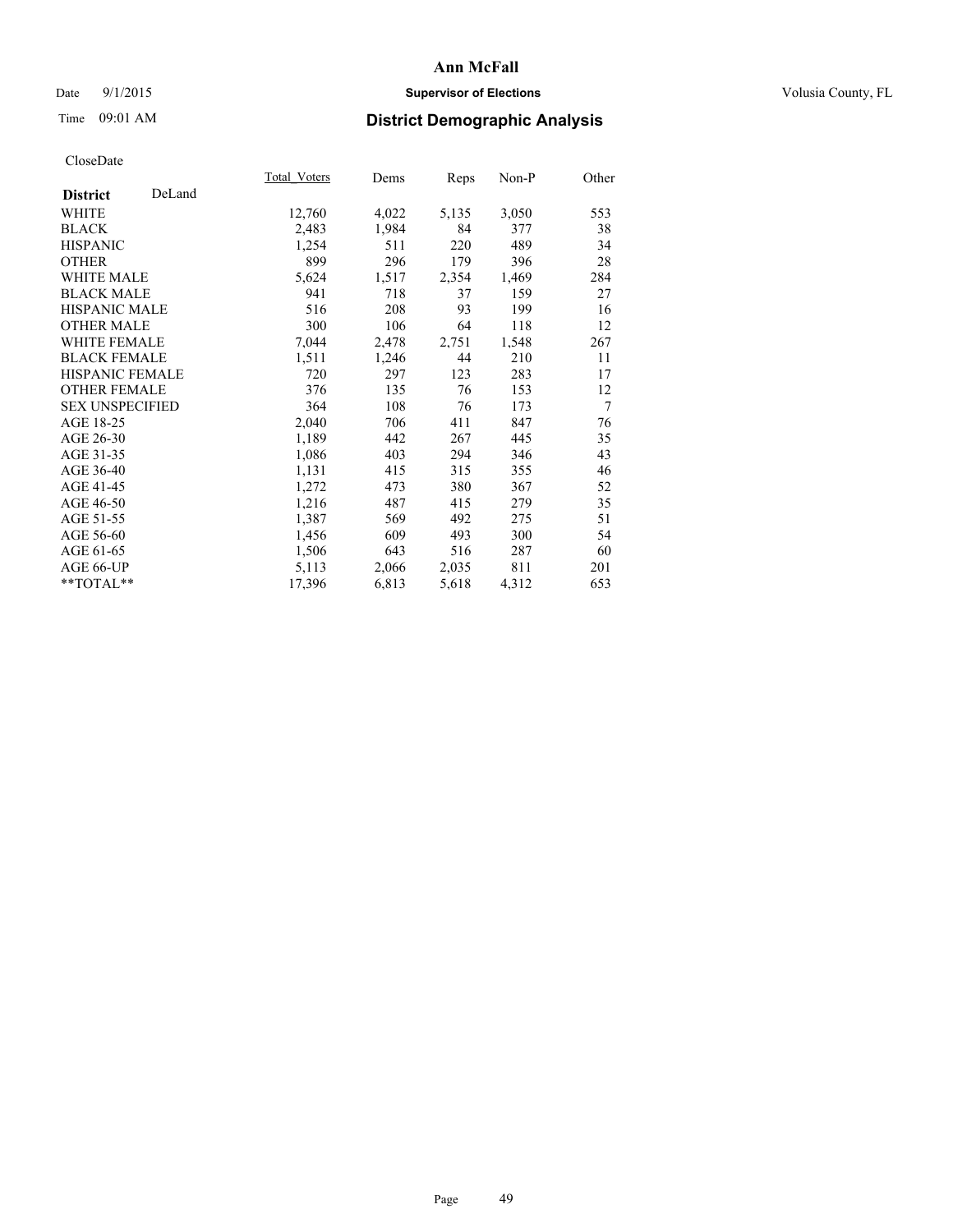## Date 9/1/2015 **Supervisor of Elections Supervisor of Elections** Volusia County, FL

## Time 09:01 AM **District Demographic Analysis**

|                                   | <b>Total Voters</b> | Dems  | Reps  | Non-P | Other          |
|-----------------------------------|---------------------|-------|-------|-------|----------------|
| Deltona Zone 1<br><b>District</b> |                     |       |       |       |                |
| WHITE                             | 4,724               | 1,451 | 1,691 | 1,373 | 209            |
| <b>BLACK</b>                      | 955                 | 706   | 47    | 182   | 20             |
| <b>HISPANIC</b>                   | 2,143               | 1,071 | 277   | 762   | 33             |
| <b>OTHER</b>                      | 502                 | 156   | 81    | 251   | 14             |
| WHITE MALE                        | 2,197               | 584   | 817   | 679   | 117            |
| <b>BLACK MALE</b>                 | 432                 | 300   | 31    | 87    | 14             |
| <b>HISPANIC MALE</b>              | 981                 | 483   | 123   | 358   | 17             |
| <b>OTHER MALE</b>                 | 164                 | 55    | 27    | 76    | 6              |
| <b>WHITE FEMALE</b>               | 2,482               | 857   | 861   | 674   | 90             |
| <b>BLACK FEMALE</b>               | 514                 | 402   | 15    | 91    | 6              |
| <b>HISPANIC FEMALE</b>            | 1,133               | 576   | 152   | 389   | 16             |
| <b>OTHER FEMALE</b>               | 207                 | 72    | 39    | 90    | 6              |
| <b>SEX UNSPECIFIED</b>            | 214                 | 55    | 31    | 124   | $\overline{4}$ |
| AGE 18-25                         | 1,126               | 393   | 190   | 502   | 41             |
| AGE 26-30                         | 730                 | 261   | 133   | 313   | 23             |
| AGE 31-35                         | 745                 | 258   | 183   | 275   | 29             |
| AGE 36-40                         | 724                 | 304   | 130   | 264   | 26             |
| AGE 41-45                         | 739                 | 277   | 207   | 234   | 21             |
| AGE 46-50                         | 765                 | 278   | 248   | 207   | 32             |
| AGE 51-55                         | 839                 | 335   | 264   | 221   | 19             |
| AGE 56-60                         | 753                 | 305   | 235   | 190   | 23             |
| AGE 61-65                         | 617                 | 303   | 156   | 133   | 25             |
| AGE 66-UP                         | 1,286               | 670   | 350   | 229   | 37             |
| $*$ TOTAL $*$                     | 8,324               | 3,384 | 2,096 | 2,568 | 276            |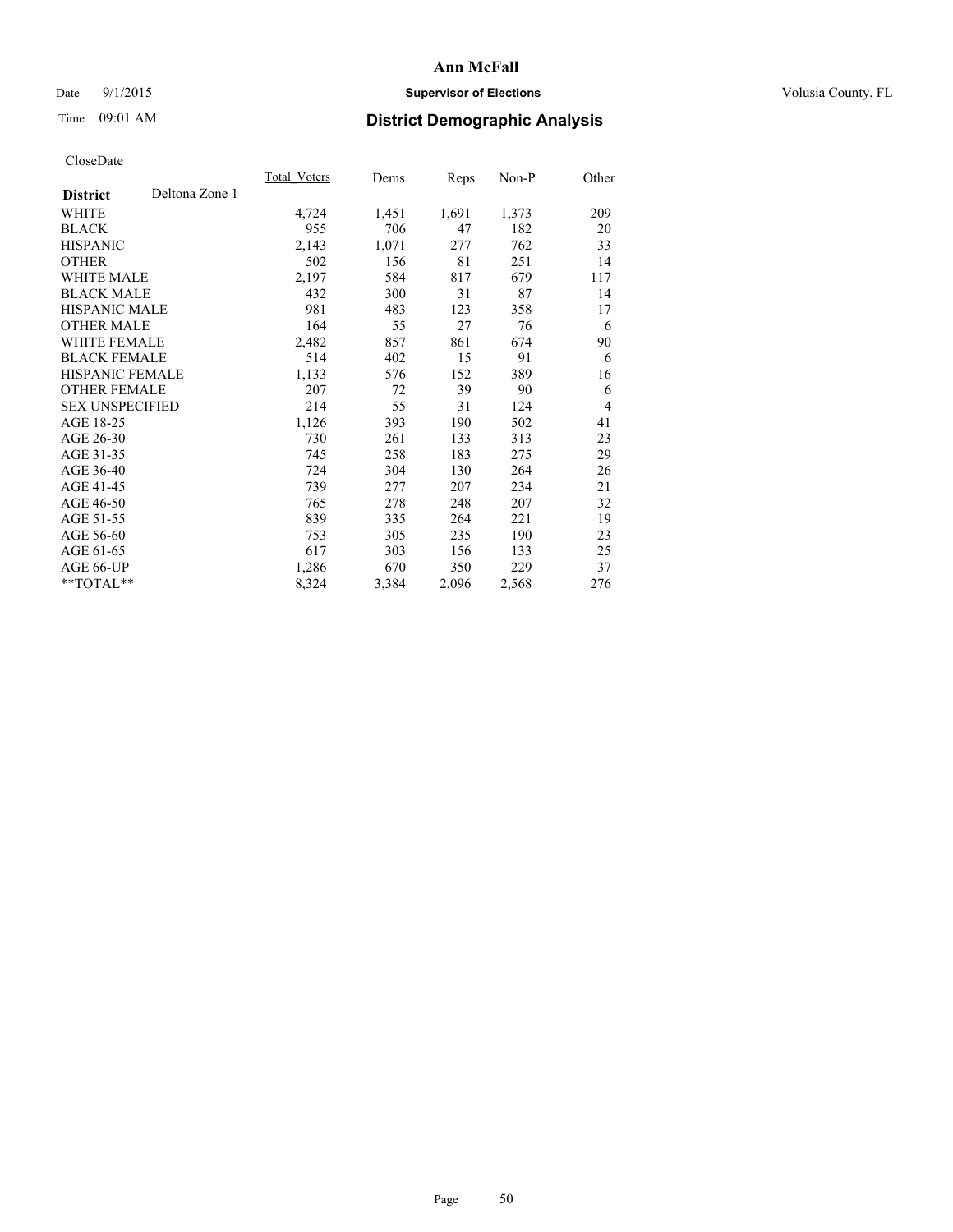## Date 9/1/2015 **Supervisor of Elections Supervisor of Elections** Volusia County, FL

# Time 09:01 AM **District Demographic Analysis**

|                        |                | Total Voters | Dems  | <b>Reps</b> | Non-P | Other          |
|------------------------|----------------|--------------|-------|-------------|-------|----------------|
| <b>District</b>        | Deltona Zone 2 |              |       |             |       |                |
| WHITE                  |                | 5,929        | 1,755 | 2,339       | 1,575 | 260            |
| <b>BLACK</b>           |                | 802          | 604   | 40          | 142   | 16             |
| <b>HISPANIC</b>        |                | 2,250        | 1,066 | 359         | 798   | 27             |
| <b>OTHER</b>           |                | 517          | 197   | 83          | 219   | 18             |
| WHITE MALE             |                | 2,692        | 709   | 1,107       | 745   | 131            |
| <b>BLACK MALE</b>      |                | 361          | 245   | 27          | 81    | 8              |
| <b>HISPANIC MALE</b>   |                | 1,069        | 481   | 172         | 401   | 15             |
| <b>OTHER MALE</b>      |                | 188          | 73    | 32          | 72    | 11             |
| WHITE FEMALE           |                | 3,186        | 1,035 | 1,217       | 805   | 129            |
| <b>BLACK FEMALE</b>    |                | 429          | 350   | 13          | 58    | 8              |
| <b>HISPANIC FEMALE</b> |                | 1,158        | 575   | 183         | 390   | 10             |
| <b>OTHER FEMALE</b>    |                | 219          | 103   | 34          | 75    | 7              |
| <b>SEX UNSPECIFIED</b> |                | 196          | 51    | 36          | 107   | $\overline{2}$ |
| AGE 18-25              |                | 971          | 289   | 192         | 451   | 39             |
| AGE 26-30              |                | 711          | 232   | 163         | 291   | 25             |
| AGE 31-35              |                | 697          | 247   | 156         | 261   | 33             |
| AGE 36-40              |                | 738          | 273   | 174         | 261   | 30             |
| AGE 41-45              |                | 768          | 265   | 218         | 259   | 26             |
| AGE 46-50              |                | 830          | 305   | 247         | 252   | 26             |
| AGE 51-55              |                | 914          | 343   | 290         | 255   | 26             |
| AGE 56-60              |                | 904          | 351   | 336         | 193   | 24             |
| AGE 61-65              |                | 812          | 342   | 270         | 172   | 28             |
| AGE 66-UP              |                | 2,153        | 975   | 775         | 339   | 64             |
| **TOTAL**              |                | 9,498        | 3,622 | 2,821       | 2,734 | 321            |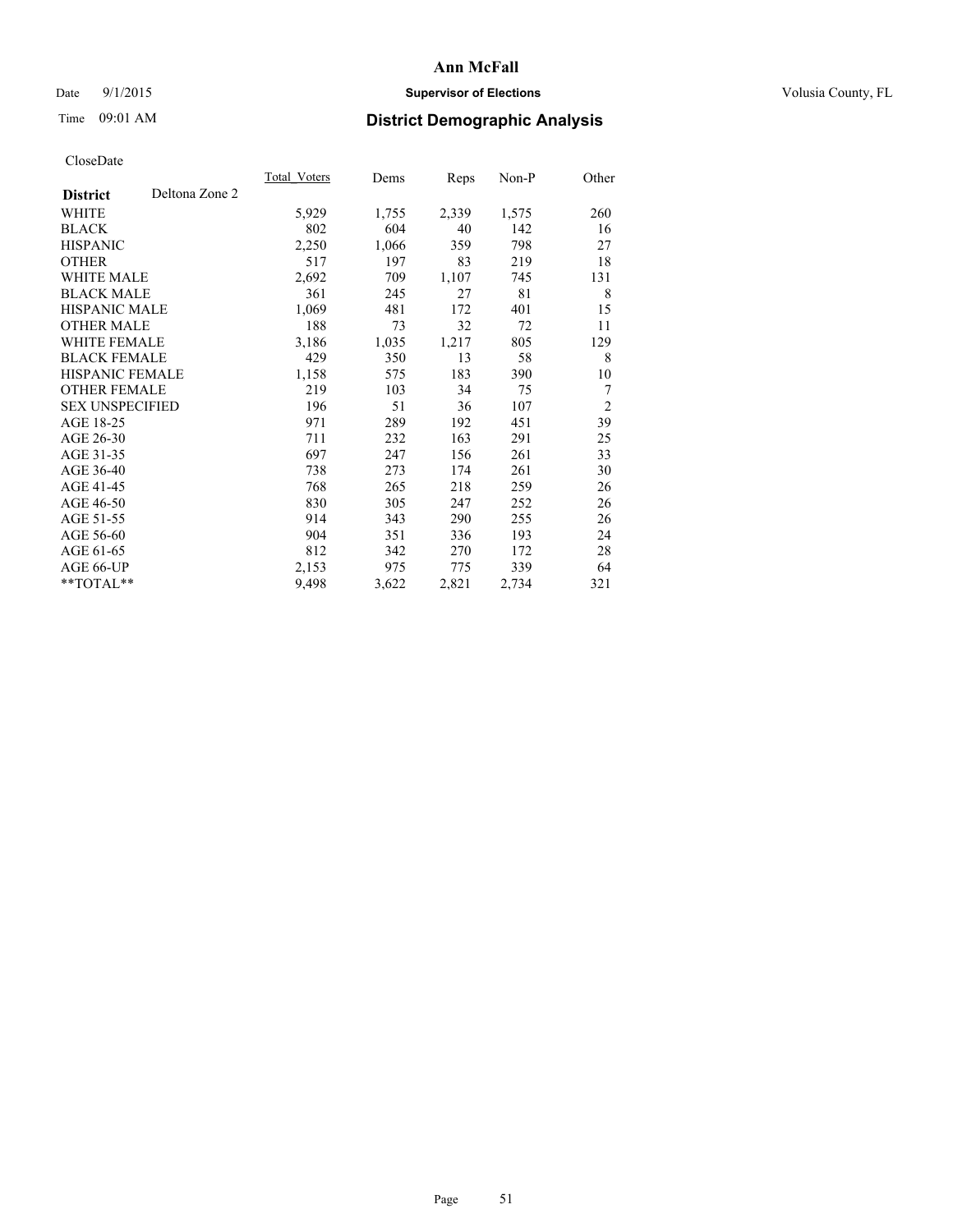## Date 9/1/2015 **Supervisor of Elections Supervisor of Elections** Volusia County, FL

## Time 09:01 AM **District Demographic Analysis**

|                                   | Total Voters | Dems  | Reps  | Non-P | Other          |
|-----------------------------------|--------------|-------|-------|-------|----------------|
| Deltona Zone 3<br><b>District</b> |              |       |       |       |                |
| WHITE                             | 5,021        | 1,565 | 1,825 | 1,405 | 226            |
| <b>BLACK</b>                      | 751          | 581   | 26    | 134   | 10             |
| <b>HISPANIC</b>                   | 2,540        | 1,215 | 344   | 916   | 65             |
| <b>OTHER</b>                      | 517          | 183   | 78    | 254   | $\overline{2}$ |
| WHITE MALE                        | 2,305        | 631   | 875   | 676   | 123            |
| <b>BLACK MALE</b>                 | 325          | 239   | 17    | 60    | 9              |
| <b>HISPANIC MALE</b>              | 1,193        | 542   | 177   | 437   | 37             |
| <b>OTHER MALE</b>                 | 177          | 60    | 28    | 88    | 1              |
| WHITE FEMALE                      | 2,657        | 916   | 934   | 708   | 99             |
| <b>BLACK FEMALE</b>               | 416          | 335   | 9     | 71    | 1              |
| <b>HISPANIC FEMALE</b>            | 1,308        | 654   | 166   | 460   | 28             |
| <b>OTHER FEMALE</b>               | 222          | 101   | 32    | 88    | 1              |
| <b>SEX UNSPECIFIED</b>            | 226          | 66    | 35    | 121   | $\overline{4}$ |
| AGE 18-25                         | 952          | 368   | 129   | 420   | 35             |
| AGE 26-30                         | 689          | 240   | 145   | 280   | 24             |
| AGE 31-35                         | 672          | 235   | 131   | 276   | 30             |
| AGE 36-40                         | 710          | 246   | 140   | 292   | 32             |
| AGE 41-45                         | 731          | 259   | 214   | 236   | 22             |
| AGE 46-50                         | 777          | 304   | 212   | 235   | 26             |
| AGE 51-55                         | 880          | 355   | 247   | 254   | 24             |
| AGE 56-60                         | 766          | 323   | 217   | 195   | 31             |
| AGE 61-65                         | 667          | 303   | 187   | 152   | 25             |
| AGE 66-UP                         | 1,985        | 911   | 651   | 369   | 54             |
| **TOTAL**                         | 8,829        | 3,544 | 2,273 | 2,709 | 303            |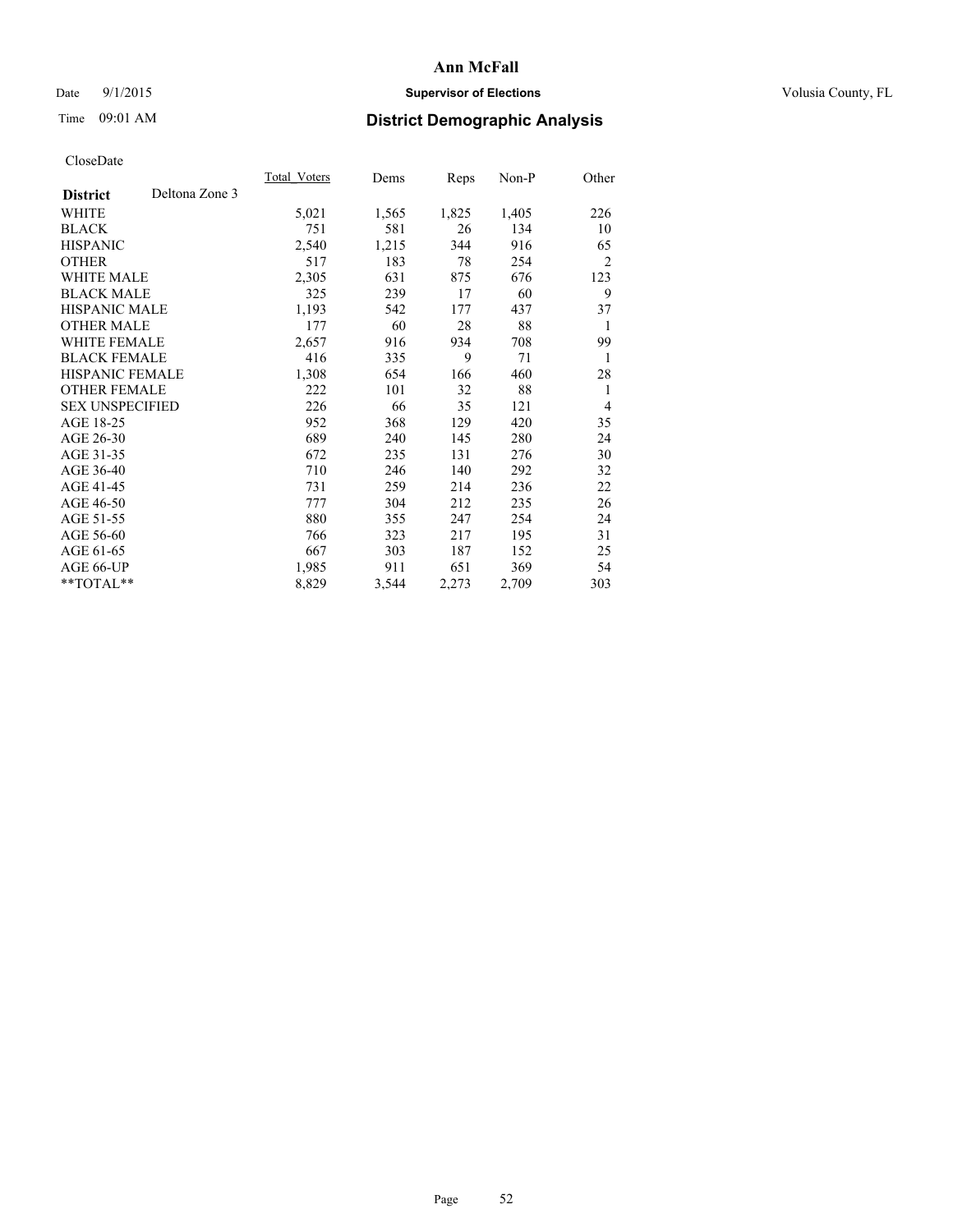## Date 9/1/2015 **Supervisor of Elections Supervisor of Elections** Volusia County, FL

## Time 09:01 AM **District Demographic Analysis**

|                        |                | Total Voters | Dems  | <b>Reps</b> | Non-P | Other          |
|------------------------|----------------|--------------|-------|-------------|-------|----------------|
| <b>District</b>        | Deltona Zone 4 |              |       |             |       |                |
| WHITE                  |                | 5,100        | 1,649 | 1,896       | 1,329 | 226            |
| <b>BLACK</b>           |                | 802          | 589   | 32          | 166   | 15             |
| <b>HISPANIC</b>        |                | 2,634        | 1,320 | 347         | 914   | 53             |
| <b>OTHER</b>           |                | 553          | 185   | 101         | 256   | 11             |
| <b>WHITE MALE</b>      |                | 2,343        | 677   | 906         | 640   | 120            |
| <b>BLACK MALE</b>      |                | 334          | 229   | 21          | 75    | 9              |
| <b>HISPANIC MALE</b>   |                | 1,227        | 572   | 183         | 440   | 32             |
| <b>OTHER MALE</b>      |                | 181          | 66    | 36          | 75    | $\overline{4}$ |
| <b>WHITE FEMALE</b>    |                | 2,708        | 952   | 973         | 679   | 104            |
| <b>BLACK FEMALE</b>    |                | 454          | 351   | 10          | 87    | 6              |
| <b>HISPANIC FEMALE</b> |                | 1,384        | 734   | 163         | 466   | 21             |
| <b>OTHER FEMALE</b>    |                | 229          | 93    | 45          | 85    | 6              |
| <b>SEX UNSPECIFIED</b> |                | 229          | 69    | 39          | 118   | 3              |
| AGE 18-25              |                | 1,016        | 357   | 165         | 468   | 26             |
| AGE 26-30              |                | 725          | 238   | 125         | 329   | 33             |
| AGE 31-35              |                | 644          | 253   | 126         | 238   | 27             |
| AGE 36-40              |                | 732          | 295   | 147         | 255   | 35             |
| AGE 41-45              |                | 707          | 274   | 188         | 222   | 23             |
| AGE 46-50              |                | 771          | 302   | 233         | 212   | 24             |
| AGE 51-55              |                | 834          | 350   | 243         | 221   | 20             |
| AGE 56-60              |                | 834          | 359   | 255         | 192   | 28             |
| AGE 61-65              |                | 761          | 339   | 239         | 167   | 16             |
| AGE 66-UP              |                | 2,065        | 976   | 655         | 361   | 73             |
| **TOTAL**              |                | 9,089        | 3,743 | 2,376       | 2,665 | 305            |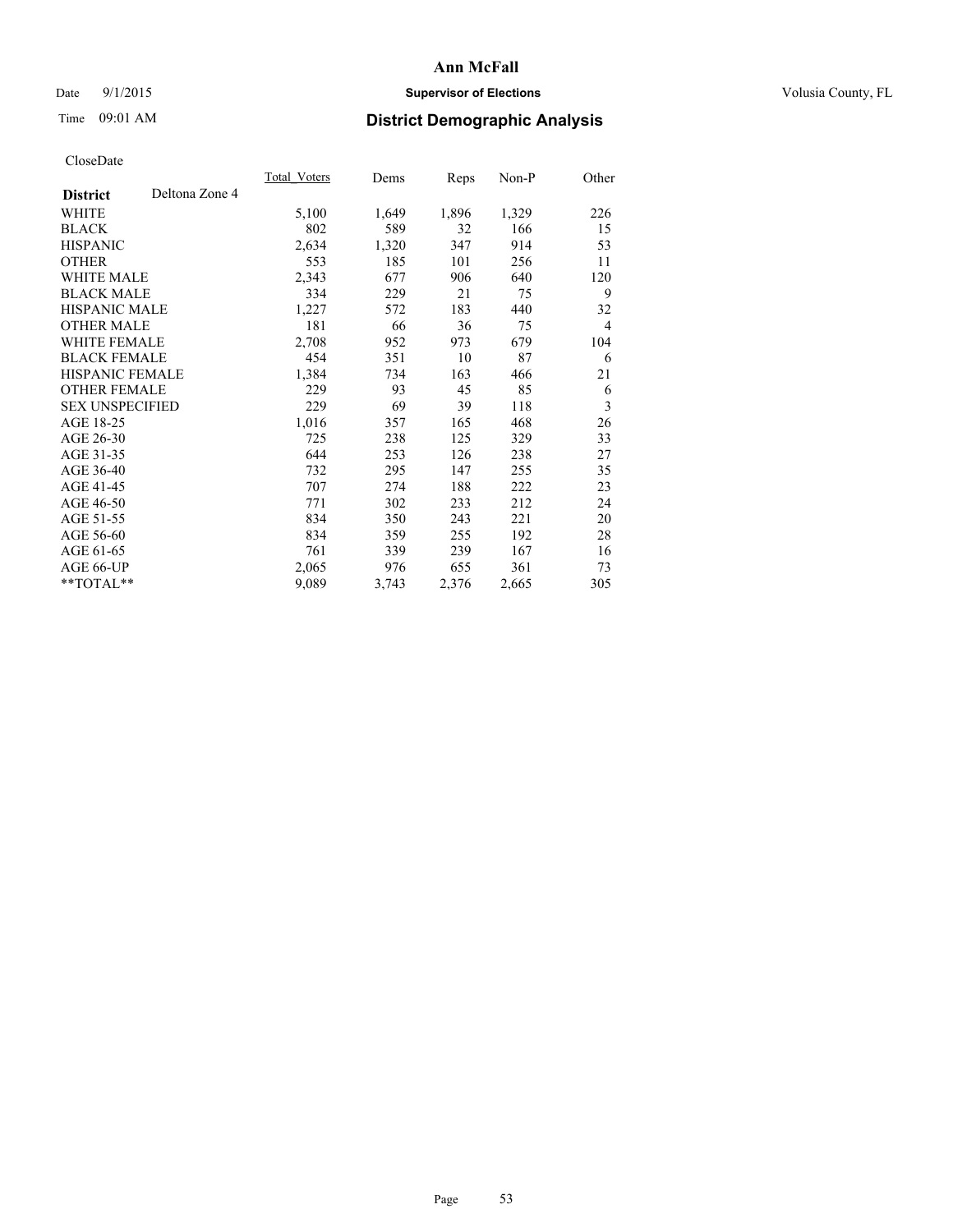## Date 9/1/2015 **Supervisor of Elections Supervisor of Elections** Volusia County, FL

## Time 09:01 AM **District Demographic Analysis**

|                                   | Total Voters | Dems  | <b>Reps</b> | Non-P | Other          |
|-----------------------------------|--------------|-------|-------------|-------|----------------|
| Deltona Zone 5<br><b>District</b> |              |       |             |       |                |
| WHITE                             | 5,187        | 1,614 | 1,891       | 1,433 | 249            |
| <b>BLACK</b>                      | 941          | 718   | 43          | 168   | 12             |
| <b>HISPANIC</b>                   | 2,333        | 1,089 | 355         | 853   | 36             |
| <b>OTHER</b>                      | 494          | 167   | 92          | 221   | 14             |
| <b>WHITE MALE</b>                 | 2,415        | 671   | 931         | 666   | 147            |
| <b>BLACK MALE</b>                 | 411          | 292   | 22          | 89    | 8              |
| <b>HISPANIC MALE</b>              | 1,098        | 505   | 179         | 389   | 25             |
| <b>OTHER MALE</b>                 | 152          | 61    | 35          | 51    | 5              |
| WHITE FEMALE                      | 2,732        | 936   | 943         | 752   | 101            |
| <b>BLACK FEMALE</b>               | 522          | 419   | 21          | 78    | $\overline{4}$ |
| <b>HISPANIC FEMALE</b>            | 1,208        | 573   | 174         | 450   | 11             |
| <b>OTHER FEMALE</b>               | 214          | 84    | 35          | 89    | 6              |
| <b>SEX UNSPECIFIED</b>            | 203          | 47    | 41          | 111   | $\overline{4}$ |
| AGE 18-25                         | 1,059        | 317   | 216         | 485   | 41             |
| AGE 26-30                         | 727          | 260   | 143         | 298   | 26             |
| AGE 31-35                         | 659          | 242   | 116         | 271   | 30             |
| AGE 36-40                         | 732          | 289   | 150         | 263   | 30             |
| AGE 41-45                         | 723          | 270   | 189         | 239   | 25             |
| AGE 46-50                         | 789          | 311   | 243         | 210   | 25             |
| AGE 51-55                         | 932          | 350   | 317         | 233   | 32             |
| AGE 56-60                         | 867          | 367   | 291         | 194   | 15             |
| AGE 61-65                         | 685          | 305   | 187         | 168   | 25             |
| AGE 66-UP                         | 1,782        | 877   | 529         | 314   | 62             |
| **TOTAL**                         | 8,955        | 3,588 | 2,381       | 2,675 | 311            |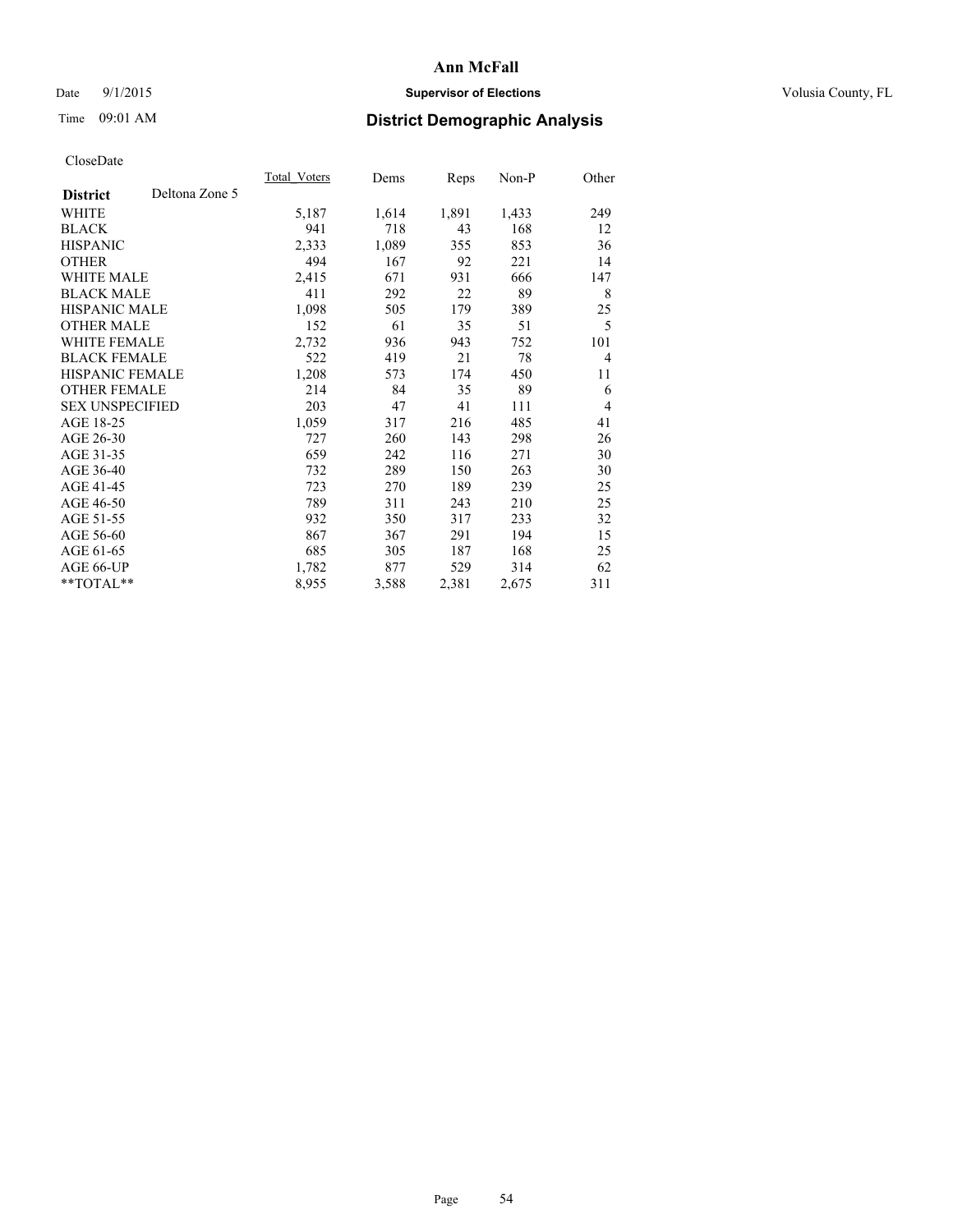## Date 9/1/2015 **Supervisor of Elections Supervisor of Elections** Volusia County, FL

## Time 09:01 AM **District Demographic Analysis**

|                                   | Total Voters | Dems  | <b>Reps</b> | Non-P | Other          |
|-----------------------------------|--------------|-------|-------------|-------|----------------|
| Deltona Zone 6<br><b>District</b> |              |       |             |       |                |
| WHITE                             | 5,622        | 1,614 | 2,203       | 1,546 | 259            |
| <b>BLACK</b>                      | 836          | 626   | 40          | 147   | 23             |
| <b>HISPANIC</b>                   | 1,908        | 901   | 243         | 721   | 43             |
| <b>OTHER</b>                      | 494          | 144   | 116         | 225   | 9              |
| <b>WHITE MALE</b>                 | 2,620        | 643   | 1,097       | 751   | 129            |
| <b>BLACK MALE</b>                 | 385          | 277   | 22          | 72    | 14             |
| <b>HISPANIC MALE</b>              | 883          | 402   | 125         | 333   | 23             |
| <b>OTHER MALE</b>                 | 206          | 64    | 49          | 87    | 6              |
| WHITE FEMALE                      | 2,936        | 953   | 1,084       | 771   | 128            |
| <b>BLACK FEMALE</b>               | 439          | 339   | 17          | 74    | 9              |
| <b>HISPANIC FEMALE</b>            | 992          | 489   | 115         | 369   | 19             |
| <b>OTHER FEMALE</b>               | 186          | 63    | 46          | 75    | $\overline{2}$ |
| <b>SEX UNSPECIFIED</b>            | 213          | 55    | 47          | 107   | $\overline{4}$ |
| AGE 18-25                         | 1,055        | 336   | 200         | 487   | 32             |
| AGE 26-30                         | 713          | 225   | 172         | 283   | 33             |
| AGE 31-35                         | 709          | 238   | 152         | 293   | 26             |
| AGE 36-40                         | 667          | 207   | 188         | 241   | 31             |
| AGE 41-45                         | 772          | 280   | 238         | 216   | 38             |
| AGE 46-50                         | 795          | 281   | 251         | 227   | 36             |
| AGE 51-55                         | 969          | 339   | 354         | 241   | 35             |
| AGE 56-60                         | 901          | 364   | 310         | 190   | 37             |
| AGE 61-65                         | 697          | 305   | 228         | 146   | 18             |
| AGE 66-UP                         | 1,582        | 710   | 509         | 315   | 48             |
| **TOTAL**                         | 8,860        | 3,285 | 2,602       | 2,639 | 334            |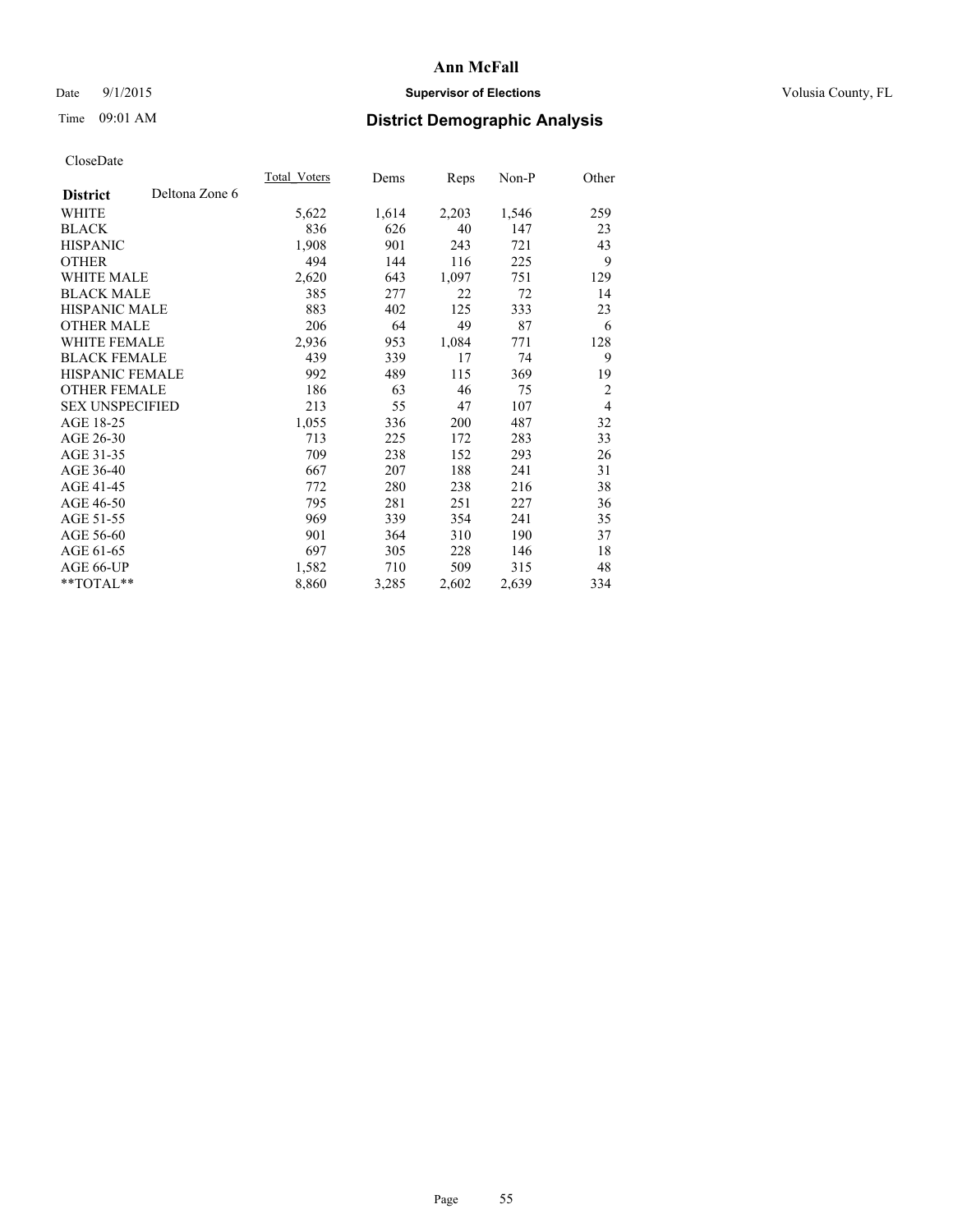## Date 9/1/2015 **Supervisor of Elections Supervisor of Elections** Volusia County, FL

## Time 09:01 AM **District Demographic Analysis**

|                        |                  | Total Voters | Dems  | Reps     | Non-P | Other        |
|------------------------|------------------|--------------|-------|----------|-------|--------------|
| <b>District</b>        | Edgewater Zone 1 |              |       |          |       |              |
| WHITE                  |                  | 3,199        | 1,151 | 1,046    | 889   | 113          |
| <b>BLACK</b>           |                  | 74           | 48    | 4        | 20    | 2            |
| <b>HISPANIC</b>        |                  | 55           | 24    | 13       | 17    | 1            |
| <b>OTHER</b>           |                  | 105          | 36    | 21       | 47    |              |
| WHITE MALE             |                  | 1,428        | 448   | 506      | 410   | 64           |
| <b>BLACK MALE</b>      |                  | 42           | 22    | 4        | 14    | 2            |
| <b>HISPANIC MALE</b>   |                  | 16           | 6     | 5        | 5     | $\mathbf{0}$ |
| <b>OTHER MALE</b>      |                  | 32           | 13    | 9        | 10    | $\theta$     |
| <b>WHITE FEMALE</b>    |                  | 1,738        | 689   | 529      | 471   | 49           |
| <b>BLACK FEMALE</b>    |                  | 31           | 25    | $\theta$ | 6     | $\theta$     |
| <b>HISPANIC FEMALE</b> |                  | 39           | 18    | 8        | 12    |              |
| <b>OTHER FEMALE</b>    |                  | 46           | 20    | 8        | 17    |              |
| <b>SEX UNSPECIFIED</b> |                  | 61           | 18    | 15       | 28    | $\mathbf{0}$ |
| AGE 18-25              |                  | 264          | 71    | 53       | 131   | 9            |
| AGE 26-30              |                  | 226          | 71    | 46       | 103   | 6            |
| AGE 31-35              |                  | 188          | 62    | 57       | 63    | 6            |
| AGE 36-40              |                  | 207          | 63    | 61       | 74    | 9            |
| AGE 41-45              |                  | 222          | 64    | 60       | 90    | 8            |
| AGE 46-50              |                  | 226          | 75    | 78       | 68    | 5            |
| AGE 51-55              |                  | 352          | 139   | 111      | 92    | 10           |
| AGE 56-60              |                  | 382          | 131   | 130      | 106   | 15           |
| AGE 61-65              |                  | 378          | 161   | 118      | 88    | 11           |
| AGE 66-UP              |                  | 988          | 422   | 370      | 158   | 38           |
| **TOTAL**              |                  | 3,433        | 1,259 | 1,084    | 973   | 117          |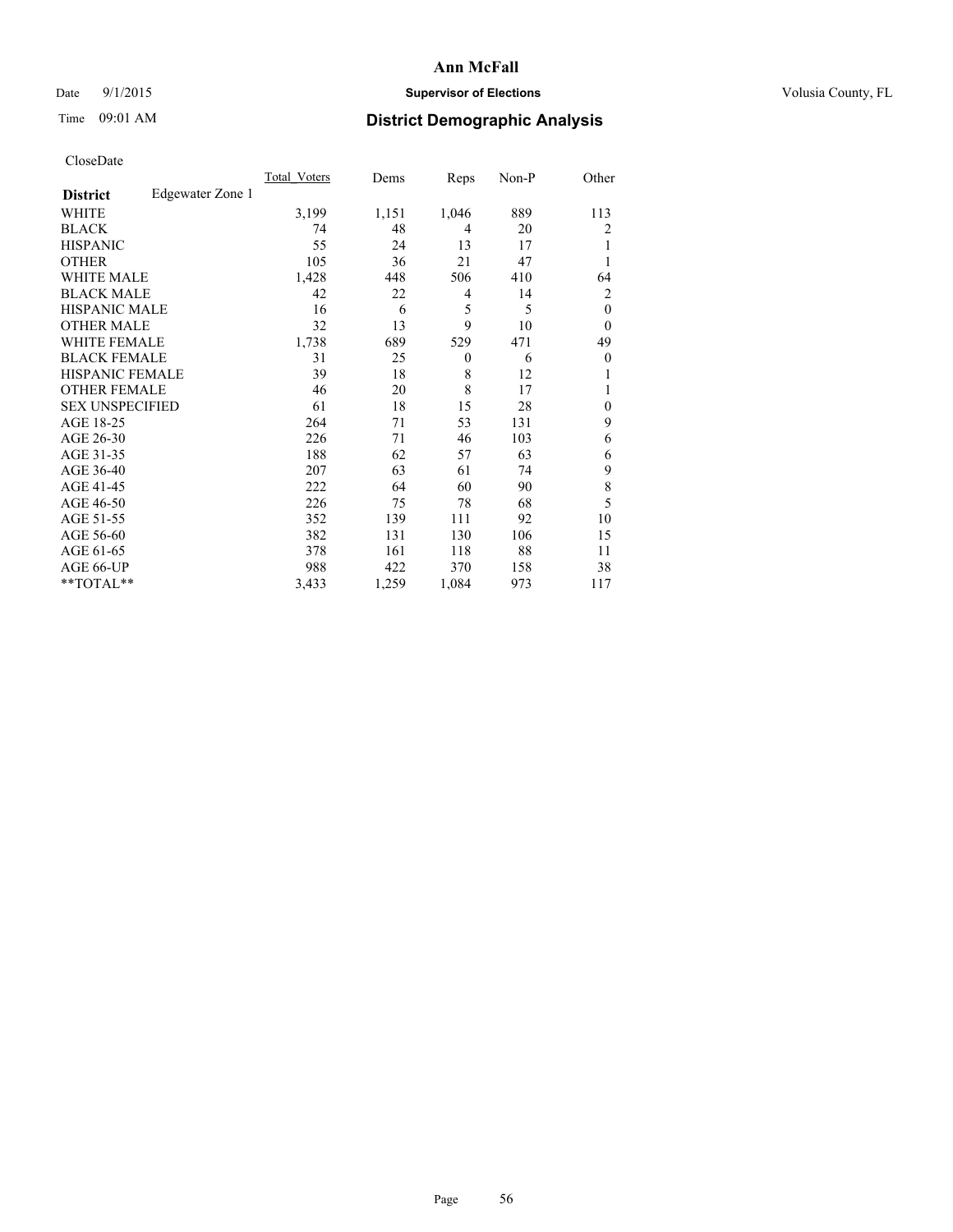## Date 9/1/2015 **Supervisor of Elections Supervisor of Elections** Volusia County, FL

## Time 09:01 AM **District Demographic Analysis**

|                        |                  | Total Voters | Dems  | Reps           | Non-P | Other          |
|------------------------|------------------|--------------|-------|----------------|-------|----------------|
| <b>District</b>        | Edgewater Zone 2 |              |       |                |       |                |
| WHITE                  |                  | 3,420        | 1,150 | 1,138          | 1,028 | 104            |
| <b>BLACK</b>           |                  | 61           | 47    | 3              | 10    |                |
| <b>HISPANIC</b>        |                  | 49           | 18    | 11             | 20    | $\Omega$       |
| <b>OTHER</b>           |                  | 117          | 30    | 30             | 56    |                |
| <b>WHITE MALE</b>      |                  | 1,577        | 482   | 565            | 473   | 57             |
| <b>BLACK MALE</b>      |                  | 27           | 21    | 1              | 4     | 1              |
| <b>HISPANIC MALE</b>   |                  | 23           | 10    | 7              | 6     | $\Omega$       |
| <b>OTHER MALE</b>      |                  | 43           | 12    | 9              | 21    |                |
| WHITE FEMALE           |                  | 1,826        | 662   | 567            | 550   | 47             |
| <b>BLACK FEMALE</b>    |                  | 34           | 26    | $\overline{2}$ | 6     | $\overline{0}$ |
| <b>HISPANIC FEMALE</b> |                  | 25           | 8     | 4              | 13    | $\Omega$       |
| <b>OTHER FEMALE</b>    |                  | 50           | 14    | 18             | 18    | $\overline{0}$ |
| <b>SEX UNSPECIFIED</b> |                  | 42           | 10    | 9              | 23    | $\Omega$       |
| AGE 18-25              |                  | 317          | 84    | 77             | 140   | 16             |
| AGE 26-30              |                  | 229          | 57    | 57             | 106   | 9              |
| AGE 31-35              |                  | 227          | 63    | 55             | 102   | 7              |
| AGE 36-40              |                  | 230          | 68    | 66             | 91    | 5              |
| AGE 41-45              |                  | 280          | 92    | 80             | 99    | 9              |
| AGE 46-50              |                  | 285          | 86    | 99             | 90    | 10             |
| AGE 51-55              |                  | 329          | 105   | 121            | 89    | 14             |
| AGE 56-60              |                  | 346          | 123   | 129            | 90    | $\overline{4}$ |
| AGE 61-65              |                  | 352          | 132   | 122            | 84    | 14             |
| AGE 66-UP              |                  | 1,052        | 435   | 376            | 223   | 18             |
| **TOTAL**              |                  | 3,647        | 1,245 | 1,182          | 1,114 | 106            |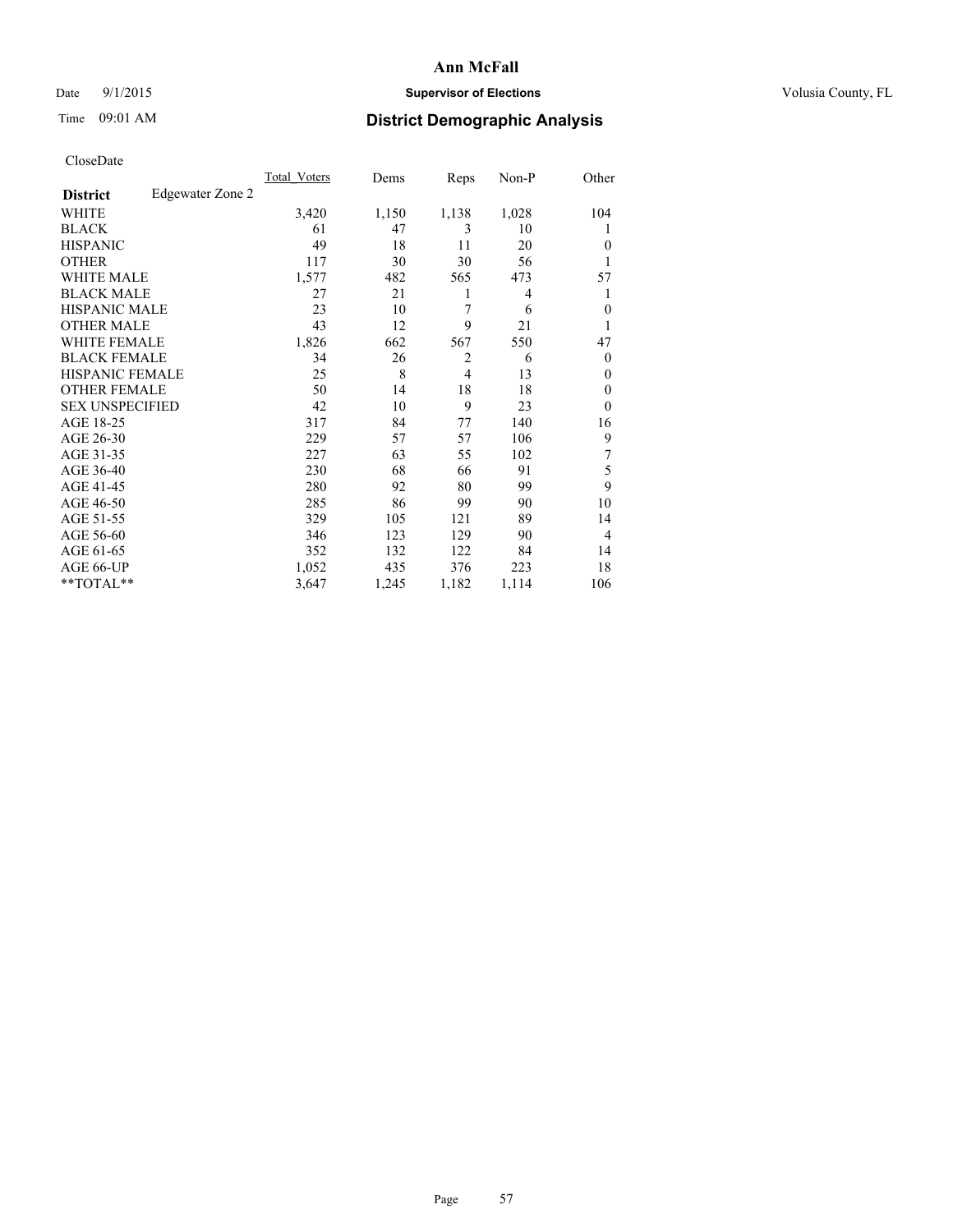## Date 9/1/2015 **Supervisor of Elections Supervisor of Elections** Volusia County, FL

## Time 09:01 AM **District Demographic Analysis**

|                        |                  | Total Voters | Dems  | Reps           | Non-P | Other          |
|------------------------|------------------|--------------|-------|----------------|-------|----------------|
| <b>District</b>        | Edgewater Zone 3 |              |       |                |       |                |
| WHITE                  |                  | 3,187        | 1,111 | 1,059          | 910   | 107            |
| <b>BLACK</b>           |                  | 89           | 70    | $\overline{2}$ | 17    | $\Omega$       |
| <b>HISPANIC</b>        |                  | 56           | 18    | 11             | 27    | $\Omega$       |
| <b>OTHER</b>           |                  | 134          | 38    | 22             | 70    | $\overline{4}$ |
| WHITE MALE             |                  | 1,414        | 421   | 492            | 442   | 59             |
| <b>BLACK MALE</b>      |                  | 41           | 31    | 2              | 8     | $\overline{0}$ |
| <b>HISPANIC MALE</b>   |                  | 24           | 7     | $\overline{4}$ | 13    | $\overline{0}$ |
| <b>OTHER MALE</b>      |                  | 45           | 11    | 10             | 22    | $\overline{2}$ |
| WHITE FEMALE           |                  | 1,755        | 686   | 560            | 462   | 47             |
| <b>BLACK FEMALE</b>    |                  | 47           | 39    | $\theta$       | 8     | $\overline{0}$ |
| <b>HISPANIC FEMALE</b> |                  | 29           | 8     | 7              | 14    | $\Omega$       |
| <b>OTHER FEMALE</b>    |                  | 54           | 18    | 10             | 24    | 2              |
| <b>SEX UNSPECIFIED</b> |                  | 57           | 16    | 9              | 31    | 1              |
| AGE 18-25              |                  | 328          | 105   | 64             | 150   | 9              |
| AGE 26-30              |                  | 213          | 58    | 52             | 97    | 6              |
| AGE 31-35              |                  | 207          | 50    | 54             | 99    | 4              |
| AGE 36-40              |                  | 210          | 43    | 71             | 83    | 13             |
| AGE 41-45              |                  | 239          | 75    | 75             | 77    | 12             |
| AGE 46-50              |                  | 275          | 101   | 94             | 74    | 6              |
| AGE 51-55              |                  | 307          | 115   | 96             | 88    | 8              |
| AGE 56-60              |                  | 331          | 114   | 125            | 81    | 11             |
| AGE 61-65              |                  | 332          | 144   | 109            | 70    | 9              |
| AGE 66-UP              |                  | 1,024        | 432   | 354            | 205   | 33             |
| **TOTAL**              |                  | 3,466        | 1,237 | 1,094          | 1,024 | 111            |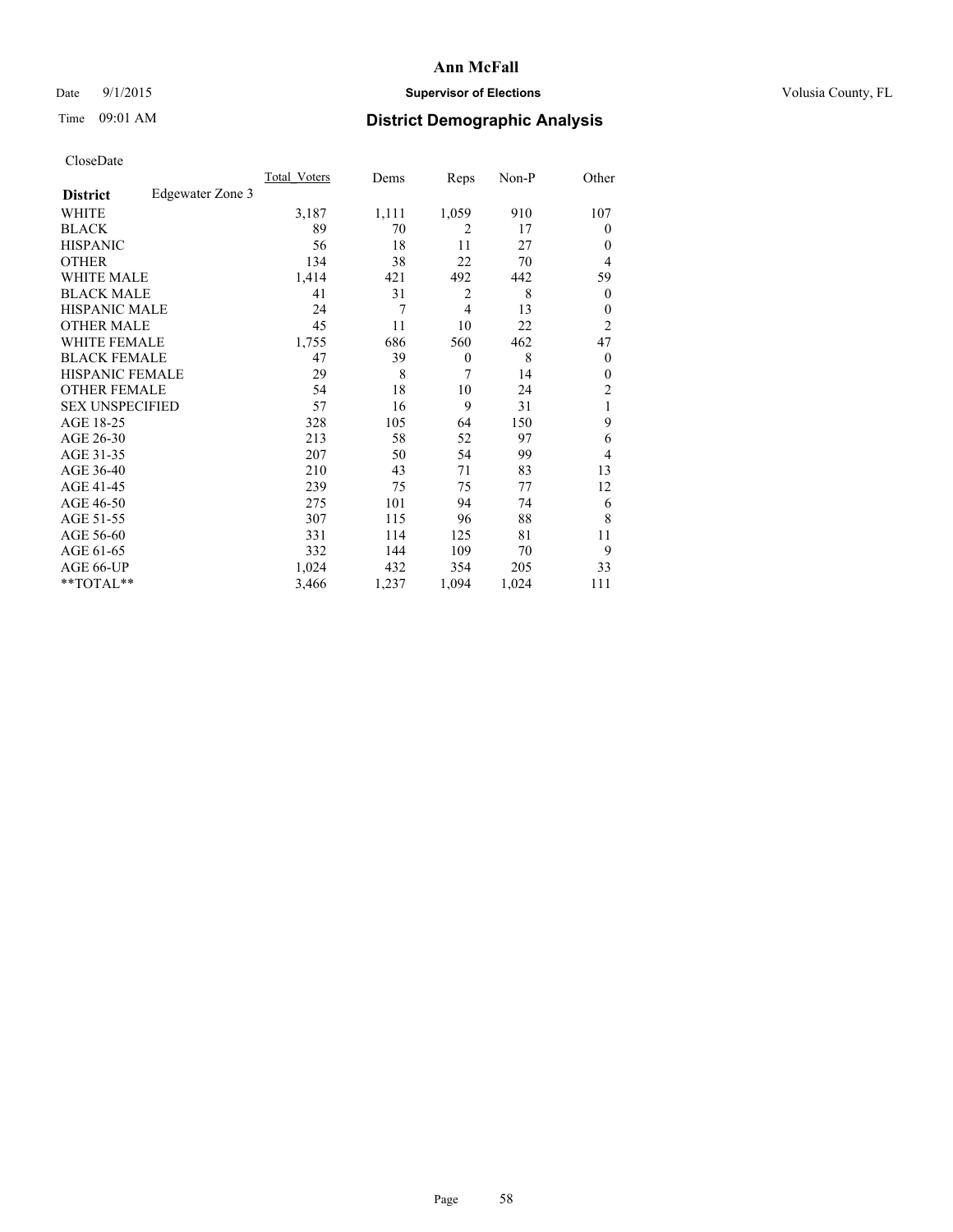## Date 9/1/2015 **Supervisor of Elections Supervisor of Elections** Volusia County, FL

## Time 09:01 AM **District Demographic Analysis**

| Cioscivate             |                  |              |       |                |       |                |
|------------------------|------------------|--------------|-------|----------------|-------|----------------|
|                        |                  | Total Voters | Dems  | Reps           | Non-P | Other          |
| <b>District</b>        | Edgewater Zone 4 |              |       |                |       |                |
| <b>WHITE</b>           |                  | 3,291        | 1,082 | 1,124          | 960   | 125            |
| <b>BLACK</b>           |                  | 87           | 62    | 4              | 21    | $\theta$       |
| <b>HISPANIC</b>        |                  | 58           | 25    | 13             | 17    | 3              |
| <b>OTHER</b>           |                  | 87           | 24    | 13             | 50    | $\theta$       |
| WHITE MALE             |                  | 1,489        | 430   | 553            | 443   | 63             |
| <b>BLACK MALE</b>      |                  | 39           | 24    | $\overline{2}$ | 13    | $\mathbf{0}$   |
| <b>HISPANIC MALE</b>   |                  | 21           | 7     | 5              | 7     | $\overline{2}$ |
| <b>OTHER MALE</b>      |                  | 28           | 10    | 6              | 12    | $\mathbf{0}$   |
| WHITE FEMALE           |                  | 1,780        | 644   | 565            | 509   | 62             |
| <b>BLACK FEMALE</b>    |                  | 47           | 37    | 2              | 8     | $\theta$       |
| <b>HISPANIC FEMALE</b> |                  | 37           | 18    | 8              | 10    |                |
| <b>OTHER FEMALE</b>    |                  | 33           | 12    | 5              | 16    | $\mathbf{0}$   |
| <b>SEX UNSPECIFIED</b> |                  | 49           | 11    | 8              | 30    | $\mathbf{0}$   |
| AGE 18-25              |                  | 259          | 67    | 59             | 128   | 5              |
| AGE 26-30              |                  | 185          | 52    | 43             | 86    | 4              |
| AGE 31-35              |                  | 196          | 56    | 54             | 79    | 7              |
| AGE 36-40              |                  | 219          | 73    | 51             | 84    | 11             |
| AGE 41-45              |                  | 220          | 75    | 67             | 72    | 6              |
| AGE 46-50              |                  | 225          | 75    | 71             | 73    | 6              |
| AGE 51-55              |                  | 317          | 103   | 110            | 93    | 11             |
| AGE 56-60              |                  | 347          | 123   | 125            | 89    | 10             |
| AGE 61-65              |                  | 333          | 135   | 101            | 84    | 13             |
| AGE 66-UP              |                  | 1,222        | 434   | 473            | 260   | 55             |
| **TOTAL**              |                  | 3,523        | 1,193 | 1,154          | 1,048 | 128            |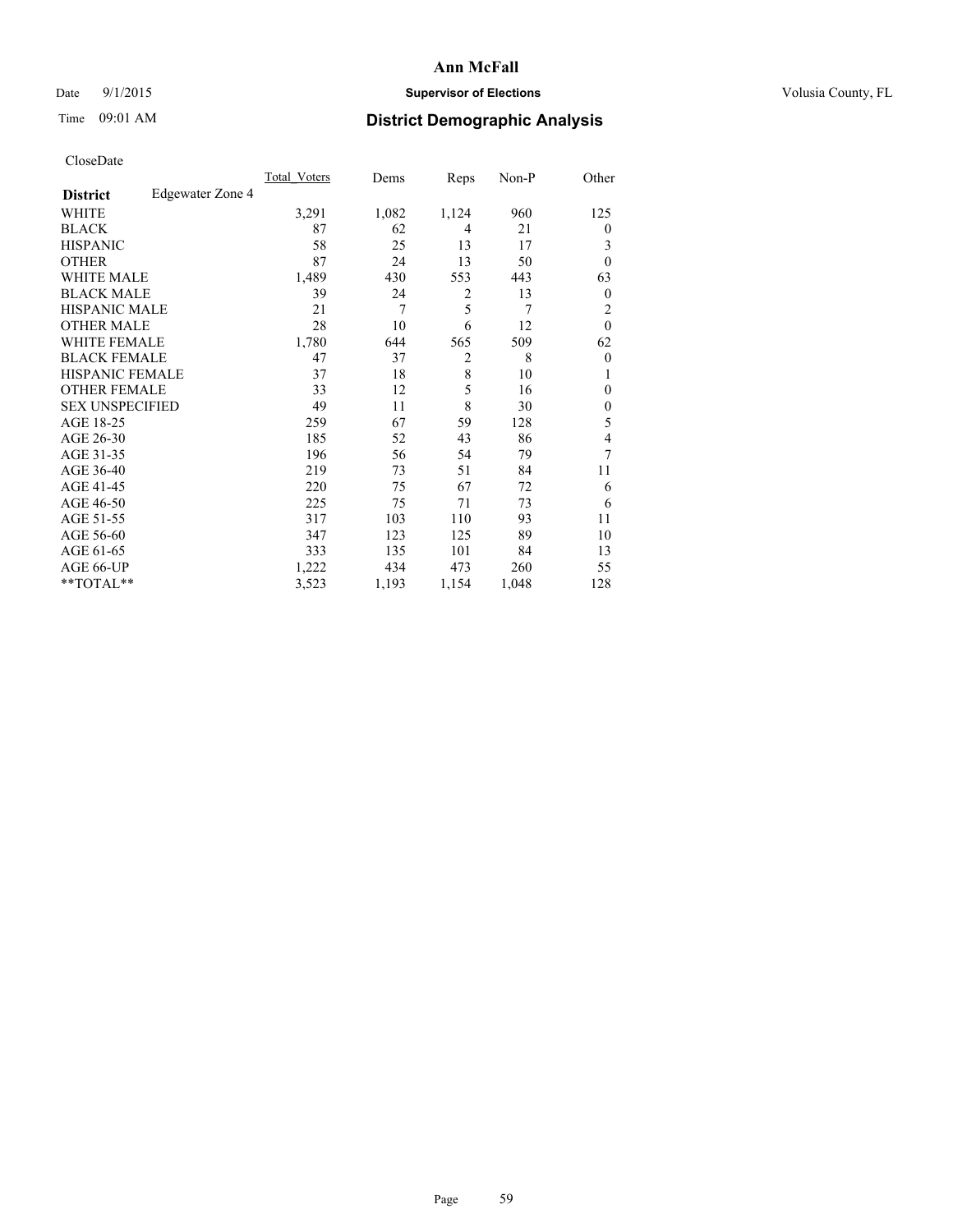## Date 9/1/2015 **Supervisor of Elections Supervisor of Elections** Volusia County, FL

# Time 09:01 AM **District Demographic Analysis**

|                        |                   | <b>Total Voters</b> | Dems | Reps           | Non-P | Other                   |
|------------------------|-------------------|---------------------|------|----------------|-------|-------------------------|
| <b>District</b>        | Holly Hill Zone 1 |                     |      |                |       |                         |
| WHITE                  |                   | 1,371               | 497  | 426            | 395   | 53                      |
| <b>BLACK</b>           |                   | 141                 | 105  | $\overline{2}$ | 29    | 5                       |
| <b>HISPANIC</b>        |                   | 66                  | 31   | 7              | 28    | $\mathbf{0}$            |
| <b>OTHER</b>           |                   | 81                  | 30   | 18             | 29    | 4                       |
| WHITE MALE             |                   | 649                 | 208  | 217            | 200   | 24                      |
| <b>BLACK MALE</b>      |                   | 60                  | 39   | 1              | 16    | 4                       |
| <b>HISPANIC MALE</b>   |                   | 32                  | 10   | 5              | 17    | $\mathbf{0}$            |
| <b>OTHER MALE</b>      |                   | 26                  | 6    | 5              | 12    | 3                       |
| WHITE FEMALE           |                   | 707                 | 284  | 205            | 190   | 28                      |
| <b>BLACK FEMALE</b>    |                   | 79                  | 64   | 1              | 13    | 1                       |
| <b>HISPANIC FEMALE</b> |                   | 34                  | 21   | $\overline{2}$ | 11    | $\Omega$                |
| <b>OTHER FEMALE</b>    |                   | 40                  | 18   | 13             | 9     | $\Omega$                |
| <b>SEX UNSPECIFIED</b> |                   | 32                  | 13   | 4              | 13    | $\overline{\mathbf{c}}$ |
| AGE 18-25              |                   | 163                 | 56   | 27             | 77    | $\overline{\mathbf{3}}$ |
| AGE 26-30              |                   | 106                 | 39   | 22             | 39    | 6                       |
| AGE 31-35              |                   | 105                 | 48   | 12             | 40    | 5                       |
| AGE 36-40              |                   | 104                 | 36   | 29             | 35    | $\overline{4}$          |
| AGE 41-45              |                   | 103                 | 40   | 25             | 36    | $\overline{c}$          |
| AGE 46-50              |                   | 162                 | 66   | 48             | 42    | 6                       |
| AGE 51-55              |                   | 173                 | 63   | 58             | 46    | 6                       |
| AGE 56-60              |                   | 182                 | 68   | 49             | 56    | 9                       |
| AGE 61-65              |                   | 176                 | 80   | 46             | 46    | 4                       |
| AGE 66-UP              |                   | 385                 | 167  | 137            | 64    | 17                      |
| **TOTAL**              |                   | 1,659               | 663  | 453            | 481   | 62                      |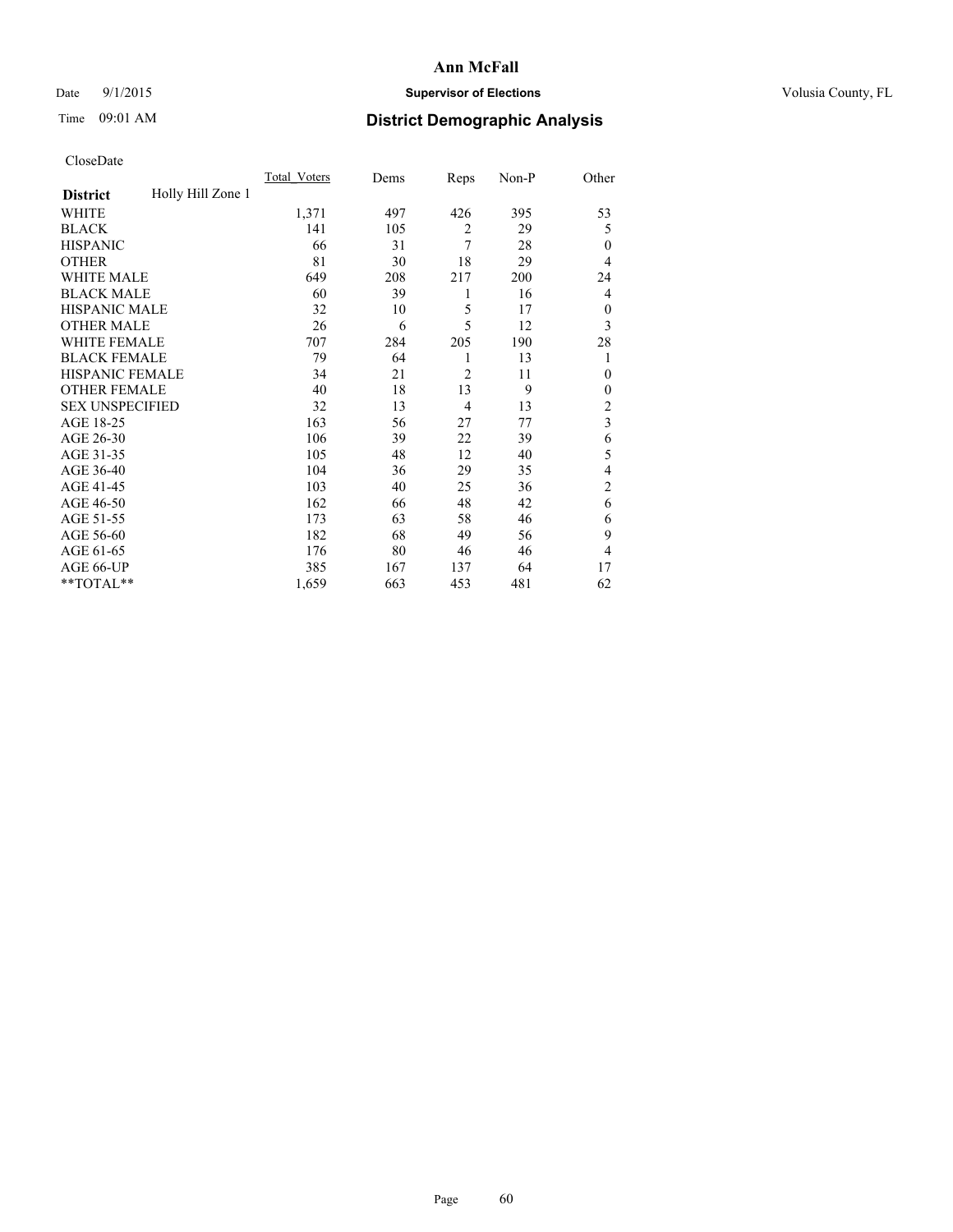## Date 9/1/2015 **Supervisor of Elections Supervisor of Elections** Volusia County, FL

# Time 09:01 AM **District Demographic Analysis**

|                        |                   | <b>Total Voters</b> | Dems | Reps           | Non-P | Other            |
|------------------------|-------------------|---------------------|------|----------------|-------|------------------|
| <b>District</b>        | Holly Hill Zone 2 |                     |      |                |       |                  |
| WHITE                  |                   | 1,410               | 577  | 367            | 412   | 54               |
| <b>BLACK</b>           |                   | 261                 | 193  | 9              | 57    | 2                |
| <b>HISPANIC</b>        |                   | 46                  | 24   | 9              | 13    | $\theta$         |
| <b>OTHER</b>           |                   | 89                  | 32   | 11             | 43    | 3                |
| WHITE MALE             |                   | 662                 | 248  | 185            | 203   | 26               |
| <b>BLACK MALE</b>      |                   | 107                 | 72   | 4              | 31    | $\boldsymbol{0}$ |
| <b>HISPANIC MALE</b>   |                   | 17                  | 7    | 5              | 5     | $\theta$         |
| <b>OTHER MALE</b>      |                   | 29                  | 9    | $\overline{4}$ | 14    | $\overline{2}$   |
| <b>WHITE FEMALE</b>    |                   | 738                 | 328  | 179            | 205   | 26               |
| <b>BLACK FEMALE</b>    |                   | 152                 | 120  | 5              | 25    | $\overline{c}$   |
| <b>HISPANIC FEMALE</b> |                   | 29                  | 17   | $\overline{4}$ | 8     | $\mathbf{0}$     |
| <b>OTHER FEMALE</b>    |                   | 34                  | 15   | 7              | 11    | 1                |
| <b>SEX UNSPECIFIED</b> |                   | 38                  | 10   | 3              | 23    | $\overline{c}$   |
| AGE 18-25              |                   | 214                 | 67   | 37             | 105   | 5                |
| AGE 26-30              |                   | 146                 | 65   | 25             | 52    | 4                |
| AGE 31-35              |                   | 143                 | 66   | 30             | 42    | 5                |
| AGE 36-40              |                   | 106                 | 45   | 12             | 43    | 6                |
| AGE 41-45              |                   | 136                 | 60   | 26             | 46    | 4                |
| AGE 46-50              |                   | 150                 | 63   | 36             | 45    | 6                |
| AGE 51-55              |                   | 231                 | 110  | 56             | 52    | 13               |
| AGE 56-60              |                   | 178                 | 86   | 39             | 50    | 3                |
| AGE 61-65              |                   | 157                 | 77   | 40             | 34    | 6                |
| AGE 66-UP              |                   | 345                 | 187  | 95             | 56    | 7                |
| **TOTAL**              |                   | 1,806               | 826  | 396            | 525   | 59               |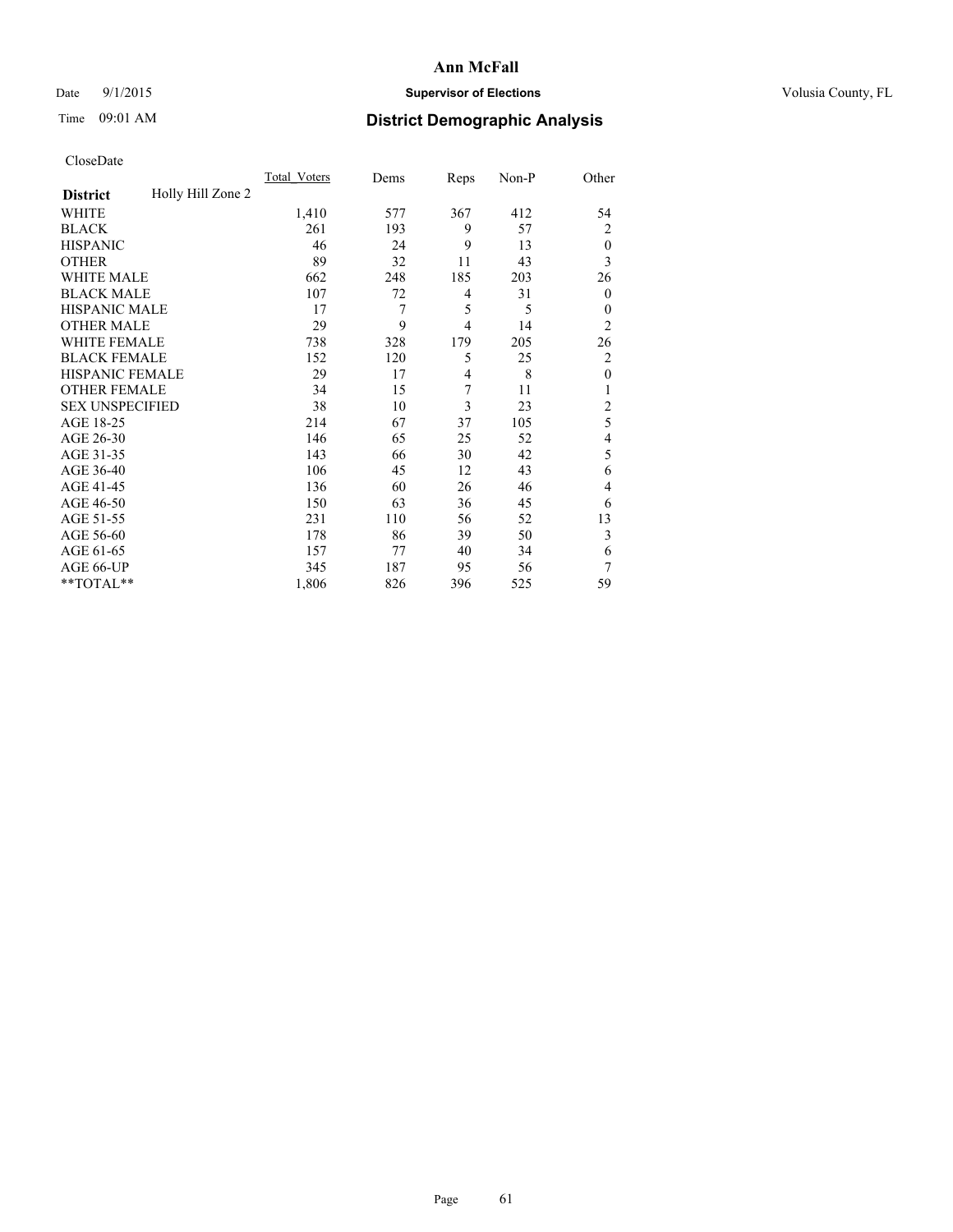## Date 9/1/2015 **Supervisor of Elections Supervisor of Elections** Volusia County, FL

# Time 09:01 AM **District Demographic Analysis**

|                        |                   | <b>Total Voters</b> | Dems | Reps           | Non-P | Other            |
|------------------------|-------------------|---------------------|------|----------------|-------|------------------|
| <b>District</b>        | Holly Hill Zone 3 |                     |      |                |       |                  |
| WHITE                  |                   | 1,473               | 534  | 490            | 387   | 62               |
| <b>BLACK</b>           |                   | 157                 | 123  | 7              | 26    |                  |
| <b>HISPANIC</b>        |                   | 31                  | 12   | 4              | 14    |                  |
| <b>OTHER</b>           |                   | 68                  | 27   | 8              | 32    |                  |
| WHITE MALE             |                   | 633                 | 208  | 210            | 184   | 31               |
| <b>BLACK MALE</b>      |                   | 69                  | 48   | 5              | 15    |                  |
| <b>HISPANIC MALE</b>   |                   | 17                  | 7    | $\overline{2}$ | 7     |                  |
| <b>OTHER MALE</b>      |                   | 26                  | 12   | $\overline{2}$ | 11    |                  |
| WHITE FEMALE           |                   | 830                 | 323  | 277            | 199   | 31               |
| <b>BLACK FEMALE</b>    |                   | 86                  | 73   | $\overline{2}$ | 11    | $\theta$         |
| <b>HISPANIC FEMALE</b> |                   | 14                  | 5    | $\overline{2}$ | 7     | $\theta$         |
| <b>OTHER FEMALE</b>    |                   | 27                  | 11   | 6              | 10    | $\theta$         |
| <b>SEX UNSPECIFIED</b> |                   | 27                  | 9    | 3              | 15    | $\boldsymbol{0}$ |
| AGE 18-25              |                   | 100                 | 31   | 28             | 40    |                  |
| AGE 26-30              |                   | 72                  | 28   | 10             | 32    | $\overline{c}$   |
| AGE 31-35              |                   | 76                  | 28   | 15             | 31    | $\overline{c}$   |
| AGE 36-40              |                   | 59                  | 25   | 9              | 24    | 1                |
| AGE 41-45              |                   | 104                 | 32   | 23             | 44    | 5                |
| AGE 46-50              |                   | 116                 | 37   | 34             | 41    | 4                |
| AGE 51-55              |                   | 139                 | 62   | 23             | 47    | 7                |
| AGE 56-60              |                   | 166                 | 66   | 50             | 39    | 11               |
| AGE 61-65              |                   | 159                 | 67   | 45             | 41    | 6                |
| AGE 66-UP              |                   | 738                 | 320  | 272            | 120   | 26               |
| **TOTAL**              |                   | 1,729               | 696  | 509            | 459   | 65               |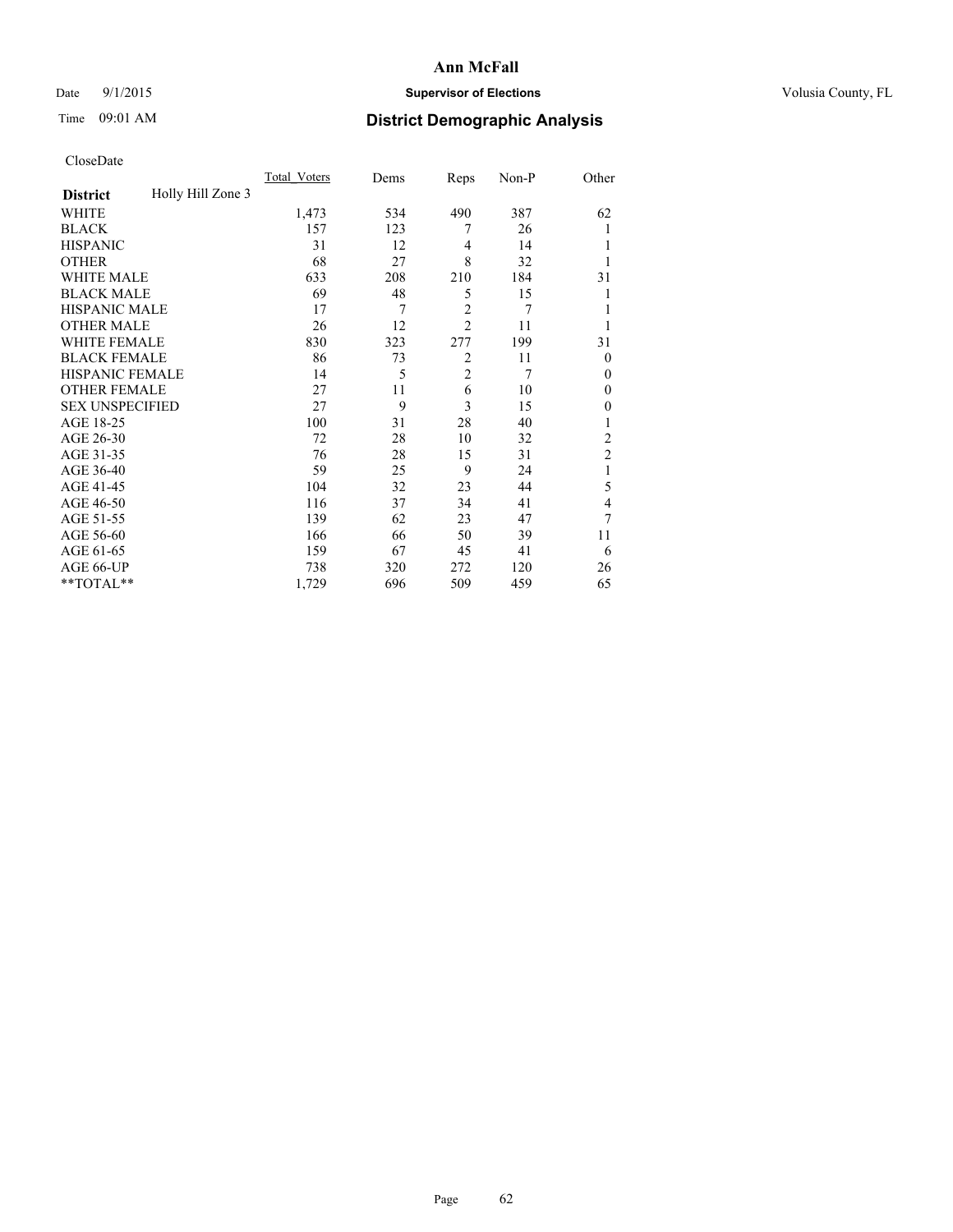## Date 9/1/2015 **Supervisor of Elections Supervisor of Elections** Volusia County, FL

# Time 09:01 AM **District Demographic Analysis**

|                        |                   | Total Voters | Dems | Reps           | Non-P | Other            |
|------------------------|-------------------|--------------|------|----------------|-------|------------------|
| <b>District</b>        | Holly Hill Zone 4 |              |      |                |       |                  |
| WHITE                  |                   | 1,384        | 485  | 463            | 377   | 59               |
| <b>BLACK</b>           |                   | 302          | 234  | 11             | 54    | 3                |
| <b>HISPANIC</b>        |                   | 70           | 37   | 5              | 27    |                  |
| <b>OTHER</b>           |                   | 68           | 30   | 7              | 30    |                  |
| <b>WHITE MALE</b>      |                   | 578          | 165  | 198            | 182   | 33               |
| <b>BLACK MALE</b>      |                   | 80           | 53   | 6              | 18    | 3                |
| <b>HISPANIC MALE</b>   |                   | 30           | 19   | 1              | 9     |                  |
| <b>OTHER MALE</b>      |                   | 18           | 10   | 3              | 5     | $\theta$         |
| <b>WHITE FEMALE</b>    |                   | 793          | 316  | 261            | 190   | 26               |
| <b>BLACK FEMALE</b>    |                   | 220          | 179  | 5              | 36    | $\boldsymbol{0}$ |
| HISPANIC FEMALE        |                   | 40           | 18   | $\overline{4}$ | 18    | $\theta$         |
| <b>OTHER FEMALE</b>    |                   | 27           | 15   | 3              | 8     | 1                |
| <b>SEX UNSPECIFIED</b> |                   | 38           | 11   | 5              | 22    | $\mathbf{0}$     |
| AGE 18-25              |                   | 223          | 96   | 39             | 80    | 8                |
| AGE 26-30              |                   | 177          | 72   | 34             | 65    | 6                |
| AGE 31-35              |                   | 134          | 68   | 27             | 37    | $\overline{c}$   |
| AGE 36-40              |                   | 122          | 50   | 23             | 45    | 4                |
| AGE 41-45              |                   | 111          | 49   | 20             | 34    | 8                |
| AGE 46-50              |                   | 137          | 58   | 36             | 41    | $\overline{c}$   |
| AGE 51-55              |                   | 189          | 68   | 61             | 51    | 9                |
| AGE 56-60              |                   | 174          | 71   | 54             | 42    | 7                |
| AGE 61-65              |                   | 150          | 68   | 41             | 36    | 5                |
| AGE 66-UP              |                   | 407          | 186  | 151            | 57    | 13               |
| **TOTAL**              |                   | 1,824        | 786  | 486            | 488   | 64               |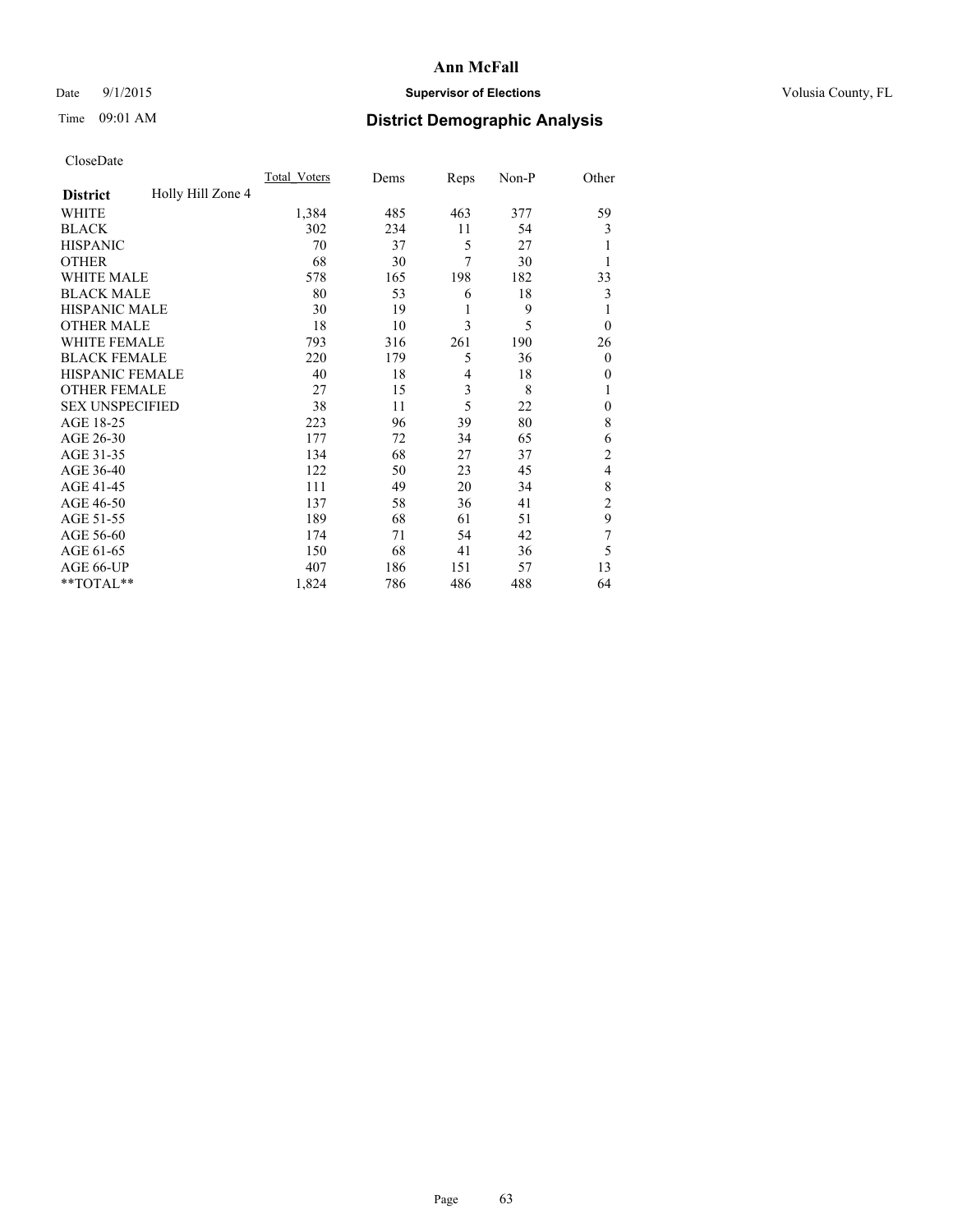## Date 9/1/2015 **Supervisor of Elections Supervisor of Elections** Volusia County, FL

# Time 09:01 AM **District Demographic Analysis**

|                        |            | <b>Total Voters</b> | Dems   | Reps           | Non-P | Other          |
|------------------------|------------|---------------------|--------|----------------|-------|----------------|
| <b>District</b>        | Lake Helen |                     |        |                |       |                |
| WHITE                  |            | 1,659               | 551    | 622            | 421   | 65             |
| <b>BLACK</b>           |            | 172                 | 152    | $\overline{4}$ | 13    | 3              |
| <b>HISPANIC</b>        |            | 47                  | 12     | 17             | 14    | 4              |
| <b>OTHER</b>           |            | 52                  | 18     | 14             | 19    |                |
| WHITE MALE             |            | 749                 | 218    | 306            | 192   | 33             |
| <b>BLACK MALE</b>      |            | 75                  | 68     | 2              | 4     | 1              |
| <b>HISPANIC MALE</b>   |            | 19                  | 4      | 7              | 6     | $\overline{c}$ |
| <b>OTHER MALE</b>      |            | 16                  | 9      |                | 5     | 1              |
| <b>WHITE FEMALE</b>    |            | 893                 | 329    | 311            | 221   | 32             |
| <b>BLACK FEMALE</b>    |            | 93                  | 82     | 1              | 8     | $\overline{c}$ |
| <b>HISPANIC FEMALE</b> |            | 28                  | 8      | 10             | 8     | $\overline{2}$ |
| <b>OTHER FEMALE</b>    |            | 23                  | 8      | 5              | 10    | $\theta$       |
| <b>SEX UNSPECIFIED</b> |            | 34                  | $\tau$ | 14             | 13    | $\theta$       |
| AGE 18-25              |            | 168                 | 46     | 43             | 68    | 11             |
| AGE 26-30              |            | 120                 | 39     | 33             | 45    | 3              |
| AGE 31-35              |            | 121                 | 36     | 31             | 52    | $\overline{c}$ |
| AGE 36-40              |            | 103                 | 25     | 31             | 38    | 9              |
| AGE 41-45              |            | 126                 | 39     | 37             | 41    | 9              |
| AGE 46-50              |            | 139                 | 53     | 53             | 27    | 6              |
| AGE 51-55              |            | 204                 | 76     | 74             | 45    | 9              |
| AGE 56-60              |            | 218                 | 80     | 90             | 38    | 10             |
| AGE 61-65              |            | 209                 | 94     | 66             | 43    | 6              |
| AGE 66-UP              |            | 522                 | 245    | 199            | 70    | 8              |
| **TOTAL**              |            | 1,930               | 733    | 657            | 467   | 73             |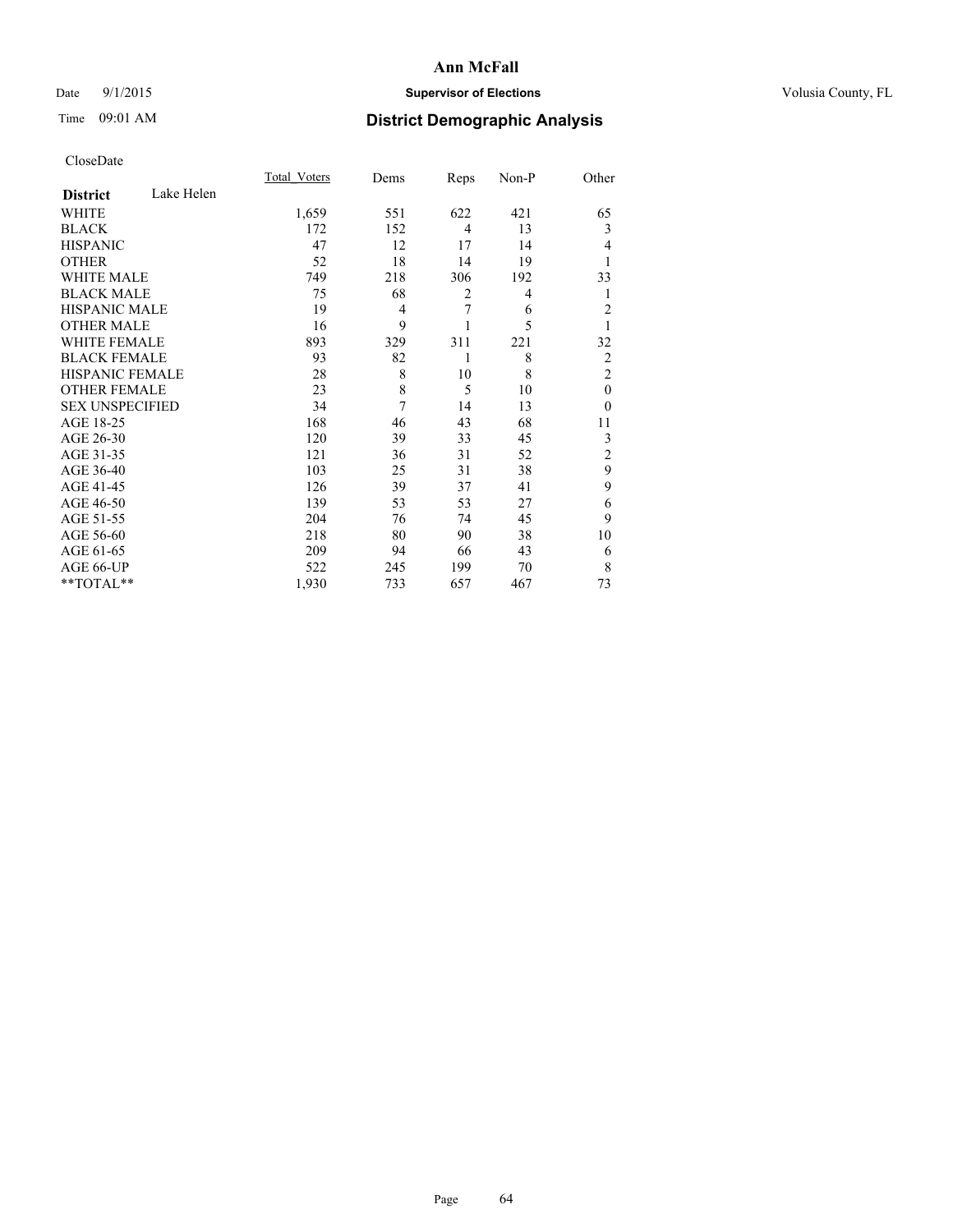## Date 9/1/2015 **Supervisor of Elections Supervisor of Elections** Volusia County, FL

|                        | <b>Total Voters</b>  | Dems  | Reps           | Non-P    | Other    |
|------------------------|----------------------|-------|----------------|----------|----------|
| <b>District</b>        | New Smyrna Bch Zne 1 |       |                |          |          |
| WHITE                  | 4,690                | 1,416 | 2,033          | 1,103    | 138      |
| <b>BLACK</b>           | 12                   |       | $\overline{4}$ |          | $\theta$ |
| <b>HISPANIC</b>        | 67                   | 18    | 19             | 27       | 3        |
| <b>OTHER</b>           | 135                  | 34    | 40             | 60       | 1        |
| WHITE MALE             | 2,208                | 555   | 1,003          | 572      | 78       |
| <b>BLACK MALE</b>      | 6                    | 2     | 3              | 1        | $\theta$ |
| <b>HISPANIC MALE</b>   | 31                   | 7     | 6              | 18       | 0        |
| <b>OTHER MALE</b>      | 40                   | 8     | 16             | 16       | $\theta$ |
| <b>WHITE FEMALE</b>    | 2,449                | 849   | 1,020          | 521      | 59       |
| <b>BLACK FEMALE</b>    | 6                    | 5     | 1              | $\theta$ | $\theta$ |
| <b>HISPANIC FEMALE</b> | 36                   | 11    | 13             | 9        | 3        |
| <b>OTHER FEMALE</b>    | 55                   | 19    | 19             | 16       |          |
| <b>SEX UNSPECIFIED</b> | 73                   | 19    | 15             | 38       |          |
| AGE 18-25              | 252                  | 51    | 75             | 116      | 10       |
| AGE 26-30              | 218                  | 60    | 65             | 88       | 5        |
| AGE 31-35              | 209                  | 60    | 56             | 86       | 7        |
| AGE 36-40              | 176                  | 46    | 52             | 68       | 10       |
| AGE 41-45              | 237                  | 59    | 91             | 77       | 10       |
| AGE 46-50              | 288                  | 74    | 134            | 72       | 8        |
| AGE 51-55              | 418                  | 112   | 206            | 86       | 14       |
| AGE 56-60              | 541                  | 167   | 236            | 123      | 15       |
| AGE 61-65              | 582                  | 202   | 243            | 127      | 10       |
| AGE 66-UP              | 1,983                | 644   | 938            | 348      | 53       |
| **TOTAL**              | 4,904                | 1,475 | 2,096          | 1,191    | 142      |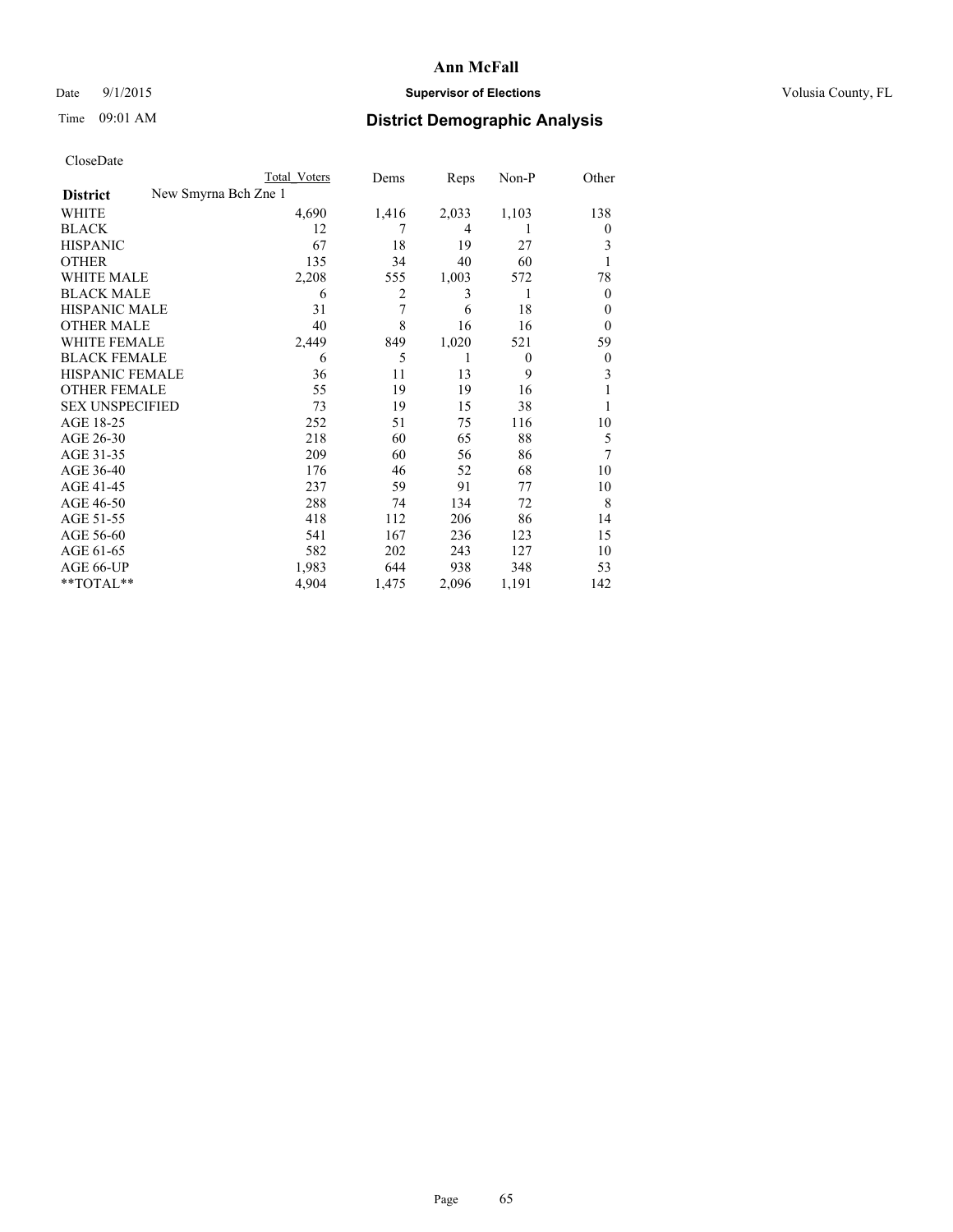## Date 9/1/2015 **Supervisor of Elections Supervisor of Elections** Volusia County, FL

|                     |                      | <b>Total Voters</b> | Dems  | Reps             | Non-P          | Other          |
|---------------------|----------------------|---------------------|-------|------------------|----------------|----------------|
| <b>District</b>     | New Smyrna Bch Zne 2 |                     |       |                  |                |                |
| WHITE               |                      | 3,946               | 1,289 | 1,454            | 1,049          | 154            |
| BLACK               |                      | 68                  | 51    | 2                | 14             | 1              |
| <b>HISPANIC</b>     |                      | 63                  | 23    | 16               | 24             | $\theta$       |
| OTHER               |                      | 127                 | 37    | 37               | 51             | $\overline{2}$ |
| WHITE MALE          |                      | 1,774               | 500   | 690              | 497            | 87             |
| <b>BLACK MALE</b>   |                      | 23                  | 18    | $\boldsymbol{0}$ | $\overline{4}$ | 1              |
| HISPANIC MALE       |                      | 32                  | 6     | 9                | 17             | $\mathbf{0}$   |
| <b>OTHER MALE</b>   |                      | 37                  | 14    | 10               | 12             | 1              |
| WHITE FEMALE        |                      | 2,134               | 775   | 749              | 543            | 67             |
| <b>BLACK FEMALE</b> |                      | 45                  | 33    | $\overline{c}$   | 10             | $\Omega$       |
| HISPANIC FEMALE     |                      | 29                  | 16    | 7                | 6              | $\mathbf{0}$   |
| OTHER FEMALE        |                      | 59                  | 21    | 20               | 17             | 1              |
| SEX UNSPECIFIED     |                      | 71                  | 17    | 22               | 32             | $\Omega$       |
| AGE 18-25           |                      | 279                 | 67    | 77               | 120            | 15             |
| AGE 26-30           |                      | 197                 | 52    | 53               | 83             | 9              |
| AGE 31-35           |                      | 224                 | 75    | 56               | 81             | 12             |
| AGE 36-40           |                      | 227                 | 65    | 60               | 91             | 11             |
| AGE 41-45           |                      | 242                 | 67    | 76               | 90             | 9              |
| AGE 46-50           |                      | 256                 | 59    | 107              | 82             | 8              |
| AGE 51-55           |                      | 362                 | 100   | 164              | 85             | 13             |
| AGE 56-60           |                      | 446                 | 160   | 163              | 103            | 20             |
| AGE 61-65           |                      | 457                 | 178   | 153              | 112            | 14             |
| AGE 66-UP           |                      | 1,514               | 577   | 600              | 291            | 46             |
| **TOTAL**           |                      | 4,204               | 1,400 | 1,509            | 1,138          | 157            |
|                     |                      |                     |       |                  |                |                |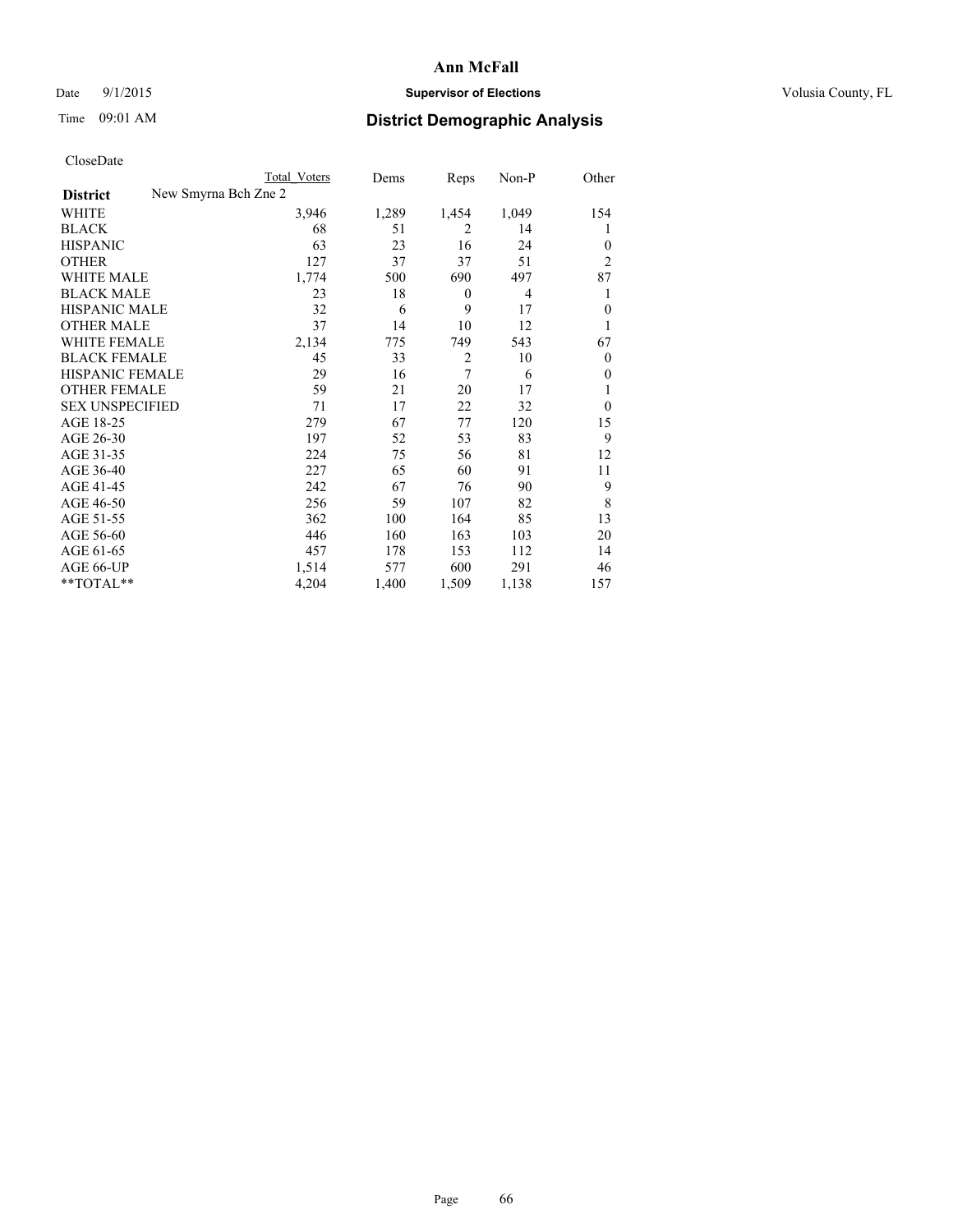## Date 9/1/2015 **Supervisor of Elections Supervisor of Elections** Volusia County, FL

| CloseDate |
|-----------|
|-----------|

| Cioscivate             |                      |                     |       |       |       |                |
|------------------------|----------------------|---------------------|-------|-------|-------|----------------|
|                        |                      | <b>Total Voters</b> | Dems  | Reps  | Non-P | Other          |
| <b>District</b>        | New Smyrna Bch Zne 3 |                     |       |       |       |                |
| <b>WHITE</b>           |                      | 4,569               | 1,332 | 1,914 | 1,155 | 168            |
| <b>BLACK</b>           |                      | 35                  | 20    | 3     | 11    | 1              |
| <b>HISPANIC</b>        |                      | 61                  | 20    | 14    | 26    |                |
| <b>OTHER</b>           |                      | 148                 | 34    | 34    | 76    | 4              |
| WHITE MALE             |                      | 2,133               | 551   | 930   | 565   | 87             |
| <b>BLACK MALE</b>      |                      | 20                  | 10    | 1     | 8     |                |
| <b>HISPANIC MALE</b>   |                      | 27                  | 11    | 6     | 9     |                |
| <b>OTHER MALE</b>      |                      | 49                  | 12    | 13    | 24    | $\Omega$       |
| WHITE FEMALE           |                      | 2,410               | 774   | 975   | 581   | 80             |
| <b>BLACK FEMALE</b>    |                      | 15                  | 10    | 2     | 3     | $\overline{0}$ |
| <b>HISPANIC FEMALE</b> |                      | 33                  | 9     | 8     | 16    | $\theta$       |
| <b>OTHER FEMALE</b>    |                      | 63                  | 19    | 17    | 23    | 4              |
| <b>SEX UNSPECIFIED</b> |                      | 63                  | 10    | 13    | 39    | 1              |
| AGE 18-25              |                      | 237                 | 59    | 58    | 108   | 12             |
| AGE 26-30              |                      | 240                 | 65    | 64    | 102   | 9              |
| AGE 31-35              |                      | 227                 | 63    | 67    | 86    | 11             |
| AGE 36-40              |                      | 206                 | 60    | 64    | 75    | 7              |
| AGE 41-45              |                      | 227                 | 59    | 82    | 79    | 7              |
| AGE 46-50              |                      | 262                 | 70    | 109   | 76    | 7              |
| AGE 51-55              |                      | 394                 | 114   | 150   | 117   | 13             |
| AGE 56-60              |                      | 466                 | 159   | 175   | 118   | 14             |
| AGE 61-65              |                      | 521                 | 166   | 216   | 120   | 19             |
| AGE 66-UP              |                      | 2,033               | 591   | 980   | 387   | 75             |
| **TOTAL**              |                      | 4,813               | 1,406 | 1,965 | 1,268 | 174            |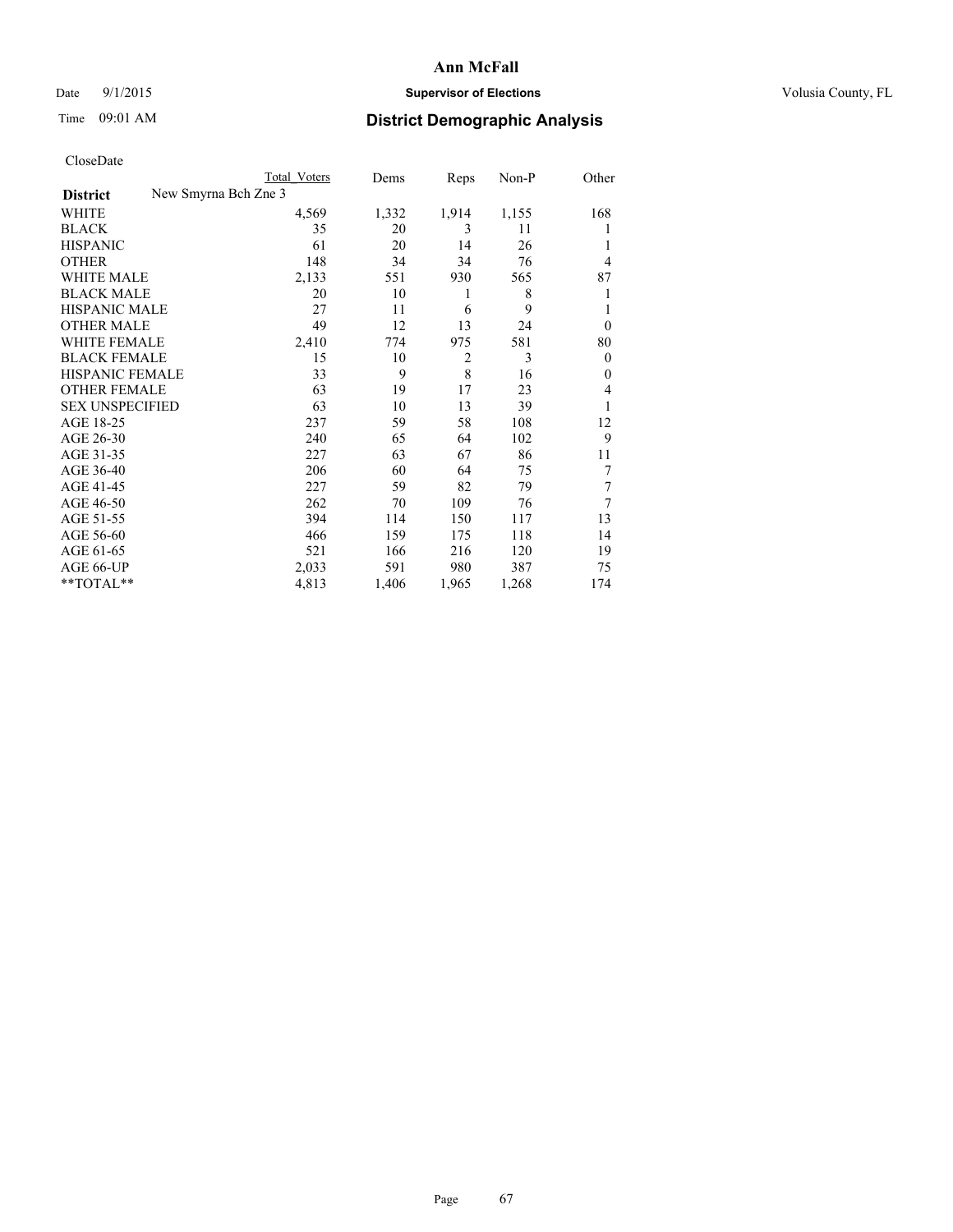## Date 9/1/2015 **Supervisor of Elections Supervisor of Elections** Volusia County, FL

| <b>Total Voters</b> | Dems                 | Reps           | Non-P | Other          |
|---------------------|----------------------|----------------|-------|----------------|
|                     |                      |                |       |                |
| 3,970               | 1,158                | 1,624          | 1,032 | 156            |
| 594                 | 499                  | 11             | 78    | 6              |
| 86                  | 28                   | 29             | 27    | $\overline{c}$ |
| 183                 | 54                   | 40             | 82    | $\overline{7}$ |
| 1,834               | 466                  | 793            | 496   | 79             |
| 242                 | 194                  | $\overline{2}$ | 41    | 5              |
| 41                  | 10                   | 14             | 17    | $\theta$       |
| 70                  | 17                   | 20             | 31    | $\overline{2}$ |
| 2,107               | 679                  | 822            | 529   | 77             |
| 346                 | 300                  | 9              | 36    | 1              |
| 45                  | 18                   | 15             | 10    | $\overline{c}$ |
| 77                  | 31                   | 17             | 25    | $\overline{4}$ |
| 71                  | 24                   | 12             | 34    | 1              |
| 369                 | 132                  | 89             | 138   | 10             |
| 240                 | 87                   | 59             | 89    | 5              |
| 237                 | 83                   | 55             | 91    | 8              |
| 250                 | 67                   | 89             | 85    | 9              |
| 293                 | 113                  | 99             | 72    | 9              |
| 293                 | 95                   | 109            | 83    | 6              |
| 372                 | 120                  | 158            | 85    | 9              |
| 519                 | 194                  | 181            | 127   | 17             |
| 590                 | 216                  | 214            | 133   | 27             |
| 1,670               | 632                  | 651            | 316   | 71             |
| 4,833               | 1,739                | 1,704          | 1,219 | 171            |
|                     | New Smyrna Bch Zne 4 |                |       |                |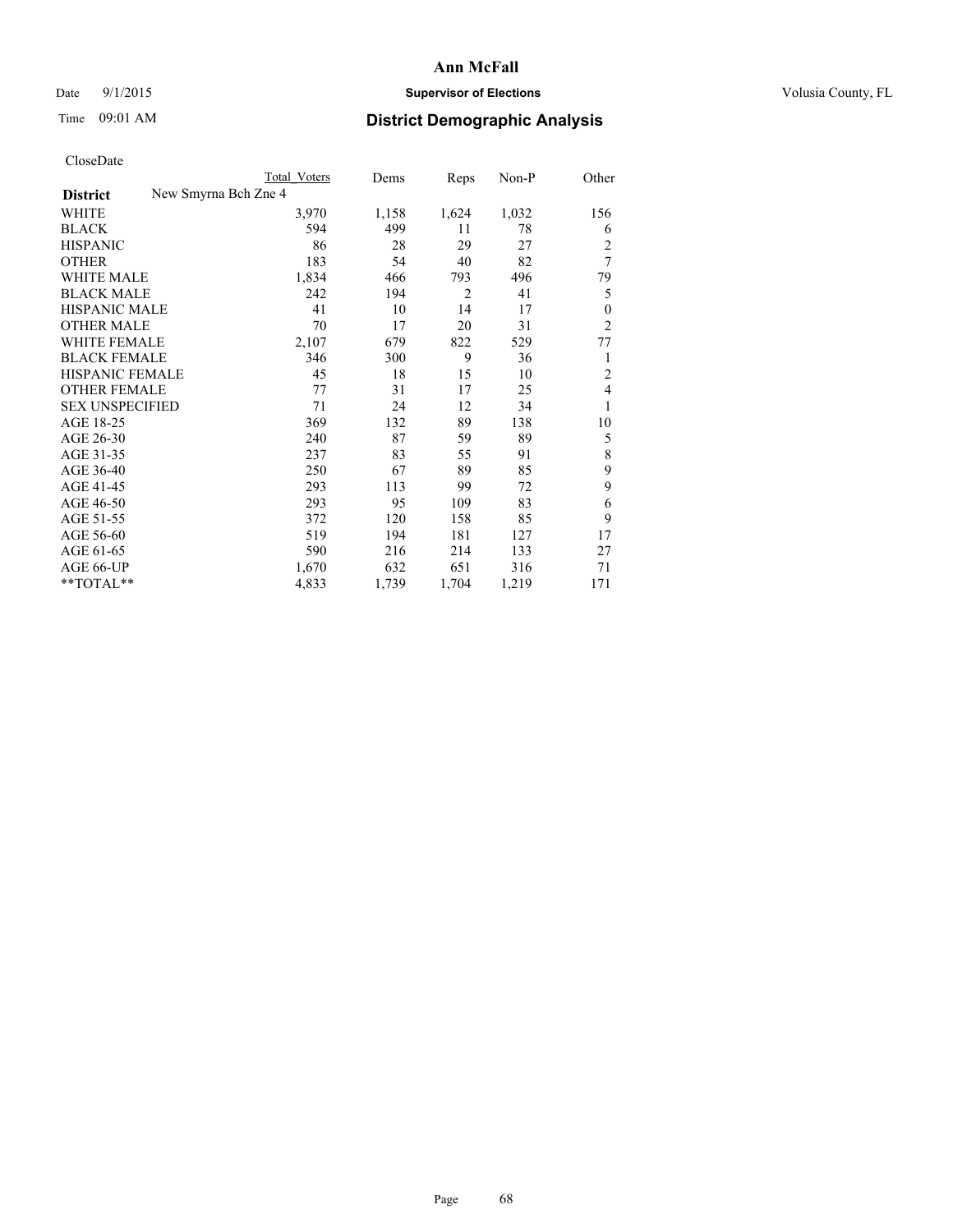## Date 9/1/2015 **Supervisor of Elections Supervisor of Elections** Volusia County, FL

# Time 09:01 AM **District Demographic Analysis**

|                        |          | Total Voters | Dems           | Reps             | Non-P          | Other          |
|------------------------|----------|--------------|----------------|------------------|----------------|----------------|
| <b>District</b>        | Oak Hill |              |                |                  |                |                |
| WHITE                  |          | 1,159        | 371            | 459              | 295            | 34             |
| <b>BLACK</b>           |          | 157          | 135            | $\overline{c}$   | 19             | 1              |
| <b>HISPANIC</b>        |          | 11           | 7              | 3                | 1              | $\theta$       |
| <b>OTHER</b>           |          | 31           | 7              | 9                | 13             | $\overline{2}$ |
| WHITE MALE             |          | 584          | 170            | 233              | 160            | 21             |
| <b>BLACK MALE</b>      |          | 64           | 52             | 1                | 10             | 1              |
| <b>HISPANIC MALE</b>   |          | 4            | 1              | 3                | $\theta$       | $\mathbf{0}$   |
| <b>OTHER MALE</b>      |          | 12           | $\overline{2}$ | 5                | 4              | 1              |
| <b>WHITE FEMALE</b>    |          | 562          | 198            | 220              | 131            | 13             |
| <b>BLACK FEMALE</b>    |          | 92           | 82             | 1                | 9              | $\theta$       |
| <b>HISPANIC FEMALE</b> |          | 7            | 6              | $\boldsymbol{0}$ | 1              | $\theta$       |
| <b>OTHER FEMALE</b>    |          | 11           | 5              | 3                | $\overline{2}$ | 1              |
| <b>SEX UNSPECIFIED</b> |          | 22           | $\overline{4}$ | 7                | 11             | $\theta$       |
| AGE 18-25              |          | 79           | 29             | 17               | 31             | $\overline{c}$ |
| AGE 26-30              |          | 72           | 27             | 15               | 29             |                |
| AGE 31-35              |          | 69           | 28             | 19               | 21             |                |
| AGE 36-40              |          | 53           | 16             | 16               | 20             |                |
| AGE 41-45              |          | 70           | 25             | 22               | 20             | 3              |
| AGE 46-50              |          | 81           | 30             | 29               | 20             | $\overline{c}$ |
| AGE 51-55              |          | 123          | 46             | 45               | 30             | $\overline{c}$ |
| AGE 56-60              |          | 176          | 76             | 66               | 30             | $\overline{4}$ |
| AGE 61-65              |          | 154          | 60             | 52               | 36             | 6              |
| AGE 66-UP              |          | 481          | 183            | 192              | 91             | 15             |
| **TOTAL**              |          | 1,358        | 520            | 473              | 328            | 37             |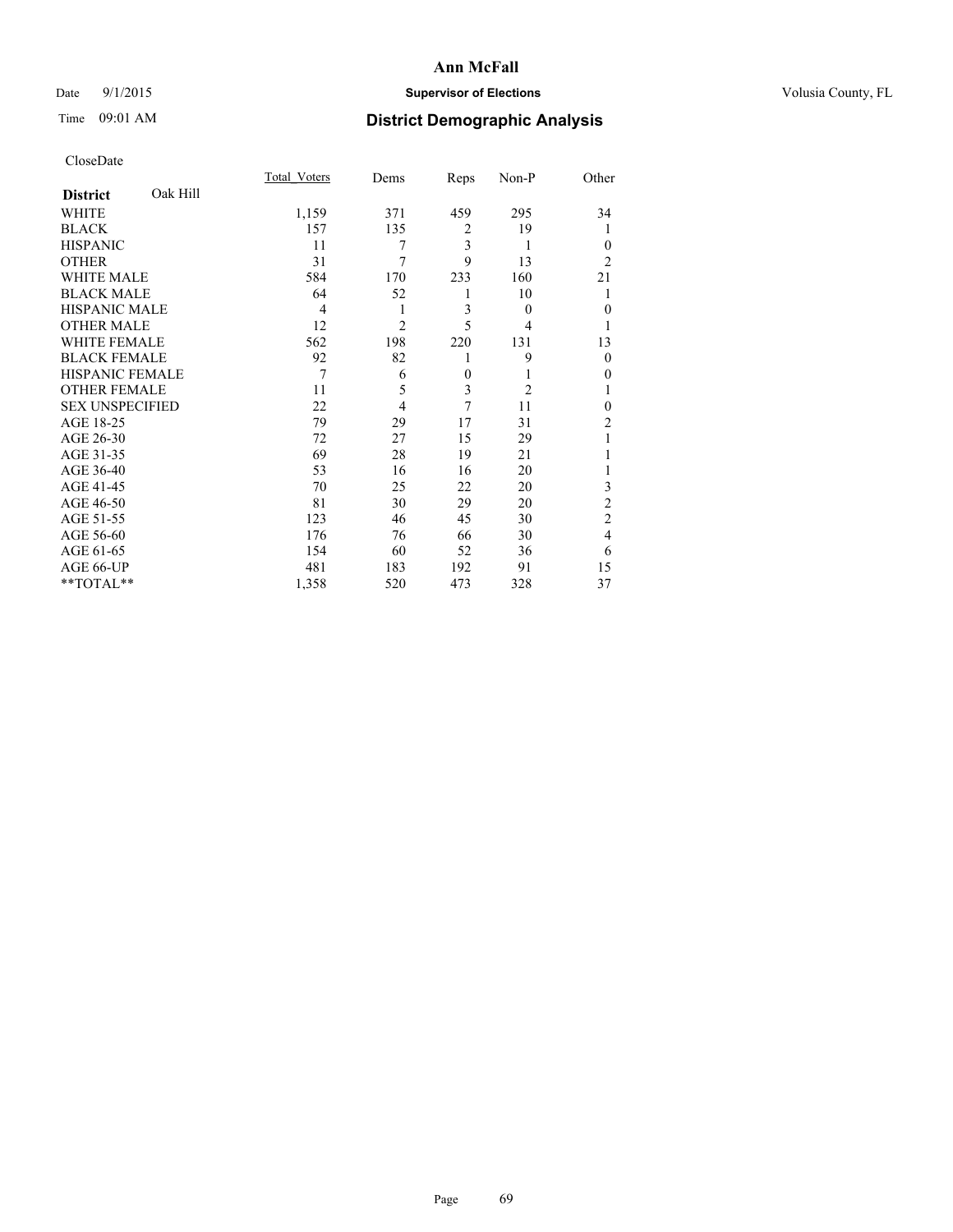## Date 9/1/2015 **Supervisor of Elections Supervisor of Elections** Volusia County, FL

# Time 09:01 AM **District Demographic Analysis**

|                        |                    | Total Voters | Dems | Reps           | Non-P          | Other            |
|------------------------|--------------------|--------------|------|----------------|----------------|------------------|
| <b>District</b>        | Orange City Zone 1 |              |      |                |                |                  |
| WHITE                  |                    | 642          | 207  | 241            | 160            | 34               |
| <b>BLACK</b>           |                    | 145          | 109  | 9              | 26             | 1                |
| <b>HISPANIC</b>        |                    | 394          | 174  | 60             | 156            | 4                |
| <b>OTHER</b>           |                    | 68           | 27   | 16             | 19             | 6                |
| WHITE MALE             |                    | 253          | 68   | 95             | 76             | 14               |
| <b>BLACK MALE</b>      |                    | 50           | 34   | 3              | 12             | 1                |
| <b>HISPANIC MALE</b>   |                    | 159          | 67   | 29             | 61             | $\overline{2}$   |
| <b>OTHER MALE</b>      |                    | 23           | 9    | $\overline{7}$ | 6              | 1                |
| WHITE FEMALE           |                    | 385          | 137  | 144            | 84             | 20               |
| <b>BLACK FEMALE</b>    |                    | 94           | 74   | 6              | 14             | $\boldsymbol{0}$ |
| HISPANIC FEMALE        |                    | 232          | 106  | 30             | 94             | 2                |
| <b>OTHER FEMALE</b>    |                    | 34           | 13   | 7              | 10             | 4                |
| <b>SEX UNSPECIFIED</b> |                    | 19           | 9    | 5              | $\overline{4}$ | 1                |
| AGE 18-25              |                    | 135          | 45   | 21             | 61             | 8                |
| AGE 26-30              |                    | 99           | 32   | 32             | 34             | 1                |
| AGE 31-35              |                    | 112          | 44   | 16             | 46             | 6                |
| AGE 36-40              |                    | 97           | 33   | 26             | 38             | $\mathbf{0}$     |
| AGE 41-45              |                    | 87           | 32   | 22             | 29             | 4                |
| AGE 46-50              |                    | 77           | 28   | 24             | 23             | 2                |
| AGE 51-55              |                    | 81           | 39   | 13             | 26             | 3                |
| AGE 56-60              |                    | 68           | 28   | 19             | 19             | $\overline{c}$   |
| AGE 61-65              |                    | 88           | 33   | 19             | 31             | 5                |
| AGE 66-UP              |                    | 405          | 203  | 134            | 54             | 14               |
| **TOTAL**              |                    | 1,249        | 517  | 326            | 361            | 45               |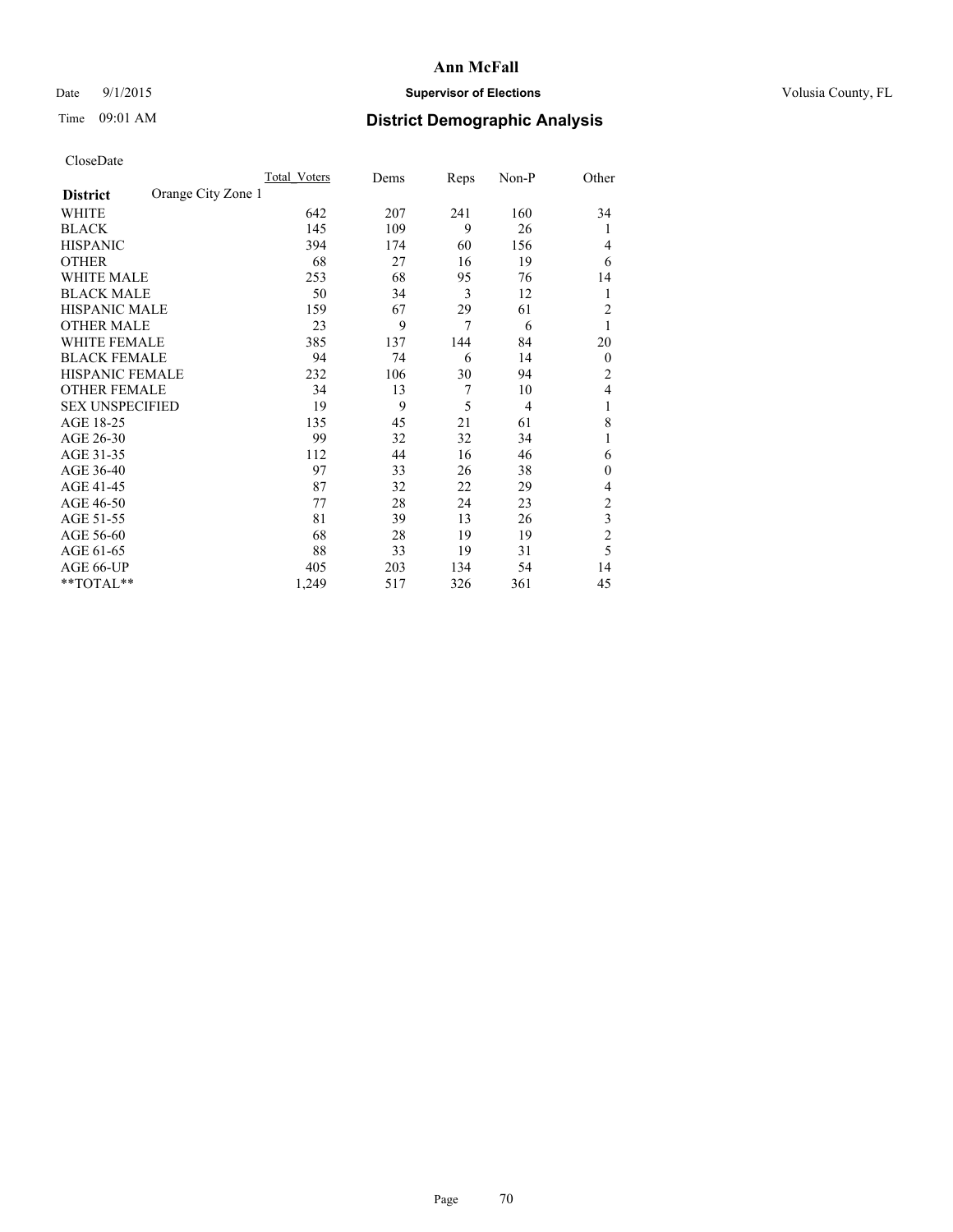## Date 9/1/2015 **Supervisor of Elections Supervisor of Elections** Volusia County, FL

# Time 09:01 AM **District Demographic Analysis**

|                        |                    | Total Voters | Dems           | Reps | Non-P    | Other                   |
|------------------------|--------------------|--------------|----------------|------|----------|-------------------------|
| <b>District</b>        | Orange City Zone 2 |              |                |      |          |                         |
| WHITE                  |                    | 920          | 281            | 350  | 235      | 54                      |
| <b>BLACK</b>           |                    | 46           | 37             | 4    | 5        | $\mathbf{0}$            |
| <b>HISPANIC</b>        |                    | 143          | 63             | 20   | 57       | 3                       |
| <b>OTHER</b>           |                    | 55           | 14             | 15   | 26       | $\theta$                |
| WHITE MALE             |                    | 422          | 112            | 165  | 112      | 33                      |
| <b>BLACK MALE</b>      |                    | 24           | 16             | 3    | 5        | $\theta$                |
| <b>HISPANIC MALE</b>   |                    | 60           | 26             | 9    | 24       |                         |
| <b>OTHER MALE</b>      |                    | 23           | 6              | 8    | 9        | $\theta$                |
| <b>WHITE FEMALE</b>    |                    | 496          | 168            | 184  | 123      | 21                      |
| <b>BLACK FEMALE</b>    |                    | 22           | 21             | 1    | $\theta$ | $\theta$                |
| <b>HISPANIC FEMALE</b> |                    | 82           | 37             | 11   | 32       | 2                       |
| <b>OTHER FEMALE</b>    |                    | 18           | 7              | 3    | 8        | $\theta$                |
| <b>SEX UNSPECIFIED</b> |                    | 17           | $\overline{2}$ | 5    | 10       | $\theta$                |
| AGE 18-25              |                    | 132          | 37             | 22   | 62       | 11                      |
| AGE 26-30              |                    | 92           | 32             | 24   | 34       | $\overline{c}$          |
| AGE 31-35              |                    | 72           | 14             | 23   | 32       | $\overline{\mathbf{3}}$ |
| AGE 36-40              |                    | 86           | 29             | 29   | 23       | 5                       |
| AGE 41-45              |                    | 90           | 28             | 29   | 26       | 7                       |
| AGE 46-50              |                    | 95           | 33             | 26   | 31       | 5                       |
| AGE 51-55              |                    | 134          | 44             | 48   | 33       | 9                       |
| AGE 56-60              |                    | 119          | 41             | 51   | 25       | $\overline{c}$          |
| AGE 61-65              |                    | 104          | 40             | 37   | 25       | $\overline{c}$          |
| AGE 66-UP              |                    | 240          | 97             | 100  | 32       | 11                      |
| **TOTAL**              |                    | 1,164        | 395            | 389  | 323      | 57                      |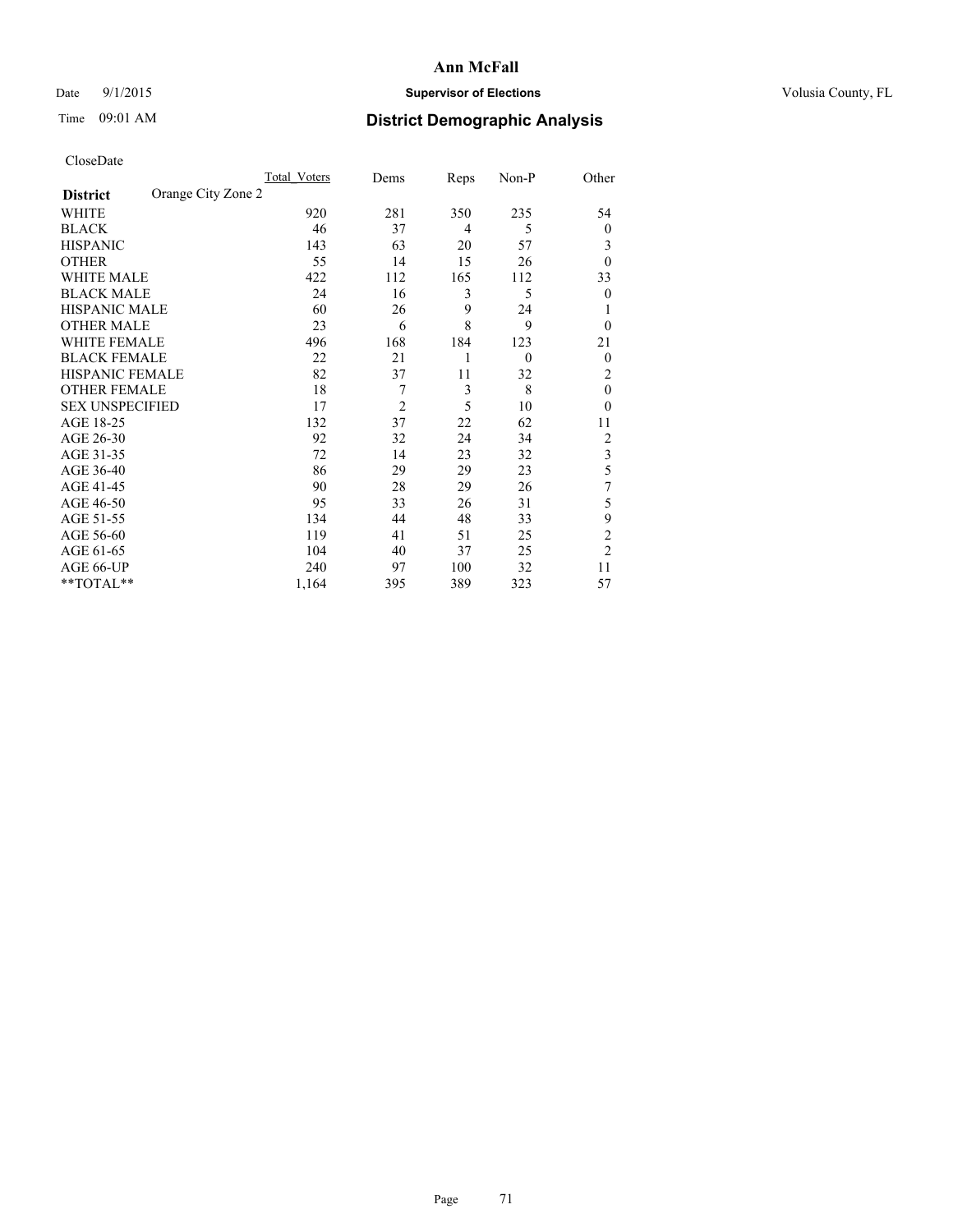## Date 9/1/2015 **Supervisor of Elections Supervisor of Elections** Volusia County, FL

## Time 09:01 AM **District Demographic Analysis**

|                        |                    | Total Voters | Dems | Reps             | Non-P | Other          |
|------------------------|--------------------|--------------|------|------------------|-------|----------------|
| <b>District</b>        | Orange City Zone 3 |              |      |                  |       |                |
| WHITE                  |                    | 1,003        | 315  | 366              | 267   | 55             |
| <b>BLACK</b>           |                    | 71           | 52   | 1                | 15    | 3              |
| <b>HISPANIC</b>        |                    | 181          | 92   | 29               | 58    | $\overline{2}$ |
| <b>OTHER</b>           |                    | 70           | 18   | 12               | 40    | $\theta$       |
| WHITE MALE             |                    | 442          | 118  | 159              | 135   | 30             |
| <b>BLACK MALE</b>      |                    | 24           | 16   | $\boldsymbol{0}$ | 6     | 2              |
| <b>HISPANIC MALE</b>   |                    | 74           | 36   | 16               | 22    | $\theta$       |
| <b>OTHER MALE</b>      |                    | 26           | 9    | 4                | 13    | $\theta$       |
| WHITE FEMALE           |                    | 554          | 194  | 206              | 129   | 25             |
| <b>BLACK FEMALE</b>    |                    | 47           | 36   | 1                | 9     | 1              |
| <b>HISPANIC FEMALE</b> |                    | 102          | 53   | 13               | 34    | $\overline{2}$ |
| <b>OTHER FEMALE</b>    |                    | 29           | 7    | 5                | 17    | $\theta$       |
| <b>SEX UNSPECIFIED</b> |                    | 27           | 8    | 4                | 15    | $\mathbf{0}$   |
| AGE 18-25              |                    | 111          | 38   | 15               | 50    | 8              |
| AGE 26-30              |                    | 61           | 20   | 15               | 23    | 3              |
| AGE 31-35              |                    | 65           | 23   | 16               | 24    | $\overline{c}$ |
| AGE 36-40              |                    | 69           | 26   | 18               | 22    | 3              |
| AGE 41-45              |                    | 74           | 21   | 23               | 30    | $\theta$       |
| AGE 46-50              |                    | 80           | 24   | 28               | 28    | $\mathbf{0}$   |
| AGE 51-55              |                    | 94           | 38   | 26               | 24    | 6              |
| AGE 56-60              |                    | 92           | 35   | 26               | 28    | 3              |
| AGE 61-65              |                    | 134          | 60   | 39               | 30    | 5              |
| AGE 66-UP              |                    | 545          | 192  | 202              | 121   | 30             |
| $*$ TOTAL $**$         |                    | 1,325        | 477  | 408              | 380   | 60             |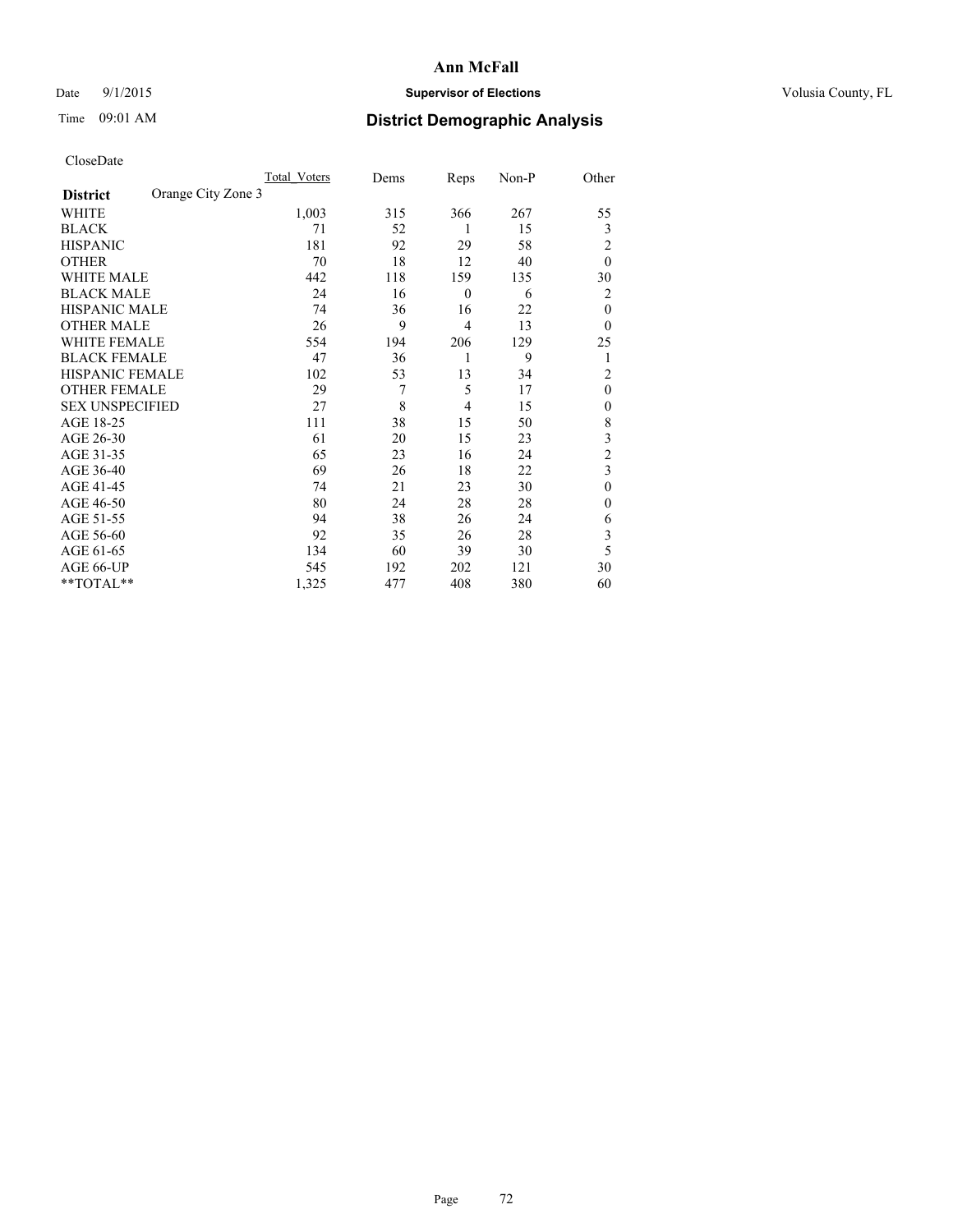# Date 9/1/2015 **Supervisor of Elections Supervisor of Elections** Volusia County, FL

# Time 09:01 AM **District Demographic Analysis**

|                        |                    | Total Voters | Dems           | Reps             | Non-P | Other          |
|------------------------|--------------------|--------------|----------------|------------------|-------|----------------|
| <b>District</b>        | Orange City Zone 4 |              |                |                  |       |                |
| WHITE                  |                    | 1,156        | 370            | 432              | 296   | 58             |
| <b>BLACK</b>           |                    | 13           | 8              | $\mathbf{0}$     | 5     | $\theta$       |
| <b>HISPANIC</b>        |                    | 60           | 31             | 4                | 23    | 2              |
| <b>OTHER</b>           |                    | 44           | 6              | 10               | 27    |                |
| WHITE MALE             |                    | 505          | 141            | 200              | 136   | 28             |
| <b>BLACK MALE</b>      |                    | 6            | 5              | $\boldsymbol{0}$ | 1     | $\theta$       |
| <b>HISPANIC MALE</b>   |                    | 26           | 12             | 3                | 10    |                |
| <b>OTHER MALE</b>      |                    | 14           | $\overline{2}$ | 3                | 9     | $\theta$       |
| <b>WHITE FEMALE</b>    |                    | 639          | 226            | 226              | 157   | 30             |
| <b>BLACK FEMALE</b>    |                    | 7            | 3              | $\mathbf{0}$     | 4     | $\theta$       |
| <b>HISPANIC FEMALE</b> |                    | 33           | 19             | $\mathbf{0}$     | 13    |                |
| <b>OTHER FEMALE</b>    |                    | 14           | $\overline{4}$ | 3                | 7     | $\theta$       |
| <b>SEX UNSPECIFIED</b> |                    | 28           | 3              | 10               | 14    |                |
| AGE 18-25              |                    | 132          | 29             | 37               | 54    | 12             |
| AGE 26-30              |                    | 89           | 20             | 19               | 44    | 6              |
| AGE 31-35              |                    | 84           | 30             | 21               | 27    | 6              |
| AGE 36-40              |                    | 78           | 29             | 20               | 29    | $\theta$       |
| AGE 41-45              |                    | 93           | 23             | 28               | 37    | 5              |
| AGE 46-50              |                    | 95           | 28             | 27               | 32    | 8              |
| AGE 51-55              |                    | 133          | 37             | 49               | 39    | 8              |
| AGE 56-60              |                    | 122          | 34             | 60               | 22    | 6              |
| AGE 61-65              |                    | 132          | 58             | 49               | 23    | $\overline{c}$ |
| AGE 66-UP              |                    | 315          | 127            | 136              | 44    | 8              |
| **TOTAL**              |                    | 1,273        | 415            | 446              | 351   | 61             |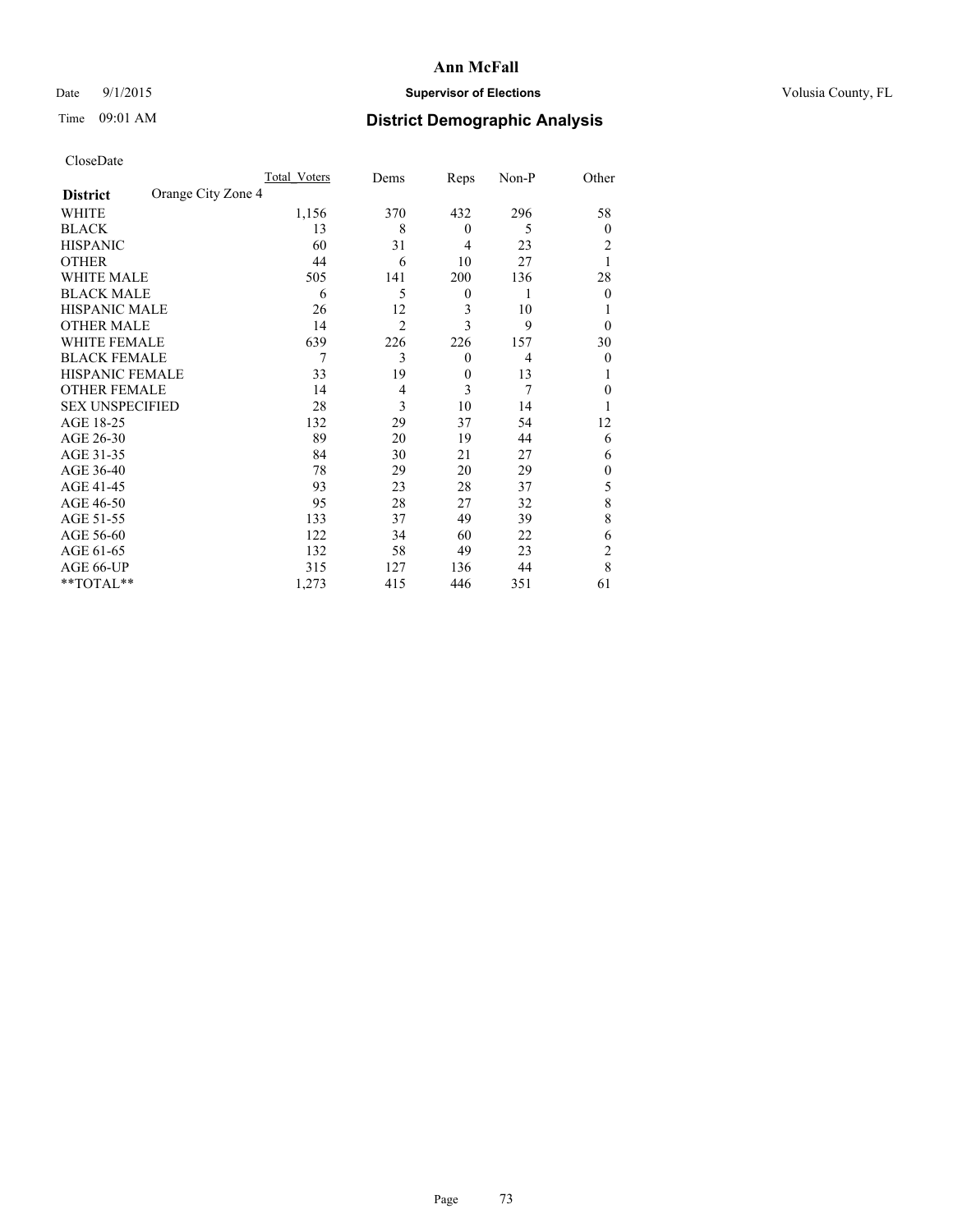# Date 9/1/2015 **Supervisor of Elections Supervisor of Elections** Volusia County, FL

# Time 09:01 AM **District Demographic Analysis**

|                        |                    | <b>Total Voters</b> | Dems | Reps           | Non-P | Other          |
|------------------------|--------------------|---------------------|------|----------------|-------|----------------|
| <b>District</b>        | Orange City Zone 5 |                     |      |                |       |                |
| WHITE                  |                    | 1,364               | 372  | 624            | 308   | 60             |
| <b>BLACK</b>           |                    | 111                 | 90   | 1              | 19    | 1              |
| <b>HISPANIC</b>        |                    | 123                 | 49   | 20             | 52    | 2              |
| <b>OTHER</b>           |                    | 75                  | 28   | 19             | 27    |                |
| WHITE MALE             |                    | 543                 | 131  | 253            | 127   | 32             |
| <b>BLACK MALE</b>      |                    | 42                  | 31   | 1              | 9     | 1              |
| <b>HISPANIC MALE</b>   |                    | 55                  | 25   | 9              | 21    | $\theta$       |
| <b>OTHER MALE</b>      |                    | 21                  | 9    | 6              | 6     | $\overline{0}$ |
| WHITE FEMALE           |                    | 812                 | 239  | 370            | 175   | 28             |
| <b>BLACK FEMALE</b>    |                    | 66                  | 57   | $\overline{0}$ | 9     | $\overline{0}$ |
| <b>HISPANIC FEMALE</b> |                    | 67                  | 23   | 11             | 31    | $\overline{c}$ |
| <b>OTHER FEMALE</b>    |                    | 34                  | 14   | 10             | 9     | 1              |
| <b>SEX UNSPECIFIED</b> |                    | 33                  | 10   | $\overline{4}$ | 19    | $\mathbf{0}$   |
| AGE 18-25              |                    | 71                  | 19   | 11             | 40    |                |
| AGE 26-30              |                    | 49                  | 25   | 10             | 13    |                |
| AGE 31-35              |                    | 55                  | 19   | 12             | 23    |                |
| AGE 36-40              |                    | 51                  | 16   | 16             | 19    | 0              |
| AGE 41-45              |                    | 63                  | 25   | 18             | 19    |                |
| AGE 46-50              |                    | 64                  | 23   | 15             | 24    | 2              |
| AGE 51-55              |                    | 99                  | 37   | 29             | 31    | $\overline{c}$ |
| AGE 56-60              |                    | 113                 | 44   | 31             | 36    | $\overline{c}$ |
| AGE 61-65              |                    | 105                 | 48   | 30             | 23    | 4              |
| AGE 66-UP              |                    | 1,003               | 283  | 492            | 178   | 50             |
| **TOTAL**              |                    | 1,673               | 539  | 664            | 406   | 64             |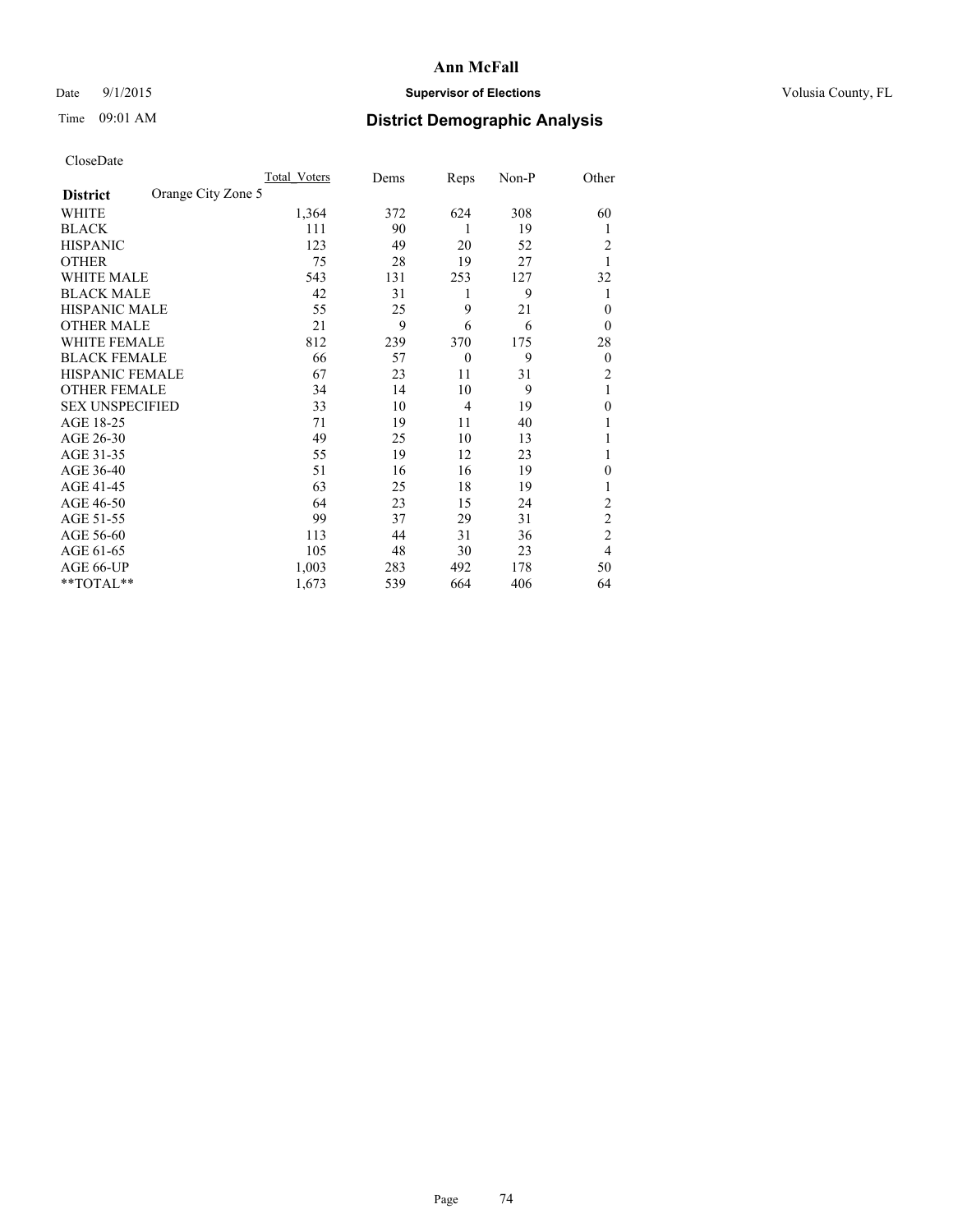# Date 9/1/2015 **Supervisor of Elections Supervisor of Elections** Volusia County, FL

# Time 09:01 AM **District Demographic Analysis**

|                        | Total Voters        | Dems  | Reps  | Non-P | Other |
|------------------------|---------------------|-------|-------|-------|-------|
| <b>District</b>        | Ormond Beach Zone 1 |       |       |       |       |
| WHITE                  | 7,402               | 2,229 | 3,210 | 1,694 | 269   |
| <b>BLACK</b>           | 114                 | 76    | 6     | 26    | 6     |
| <b>HISPANIC</b>        | 146                 | 54    | 40    | 47    | 5     |
| <b>OTHER</b>           | 367                 | 109   | 107   | 141   | 10    |
| WHITE MALE             | 3,380               | 896   | 1,514 | 829   | 141   |
| <b>BLACK MALE</b>      | 64                  | 41    | 3     | 15    | 5     |
| <b>HISPANIC MALE</b>   | 69                  | 21    | 23    | 21    | 4     |
| <b>OTHER MALE</b>      | 148                 | 45    | 49    | 50    | 4     |
| WHITE FEMALE           | 3,964               | 1,320 | 1,679 | 842   | 123   |
| <b>BLACK FEMALE</b>    | 49                  | 35    | 3     | 10    |       |
| <b>HISPANIC FEMALE</b> | 74                  | 31    | 16    | 26    | 1     |
| <b>OTHER FEMALE</b>    | 153                 | 48    | 42    | 57    | 6     |
| <b>SEX UNSPECIFIED</b> | 128                 | 31    | 34    | 58    | 5     |
| AGE 18-25              | 564                 | 123   | 188   | 222   | 31    |
| AGE 26-30              | 364                 | 95    | 133   | 128   | 8     |
| AGE 31-35              | 365                 | 96    | 134   | 122   | 13    |
| AGE 36-40              | 439                 | 112   | 167   | 135   | 25    |
| AGE 41-45              | 526                 | 153   | 213   | 138   | 22    |
| AGE 46-50              | 603                 | 168   | 264   | 157   | 14    |
| AGE 51-55              | 719                 | 216   | 321   | 159   | 23    |
| AGE 56-60              | 790                 | 262   | 349   | 161   | 18    |
| AGE 61-65              | 854                 | 279   | 369   | 178   | 28    |
| AGE 66-UP              | 2,805               | 964   | 1,225 | 508   | 108   |
| **TOTAL**              | 8,029               | 2,468 | 3,363 | 1,908 | 290   |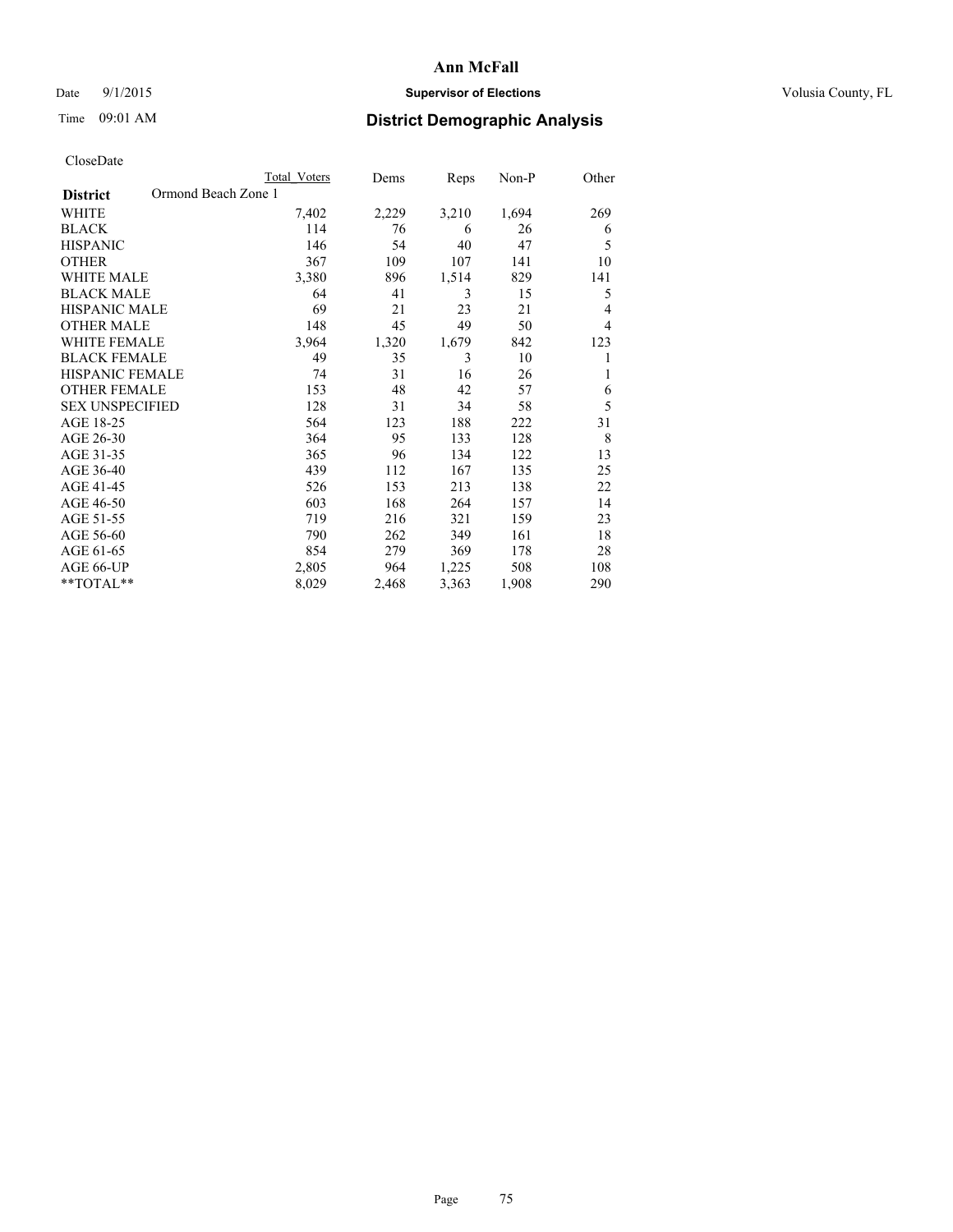# Date 9/1/2015 **Supervisor of Elections Supervisor of Elections** Volusia County, FL

# Time 09:01 AM **District Demographic Analysis**

|                                        | <b>Total Voters</b> | Dems  | Reps  | Non-P | Other                   |
|----------------------------------------|---------------------|-------|-------|-------|-------------------------|
| Ormond Beach Zone 2<br><b>District</b> |                     |       |       |       |                         |
| WHITE                                  | 5,550               | 1,957 | 2,007 | 1,383 | 203                     |
| <b>BLACK</b>                           | 386                 | 307   | 13    | 62    | 4                       |
| <b>HISPANIC</b>                        | 163                 | 70    | 37    | 52    | 4                       |
| <b>OTHER</b>                           | 366                 | 131   | 86    | 140   | 9                       |
| <b>WHITE MALE</b>                      | 2,493               | 760   | 953   | 667   | 113                     |
| <b>BLACK MALE</b>                      | 151                 | 107   | 8     | 35    | 1                       |
| HISPANIC MALE                          | 67                  | 22    | 18    | 24    | 3                       |
| <b>OTHER MALE</b>                      | 131                 | 48    | 34    | 44    | 5                       |
| <b>WHITE FEMALE</b>                    | 3,011               | 1,185 | 1,038 | 699   | 89                      |
| <b>BLACK FEMALE</b>                    | 230                 | 197   | 5     | 25    | 3                       |
| <b>HISPANIC FEMALE</b>                 | 96                  | 48    | 19    | 28    | 1                       |
| <b>OTHER FEMALE</b>                    | 144                 | 61    | 39    | 42    | $\overline{c}$          |
| <b>SEX UNSPECIFIED</b>                 | 142                 | 37    | 29    | 73    | $\overline{\mathbf{3}}$ |
| AGE 18-25                              | 561                 | 171   | 158   | 212   | 20                      |
| AGE 26-30                              | 414                 | 167   | 84    | 151   | 12                      |
| AGE 31-35                              | 342                 | 112   | 85    | 133   | 12                      |
| AGE 36-40                              | 402                 | 144   | 95    | 147   | 16                      |
| AGE 41-45                              | 421                 | 143   | 132   | 127   | 19                      |
| AGE 46-50                              | 522                 | 161   | 201   | 132   | 28                      |
| AGE 51-55                              | 597                 | 186   | 233   | 157   | 21                      |
| AGE 56-60                              | 648                 | 251   | 224   | 154   | 19                      |
| AGE 61-65                              | 612                 | 267   | 189   | 132   | 24                      |
| AGE 66-UP                              | 1,946               | 863   | 742   | 292   | 49                      |
| **TOTAL**                              | 6,465               | 2,465 | 2,143 | 1,637 | 220                     |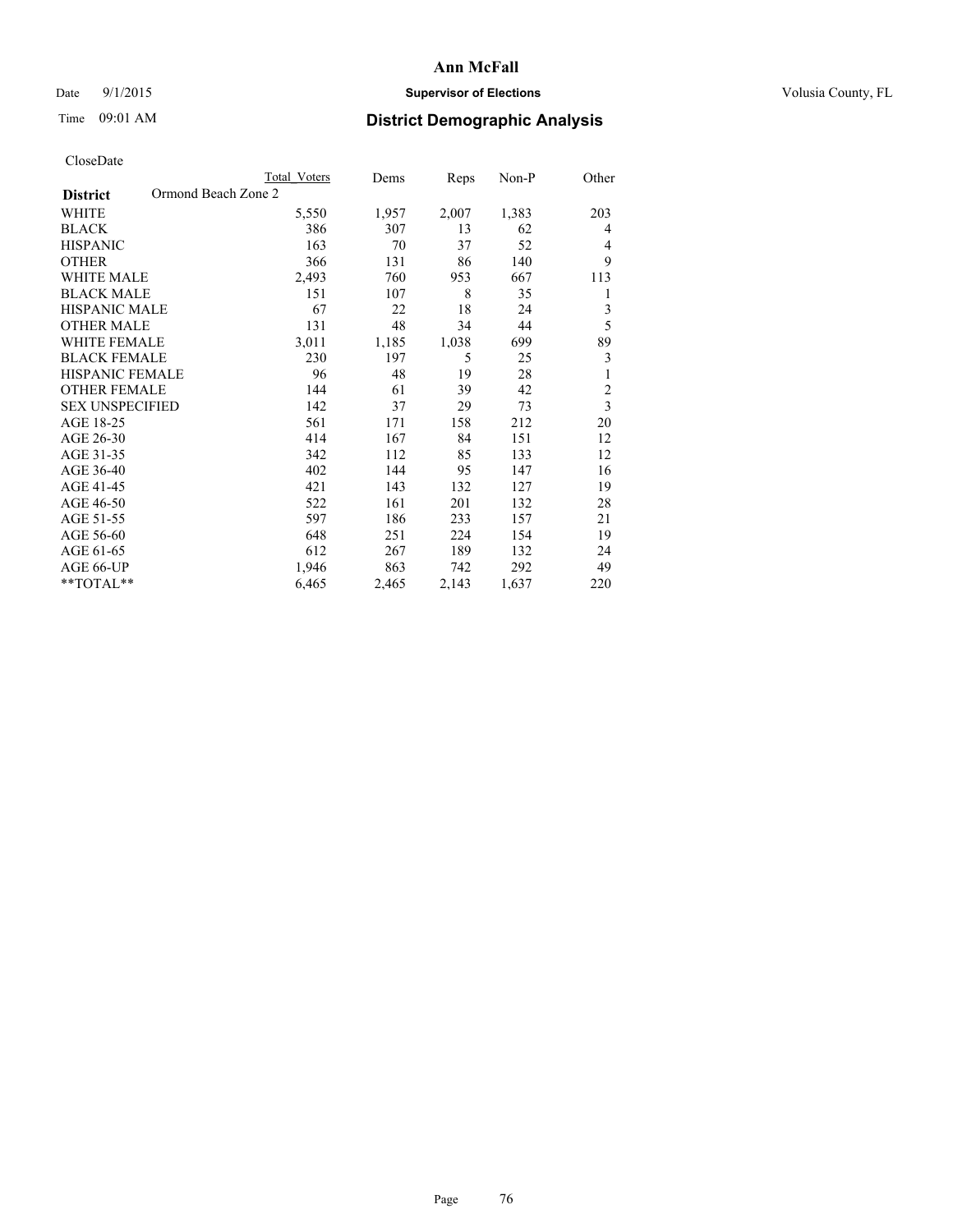# Date 9/1/2015 **Supervisor of Elections Supervisor of Elections** Volusia County, FL

# Time 09:01 AM **District Demographic Analysis**

|                                        | <b>Total Voters</b> | Dems  | Reps  | Non-P | Other                   |
|----------------------------------------|---------------------|-------|-------|-------|-------------------------|
| Ormond Beach Zone 3<br><b>District</b> |                     |       |       |       |                         |
| WHITE                                  | 6,883               | 1,929 | 3,269 | 1,476 | 209                     |
| <b>BLACK</b>                           | 271                 | 205   | 13    | 44    | 9                       |
| <b>HISPANIC</b>                        | 176                 | 56    | 54    | 62    | $\overline{4}$          |
| <b>OTHER</b>                           | 443                 | 134   | 112   | 187   | 10                      |
| WHITE MALE                             | 3,203               | 788   | 1,573 | 743   | 99                      |
| <b>BLACK MALE</b>                      | 106                 | 77    | 5     | 20    | 4                       |
| HISPANIC MALE                          | 86                  | 22    | 32    | 30    | $\overline{c}$          |
| <b>OTHER MALE</b>                      | 165                 | 47    | 41    | 70    | 7                       |
| WHITE FEMALE                           | 3,621               | 1,123 | 1,678 | 711   | 109                     |
| <b>BLACK FEMALE</b>                    | 162                 | 126   | 8     | 23    | 5                       |
| <b>HISPANIC FEMALE</b>                 | 88                  | 34    | 20    | 32    | $\overline{c}$          |
| <b>OTHER FEMALE</b>                    | 210                 | 73    | 56    | 78    | $\overline{\mathbf{3}}$ |
| <b>SEX UNSPECIFIED</b>                 | 132                 | 34    | 35    | 62    | $\mathbf{1}$            |
| AGE 18-25                              | 755                 | 192   | 263   | 272   | 28                      |
| AGE 26-30                              | 465                 | 152   | 155   | 142   | 16                      |
| AGE 31-35                              | 428                 | 118   | 162   | 140   | 8                       |
| AGE 36-40                              | 422                 | 105   | 176   | 118   | 23                      |
| AGE 41-45                              | 503                 | 128   | 223   | 132   | 20                      |
| AGE 46-50                              | 646                 | 176   | 308   | 139   | 23                      |
| AGE 51-55                              | 725                 | 198   | 348   | 165   | 14                      |
| AGE 56-60                              | 778                 | 245   | 369   | 152   | 12                      |
| AGE 61-65                              | 835                 | 268   | 368   | 175   | 24                      |
| AGE 66-UP                              | 2,216               | 742   | 1,076 | 334   | 64                      |
| **TOTAL**                              | 7,773               | 2,324 | 3,448 | 1,769 | 232                     |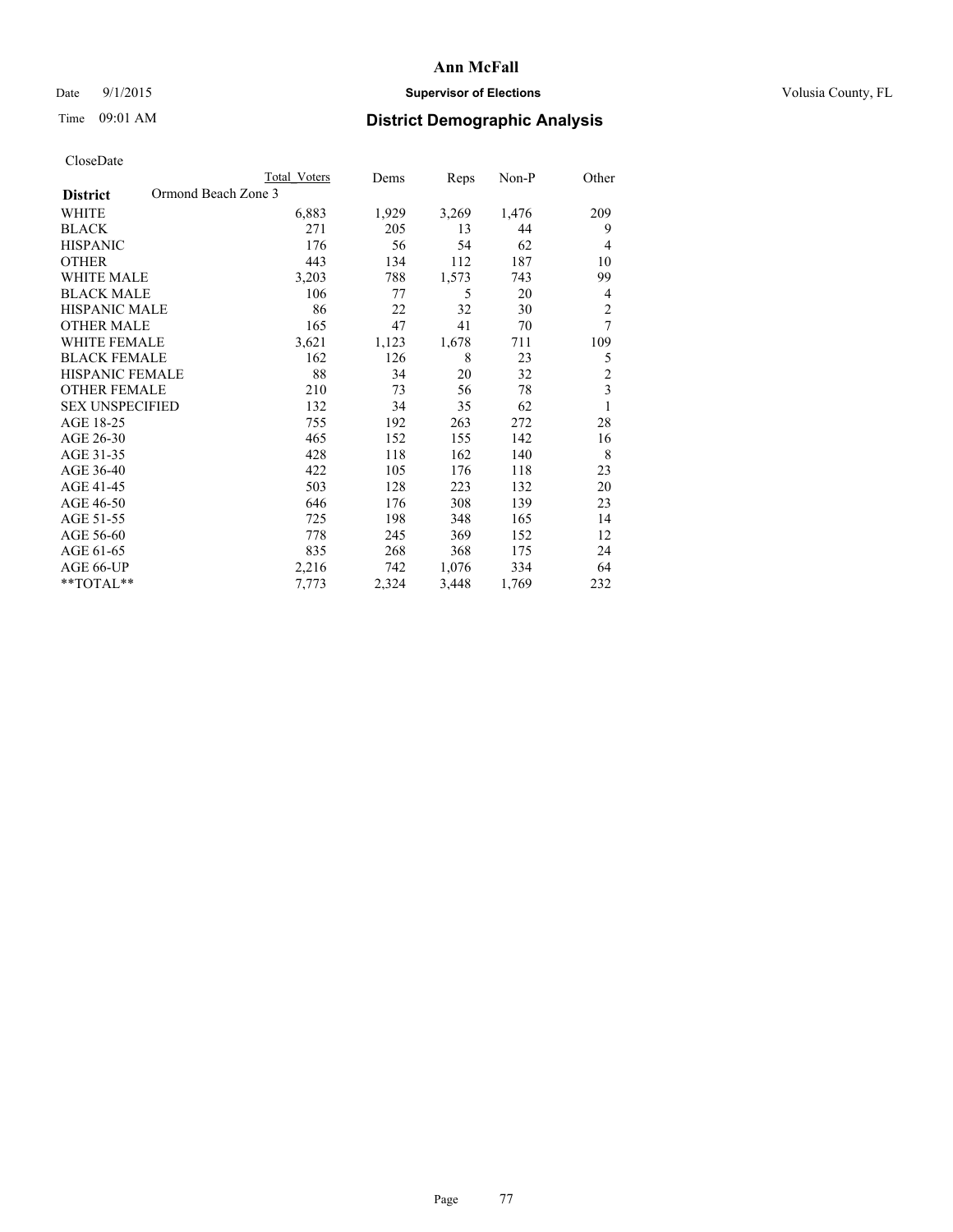# Date 9/1/2015 **Supervisor of Elections Supervisor of Elections** Volusia County, FL

# Time 09:01 AM **District Demographic Analysis**

|                                        | Total Voters | Dems  | Reps  | Non-P | Other                   |
|----------------------------------------|--------------|-------|-------|-------|-------------------------|
| Ormond Beach Zone 4<br><b>District</b> |              |       |       |       |                         |
| WHITE                                  | 6,677        | 2,190 | 2,601 | 1,622 | 264                     |
| <b>BLACK</b>                           | 217          | 160   | 14    | 38    | 5                       |
| <b>HISPANIC</b>                        | 146          | 65    | 29    | 49    | 3                       |
| <b>OTHER</b>                           | 334          | 99    | 80    | 144   | 11                      |
| WHITE MALE                             | 2,974        | 837   | 1,202 | 789   | 146                     |
| <b>BLACK MALE</b>                      | 94           | 64    | 6     | 22    | 2                       |
| HISPANIC MALE                          | 58           | 23    | 13    | 20    | $\overline{2}$          |
| <b>OTHER MALE</b>                      | 125          | 34    | 28    | 57    | 6                       |
| WHITE FEMALE                           | 3,650        | 1,340 | 1,388 | 807   | 115                     |
| <b>BLACK FEMALE</b>                    | 120          | 94    | 7     | 16    | 3                       |
| <b>HISPANIC FEMALE</b>                 | 85           | 41    | 16    | 27    | 1                       |
| <b>OTHER FEMALE</b>                    | 147          | 51    | 41    | 50    | 5                       |
| <b>SEX UNSPECIFIED</b>                 | 121          | 30    | 23    | 65    | $\overline{\mathbf{3}}$ |
| AGE 18-25                              | 491          | 141   | 151   | 184   | 15                      |
| AGE 26-30                              | 414          | 114   | 124   | 163   | 13                      |
| AGE 31-35                              | 310          | 84    | 86    | 127   | 13                      |
| AGE 36-40                              | 278          | 75    | 103   | 89    | 11                      |
| AGE 41-45                              | 362          | 106   | 109   | 130   | 17                      |
| AGE 46-50                              | 442          | 115   | 194   | 125   | 8                       |
| AGE 51-55                              | 662          | 233   | 257   | 155   | 17                      |
| AGE 56-60                              | 694          | 267   | 255   | 146   | 26                      |
| AGE 61-65                              | 705          | 282   | 247   | 149   | 27                      |
| AGE 66-UP                              | 3,016        | 1,097 | 1,198 | 585   | 136                     |
| **TOTAL**                              | 7,374        | 2,514 | 2,724 | 1,853 | 283                     |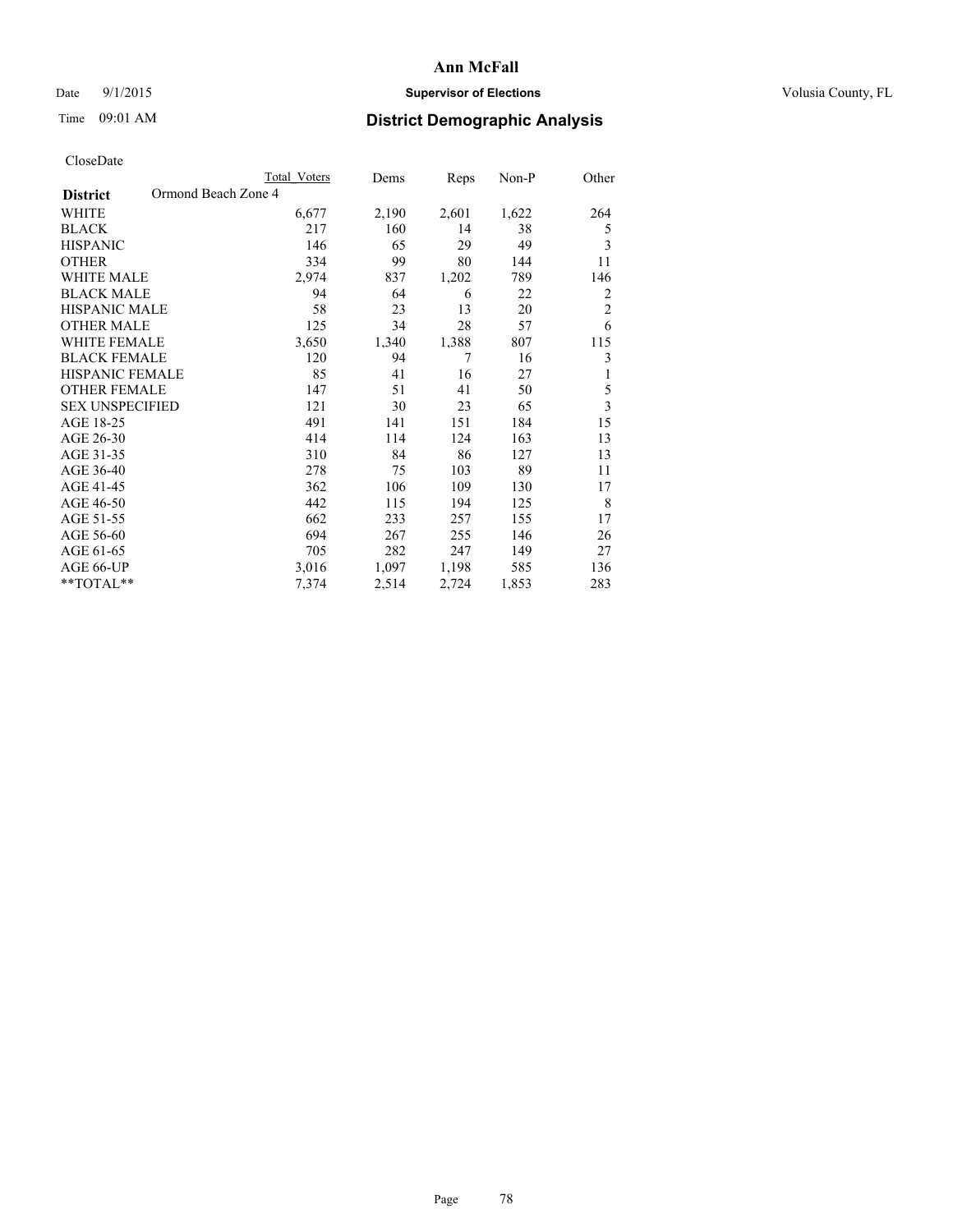# Date 9/1/2015 **Supervisor of Elections Supervisor of Elections** Volusia County, FL

# Time 09:01 AM **District Demographic Analysis**

| CloseDate |
|-----------|
|-----------|

|                        |         | <b>Total Voters</b> | Dems           | Reps           | Non-P | Other          |
|------------------------|---------|---------------------|----------------|----------------|-------|----------------|
| <b>District</b>        | Pierson |                     |                |                |       |                |
| WHITE                  |         | 549                 | 185            | 240            | 110   | 14             |
| <b>BLACK</b>           |         | 47                  | 39             | $\overline{2}$ | 6     | $\Omega$       |
| <b>HISPANIC</b>        |         | 141                 | 63             | 8              | 66    | 4              |
| <b>OTHER</b>           |         | 20                  | 5              | 3              | 12    | $\theta$       |
| WHITE MALE             |         | 261                 | 83             | 119            | 49    | 10             |
| <b>BLACK MALE</b>      |         | 22                  | 18             | 1              | 3     | $\theta$       |
| <b>HISPANIC MALE</b>   |         | 66                  | 32             | 3              | 30    |                |
| <b>OTHER MALE</b>      |         | 8                   | 3              | $\overline{2}$ | 3     | 0              |
| WHITE FEMALE           |         | 283                 | 101            | 118            | 60    | 4              |
| <b>BLACK FEMALE</b>    |         | 25                  | 21             | 1              | 3     | $\theta$       |
| <b>HISPANIC FEMALE</b> |         | 74                  | 31             | 5              | 35    | 3              |
| <b>OTHER FEMALE</b>    |         | 6                   | $\overline{c}$ | 1              | 3     | $\theta$       |
| <b>SEX UNSPECIFIED</b> |         | 12                  | 1              | 3              | 8     | $\mathbf{0}$   |
| AGE 18-25              |         | 110                 | 38             | 21             | 51    | 0              |
| AGE 26-30              |         | 51                  | 13             | 11             | 27    | $\mathbf{0}$   |
| AGE 31-35              |         | 58                  | 13             | 23             | 20    | $\overline{c}$ |
| AGE 36-40              |         | 51                  | 15             | 14             | 18    | 4              |
| AGE 41-45              |         | 59                  | 18             | 18             | 21    | $\overline{c}$ |
| AGE 46-50              |         | 42                  | 18             | 14             | 9     | 1              |
| AGE 51-55              |         | 73                  | 35             | 23             | 11    | 4              |
| AGE 56-60              |         | 84                  | 35             | 35             | 14    | $\theta$       |
| AGE 61-65              |         | 63                  | 25             | 28             | 9     |                |
| AGE 66-UP              |         | 166                 | 82             | 66             | 14    | 4              |
| **TOTAL**              |         | 757                 | 292            | 253            | 194   | 18             |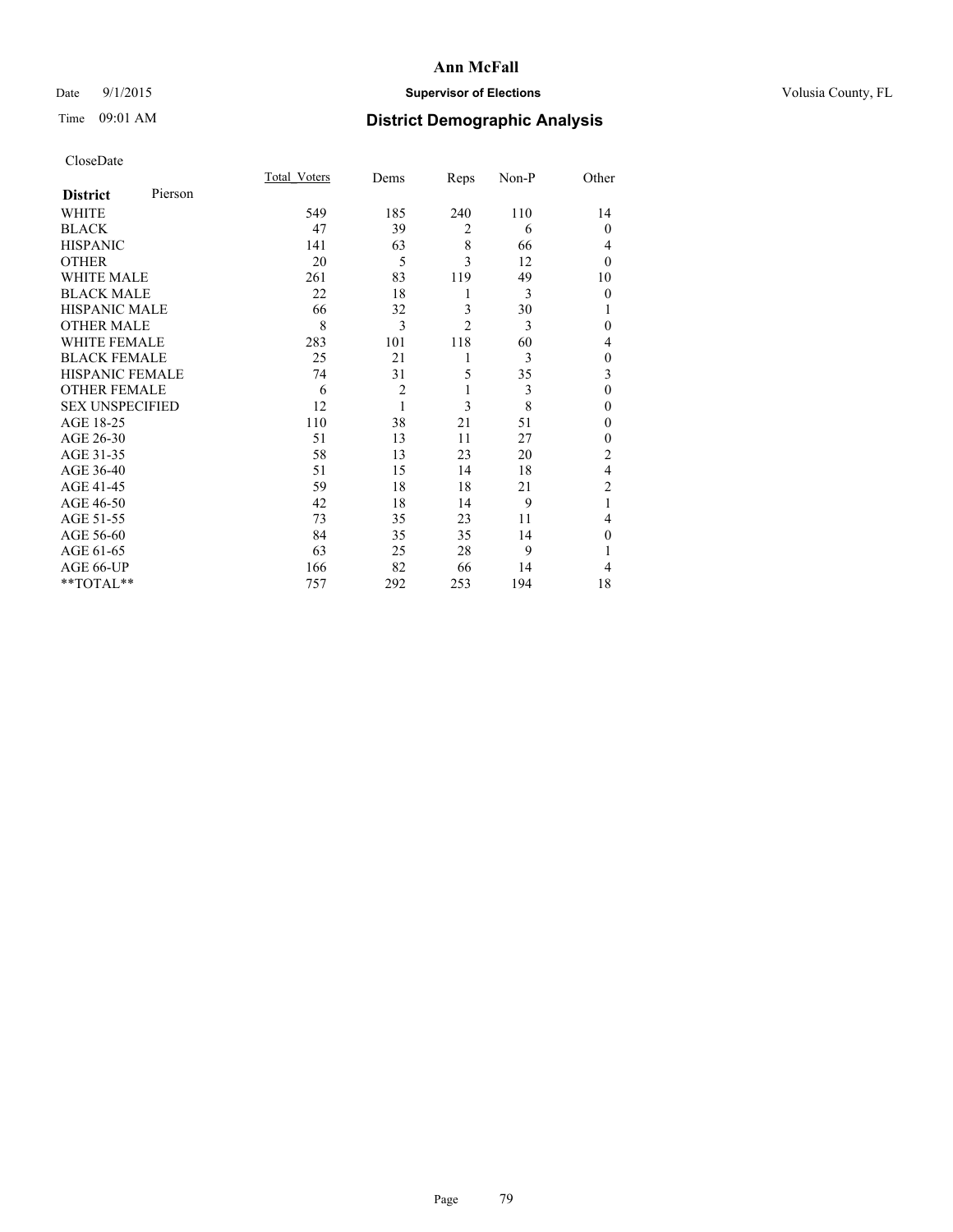# Date 9/1/2015 **Supervisor of Elections Supervisor of Elections** Volusia County, FL

# Time 09:01 AM **District Demographic Analysis**

|                        |             | Total Voters | Dems           | Reps  | Non-P          | Other          |
|------------------------|-------------|--------------|----------------|-------|----------------|----------------|
| <b>District</b>        | Ponce Inlet |              |                |       |                |                |
| WHITE                  |             | 2,746        | 647            | 1,408 | 606            | 85             |
| <b>BLACK</b>           |             | 9            | 4              | 2     | 3              | $\overline{0}$ |
| <b>HISPANIC</b>        |             | 48           | 14             | 22    | 9              | 3              |
| <b>OTHER</b>           |             | 93           | 23             | 32    | 34             | 4              |
| WHITE MALE             |             | 1,301        | 255            | 691   | 309            | 46             |
| <b>BLACK MALE</b>      |             | 4            | $\overline{2}$ | 1     |                | $\theta$       |
| <b>HISPANIC MALE</b>   |             | 19           | 5              | 9     | 5              | $\theta$       |
| <b>OTHER MALE</b>      |             | 35           | 7              | 14    | 11             | 3              |
| WHITE FEMALE           |             | 1,424        | 387            | 712   | 287            | 38             |
| <b>BLACK FEMALE</b>    |             | 5            | $\overline{2}$ | 1     | $\overline{2}$ | $\overline{0}$ |
| <b>HISPANIC FEMALE</b> |             | 29           | 9              | 13    | $\overline{4}$ | 3              |
| <b>OTHER FEMALE</b>    |             | 43           | 13             | 13    | 16             |                |
| <b>SEX UNSPECIFIED</b> |             | 36           | 8              | 10    | 17             |                |
| AGE 18-25              |             | 148          | 34             | 46    | 59             | 9              |
| AGE 26-30              |             | 82           | 20             | 32    | 29             | 1              |
| AGE 31-35              |             | 76           | 15             | 32    | 22             | 7              |
| AGE 36-40              |             | 77           | 10             | 32    | 32             | 3              |
| AGE 41-45              |             | 118          | 27             | 49    | 38             | 4              |
| AGE 46-50              |             | 145          | 26             | 83    | 32             | 4              |
| AGE 51-55              |             | 246          | 61             | 128   | 54             | 3              |
| AGE 56-60              |             | 307          | 69             | 173   | 60             | 5              |
| AGE 61-65              |             | 388          | 95             | 185   | 93             | 15             |
| AGE 66-UP              |             | 1,309        | 331            | 704   | 233            | 41             |
| **TOTAL**              |             | 2,896        | 688            | 1,464 | 652            | 92             |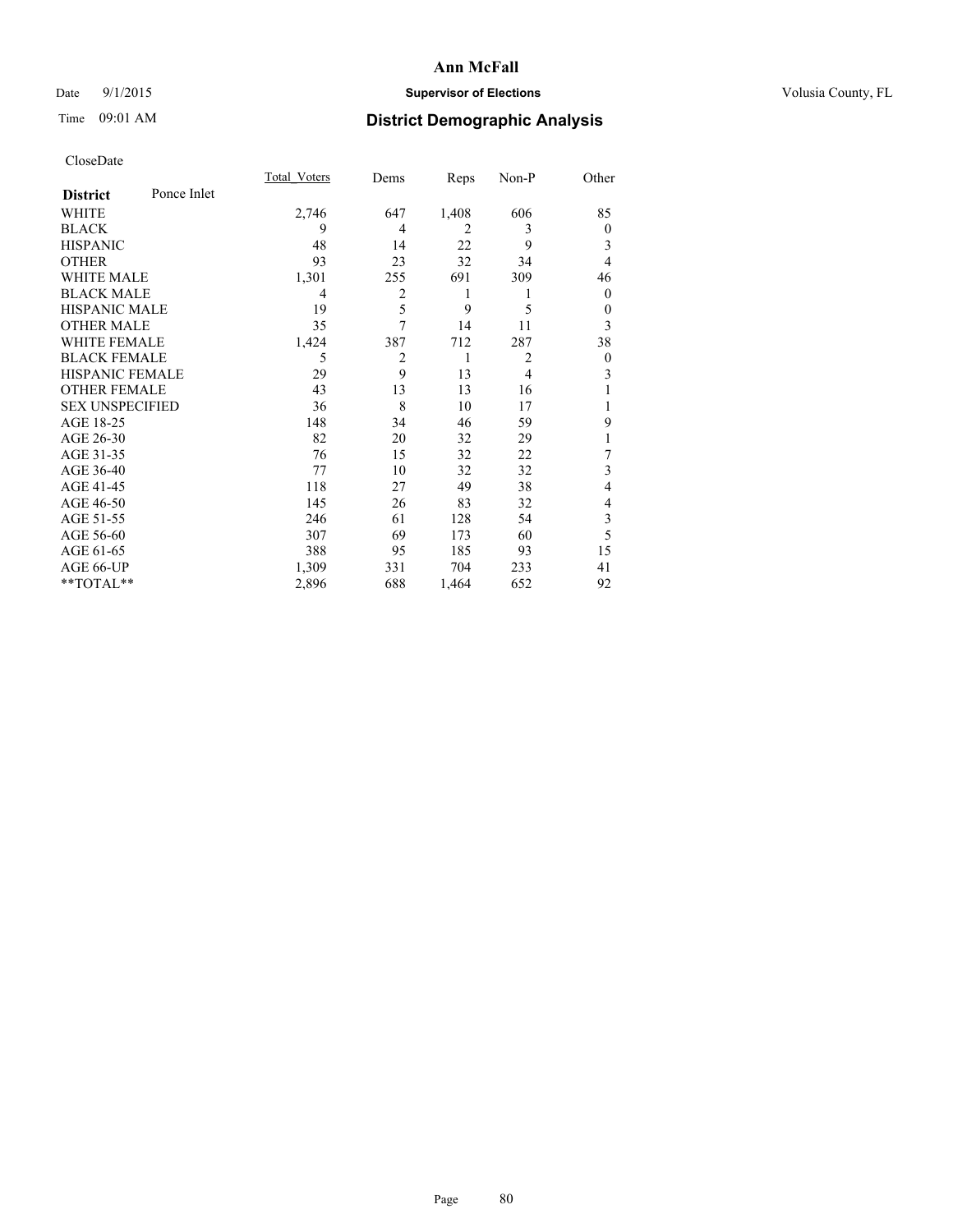# Date 9/1/2015 **Supervisor of Elections Supervisor of Elections** Volusia County, FL

# Time 09:01 AM **District Demographic Analysis**

|                        |                    | Total Voters | Dems  | Reps           | $Non-P$ | Other          |
|------------------------|--------------------|--------------|-------|----------------|---------|----------------|
| <b>District</b>        | Port Orange Zone 1 |              |       |                |         |                |
| WHITE                  |                    | 8,102        | 2,845 | 2,565          | 2,340   | 352            |
| <b>BLACK</b>           |                    | 174          | 132   | 8              | 29      | 5              |
| <b>HISPANIC</b>        |                    | 252          | 99    | 42             | 106     | 5              |
| <b>OTHER</b>           |                    | 332          | 102   | 58             | 164     | 8              |
| WHITE MALE             |                    | 3,668        | 1,112 | 1,279          | 1,088   | 189            |
| <b>BLACK MALE</b>      |                    | 77           | 57    | $\overline{4}$ | 15      | 1              |
| <b>HISPANIC MALE</b>   |                    | 105          | 42    | 16             | 44      | 3              |
| <b>OTHER MALE</b>      |                    | 105          | 33    | 16             | 53      | 3              |
| WHITE FEMALE           |                    | 4,357        | 1,708 | 1,266          | 1,223   | 160            |
| <b>BLACK FEMALE</b>    |                    | 97           | 75    | $\overline{4}$ | 14      | 4              |
| HISPANIC FEMALE        |                    | 140          | 55    | 25             | 58      | 2              |
| <b>OTHER FEMALE</b>    |                    | 150          | 51    | 34             | 60      | 5              |
| <b>SEX UNSPECIFIED</b> |                    | 161          | 45    | 29             | 84      | $\overline{3}$ |
| AGE 18-25              |                    | 738          | 229   | 139            | 336     | 34             |
| AGE 26-30              |                    | 551          | 161   | 117            | 250     | 23             |
| AGE 31-35              |                    | 482          | 146   | 110            | 204     | 22             |
| AGE 36-40              |                    | 531          | 170   | 125            | 203     | 33             |
| AGE 41-45              |                    | 569          | 183   | 160            | 203     | 23             |
| AGE 46-50              |                    | 619          | 200   | 193            | 199     | 27             |
| AGE 51-55              |                    | 869          | 314   | 278            | 246     | 31             |
| AGE 56-60              |                    | 927          | 353   | 306            | 229     | 39             |
| AGE 61-65              |                    | 846          | 307   | 293            | 208     | 38             |
| AGE 66-UP              |                    | 2,728        | 1,115 | 952            | 561     | 100            |
| **TOTAL**              |                    | 8,860        | 3,178 | 2,673          | 2,639   | 370            |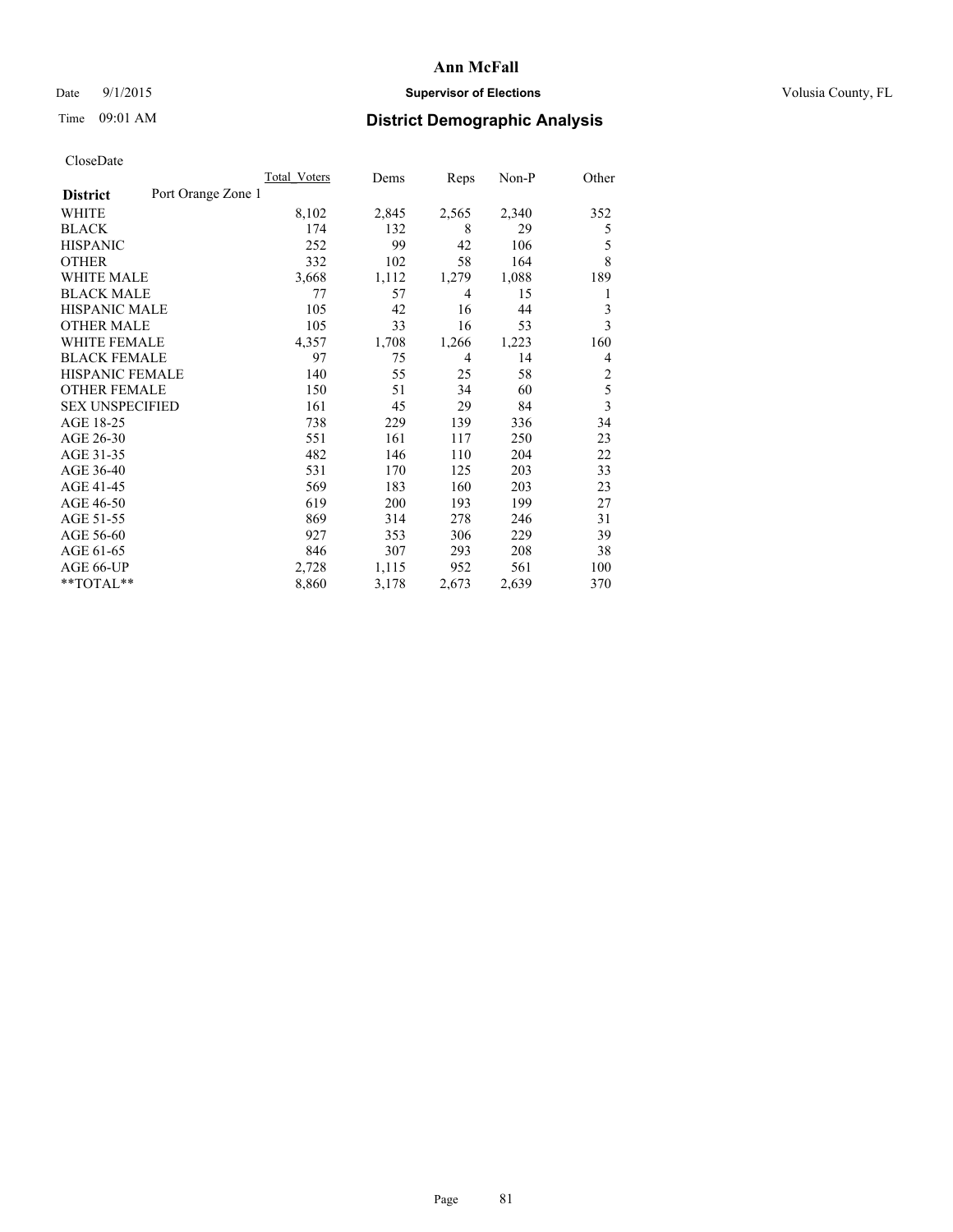# Date 9/1/2015 **Supervisor of Elections Supervisor of Elections** Volusia County, FL

# Time 09:01 AM **District Demographic Analysis**

|                        |                    | <b>Total Voters</b> | Dems  | Reps  | Non-P | Other          |
|------------------------|--------------------|---------------------|-------|-------|-------|----------------|
| <b>District</b>        | Port Orange Zone 2 |                     |       |       |       |                |
| WHITE                  |                    | 8,142               | 2,732 | 2,876 | 2,192 | 342            |
| <b>BLACK</b>           |                    | 395                 | 305   | 14    | 70    | 6              |
| <b>HISPANIC</b>        |                    | 291                 | 112   | 62    | 109   | 8              |
| <b>OTHER</b>           |                    | 470                 | 146   | 98    | 216   | 10             |
| WHITE MALE             |                    | 3,676               | 1,072 | 1,391 | 1,044 | 169            |
| <b>BLACK MALE</b>      |                    | 138                 | 103   | 5     | 27    | 3              |
| <b>HISPANIC MALE</b>   |                    | 145                 | 50    | 36    | 55    | 4              |
| <b>OTHER MALE</b>      |                    | 190                 | 53    | 40    | 90    | 7              |
| <b>WHITE FEMALE</b>    |                    | 4,374               | 1,630 | 1,456 | 1,122 | 166            |
| <b>BLACK FEMALE</b>    |                    | 253                 | 198   | 9     | 43    | 3              |
| <b>HISPANIC FEMALE</b> |                    | 143                 | 62    | 25    | 52    | 4              |
| <b>OTHER FEMALE</b>    |                    | 197                 | 75    | 42    | 78    | $\overline{2}$ |
| <b>SEX UNSPECIFIED</b> |                    | 182                 | 52    | 46    | 76    | 8              |
| AGE 18-25              |                    | 804                 | 227   | 192   | 348   | 37             |
| AGE 26-30              |                    | 685                 | 230   | 184   | 249   | 22             |
| AGE 31-35              |                    | 599                 | 189   | 152   | 227   | 31             |
| AGE 36-40              |                    | 517                 | 166   | 145   | 184   | 22             |
| AGE 41-45              |                    | 525                 | 163   | 182   | 158   | 22             |
| AGE 46-50              |                    | 639                 | 210   | 221   | 186   | 22             |
| AGE 51-55              |                    | 782                 | 279   | 280   | 198   | 25             |
| AGE 56-60              |                    | 868                 | 312   | 312   | 210   | 34             |
| AGE 61-65              |                    | 885                 | 355   | 277   | 234   | 19             |
| AGE 66-UP              |                    | 2,994               | 1,164 | 1,105 | 593   | 132            |
| **TOTAL**              |                    | 9,298               | 3,295 | 3,050 | 2,587 | 366            |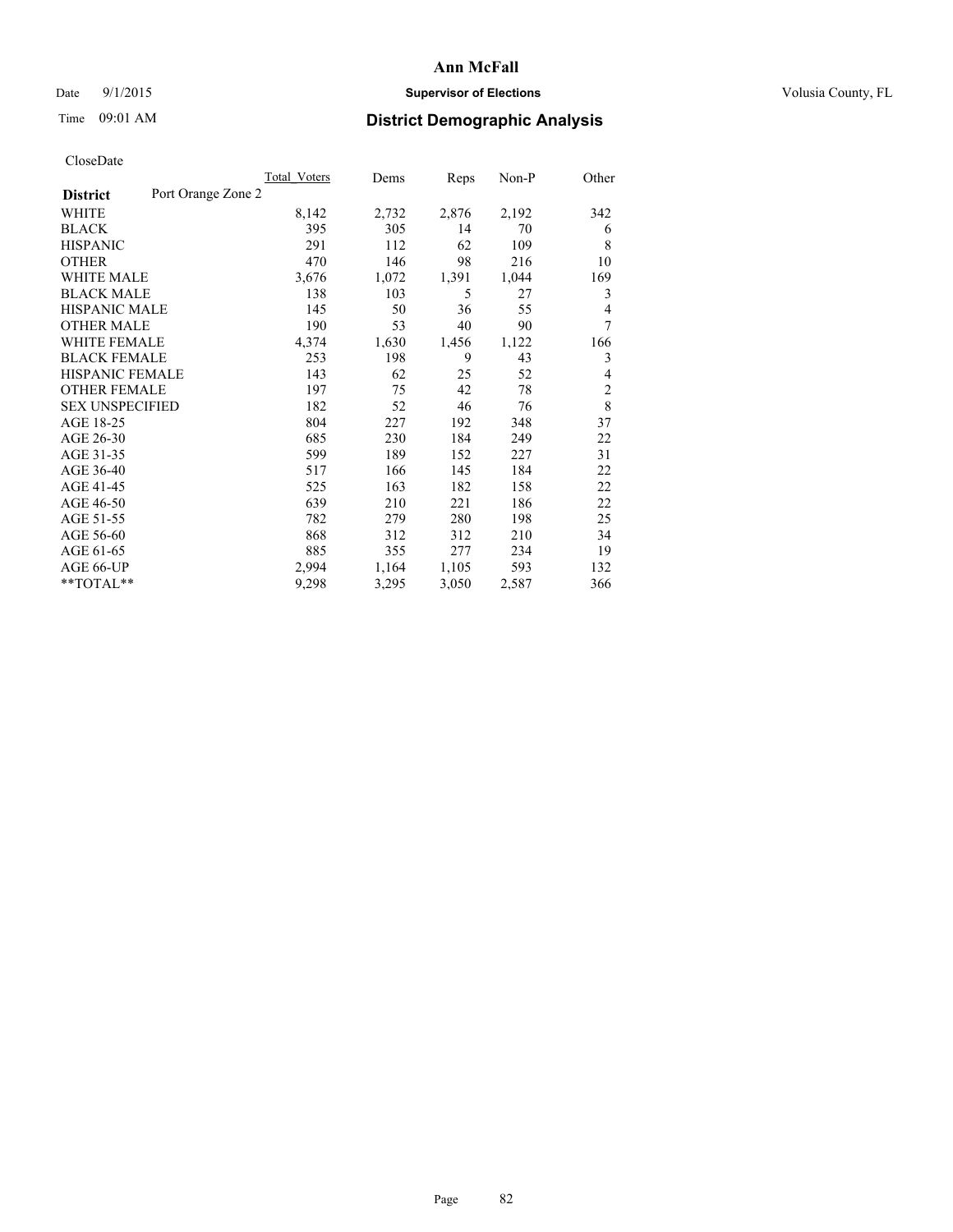# Date 9/1/2015 **Supervisor of Elections Supervisor of Elections** Volusia County, FL

# Time 09:01 AM **District Demographic Analysis**

|                        |                    | <b>Total Voters</b> | Dems  | Reps  | Non-P | Other |
|------------------------|--------------------|---------------------|-------|-------|-------|-------|
| <b>District</b>        | Port Orange Zone 3 |                     |       |       |       |       |
| WHITE                  |                    | 9,572               | 2,809 | 3,887 | 2,514 | 362   |
| <b>BLACK</b>           |                    | 327                 | 242   | 15    | 58    | 12    |
| <b>HISPANIC</b>        |                    | 302                 | 113   | 59    | 113   | 17    |
| <b>OTHER</b>           |                    | 524                 | 150   | 131   | 224   | 19    |
| WHITE MALE             |                    | 4,303               | 1,102 | 1,833 | 1,177 | 191   |
| <b>BLACK MALE</b>      |                    | 155                 | 105   | 8     | 35    | 7     |
| <b>HISPANIC MALE</b>   |                    | 130                 | 48    | 27    | 46    | 9     |
| <b>OTHER MALE</b>      |                    | 192                 | 58    | 51    | 72    | 11    |
| <b>WHITE FEMALE</b>    |                    | 5,170               | 1,679 | 2,015 | 1,309 | 167   |
| <b>BLACK FEMALE</b>    |                    | 168                 | 134   | 6     | 23    | 5     |
| HISPANIC FEMALE        |                    | 165                 | 63    | 30    | 64    | 8     |
| <b>OTHER FEMALE</b>    |                    | 230                 | 72    | 60    | 93    | 5     |
| <b>SEX UNSPECIFIED</b> |                    | 212                 | 53    | 62    | 90    | 7     |
| AGE 18-25              |                    | 867                 | 218   | 261   | 345   | 43    |
| AGE 26-30              |                    | 712                 | 186   | 214   | 291   | 21    |
| AGE 31-35              |                    | 682                 | 197   | 216   | 241   | 28    |
| AGE 36-40              |                    | 614                 | 184   | 198   | 205   | 27    |
| AGE 41-45              |                    | 695                 | 218   | 251   | 206   | 20    |
| AGE 46-50              |                    | 754                 | 213   | 302   | 219   | 20    |
| AGE 51-55              |                    | 880                 | 266   | 382   | 209   | 23    |
| AGE 56-60              |                    | 920                 | 305   | 361   | 227   | 27    |
| AGE 61-65              |                    | 960                 | 357   | 362   | 206   | 35    |
| AGE 66-UP              |                    | 3,641               | 1,170 | 1,545 | 760   | 166   |
| **TOTAL**              |                    | 10,725              | 3,314 | 4,092 | 2,909 | 410   |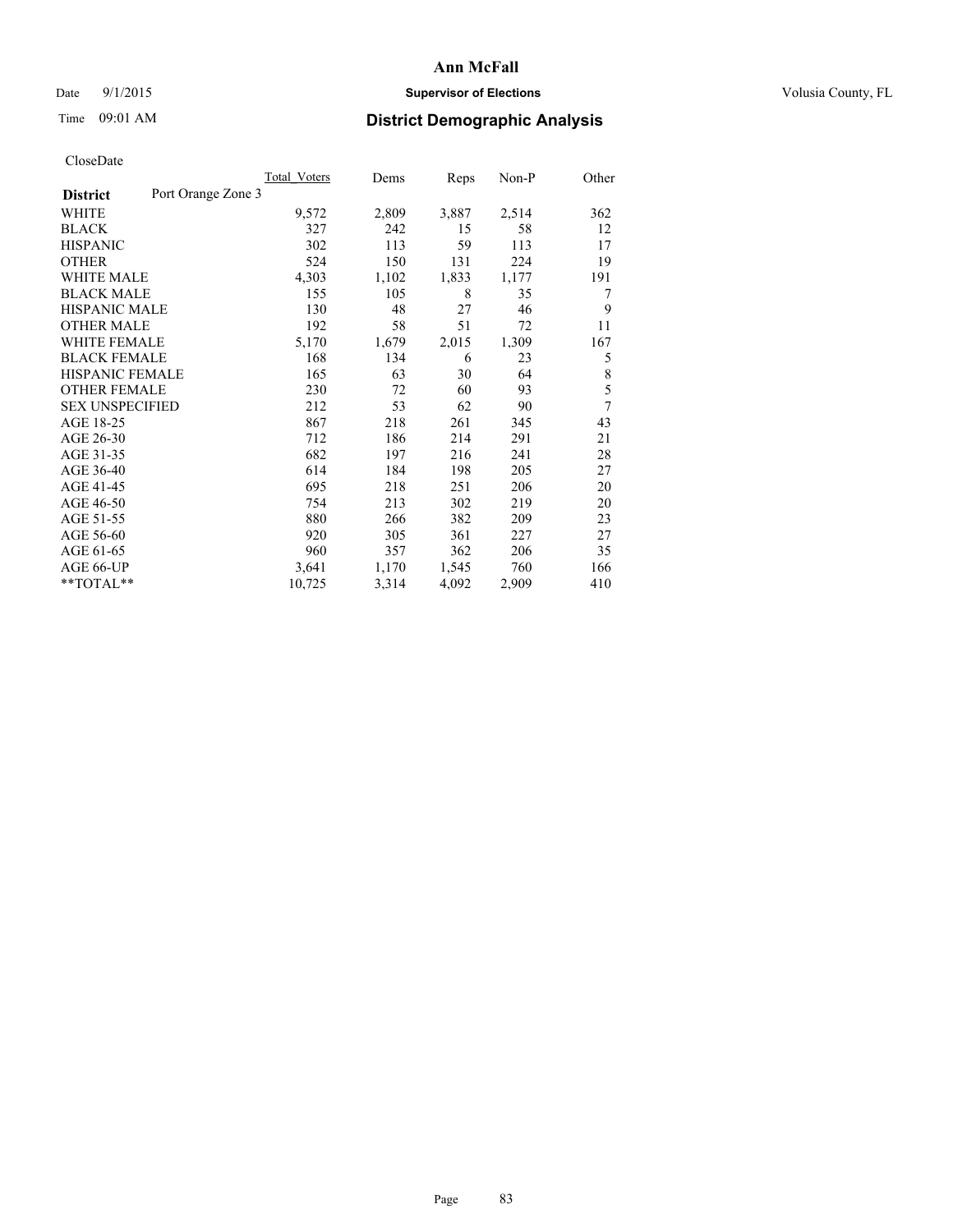# Date 9/1/2015 **Supervisor of Elections Supervisor of Elections** Volusia County, FL

# Time 09:01 AM **District Demographic Analysis**

|                        |                    | Total Voters | Dems  | Reps  | Non-P | Other |
|------------------------|--------------------|--------------|-------|-------|-------|-------|
| <b>District</b>        | Port Orange Zone 4 |              |       |       |       |       |
| WHITE                  |                    | 9,167        | 2,661 | 3,950 | 2,243 | 313   |
| <b>BLACK</b>           |                    | 283          | 199   | 23    | 60    | 1     |
| <b>HISPANIC</b>        |                    | 302          | 111   | 85    | 98    | 8     |
| <b>OTHER</b>           |                    | 533          | 177   | 119   | 223   | 14    |
| WHITE MALE             |                    | 4,339        | 1,101 | 1,945 | 1,113 | 180   |
| <b>BLACK MALE</b>      |                    | 137          | 88    | 17    | 32    | 0     |
| <b>HISPANIC MALE</b>   |                    | 138          | 46    | 41    | 44    | 7     |
| <b>OTHER MALE</b>      |                    | 215          | 71    | 55    | 81    | 8     |
| <b>WHITE FEMALE</b>    |                    | 4,741        | 1,541 | 1,970 | 1,100 | 130   |
| <b>BLACK FEMALE</b>    |                    | 141          | 109   | 6     | 25    | 1     |
| HISPANIC FEMALE        |                    | 161          | 65    | 42    | 53    | 1     |
| <b>OTHER FEMALE</b>    |                    | 226          | 87    | 48    | 85    | 6     |
| <b>SEX UNSPECIFIED</b> |                    | 187          | 40    | 53    | 91    | 3     |
| AGE 18-25              |                    | 927          | 219   | 277   | 394   | 37    |
| AGE 26-30              |                    | 594          | 191   | 172   | 207   | 24    |
| AGE 31-35              |                    | 591          | 180   | 186   | 200   | 25    |
| AGE 36-40              |                    | 671          | 188   | 239   | 221   | 23    |
| AGE 41-45              |                    | 868          | 231   | 365   | 248   | 24    |
| AGE 46-50              |                    | 892          | 239   | 380   | 249   | 24    |
| AGE 51-55              |                    | 1,060        | 297   | 489   | 237   | 37    |
| AGE 56-60              |                    | 988          | 313   | 453   | 200   | 22    |
| AGE 61-65              |                    | 1,033        | 386   | 429   | 187   | 31    |
| AGE 66-UP              |                    | 2,661        | 904   | 1,187 | 481   | 89    |
| **TOTAL**              |                    | 10,285       | 3,148 | 4,177 | 2,624 | 336   |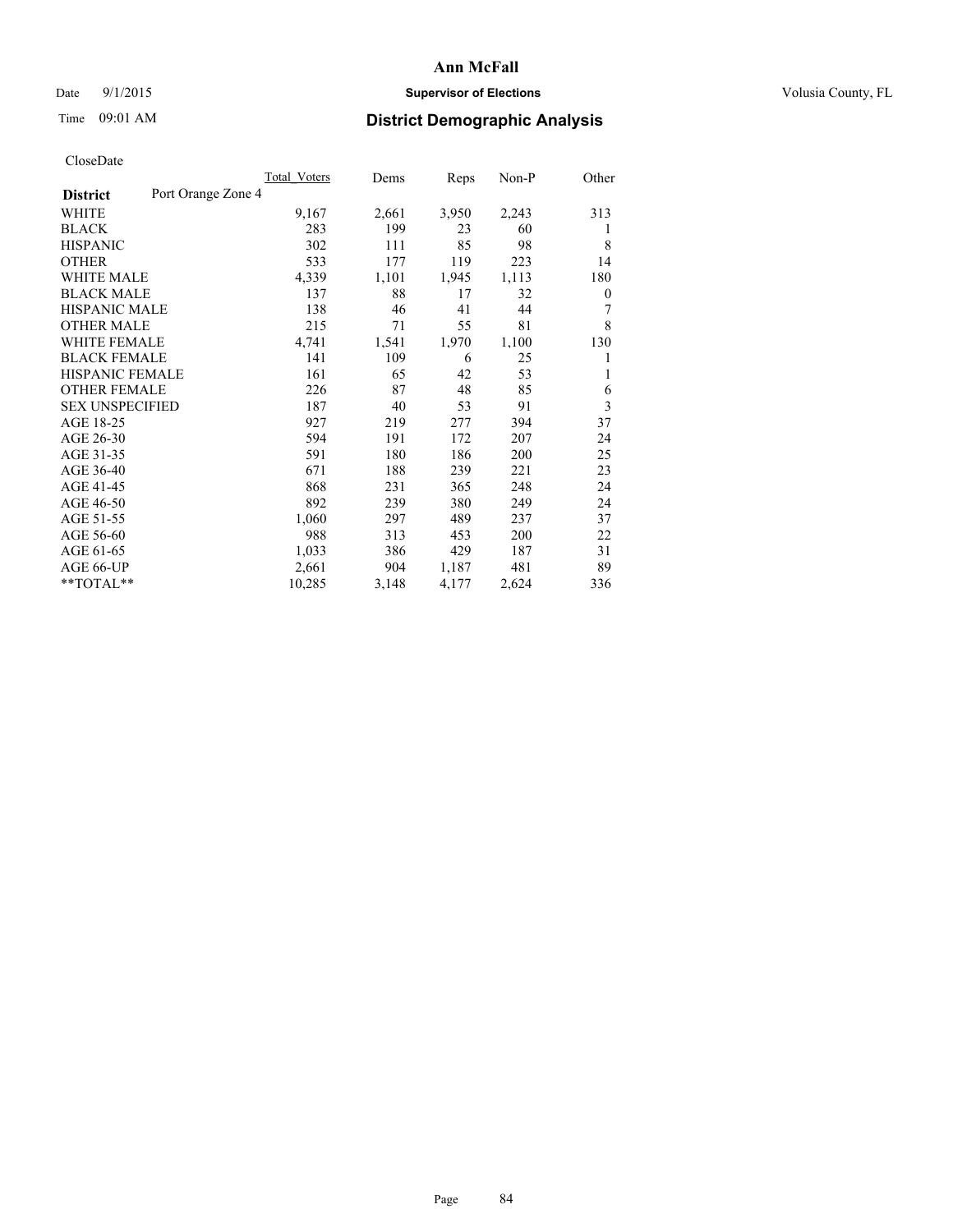# Date 9/1/2015 **Supervisor of Elections Supervisor of Elections** Volusia County, FL

# Time 09:01 AM **District Demographic Analysis**

|                        |               | Total Voters | Dems  | Reps  | Non-P | Other            |
|------------------------|---------------|--------------|-------|-------|-------|------------------|
| <b>District</b>        | South Daytona |              |       |       |       |                  |
| WHITE                  |               | 6,607        | 2,412 | 2,252 | 1,696 | 247              |
| <b>BLACK</b>           |               | 643          | 496   | 26    | 115   | 6                |
| <b>HISPANIC</b>        |               | 200          | 92    | 34    | 65    | 9                |
| <b>OTHER</b>           |               | 336          | 119   | 59    | 152   | 6                |
| <b>WHITE MALE</b>      |               | 3,035        | 963   | 1,112 | 812   | 148              |
| <b>BLACK MALE</b>      |               | 252          | 186   | 11    | 51    | 4                |
| <b>HISPANIC MALE</b>   |               | 96           | 39    | 20    | 32    | 5                |
| <b>OTHER MALE</b>      |               | 99           | 36    | 18    | 43    | $\overline{c}$   |
| <b>WHITE FEMALE</b>    |               | 3,529        | 1,433 | 1,129 | 868   | 99               |
| <b>BLACK FEMALE</b>    |               | 382          | 303   | 14    | 63    | $\overline{2}$   |
| <b>HISPANIC FEMALE</b> |               | 101          | 51    | 14    | 32    | $\overline{4}$   |
| <b>OTHER FEMALE</b>    |               | 147          | 65    | 29    | 49    | 4                |
| <b>SEX UNSPECIFIED</b> |               | 145          | 43    | 24    | 78    | $\boldsymbol{0}$ |
| AGE 18-25              |               | 694          | 253   | 156   | 260   | 25               |
| AGE 26-30              |               | 593          | 209   | 150   | 212   | 22               |
| AGE 31-35              |               | 484          | 189   | 113   | 168   | 14               |
| AGE 36-40              |               | 447          | 171   | 109   | 146   | 21               |
| AGE 41-45              |               | 495          | 183   | 146   | 147   | 19               |
| AGE 46-50              |               | 629          | 231   | 215   | 167   | 16               |
| AGE 51-55              |               | 785          | 306   | 259   | 193   | 27               |
| AGE 56-60              |               | 813          | 322   | 277   | 191   | 23               |
| AGE 61-65              |               | 764          | 344   | 241   | 151   | 28               |
| AGE 66-UP              |               | 2,082        | 911   | 705   | 393   | 73               |
| **TOTAL**              |               | 7,786        | 3,119 | 2,371 | 2,028 | 268              |